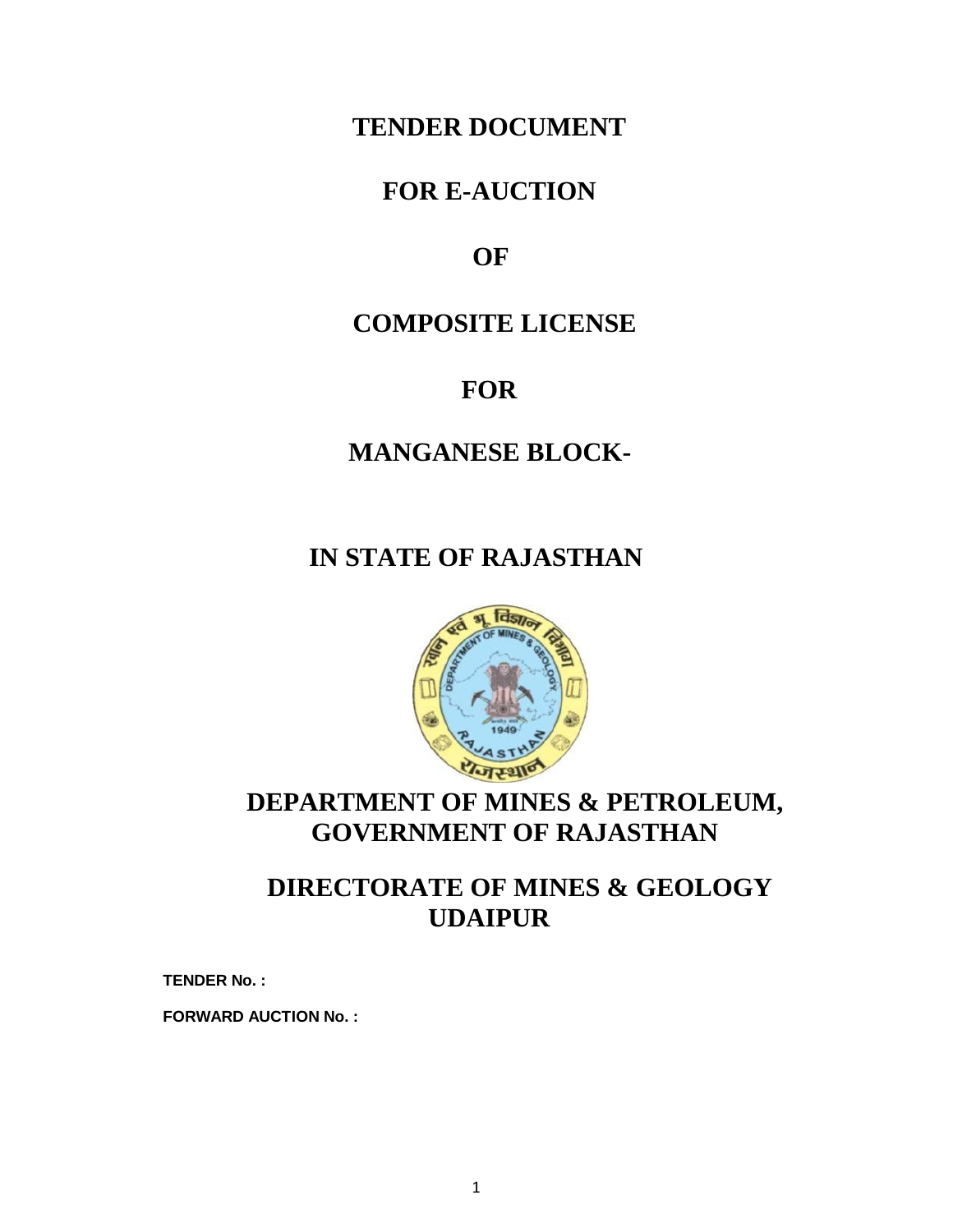## **DEPARTMENT OF MINES & PETROLEUM, GOVERNMENT OF RAJASTHAN**

### **Issued to**

## **All Prospective Bidders (Purchaser of Tender Document)**

Terms and conditions, deadlines etc. for participating in the electronic auction are provided in the Tender Document. Tender Document is non-transferable.

The Model Tender Document and Salient Features of Mineral Block are available free of cost in electronic form and can be downloaded from the website of MSTC Ltd, [https://www.mstcecommerce.com/auctionhome/mlcl/index.](https://www.mstcecommerce.com/auctionhome/mlcl/index)jsp ; Department of Mines & Geology <www.mines.rajasthan.gov.in>; for the purpose of information only.

This block is being put up for first attempt of auction.

The complete Tender Document shall be made available for download to the bidder only subsequent to payment of a non-refundable tender fees.

The GST at the rate of 18% on the purchase of tender document shall be applicable. The GST applicable is to be paid by the prospective bidder itself. The prospective bidder shall be solely responsible for remitting the GST as per applicable law and statutory liability in this regard will be responsibility of prospective bidder and no liability whatsoever shall be borne by the DMGR/MSTC.

Timelines, notifications, updates and other details for the e-auction process are available on the website of  $\langle \frac{https://www.mstcecommere.com/auctionhome/mlcl/index.jsp>}{https://www.mstcecommere.com/auctionhome/mlcl/index.jsp>}.$ 

Bidders desirous to submit their bid have to submit Bids on MSTC's e-auction portal [<https://www.mstcecommerce.com/auctionhome/mlcl/index.jsp>](https://www.mstcecommerce.com/auctionhome/mlcl/index.jsp).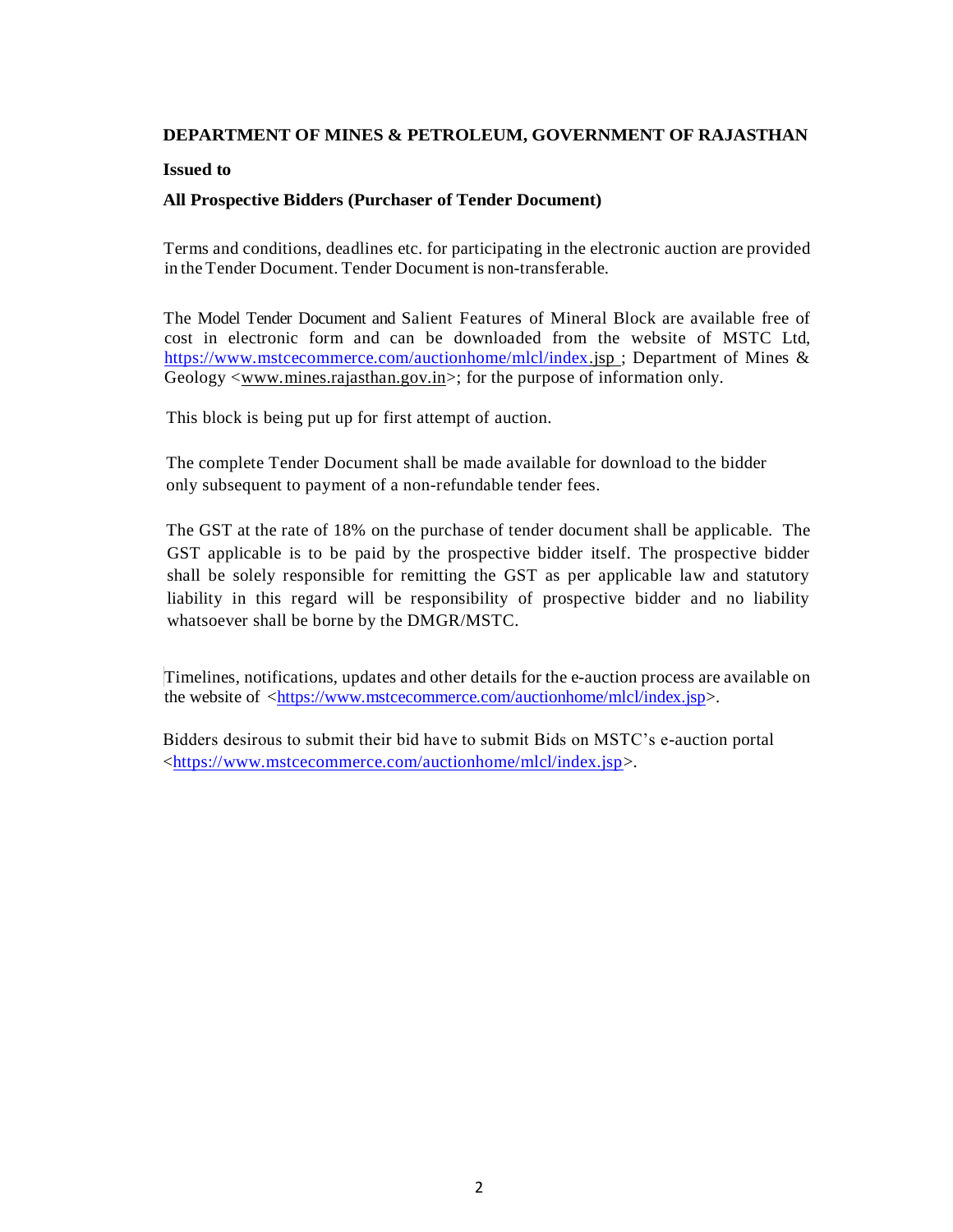| 1              | <b>Important information</b>                                      | 5      |
|----------------|-------------------------------------------------------------------|--------|
| $\overline{2}$ | <b>Definitions</b>                                                | $\tau$ |
| 3              | <b>Introduction</b>                                               | 9      |
| 4              | <b>The Concession Area</b>                                        | 10     |
| 5              | Eligibility                                                       | 11     |
| 6              | Review period and site visit                                      | 13     |
| $\overline{7}$ | <b>Clarification regarding tender documents</b>                   | 14     |
| 8              | <b>Tender process</b>                                             | 15     |
|                | First round of e-auction<br>A.                                    | 15     |
|                | Second round of e-auction<br><b>B.</b>                            | 18     |
| 9              | <b>Reserve Price</b>                                              | 20     |
| 10             | Declaration of Successful Bidder and grant of mining lease        | 21     |
|                | Issuance of letter of intent:<br>10.1                             | 21     |
|                | Declaration as a Successful Bidder<br>10.2                        | 21     |
|                | 10.3<br>Execution of Mine Development and Production Agreement    | 21     |
|                | Grant of mining lease<br>10.4                                     | 22     |
| 11             | Declaration of Successful Bidder and grant of composite licence   | 22     |
| 12             | <b>Timetable</b>                                                  | 23     |
| 13             | <b>Payments by the Successful Bidder</b>                          | 25     |
|                | 13.1<br><b>Upfront Payment</b>                                    | 25     |
|                | 13.2<br>Periodic payments                                         | 25     |
|                | 13.3<br>Interest                                                  | 25     |
| 14             | General conditions regarding tender process                       | 26     |
|                | Submission of Technical Bid<br>14.1                               | 26     |
|                | 14.2<br>Language                                                  | 27     |
|                | 14.3<br>Documents and information                                 | $27\,$ |
|                | Overriding effect<br>14.4                                         | 27     |
|                | Cost of bidding<br>14.5                                           | 27     |
|                | Verification of information by the Bidders<br>14.6                | 27     |
|                | Verification by the State Government and disqualification<br>14.7 | 28     |
|                | <b>Amendment of Tender Document</b><br>14.8                       | 29     |
|                | 14.9<br>Bid Due Date and extension                                | 29     |
|                | Modifications/substitution/withdrawal of bids<br>14.10            | 30     |
|                | Rejection of bids<br>14.11                                        | 30     |
|                | Validity of bids<br>14.12                                         | 30     |
|                | Change affecting the Bidder<br>14.13                              | 31     |
|                | Minor deviations<br>14.14                                         | 31     |
| 15             | <b>Bid Security</b>                                               | 32     |
|                |                                                                   |        |

# **CONTENT**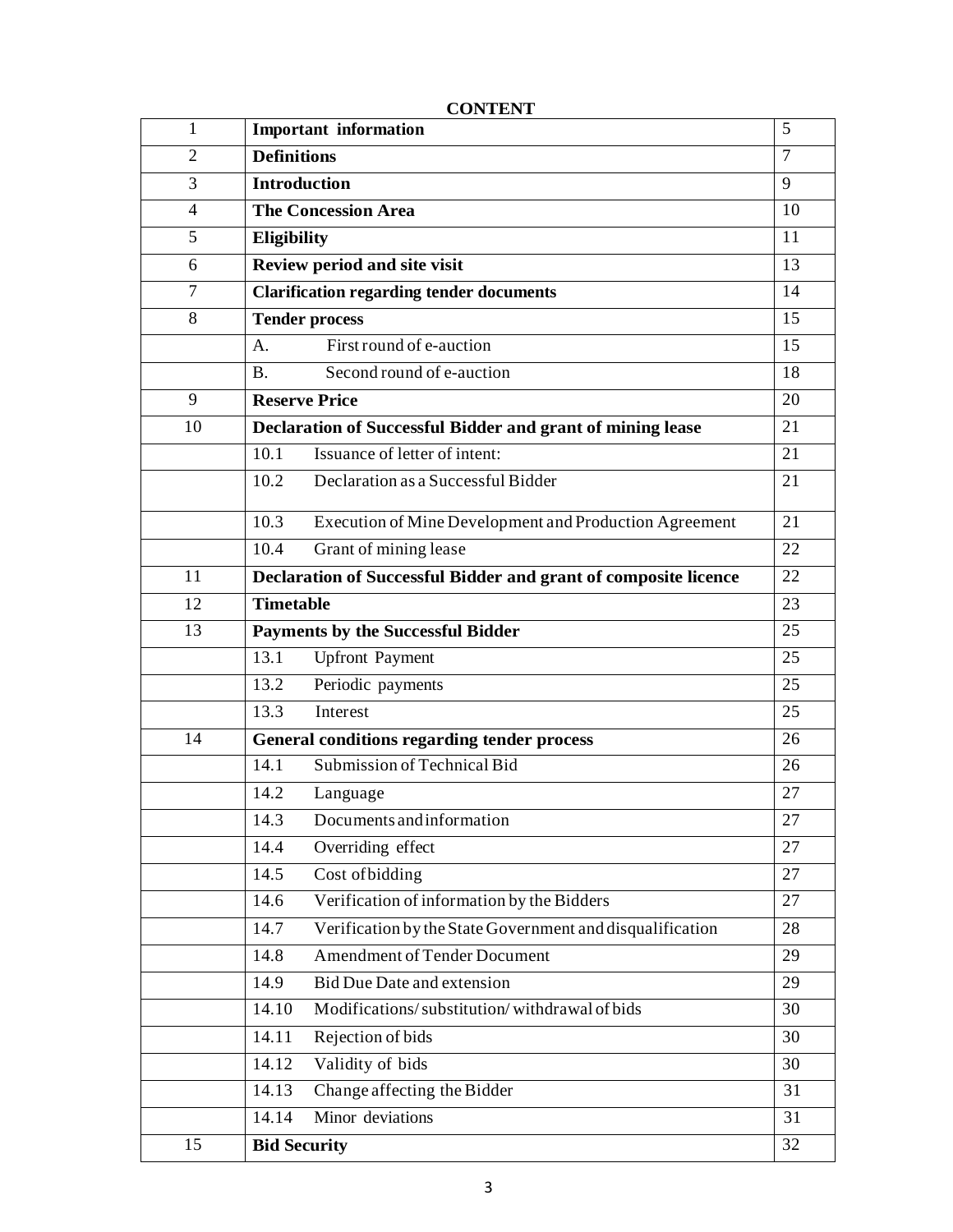| 16                                                                                                                                      | <b>Fraud and Corrupt Practices</b>                                | 34 |
|-----------------------------------------------------------------------------------------------------------------------------------------|-------------------------------------------------------------------|----|
| 17                                                                                                                                      | Other provisions<br>36                                            |    |
|                                                                                                                                         | 17.1<br>Governing law                                             | 36 |
|                                                                                                                                         | <b>Right of State Government</b><br>17.2                          | 36 |
|                                                                                                                                         | Jurisdiction<br>17.3                                              | 36 |
|                                                                                                                                         | 17.4<br>Appeals                                                   | 37 |
|                                                                                                                                         | 17.5<br>Charagah Land (Pasture Land)                              | 37 |
|                                                                                                                                         | <b>Exploration Obligation</b><br>17.6                             | 37 |
| Schedule I                                                                                                                              | <b>Format of Technical Bid</b><br>38                              |    |
|                                                                                                                                         | General instructions<br>A <sub>1</sub>                            | 38 |
|                                                                                                                                         | <b>Bidletter</b><br><b>B.</b>                                     | 39 |
|                                                                                                                                         | Instructions for submission of the bid letter<br>(1)              | 39 |
|                                                                                                                                         | Format of bid letter<br>(2)                                       | 40 |
|                                                                                                                                         | $\mathcal{C}$<br><b>BidSecurity</b>                               | 42 |
|                                                                                                                                         | Instructions for submission of the Bid Security<br>(1)            | 42 |
|                                                                                                                                         | Format of Bid Security<br>(2)                                     | 43 |
|                                                                                                                                         | Power of attorney<br>D                                            | 46 |
|                                                                                                                                         | Instructions for submission of the power of attorney<br>(1)       | 46 |
|                                                                                                                                         | Format of power of attorney<br>(2)                                | 47 |
|                                                                                                                                         | Affidavit<br>E                                                    | 48 |
|                                                                                                                                         | Instructions for submission of the affidavit<br>(1)               | 48 |
|                                                                                                                                         | Format of Affidavit<br>(2)                                        | 49 |
| Schedule II                                                                                                                             | <b>Format for seeking clarification regarding Tender Document</b> |    |
| Schedule III                                                                                                                            | Technical details regarding online electronic auction             |    |
| Schedule IV                                                                                                                             | <b>Format of MDPA</b>                                             |    |
| Schedule V<br>Information Memorandum (Performa IV A), Summary of Mineral Block,<br><b>Geological Report &amp; Tehsildar Certificate</b> |                                                                   |    |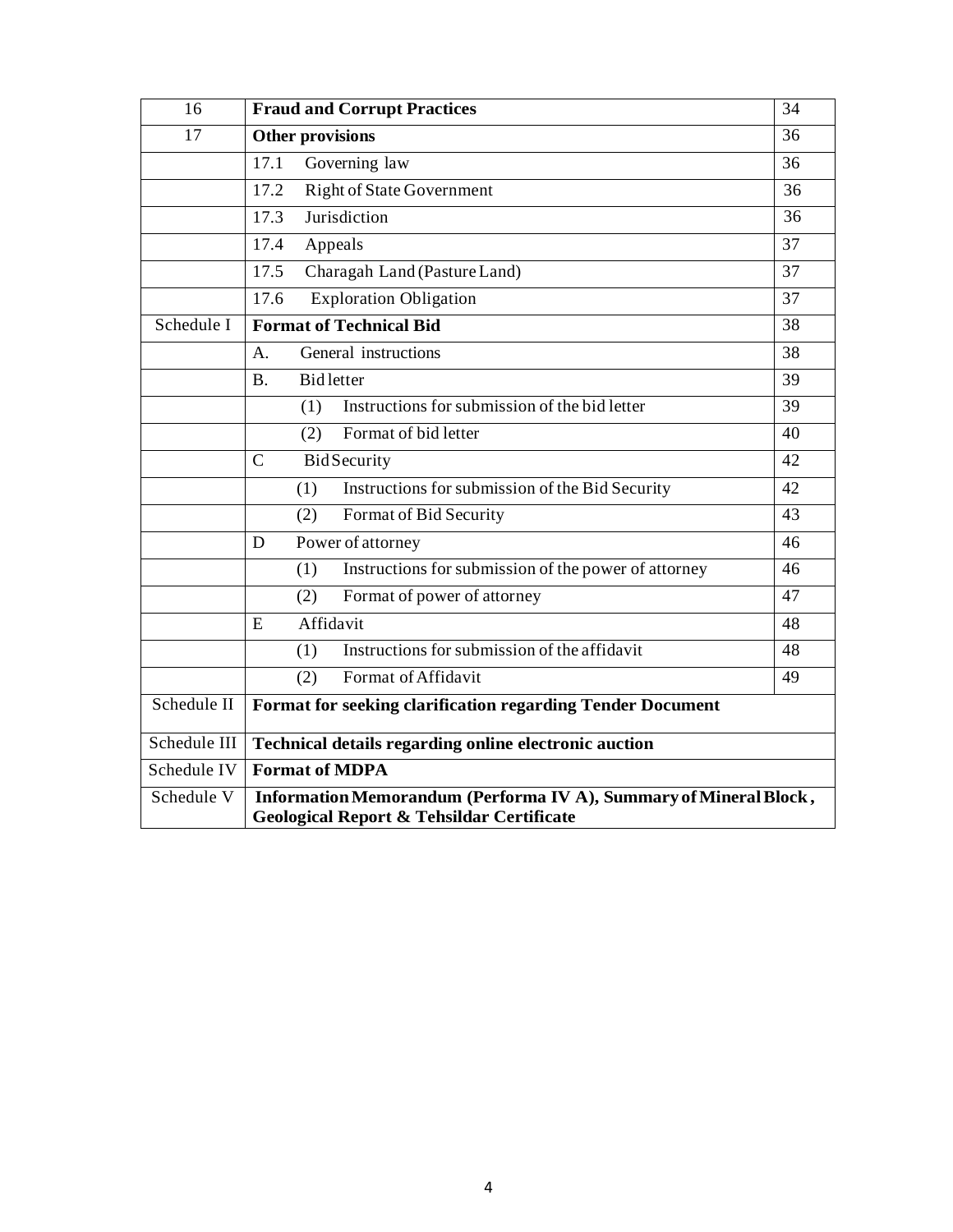### **1. Important information**

- 1.1 This Tender Document has been issued pursuant to notification of an area with the intent to carry out e-auction for grant of a composite license for mineral specified herein, pursuant to the Act and the rules made there under. All information provided in this Tender Document should be read together with the Act and the rules made there under. In the event of a conflict between this Tender Document and the Act or the rules, the Act or the rules (as amended from time to time), as the case may be, shall prevail.
- 1.2 The information contained in this Tender Document or subsequently provided to Bidder(s), whether verbally or in documentary or any other form by or on behalf of the State Government or any of its employees or advisors, is provided to Bidder(s) on the terms and conditions set out in this Tender Document.
- 1.3 This Tender Document is neither an agreement nor an offer by the State Government to the prospective Bidders or any other person. The purpose of this Tender Document is to provide interested parties with information that may be useful to them in making their bids pursuant to this Tender Document. This Tender Document includes statements which reflect various assumptions and assessments arrived at by the State Government in relation to the mineral block. Such assumptions, assessments and statements do not purport to contain all the information that each Bidder may require. This Tender Document may not be appropriate, adequate or of specific relevance for all persons, and it is not possible for the State Government, its employees or advisors to consider the investment objectives, financial situation and particular needs of each party who reads or uses this Tender Document. The assumptions, assessments, statements and information contained in the Tender Document may not be complete, accurate, adequate or correct. Each Bidder should, therefore, conduct its own investigations and analysis and should check the accuracy, adequacy, correctness, reliability and completeness of the assumptions, assessments, statements and information contained in this Tender Document and obtain independent advice from appropriate sources.
- 1.4 Information provided in this Tender Document to the Bidder(s) has been collated from several sources some of which may depend upon interpretation of Applicable Law. The information given is not intended to be an exhaustive account of statutory requirements and should not be regarded as complete. The State Government or its employees accepts no responsibility for the accuracy or otherwise for any statement contained in this Tender Document.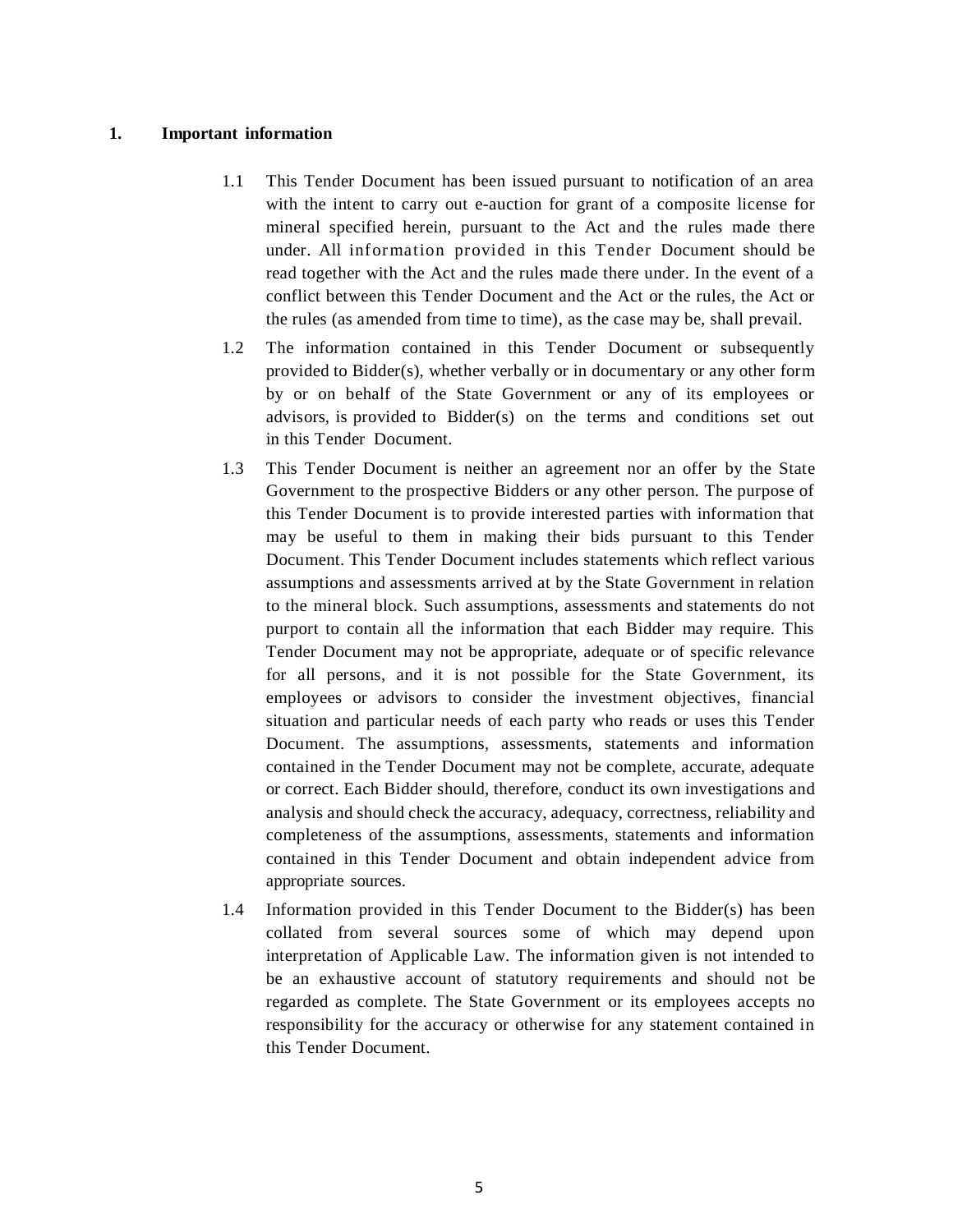- 1.5 The State Government, its employees and advisors make no representation or warranty and shall have no liability to any person, including any Bidder under any law, statute, rules or regulations or tort, principles of restitution or unjust enrichment or otherwise for any loss, damages, cost or expense which may arise from or be incurred or suffered on account of anything contained in this Tender Document or otherwise, including the accuracy, adequacy, correctness, completeness or reliability of the Tender Document and any assessment, assumption, statement or information contained therein or deemed to form part of this Tender Document or arising in any way from participation in this tender process.
- 1.6 The State Government also accepts no liability of any nature howsoever caused arising from reliance of any Bidder upon the statements contained in this Tender Document.
- 1.7 The State Government may in its absolute discretion, but without being under any obligation to do so, update, amend or supplement the information, assessment or assumptions contained in this Tender Document.
- 1.8 The issue of this Tender Document does not imply that the State Government is bound to select a Bidder or to appoint the Preferred Bidder as Successful Bidder for the mineral block and the State Government reserves the right to reject all or any of the Bidders or bids without assigning any reason whatsoever.
- 1.9 Each Bidder shall bear all its costs associated with or relating to the preparation and submission of its bid and/or participation in the eauction, including but not limited to preparation, copying, postage, delivery fees, expenses associated with any demonstrations or presentations which may be required by the State Government or any other costs incurred in connection with or relating to its bid.
- 1.10 This Tender Document is not transferable. The price paid by the Bidder for the Tender Document shall not be refunded.
- 1.11 In case the day of completion of any requirement is falling due on a public holiday, the day of completion shall be deemed to be due on the next successive working day. The expression "public holiday" includes Saturday, Sunday and any other day declared to be a public holiday by the Central Government or the State Government, as the case may be.
- 1.12 Bidder shall be responsible for any problem at the Bidder's end like failure of electricity, loss of internet connection, any trouble with Bidder's computer etc. which may cause inconvenience or prevent the Bidder from bidding in e-auction.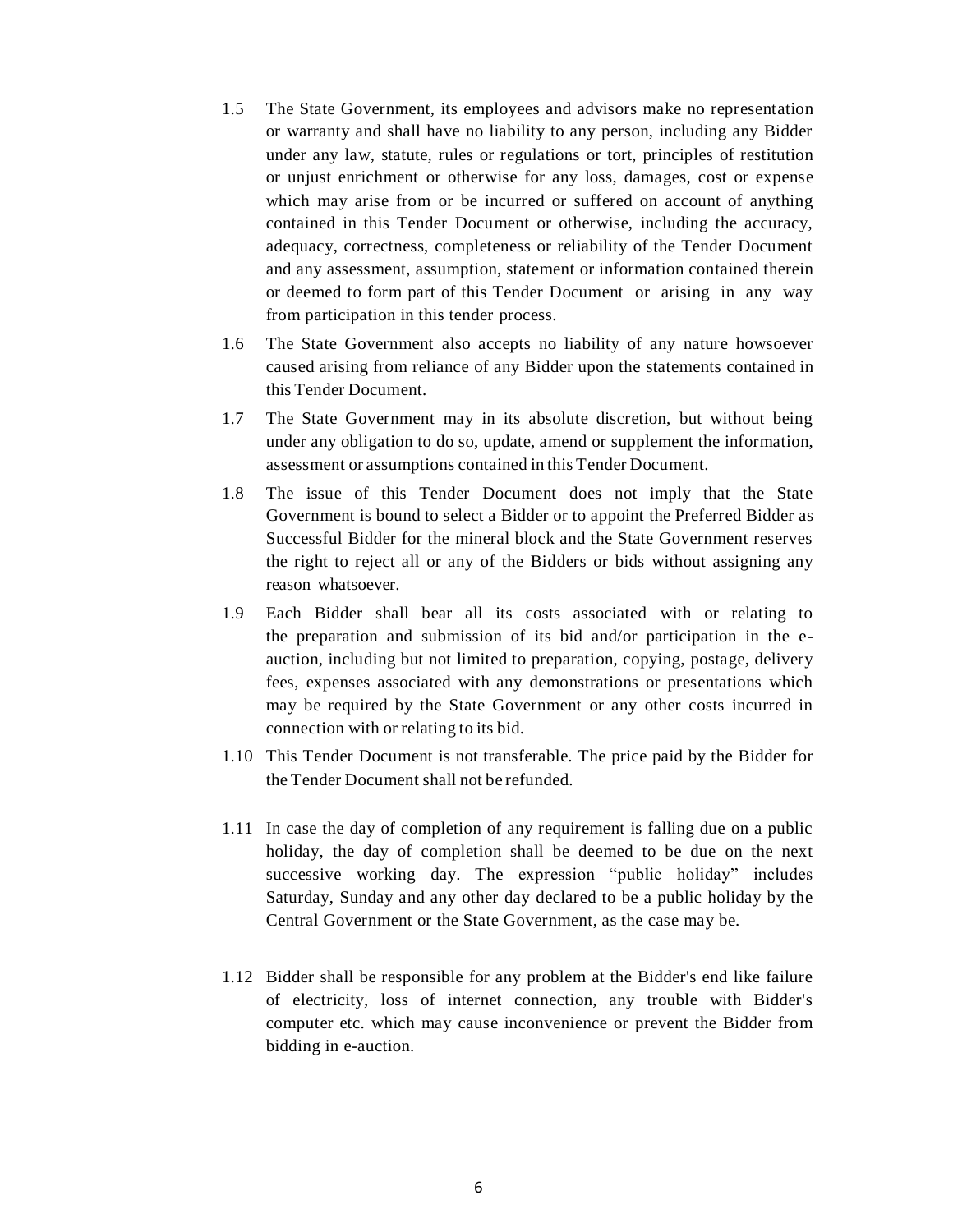## **2. Definitions**

The words and expressions used herein but not defined herein shall have the same meaning as assigned to them in the Act or the rules made there under. The following definitions apply to this Tender Document, unless the context otherwise requires:

- 2.1 "**Act**" means the Mines and Minerals (Development and Regulation) Act, 1957 and its subsequent amendments.
- 2.2 "**Applicable Law**" shall mean all applicable statutes, laws, by-laws, rules, regulations, orders, ordinances, protocols, codes, guidelines, policies, notices, directions, judgments, decrees or other requirements or official directive of any governmental authority or court or other law, rule or regulation approval from the relevant governmental authority, government resolution, directive, or other government restriction or any similar form of decision of, or determination by, or any interpretation or adjudication having the force of law in India.
- 2.3 "**Auction Rules**" means the Mineral (Auction) Rules, 2015 and its subsequent amendments.
- 2.4 "**Authorised Signatory**" shall mean the individual representing a Bidder who has been duly authorised on behalf of such Bidder to execute and submit the Bid in accordance with the terms hereof.
- 2.5 "**Bidder**" means a person who has purchased this Tender Document, and the expression Bidders shall include all such persons.
- 2.6 "**Bid Due Date**" means the last date upto which the Technical Bid and the initial price offer is required to be submitted in accordance with Clause  $8.1(A)(a)$ .
- 2.7 "**Bid Security**" means bid security as referred to in Clause 15.
- 2.8 "**Concession Area**" means ……..Hectare as more particularly described in the Information Memorandum.
- 2.9 **"Composite licence"** means the prospecting licence-cum-mining lease which is a two stage concession granted under Rule 18 of the Auction Rules for the purpose of undertaking prospecting operations followed by mining operations in a seamless manner.
- 2.10 **"Dispatch"** means the removal of minerals or mineral products from the leased area and includes the consumption of minerals and mineral products within such leased area.
- 2.11 "**Information Memorandum**" means the information memorandum provided separately containing amongst others, information specified in Clause 4.1.
- 2.12 "**MDPA**" means the Mine Development and Production Agreement in the format as specified in Schedule IV (Format of MDPA).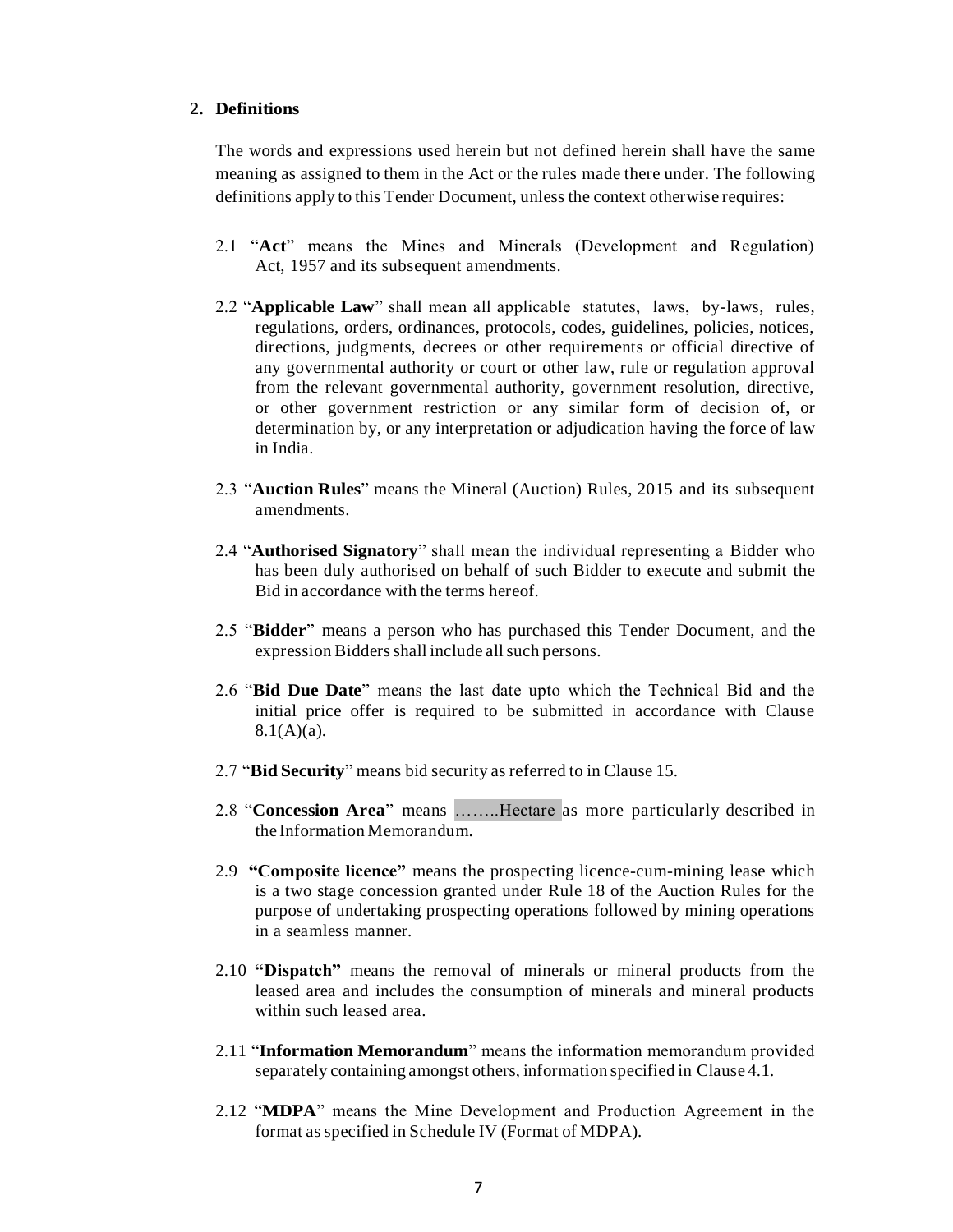### 2.13"**MineralBlock**" means "Name of the Block".

- 2.14"**Performance Security**" means a bank guarantee in the format as provided in Schedule III of the Auction Rules or a non-interest bearing security deposit to be provided which is an amount equal to INR (Amount in Figures) (Amount in Words) payable pursuant to the Auction Rules, 2015 and its subsequents.
- 2.15 **"Production"** or any derivative of the word "production" means the winning or raising of mineral within the leased area for the purpose of processing or dispatch
- 2.16 "**StateGovernment**" means Government of Rajasthan
- 2.17 "**Tender Document**" means this tender document together with the schedules and documents referred herein, including the Information Memorandum and any addenda to this Tender Document.
- 2.18 "**Upfront Payment**" means an amount payable pursuant to the Auction Rules, 2015 and its subsequent amendments.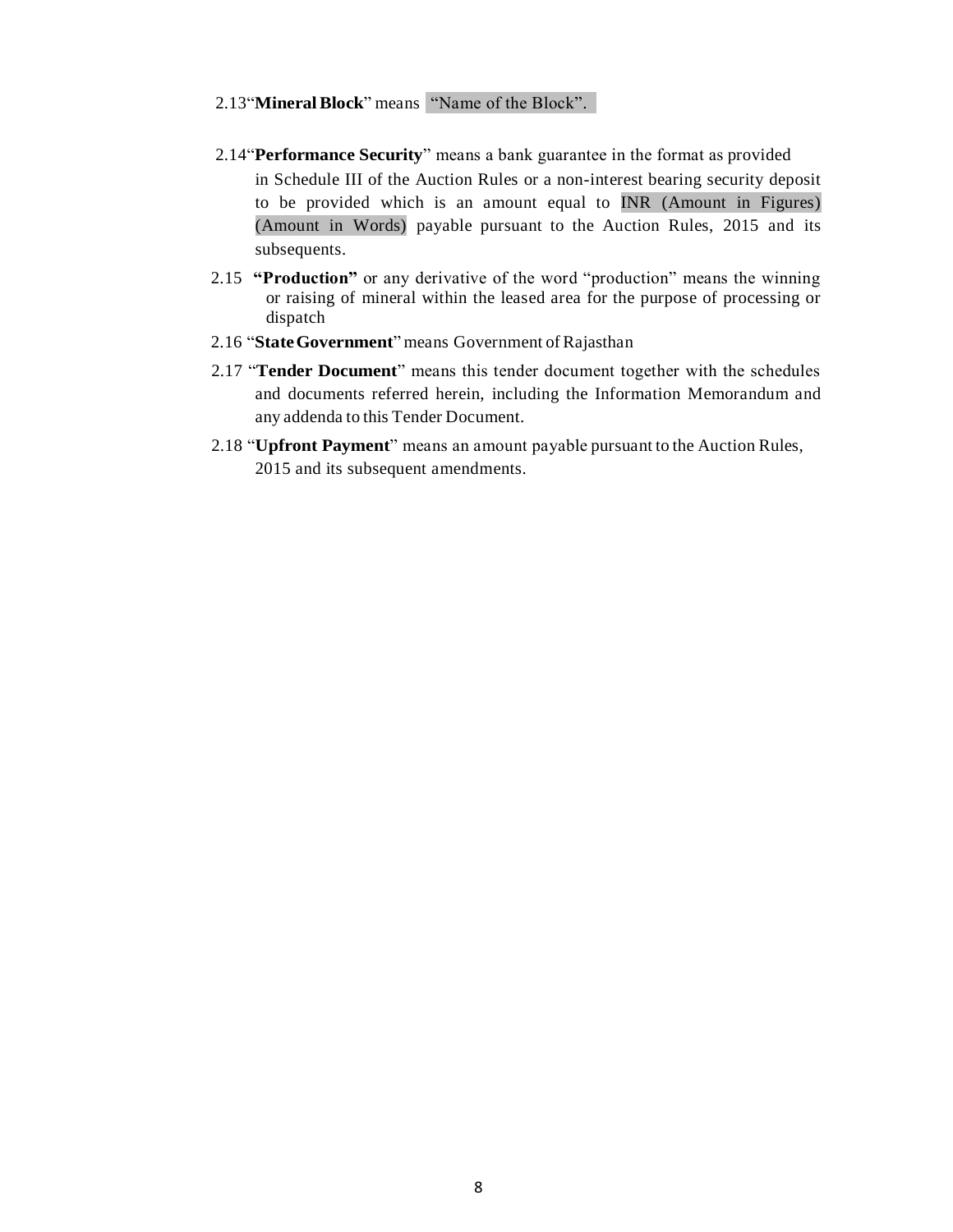## **3. Introduction**

 3.1 The Act stipulates grant of Composite License through e-auction in respect of minerals which vest in the government other than. i. Minerals notified as Minor Mineral(s) specified in clause (e) of Section 3 of the Act;

 ii. Minerals specified in Part A of the First Schedule to the Act; and iii.Minerals specified in Part B of the First Schedule to the Act having grade equal to or more than the threshold value as specified and notified under the Atomic Minerals Concession Rules, 2016.

- 3.2 In exercise of powers conferred by the section 13 of the Act, the Central Government has notified the Mineral (Auction) Rules, 2015 and the Minerals (Evidence of Mineral Contents) Rules, 2015. The Bidders are encouraged to acquaint themselves with the Act and the rules and their subsequent amendments made there under.
- 3.3 This Tender Document is being issued by the State Government, for eauction for grant of a composite license over the Concession Area.
- 3.4 The e-auction would be conducted in accordance with the Act, the Auction Rules, the Minerals (Evidence of Mineral Content) Rules, 2015, and their subsequent amendments, or any other order or notification issued by the Central Government pursuant to the Act and this Tender Document.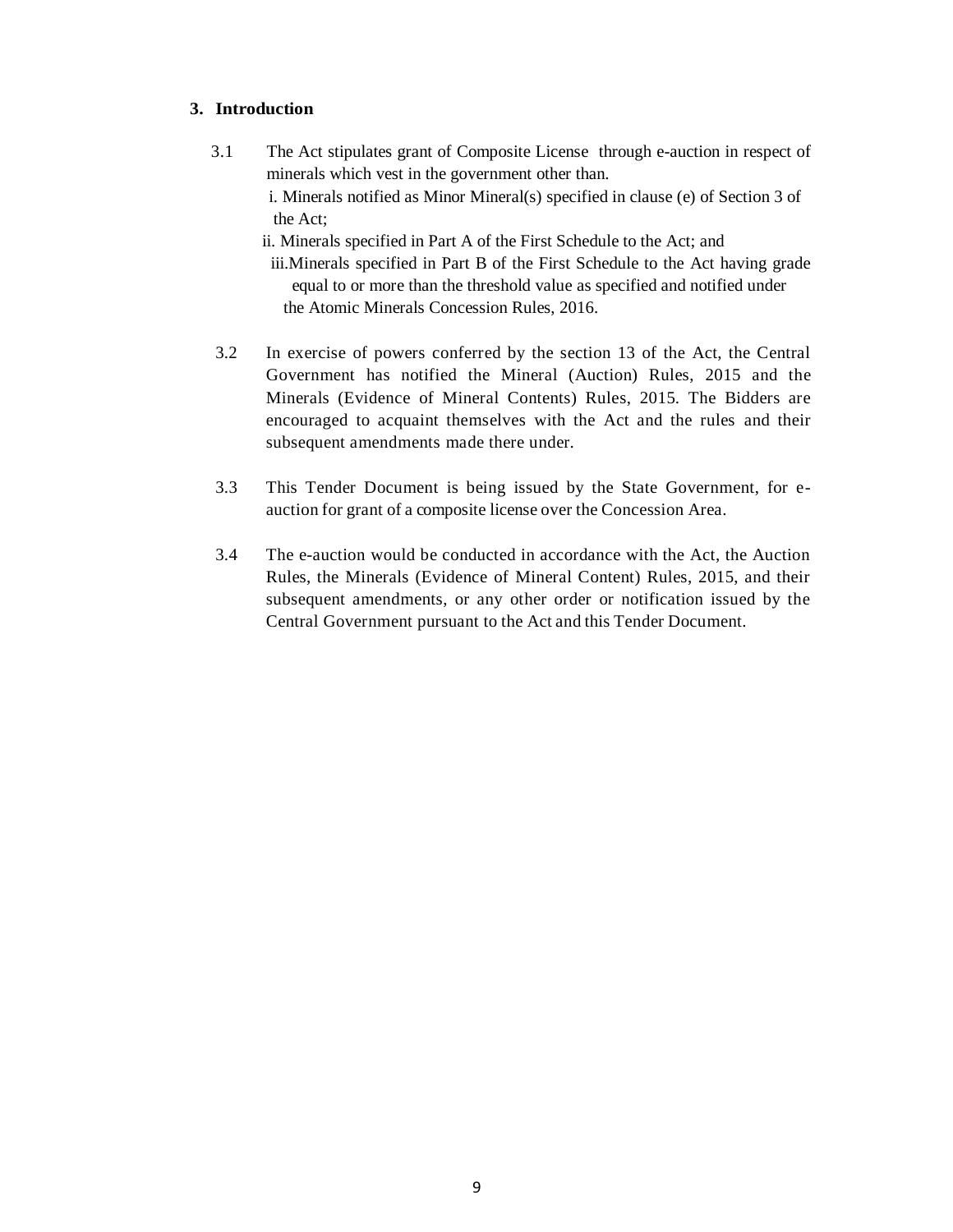## **4. TheConcessionArea**

- 4.1 The following information regarding the Concession Area is included in a separate "**Information Memorandum**" attached along with this Tender Document as Schedule V,-
	- (i) Details of the Concession Area identified, demarcated using total station and differential global positioning system/ global positioning system.
	- (ii) The estimated mineral resources of minerals found in the identified Concession Area determined pursuant to the Minerals (Evidence of Mineral Content) Rules, 2015 and its subsequent amendments;
	- (iii) an indicative list of clearances and permissions required to be obtained with respect to such area for commencing prospecting and mining operations.
- 4.2 Bidders are strongly encouraged to review the Information Memorandum.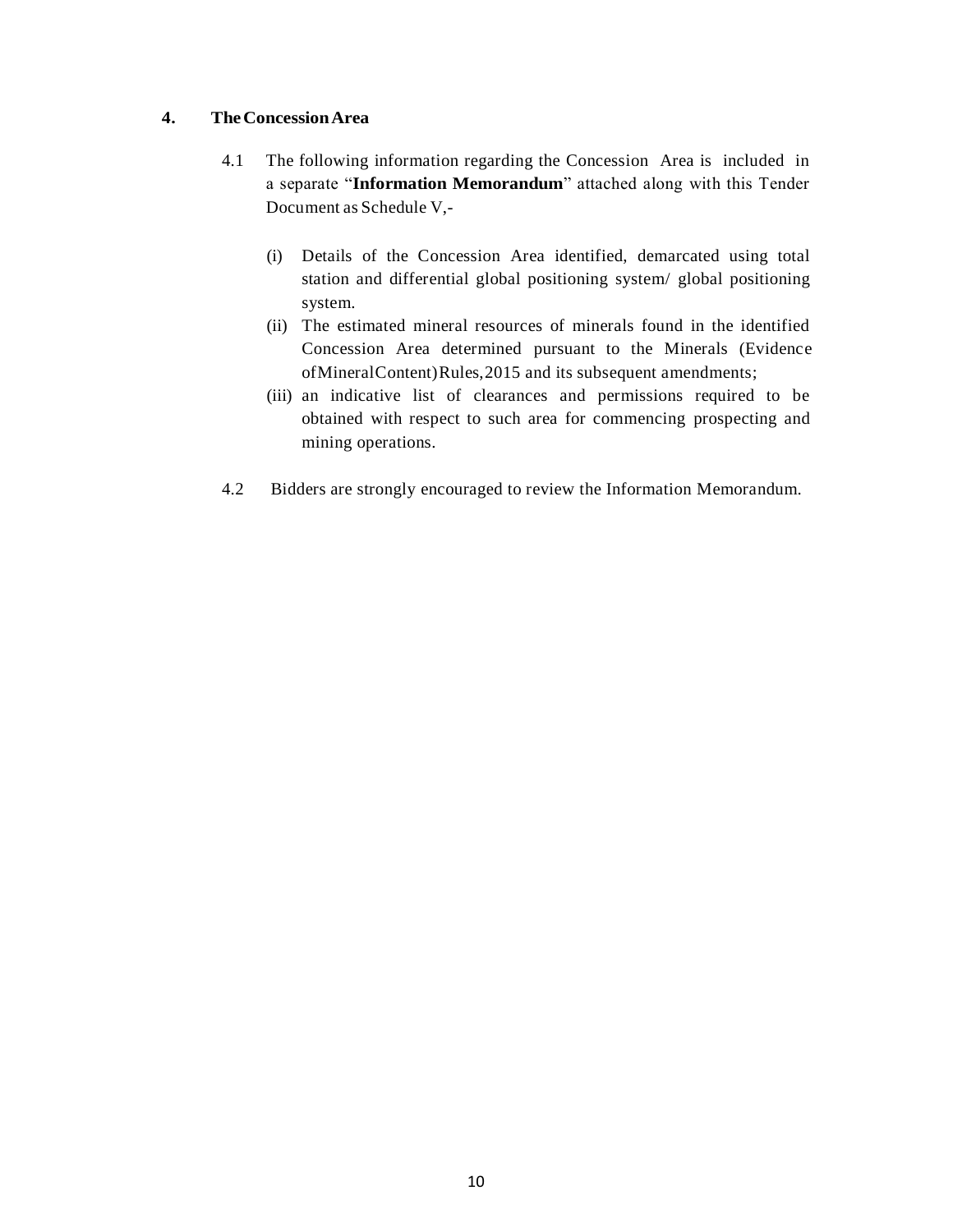### **5. Eligibility**

Pursuant to Rule 6 of the Auction Rules, the eligibility for participating in the e- auction shall be as follows:

- (a) The Bidder must meet the Conditions specified in section 5 of the Act which is quoted below:
	- "5. Restrictions on the grant of mining leases:
		- (1) A State Government shall not grant a mineral concession to any person unless such person--
			- (a) is an Indian national, or company as defined in clause (20) of section 2 of the Companies Act, 2013 (18 of 2013); and
			- (b) satisfies such conditions as may be prescribed:

Explanation.--For the purposes of this sub-section, a person shall be deemed to be an Indian national,

- (a) in the case of a firm or other association of individuals, only if all the members of the firm or members of the association are citizens of India; and
- (b) in the case of an individual, only if he is a citizen of India.
- (b) The Bidder must meet the terms and conditions regarding eligibility as stipulated in Schedule I of the Auction Rules for e-auction of Concession Area for grant of composite license, as quoted below:
	- "1 The net worth of the bidder is more than INR (Amount in Figures) (Amount in Words) as per the audited Balance Sheet of the immediately preceding financial year.

## **Explanation:**

(1) In case an applicant is a subsidiary of another company incorporated in India, the net worth of such holding company may also be considered:

> Provided that, in such case, the applicant must continue to be a subsidiary of such holding company until such time the applicant meets the aforementioned net worth threshold.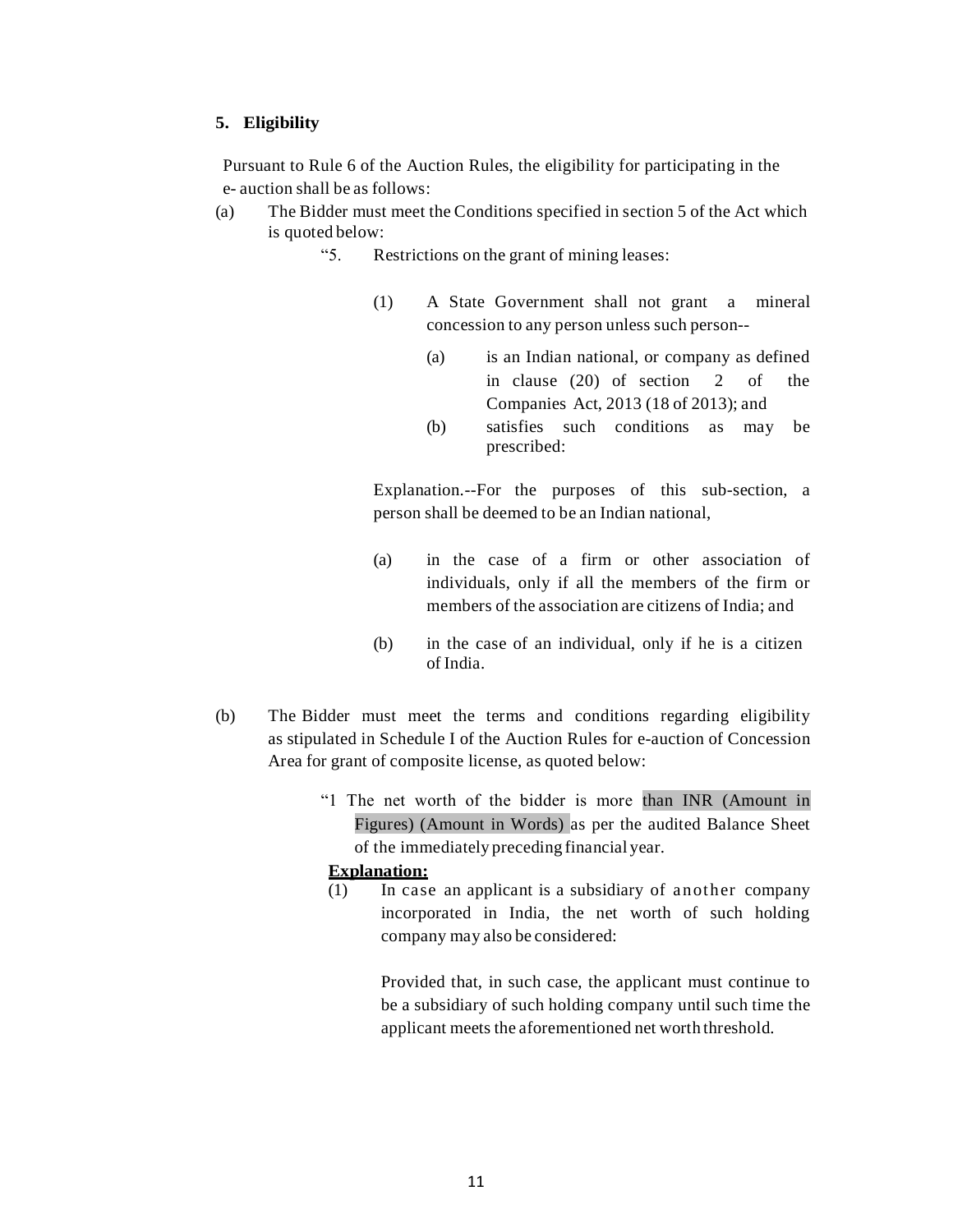- (2) In case of a Company, the Net worth shall be the sum of paid up share capital and the free Reserves as per the audited Balance Sheet of the immediately preceding financial year ended immediately preceding the date of issuance of notice inviting tender.
- (3) In case the notice inviting tender is issued between 1st April to 30th September (both days inclusive) of a year, the audited balance sheet of the financial year before the immediately preceding financial year, from the date of issuance of notice inviting tender, may be submitted by the bidder, if the audited balance sheet of the immediately preceding financial year is not available.
- (4) In case of an individual or sole proprietorship , the net worth shall be the closing cash balance on the last date for submission of application, and such amount may include amount in savings bank accounts in Scheduled Bank or Post Office, free and un- encumbered fixed deposits in Scheduled Banks or Post Office, Listed Companies/Government organisation or /Public Sector Undertaking of a State and the Central Government, Kisan Vikas Patra, National Saving certificate, Bonds, Shares of Listed Companies, Listed Mutual Funds, Unit Linked Insurance Plan, Public Provident Fund, Surrender Value of Life Insurance policies and un-encumbered immovable property in the name of Applicant.

Explanation:- In case of an individual or sole proprietorship, the valuation of un- encumbered immovable property shall be based on the relevant circle rate published by the relevant government authority, and such valuation must be certified by a chartered accountant and supported by true copies of the relevant published circle rates from relevant authority. The individual or sole proprietorship shall also submit an undertaking, on a stamp paper of adequate value, stating, inter alia, that the immovable property (accounted for calculation of net worth) is un-encumbered and free from all charges (including, but not limited to, lien, mortgage, and pledge), and that the said individual is the owner of the immovable property.

Further, for computation of the Bidder's net worth, if an individual includes the properties owned by its sole proprietorship, or if sole proprietorship of such individual includes the properties owned by the individual, then either of the following shall be submitted, as applicable:

A. A certificate from the bank in which such sole proprietorship has a current account certifying that the individual is the proprietor of the sole proprietorship; or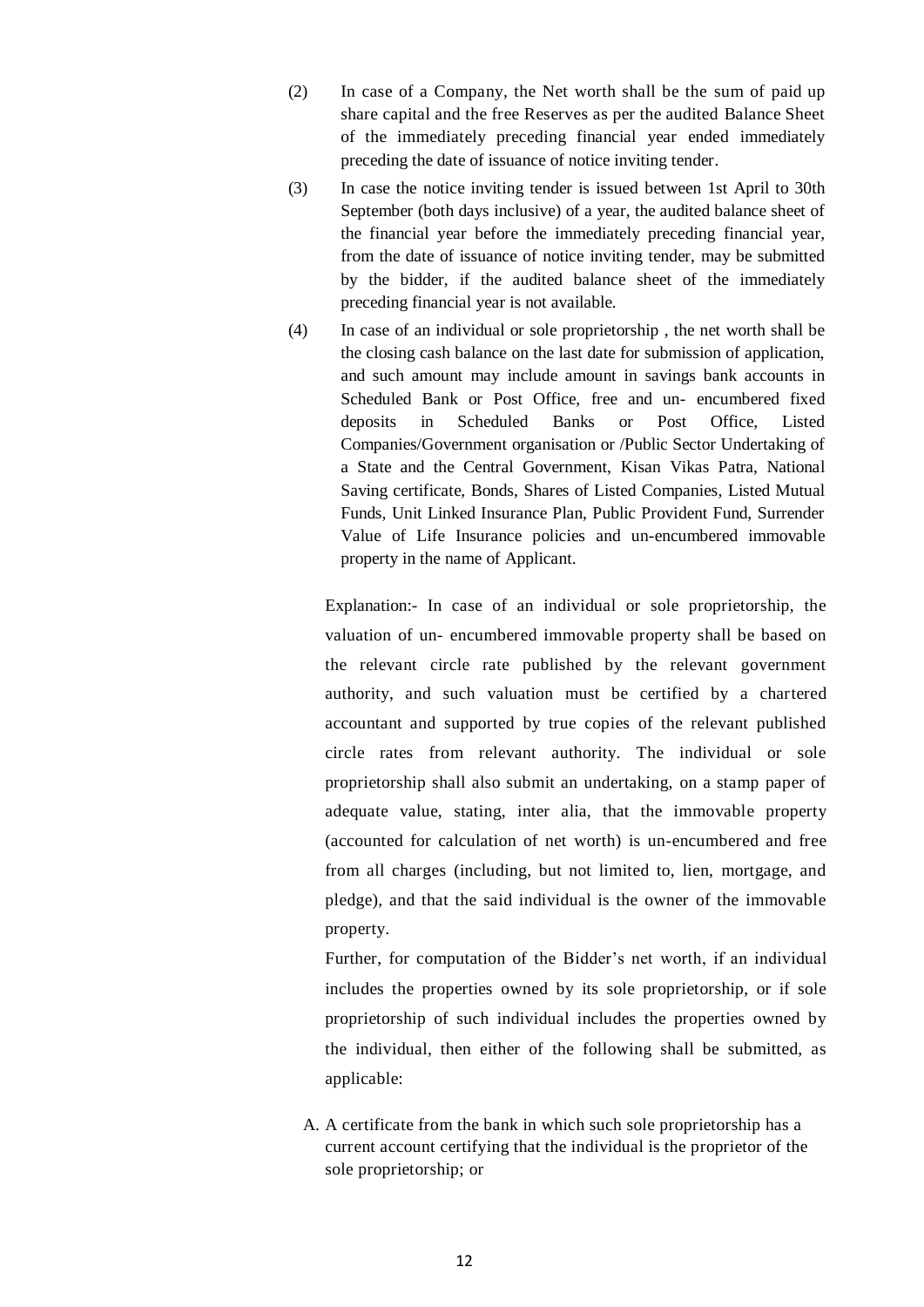- B. GST registration certificate clearly showing the details of the sole proprietorship.
- (c) [Any additional eligibility condition if prescribed by the State Government pursuant to sub-rule (2) of rule 6 of the Auction Rules to be specified here.] : NOT APPLICABLE
- (d) The eligibility conditions shall be used only for the purposes of determination of eligibility for participating in the e-auction. The Preferred Bidder shall be decided solely on the basis of Final Price Offer submitted by the eligible Bidders and fulfillment of subsequent conditions as specified in Rule 18 of the Auction Rules. Provided that, the preferred bidder/successful bidder shall be obliged to remain in continuous compliance with eligibility conditions provided in this clause 5 which the State Government may test at any time at its discretion.
- (e) The bidder must comply with section 6 of MMDR Act, 1957. The bidder shall not acquire area more than the prescribed area under prospecting license in MMDR Act including the area of this block. The bidder must ensure that the company or its directors cumulatively does not hold area greater than prescribed area including the area of this block.
- (f) The bidder must ensure that the company or all its directors has no dues pending against the department.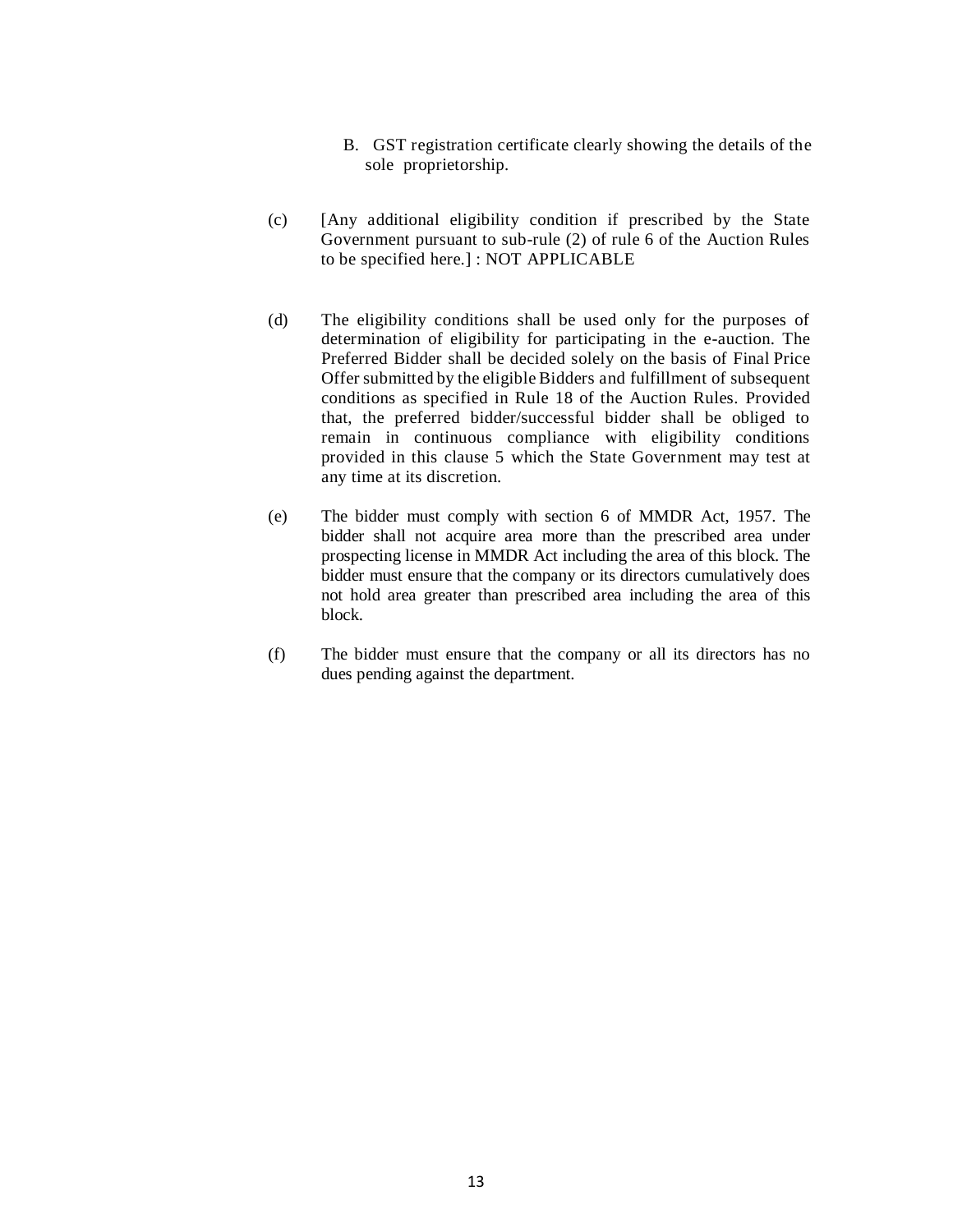## **6. Review period and site visit**

- 6.1 Pursuant to Rule 17 read with sub-rule (3) of Rule 9 of the Auction Rules, the Bidders shall be provided a fixed period of (days) to study the Tender Document and the bidding process shall commence only after such period of (days).
- 6.2 Such period of (days) would commence on date of NIT and would end on bid due date and time as stated in clause no. 12.
- 6.3 During such period the Bidders may undertake the site visit to Concession Area at their cost and risk to ascertain for themselves the site conditions, location, communication, climate, availability of power, and any other matter considered relevant by them.
- 6.4 This Tender Document does not however give the unconditional or unrestricted right to access the Concession Area or the right to the Bidders to prospect for minerals. The site visit must be in compliance with Applicable Law and rights of person(s) having surface rights over the Concession Area.
- 6.5 In the event a Bidder undertakes a site visit, then such Bidder shall be liable towards any loss or damage caused to the site and/or the person(s) having surface rights over the Concession Area, on account of any act or omission of such Bidder or its employees, authorized representatives, agents, advisors etc. Further, the bidder shall not collect any samples during the site visit.
- 6.6 The site visit to the Concession Area shall be conducted with prior notice to the State Government through the following email address [\[biddingcell@rajasthan.gov.in\].](mailto:biddingcell@rajasthan.gov.in].)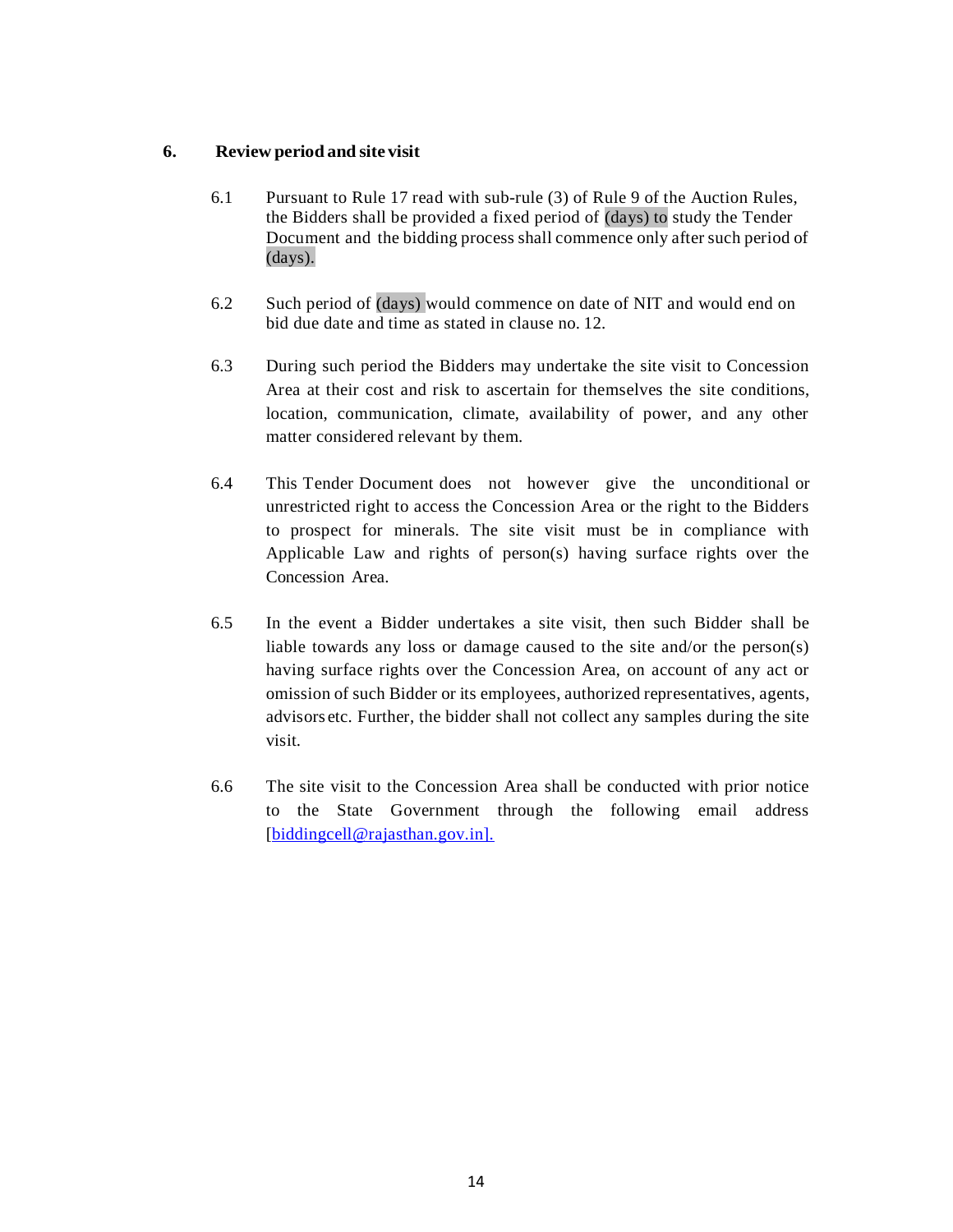## **7. Clarification regarding tender documents**

- 7.1 Bidders may seek clarifications or request further information regarding this Tender Document.
- 7.2 Any queries or requests for additional information concerning this Tender Document may be sent by e-mail to the State Government to [\[biddingcell@rajasthan.gov.in\]](mailto:biddingcell@dmg-raj.org) in the format specified in Schedule II (Format for seeking clarificationsregarding the Tender Document).
- 7.3 The email should clearly bear the following subject line: "Queries/Request for Additional Information: Tender Document for "Name of the block".
- 7.4 Each query should contain complete details of facts, information and Applicable Law relevant to the query and also the particulars of the person posing the query. The State Government reserves the right to not answer any query, including any query which is incomplete or anonymous.
- 7.5 The queries should be emailed on or before the date specified in Clause 12 for receiving queries.
- 7.6 The State Government shall endeavor to respond to the queries within the period specified in Clause 12. However, the State Government reserves the right to not respond to any question or provide any clarification, in its sole discretion, and nothing in this Tender Document shall be taken or read as compelling or requiring the State Government to respond to any question or to provide any clarification.
- 7.7 The State Government shall publish the queries for which response has been provided on a website, without identifying the source of queries.
- 7.8 The State Government shall endeavor to provide clarifications and such further information, as it may, in its sole discretion, consider appropriate for facilitating a fair, transparent and competitive tender process.
- 7.9 The State Government may also on its own motion, if deemed necessary, issue interpretations and clarifications to all Bidders. All clarifications and interpretations issued by the State Government shall be deemed to be part of the Tender Document. Provided, however, that any non-written clarifications and information provided by the State Government, its employees or representatives in any manner whatsoever shall not in any way or manner be binding on the State Government.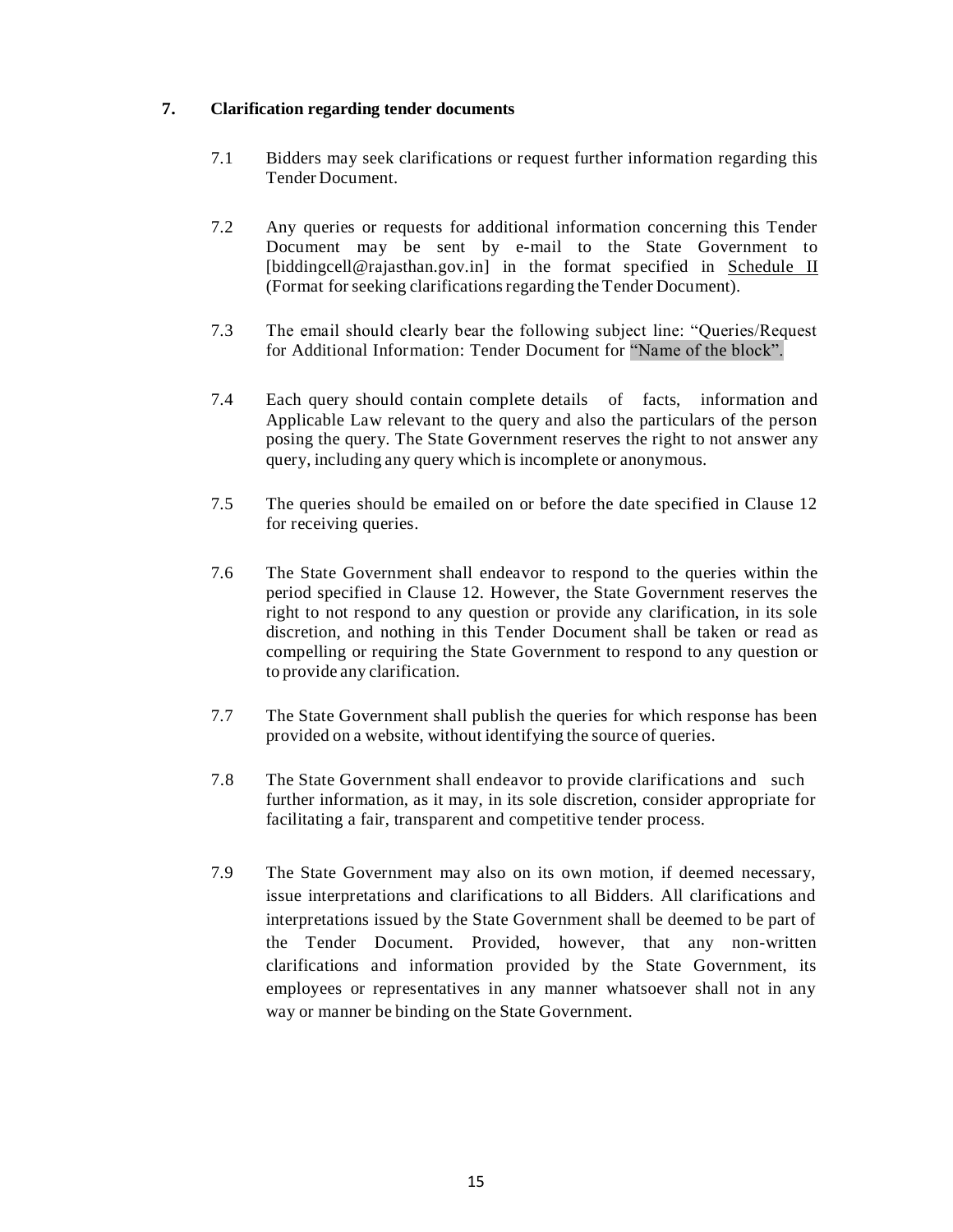#### **8. Tender process**

8.1 Pursuant to sub-rule (4) of Rule 9 of the Auction Rules, the auction shall be an ascending forward online electronic auction and shall comprise of attempts of auction with each attempt of auction consisting of a first round of auction and a second round of auction.

## **First roundof e-auction**

- (a) In the first round, the Bidders shall be required to submit on or prior to (Exact Date and Time) ("**Bid Due Date**") :
	- (i) the Technical Bid, comprising amongst others, documentary evidence to confirm eligibility as per provision of the act and rules made their under to participate in the auction, bid security and such other document and payments as may be specified in the tender document; and
	- (ii) Initial price offer, which shall be a percentage of Value of Mineral Despatched and must be equal to or greater than the Reserve Price as specified in Clause 9.

The Technical Bid and the initial price offer must be submitted electronically as provided in Schedule III (Technical details regarding electronic auction). In case of a conflict between documents submitted electronically and document submitted physically, the documents submitted physically shall prevail.

Besides electronic submission, the duly executed original physical copies of documents, related to the Technical Bid, mentioned in Clause 14.1.2 must be submitted personally prior to the Bid Due Date, failing which the Technical Bid shall be deemed to be not received. It is clarified that only the Technical Bid is required to be submitted physically, and the Bidders must not submit the Initial Price Offer physically. In case the Bidder submits the initial price offer physically, the Technical Bid and the Initial Price Offer will be summarily rejected.

- (b) The Technical Bid shall be evaluated to ascertain compliance of the Bidder with the eligibility conditions and requirements under this Tender Document. While examining the Technical Bids the State Government may consider such parameters as it may deem relevant, including considerations that the Technical Bid:
	- (i) is received as per the prescribed formats along with allrequired documents and information;
	- (ii) is received by the Bid Due Date and Time including any extension thereof;
	- (iii) is submitted electronically in the manner prescribed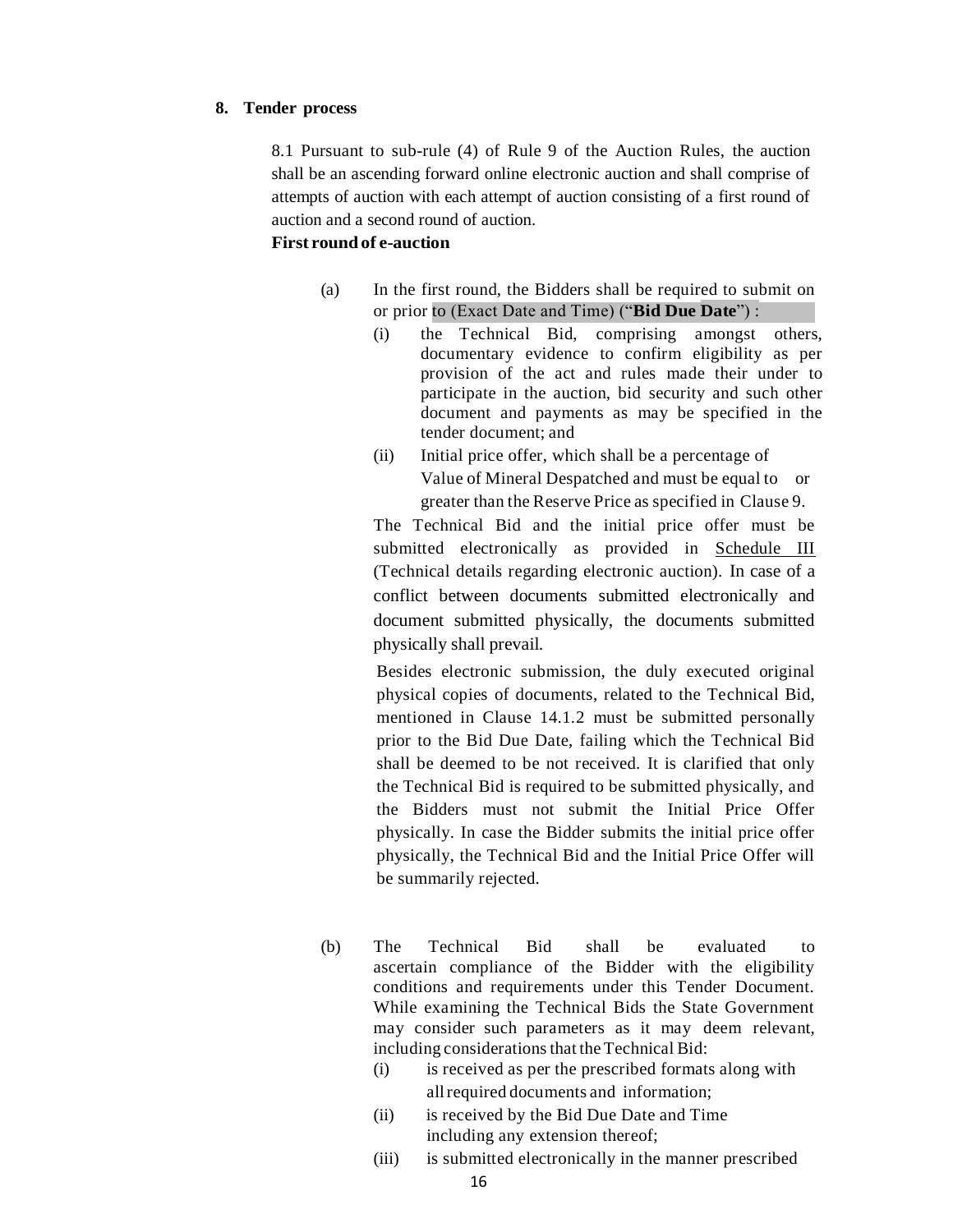in Schedule III (Technicaldetailsregarding electronic auction) and the duly executed original physical copies of the required documents submitted physically;

- (iv) contains all the information (complete in all respects) including the initial price offer as requested in this Tender Document;
- (v) does not contain any condition or qualification;
- (vi) only one Technical Bid has been made by the Bidder;
- (vii) the initial price offer is equal to or greater than the Reserve Price; and
- (viii) is generally considered to be in compliance in terms of any other parameters as may be considered relevant by the State Government.
- (ix) Is submitted along with required bid security and required documents to confirm eligibility.
- (c) Only those Bidders who are found to be eligible in accordance with the prescribed eligibility conditions and whose initial price offer is equal to or greater than the Reserve Price and whose bids meet the requirements under this Tender Document shall be declared as the "**Technically Qualified Bidders**".
- (d) The highest initial price offer amongst the Technically Qualified Bidders shall be the floor price for the second round of online electronic auction ("**Floor Price**").
- (e) The Technically Qualified Bidders shall be ranked on the basis of the descending initial price offer submitted by them. On the basis of such ranking the Technically Qualified Bidders, holding first fifty per cent of the ranks (with any fraction rounded off to higher integer) or the top five Technically Qualified Bidders, whichever is higher, shall be considered to be qualified for participating in the second round of online electronic auction (the "**Qualified Bidders**"). Intimation shall be restricted only to the Concerned Qualified Bidders.

Provided that where the total number of technically qualified bidders is less than three, then no technically qualified bidder shall be considered to be qualified bidder and the first attempt of e- auction process shall be annulled:

(f) On annulment of the first attempt of auction, the State Government may decide to–

(a) commence the auction process de novo with a separate set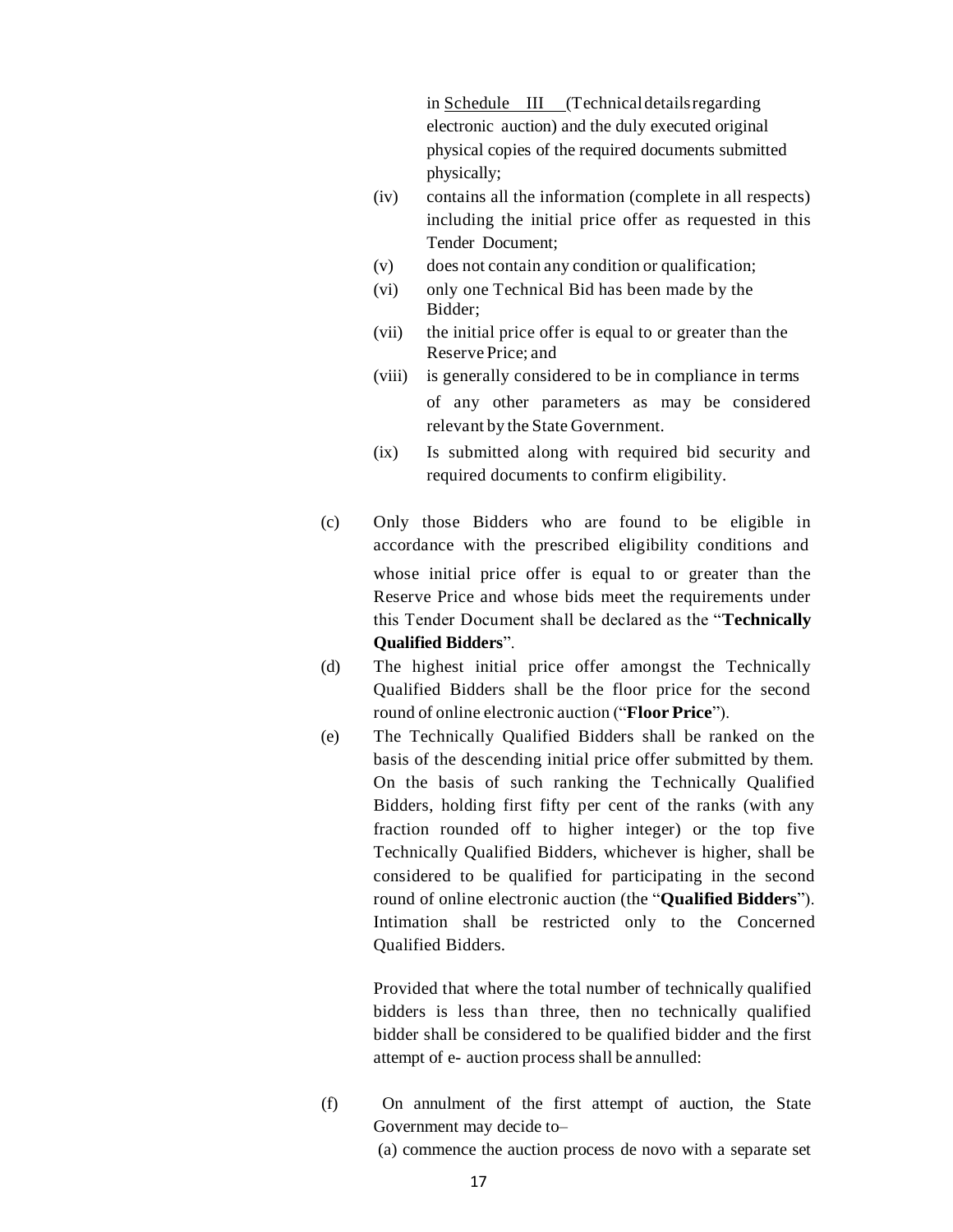of terms and conditions and reserve price as it may deem fit and necessary; or

(b) Conduct the second attempt of auction

(g) In case the State Government decides to conduct the second attempt of auction as per clause  $8.1$  (A)(f)(b) of this tender document, the terms and conditions of the second attempt of auction shall remain the same as in the first annulled attempt of auction:

> Provided that the highest initial price offer of the technically qualified bidders if any in the first annulled attempt shall be the reserve price in first round of the second attempt:

> Provided further that the bidding shall continue to the second round even in case the number of technically qualified bidders is less than three.'

(h) Provided also that if the number of technically qualified bidders is between three and five, then all the technically qualified bidders shall be considered as qualified bidders:

> Provided further that in the event of identical initial price offers being submitted by two or more technically qualified bidders, all such technically qualified bidders shall be assigned the same rank for the purposes of determination of qualified bidders and in such case, the aforementioned fifty per cent. shall stand enhanced to the extent of tie occurring within the first fifty per cent.

Illustration:

- (i) In the event there are a total of ten technically qualified bidders, and each technically qualified bidder submits different initial price offer, then the technically qualified bidders holding the first fifty percent of ranks shall be considered to be qualified bidders.
- (ii) If three such technically qualified bidders submit the same initial price offer and are ranked in first fifty percent of the total number of ranks, then, all the three technically qualified bidders shall be considered to be qualified bidders and the total number of qualified bidders shall stand increased by two.
	- a. The State Government is not obliged to provide any explanation or clarification on their disqualification to Bidders who fail to qualify as Technically Qualified Bidders.
	- b. Technical Bids shall be deemed to be under consideration immediately after the submission and until such time the State Government makes official intimation of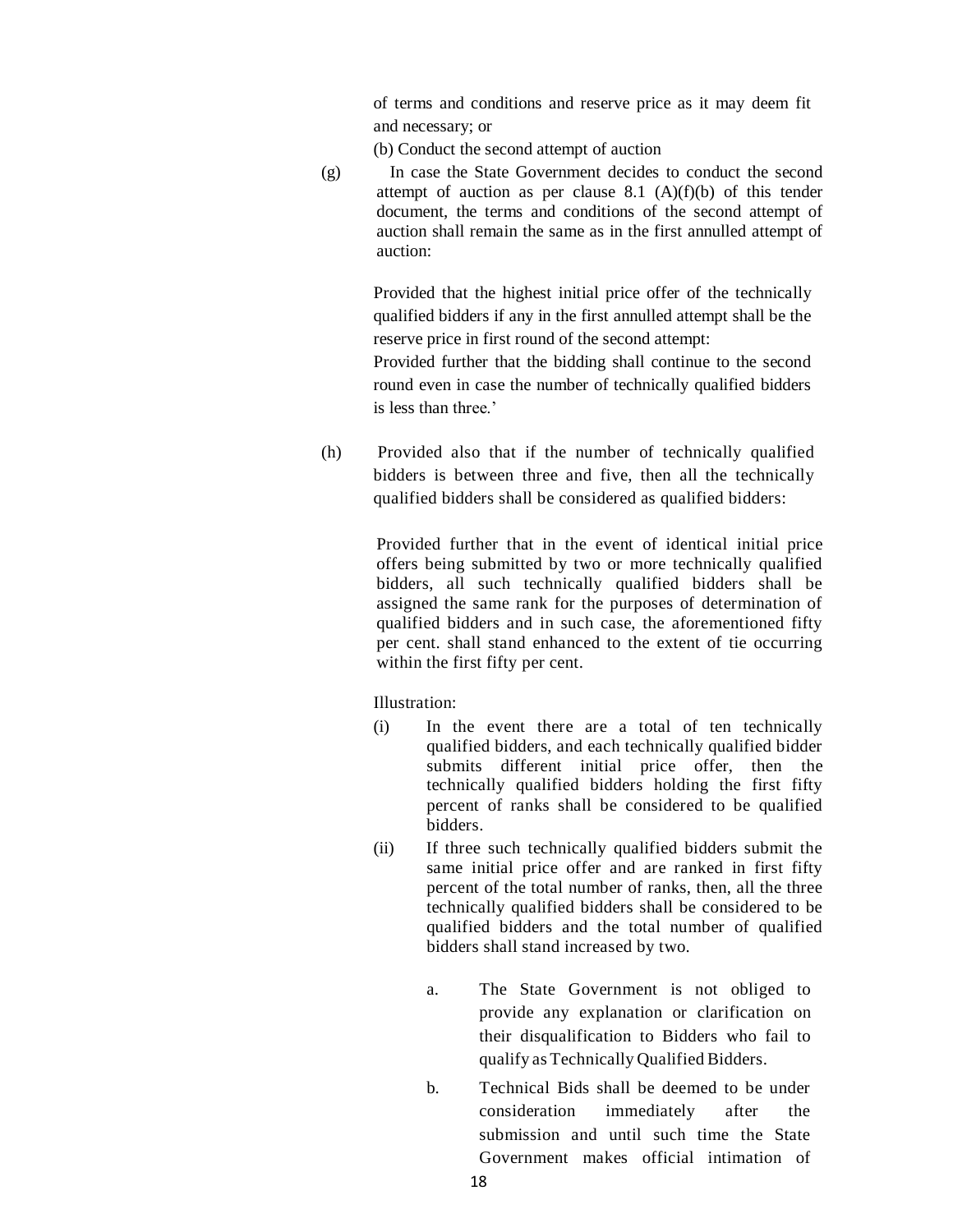award / rejection to the Bidders. While the tender process is on-going, Bidders and/ or their representatives or other interested parties are advised to refrain, save and except as required/permitted under the Tender Document, from contacting by any means, the State Government and/ or their employees/ representatives on matters related to the bids under consideration.

c. Save and except as provided in this Tender Document, the State Government shall not entertain any correspondence with any Bidder in relation to acceptance or rejection of any bid or the tender process.

#### **B. Second roundof e-auction**

- (a) In the second round, the Qualified Bidders may submit their final price offers which shall be a percentage of Value of Mineral Despatched (the "**Final Price Offer**") which must be greater than the Floor Price. The Final Price Offer may be revised till the conclusion of the e-auction in accordance with the technical specifications of the e-auction platform as specified in Schedule III (Technical details regarding electronic auction).
- (b) The e-auction process shall be annulled if none of the Qualified Bidders submits a Final Price Offer on the online electronic auction platform. In case the e-auction process is annulled due to non-submission of at least one Final Price Offer on the electronic auction platform, the Bid Security of the Qualified Bidder(s) who has submitted the highest Initial Price Offer i.e. the applicable Floor Price for the second round of e-auction, shall be forfeited in accordance with C l a u s e 15.6.
- (c) The Qualified Bidder who submits the highest Final Price Offer shall be declared as the "**Preferred Bidder**" immediately on conclusion of the e-auction.
- (d) The preferred bidder has to submit the performance security in the manner specified in sub-rule (1) of rule 19 within fifteen days after being declared as preferred bidder.

Provided that the State Government may, for reasons to be recorded in writing extend the period of fifteen days by further fifteen days.

- (e) If the preferred bidder fails to the performance security within the period or extended period specified in clause 8(B)(d), the State Government shall
	- (a) forfeit the bid security of the preferred bidder; and
	- (b) offer the bidder who had submitted second-highest price offer in the second round of auction to meet the highest final price offer and if the said bidder agree to the said offer in writing and submit the performance security within fifteen days of receipt of offer, the State Government shall declare the said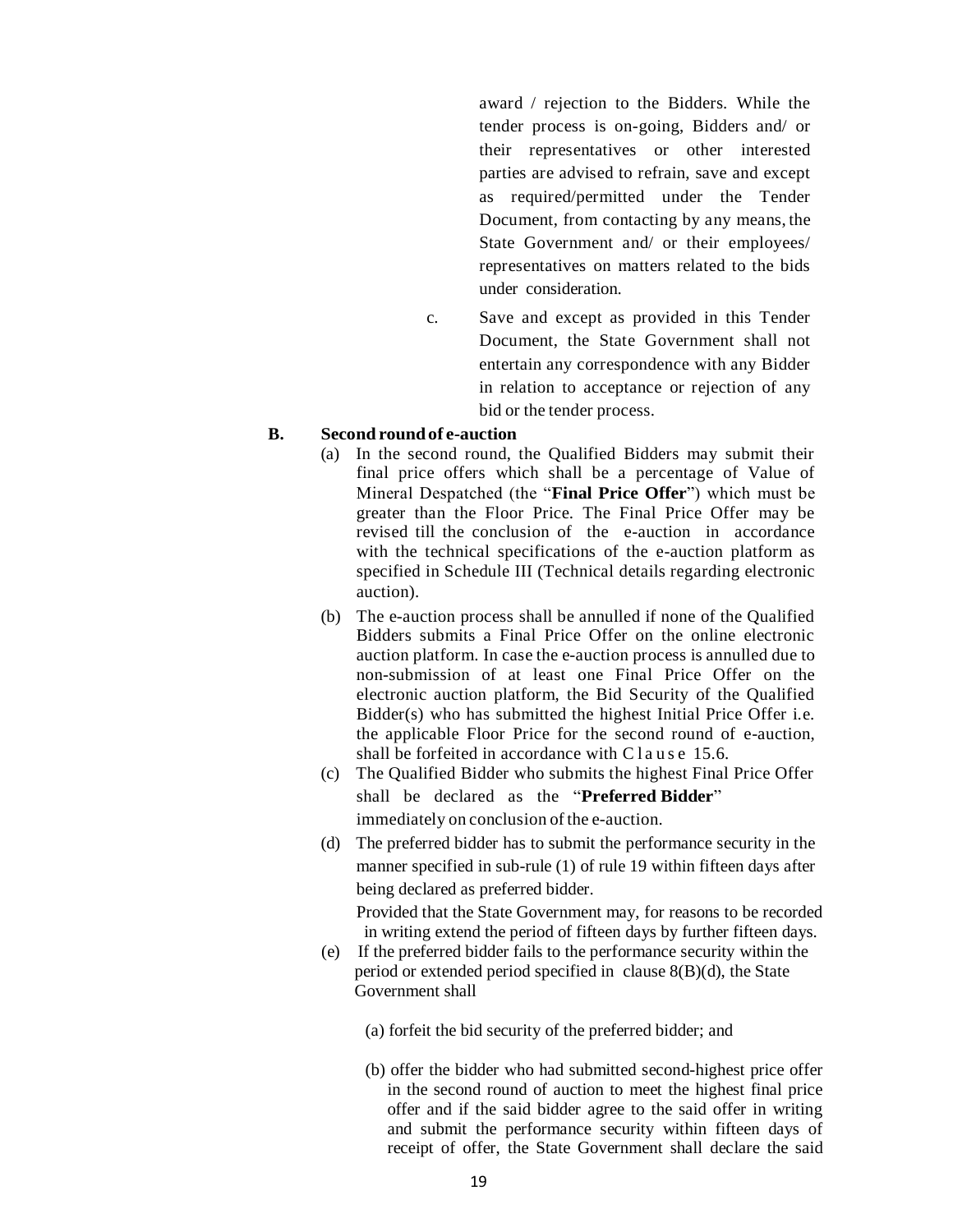bidder as the preferred bidder Provided that the State Government may, for the reasons to be recorded in writing, extend the period of fifteen days referred to in this clause by further fifteen days.

- (f) The Bidder shall pay any other expense as the State Government decides to recover from him as per Act, Rules, Notifications issued by Central/State Government, as the case may be within time limit specified by Central/State Government.
- 8.2 The composite license shall be for minerals found in the area pursuant to exploration prior to the e-auction:

Provided that where subsequent to the e-auction of Composite Licence and before grant of Mining Lease, any new mineral is discovered, then the holder of the Composite Licence shall follow the provisions of the Act and the Rules made there under for inclusion of such new mineral in the Mining Lease Deed.

Provided further where subsequent to grant of a Mining Lease, one or more new major minerals are discovered, the percentage of value of mineral despatched as quoted by the Successful Bidder under Sub-rule (3) of Rule (8) of Auction Rules read with the terms hereof shall be applicable for the purpose of payment to the State Government in respect of each such mineral.

Where prior to the e-auction or subsequent to the e-auction, presence of minor mineral is established or discovered, such minor minerals shall be dealt in accordance with such rules made by the State Government under section 15 of the Act.

- 8.3 As mentioned in the Information Memorandum, the Concession Area does not reported to contain any minor mineralso far.
- 8.4 State Government to prescribe the manner in which the minor mineral would be extracted and payments related thereto in consonance with rules made by the State Government under section 15 of the Act.
- 8.5 Special provisions relating to minerals specified in Part B of the First Schedule to the Act and as per Rule 21 of the Auction Rules:
- a) if the holder of a Composite Licence or mining lease discovers any mineral specified in Part B of the First Schedule to the Act and not specified in such licence or lease, in the area granted under the relevant licence or lease, the discovery of such mineral shall be reported to the Director, Atomic Minerals Directorate for Exploration and Research, Hyderabad within sixty days from the date of discovery of such mineral;
- b) the licencee or the lessee, as the case may be of the relevant Composite Licence or mining lease issued in terms hereof, shall not win or dispose of any mineral specified in Part B of the First Schedule to the Act unless such mineral is included in the licence or lease granted pursuant to this Tender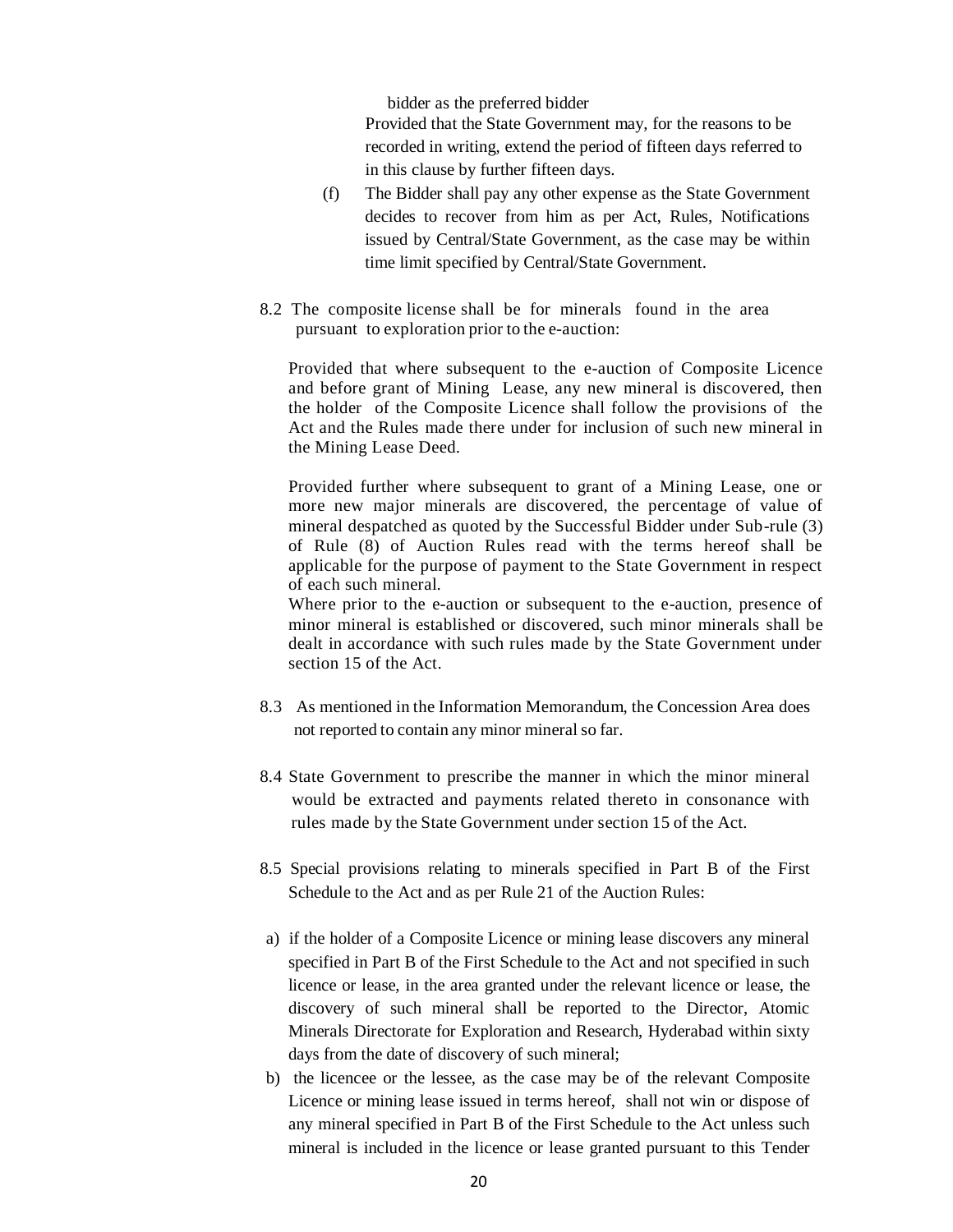Document or a separate licence or lease for the purpose has been obtained;

- c) the quantities of any mineral specified in Part B of the First Schedule to the Act recovered incidental to such prospecting or mining operations to be undertaken pursuant to this Tender Document and related Composite Licence or mining lease shall be collected and stacked separately and a report to that effect shall be sent to the Director, Atomic Minerals Directorate for Exploration and Research, Hyderabad every month for such further action by the licencee or lessee, as the case may be, of the relevant Composite Licence or mining lease issued in terms hereof, as may be directed by the Atomic Minerals Directorate for Exploration and Research.
- d) the licencee or lessee referred above shall, within 60 (sixty) days from the date of discovery of any mineral specified in Part B of the First Schedule to the Act, apply to the Secretary, Department of Atomic Energy, Mumbai, through the State Government, for grant of a licence to handle such minerals under the provisions of the Atomic Energy Act, 1962 (33 of 1962) and the rules made thereunder and the Department of Atomic Energy shall intimate to the State Government regarding issue of the licence in this regard.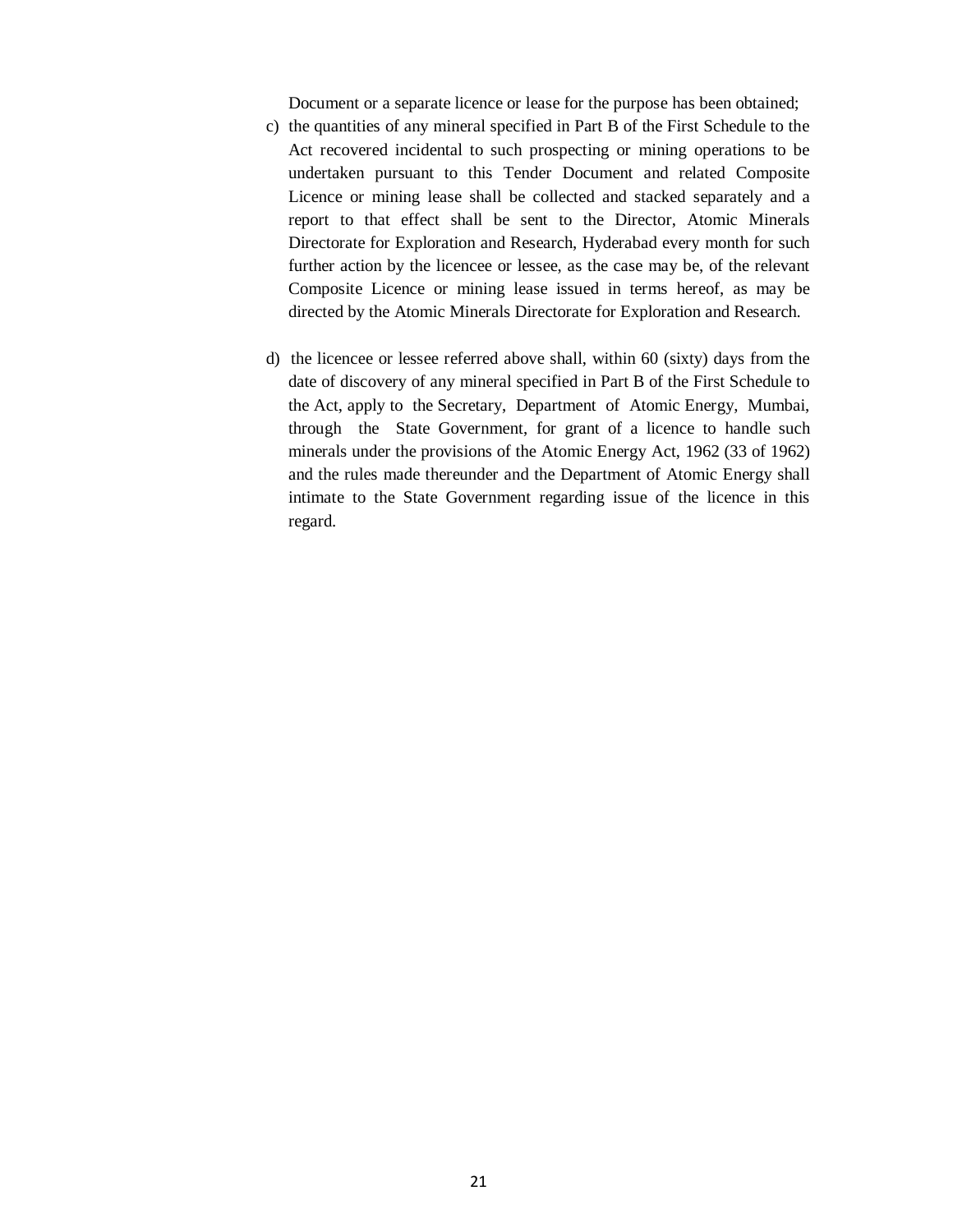# **9. Reserve Price**

- 9.1 The Reserve Price is (Percentage to be prescribed by the State Government) Percent of Value of Mineral Despatched. The "**Value of Mineral Despatched**" shall be an amount equal to the product of:
	- i. mineral despatched in a month; and
	- ii. sale price of the mineral (grade-wise and State-wise) as published by Indian Bureau of Mines for such month of despatch.
- 9.2 It is clarified that payment in accordance with the Final Price Offer shall be required to be paid monthly as per production in addition to the payments of royalty or dead rent, payments to DMFT and NMET and any other payment as applicable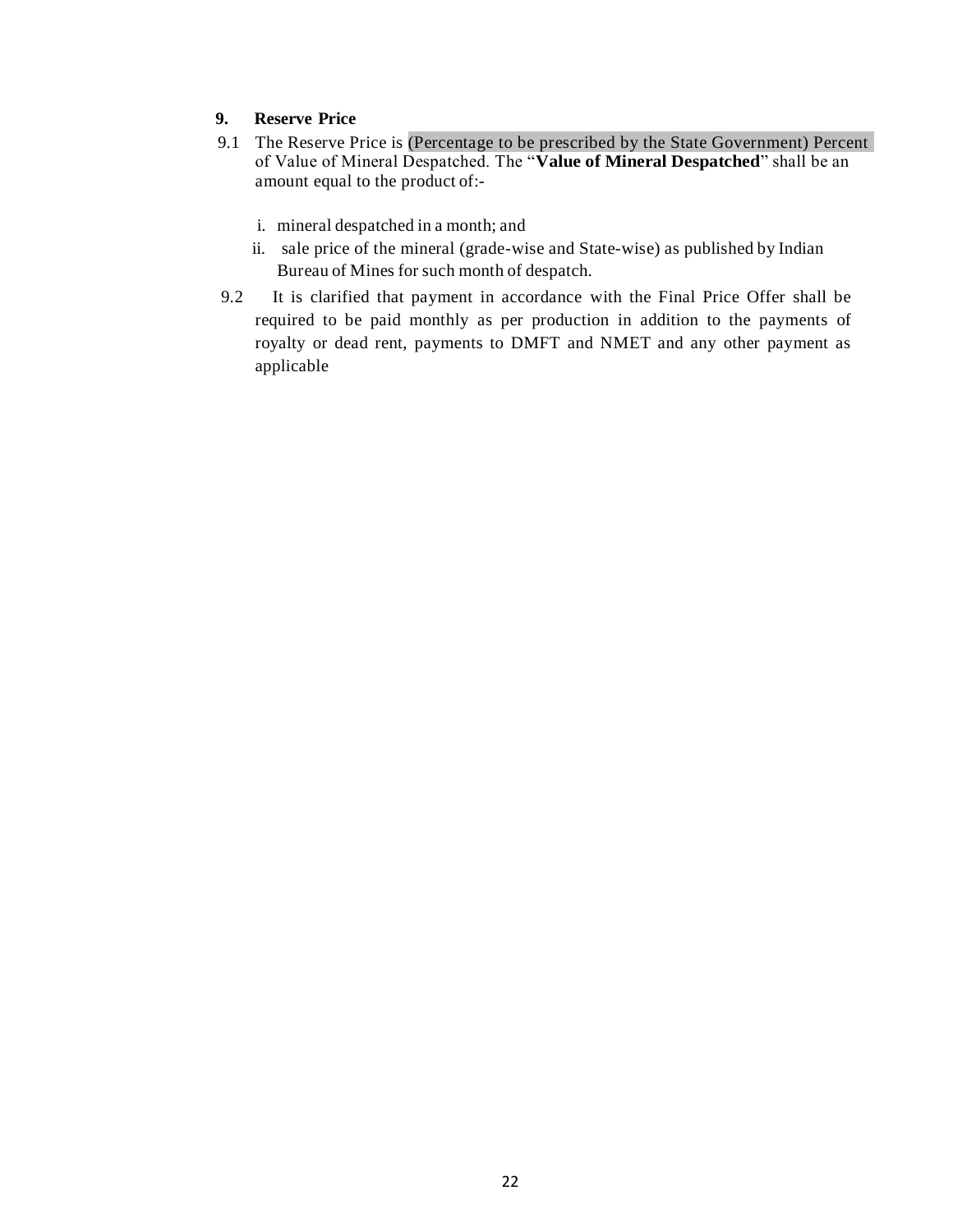### **10. Declaration of SuccessfulBidder and grant ofComposite Licence**

Pursuant to Rule 18 of the Auction Rules, the Composite Licence followed by mining lease shall be granted to the Successful Bidder in the following manner:

- 10.1 Issuance of letter of intent for composite license:
- a) The Preferred Bidder shall within fifteen days after being declared the Preferred Bidder, submit an unconditional and irrevocable Performance Security for an amount equal to INR (Amount in Figures) (Amount in Words) to the State Government in favour of concerned AME/ME, from an Acceptable Bank pursuant to Rule 18(1) of the Auction Rules. The Performance Security must be valid till:
	- (i) all the obligations of the Preferred Bidder or Successful Bidder under the Tender Document and/ or the deed for grant of a Composite Licence to be executed between the State Government and the Successful Bidder and/ or the letter of intent with respect to the Performance Security have been fully paid and its claims satisfied or discharged; or
	- (ii) till the State Government certifies that the terms and conditions of the Tender Document and/ or the deed for grant of a prospecting licence to be executed between the State Government and the Successful Bidder and/ or the letter of intent with respect to the Performance Security have been fully and properly carried out by the Preferred Bidder or Successful Bidder and accordingly discharges this guarantee; or
	- (iii) on provision of a revised Performance Security under sub-rule (2) of Rule 19 of the Auction Rules,

#### whichever is later.

Provided that the State Government may, for the reasons to be recorded in writing, extend the period of fifteen days for submission of performance security by further fifteen days.

In case the Preferred Bidder fails to submit the Performance Security within the period or extended period specified above, the State Government shall:

- a) forfeit the bid security of the Preferred Bidder; and
- b) offer the Bidder who had submitted second-highest price offer in the second round of auction to meet the highest Final Price Offer and if the said Bidder agrees to the said offer in writing and submits the Performance Security within fifteen days of receipt of offer, the State Government shall declare the said bidder as the Preferred Bidder and issue the letter of intent:

Provided that the State Government may, for the reasons to be recorded in writing, extend the period of fifteen days by further fifteen days.

- b) Subject to sub-clause 10.1.(a) above, a letter of intent for Composite Licence shall be issued by the State Government to the Preferred Bidder upon submission of the Performance Security. The letter of intent shall be issued to the Preferred Bidder within fifteen days of receipt of Performance Security.
- 10.2 Declaration as a Successful Bidder:

On receipt of the letter of intent for Composite Licence, the Preferred Bidder shall be considered to be the "**Successful Bidder**" upon fulfilment of the following conditions: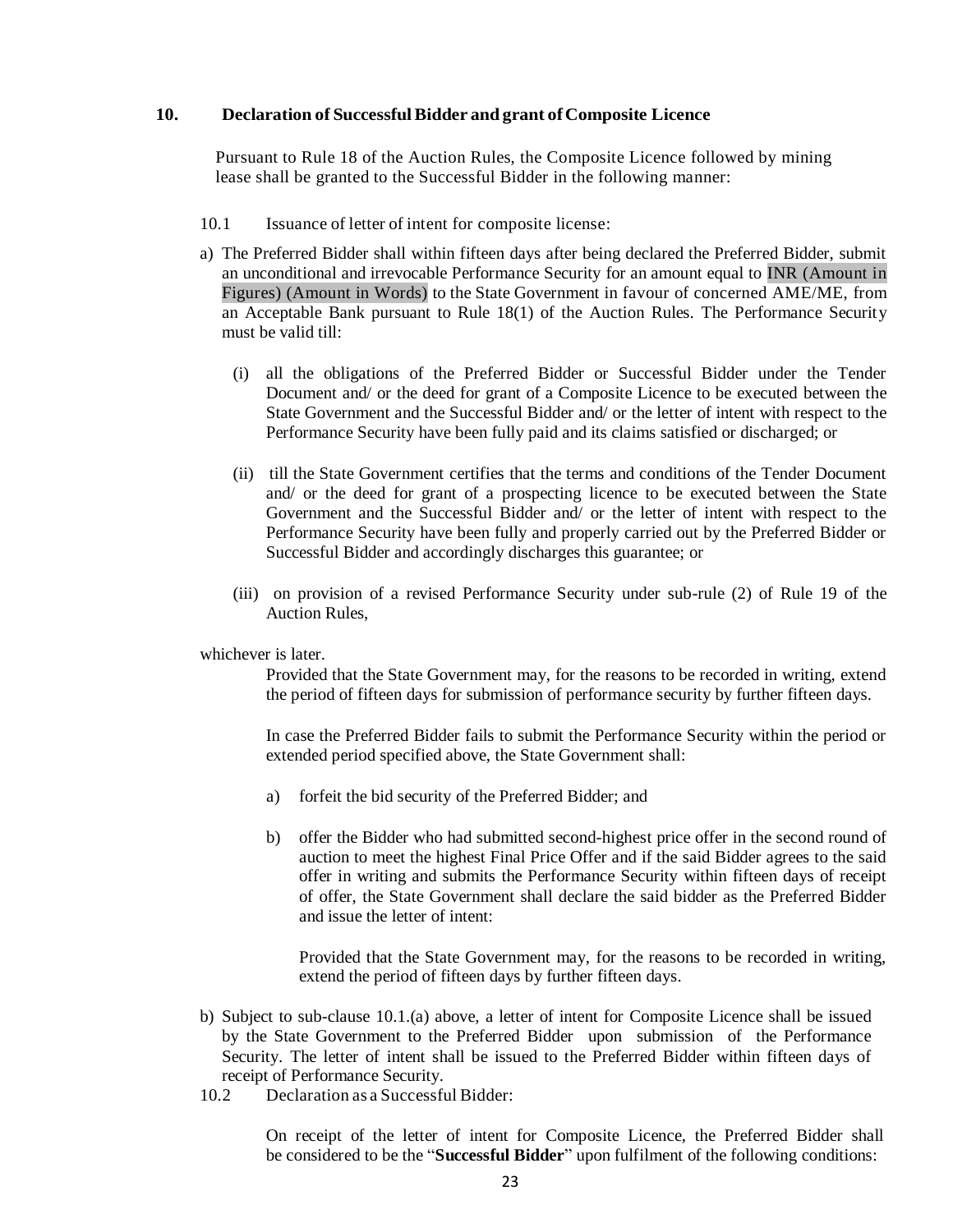- (a) compliance with all the eligibility conditions;
- (b) obtaining all consents, approvals, permits, no-objections and the like as may be required under Applicable Law for commencement of prospecting operations; and
- (c) submitting the scheme of prospecting
- (d) having cleared all dues to the Government of Rajasthan arising from mining activity that the Preferred Bidder has undertaken in Rajasthan in the past.
- (e) The Bidder shall pay any other expense as the State Government decides to recover from him as per Act, Rules, Notifications issued by Central/State Government, as the case may be within time limit specified by Central/State Government.
- 10.3 Grant of composite license:

Upon declaration of the Successful Bidder, the State Government shall grant a Composite Licence to the Successful Bidder, and such Composite Licence shall be subject to the provisions of the Act and the rules made thereunder, as applicable to a prospecting licence and mining lease.

Provided that on expiry of a period of one year from the date of the letter of intent, no Prospective Licence Deed of Composite Licence shall be executed and the letter of intent shall be invalidated leading to annulment of the entire process of auction:

Provided further that the State Government may allow a further period of six months for execution of the Prospective Licence Deed, if the reasons for delay were beyond the control of the Preferred Bidder.

- 10.4 Prospecting by the holder of Composite Licence
	- (a) The holder of the Composite Licence shall conduct geological exploration of the area under the Composite Licence so as to ascertain evidence of mineral contents and shall submit periodic reports in accordance with the Act and rules made thereunder, as applicable to a prospecting licence and all reports, studies and other documentation related to the geological exploration of the area under the Composite Licence shall be submitted to the State Government and Indian Bureau of Mines.
	- (b) If the holder of the Composite Licence:
		- i fails to complete prospecting operations in accordance with sub-section (9) of section 11 of the Act or fails to establish the existence of mineral contents in accordance with the Minerals (Evidence of Mineral Contents) Rules, 2015, the holder shall not be eligible to receive a mining lease and the Composite Licence shall be terminated
		- ii completes prospecting operations and submits to the State Government the result of the prospecting operations in the form of a geological report prepared in accordance with sub-section (10) of section 11 resulting in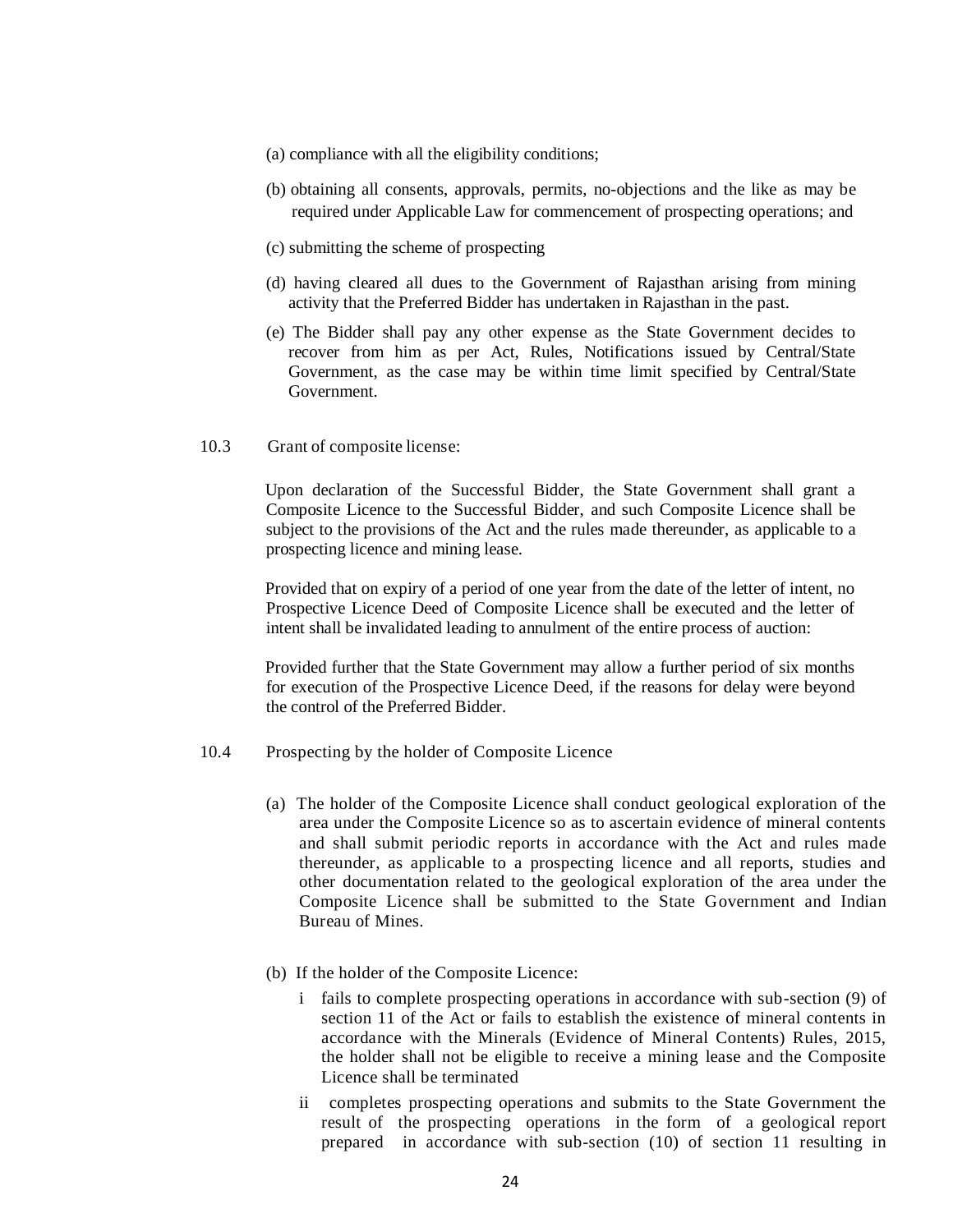determination of evidence of mineral contents conforming to the Mineral (Evidence of Mineral Contents) Rules, 2015; specifying the area required for grant of a mining lease, accompanied with the first installment of the upfront payment as specified in rule 11 of the Auction Rules, then the State Government shall issue a letter of intent for mining lease within a period of fifteen days:

Provided that any excess area shall be deemed to be surrendered by the holder of the Composite Licence after completing its reclamation:

Provided further that after submission of the geological report prepared in accordance with the Mineral (Evidence of Mineral Contents) Rules, 2015, the holder of the Composite Licence may relinquish the entire area and in such case the State Government shall, after being satisfied that the geological report has been prepared conforming to the said rules, return the Performance Security.

Notwithstanding, in case the holder of the Composite Licence completes the prospecting operations in accordance with the Act, rules framed under the Act, the tender document and the relevant permissions issued with respect to prospecting operations, but fails to establish the existence of mineral contents in accordance with sub-section (10) of section 11, and the Minerals (Evidence of Mineral Contents) Rules, 2015, then such holder shall not be eligible to receive a mining lease.

- (c) The performance security shall be provided through bank guarantee in the format as specified in Schedule IV of the Auction Rules or through security deposit, which may be invoked as per the provisions of:
	- i the prospecting licence deed;
	- ii the Mine Development and Production Agreement;
	- iii the Mining Lease Deed:

Provided that the State Government on being satisfied that the holder of Composite Licence has completed prospecting operations in accordance with sub-section (9) of section 11 of the Act but is unable to establish the existence of mineral contents even after making all possible efforts in accordance with the Minerals (Evidence of Mineral Contents) Rules, 2015, shall return the bank guarantee or the security deposit provided by the holder of the Composite Licence as performance security.

Provided further that in case the holder of composite licence fails to complete prospecting operations in accordance with sub-section (9) of section 11 of the Act, the performance security provided by it shall be forfeited.

#### 10.5 Issuance of letter of intent for Mining Lease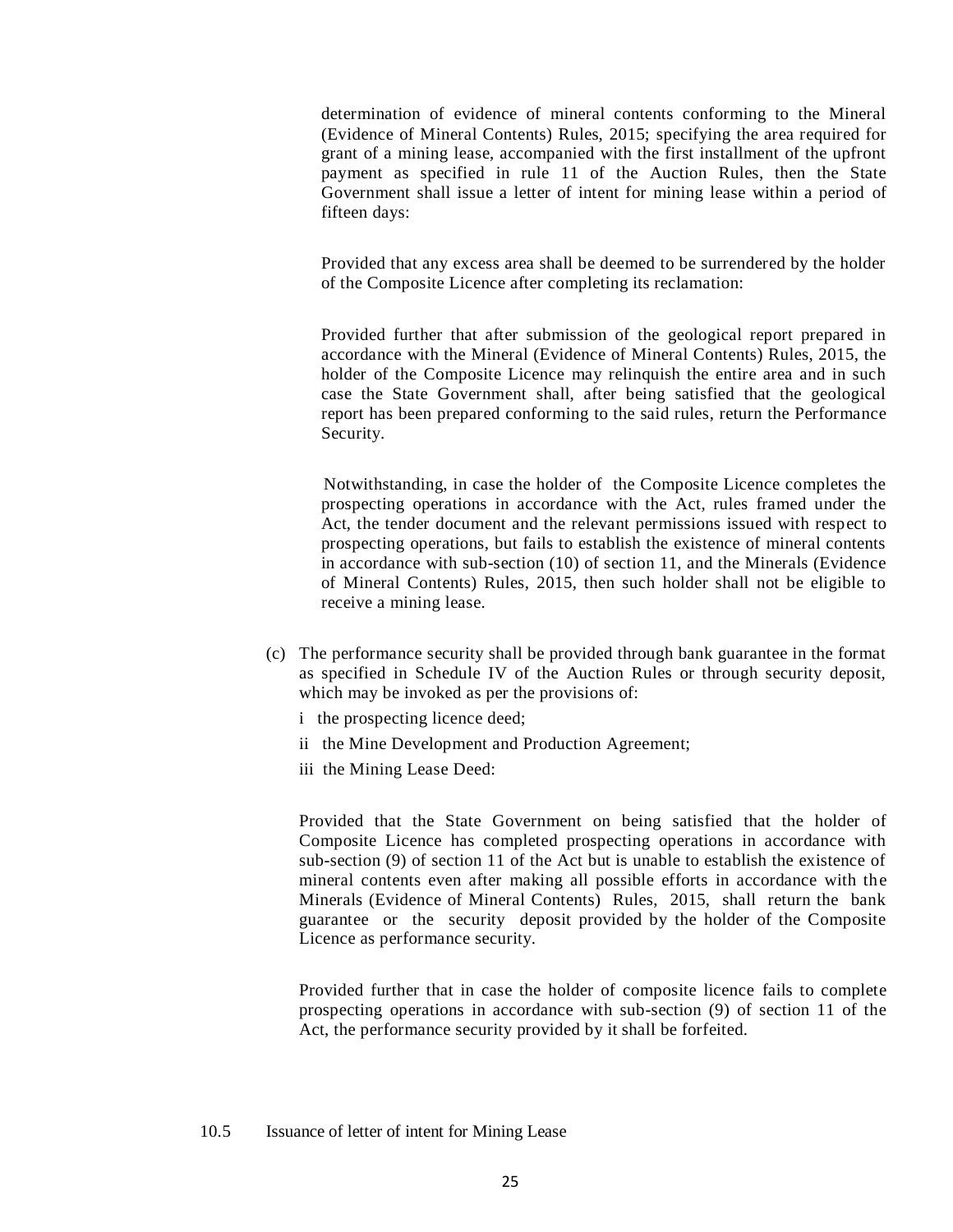- a) Upon receipt of the duly completed mining lease application and payment of the first installment of the Upfront Payment in accordance with clause (b) of subrule (6) of rule 18 of the Auction Rules after completion of prospecting operations as stated in clause 10.4(b)(ii), the State Government shall issue a letter of intent for mining lease.
- 10.6 Execution of Mine Development and Production Agreement:

A Mine Development and Production Agreement shall be executed between the State Government and the holder of Composite Licence if the holder of a Composite Licence:

- (a) continues to be in compliance with all the terms and conditions of eligibility;
- (b) pays the second instalment of the Upfront Payment in accordance with clause (b) of sub-rule (8) of rule 18 of the Auction Rules;
- (c) furnishes an irrevocable and unconditional enhanced Performance Security to the State Government in favour of concerned ME/AME pursuant to the Auction Rules.
	- (i) The enhanced Performance Security should be valid until
		- a) all the obligations of the holder of the Composite Licence under the tender document, the deed for grant of a mining lease to be executed between the State Government and the successful bidder and/or the MDPA with respect to the Performance Security have been fully paid and its claims satisfied or discharged; or
		- b) till the State Government certifies that the terms and conditions of the Tender Document, the deed for grant of a mining lease to be executed between the State Government and the Successful Bidder, and/ or the MDPA with respect to the Performance Security have been fully and properly carried out by the Preferred Bidder or Successful Bidder and accordingly discharges this guarantee,

whichever is later.

- (ii) The enhanced Performance Security must be for an amount computed in accordance with sub-rule (2) of rule 19 of the Auction Rules. The amount of performance security shall be equivalent to an amount of 0.50% of the value of estimated resources established by the holder of the Composite Licence after completion of prospecting operations in accordance with sub section (9) of Section 11 of the Act resulting in determination of evidence of mineral contents conforming to the Mineral (Evidence of Mineral Contents) Rules, 2015.
- (iii) Pursuant to sub-rule (3) of rule 19 of the Auction Rules, the Performance Security shall be adjusted every five years so that it continues to correspond to 0.5% of the reassessed Value of Estimated Resources determined in accordance with the Auction Rules, including the value of any newly discovered mineral that may be included in the mining lease deed on its discovery.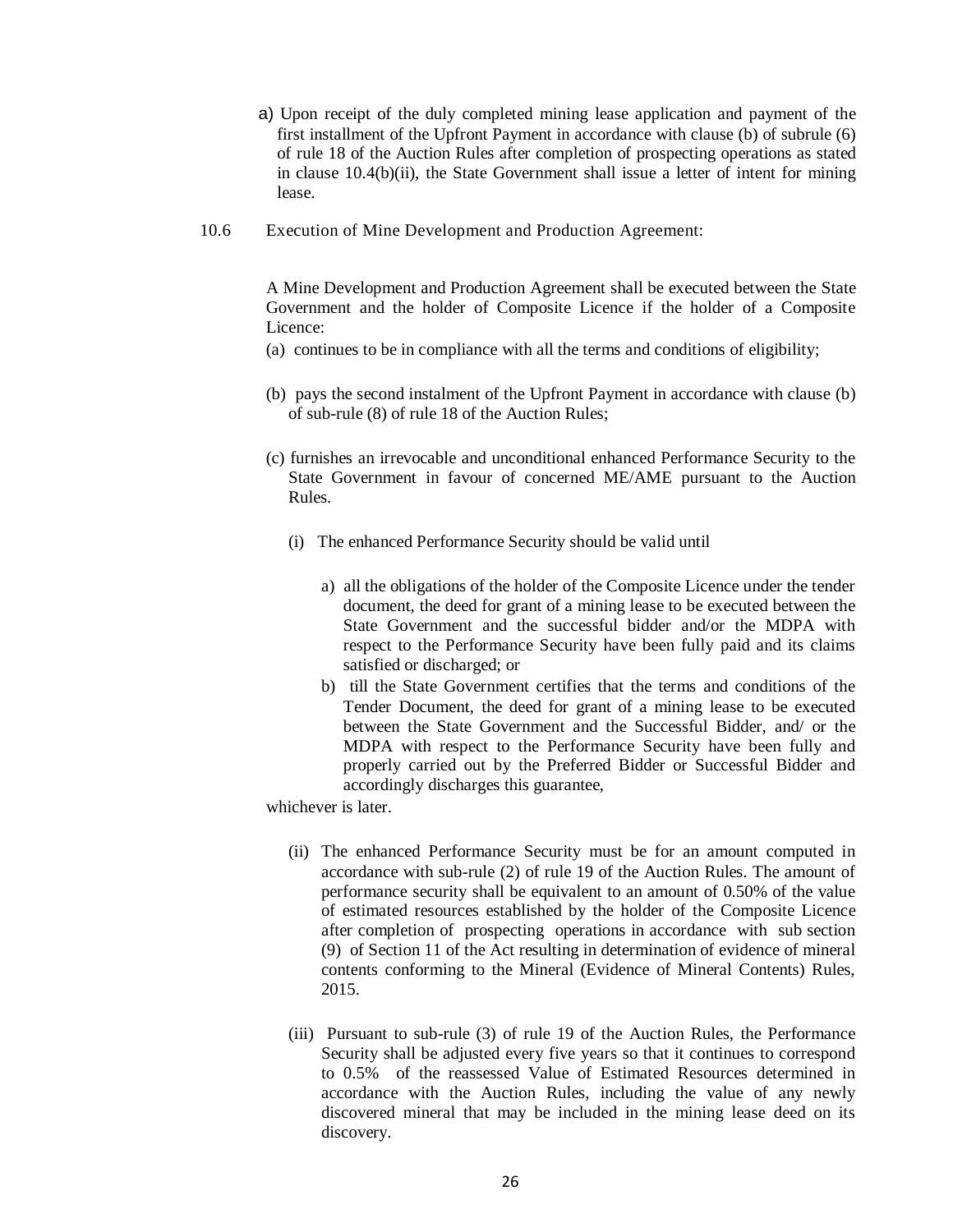- (iv) In such case, the bank guarantee constituting Performance Security shall be substituted with another bank guarantee from an Acceptable Bank of the reassessed value issued in accordance with this Clause 10.6, which is for the revised amount or if the Performance Security has been provided through a security deposit, additional amount towards security deposit shall be provided;
- (d) obtains all consents, approvals, permits, no-objections and the like as may be required under applicable laws for commencement of mining operations;
- (e) satisfies the conditions specified in clause (b) of sub-Section (2) of Section 5 with respect to a mining plan; and.
- (f) satisfies such other conditions as may be specified by the State Government with the prior approval of the Central Government.
- 10.7. Grant of mining lease:
	- (a) The holder of the Composite Licence shall pay the third instalment being 60% (sixty percent) of the Upfront Payment in accordance with sub-rule (9) of rule 18 of the Auction Rules, subsequent to execution of the Mine Development and Production Agreement, and upon such payment, the State Government shall execute a mining lease deed with the holder of the Composite Licence within thirty days of the date of completion of all the conditions specified in clause 10.6.
	- (b) The date on which a duly executed mining lease deed is registered shall be the date of commencement of the mining lease.

Provided that no Mining Lease deed shall be executed on expiry of a period of three years from the date of the letter of intent for mining lease, and the letter of intent for mining lease shall be invalidated leading to annulment of the entire auction process:

Provided further that the State Government may allow a further period of two years for execution of the Mining Lease deed if the reasons for delay were beyond the control of the Preferred Bidder.

- (c) Bidder should pay all costs related to stamp duty, registration charges and other statutory charges. Stamp duty will be computed, as per the prevailing law and guidelines for State of Rajasthan.
- 11. Not Applicable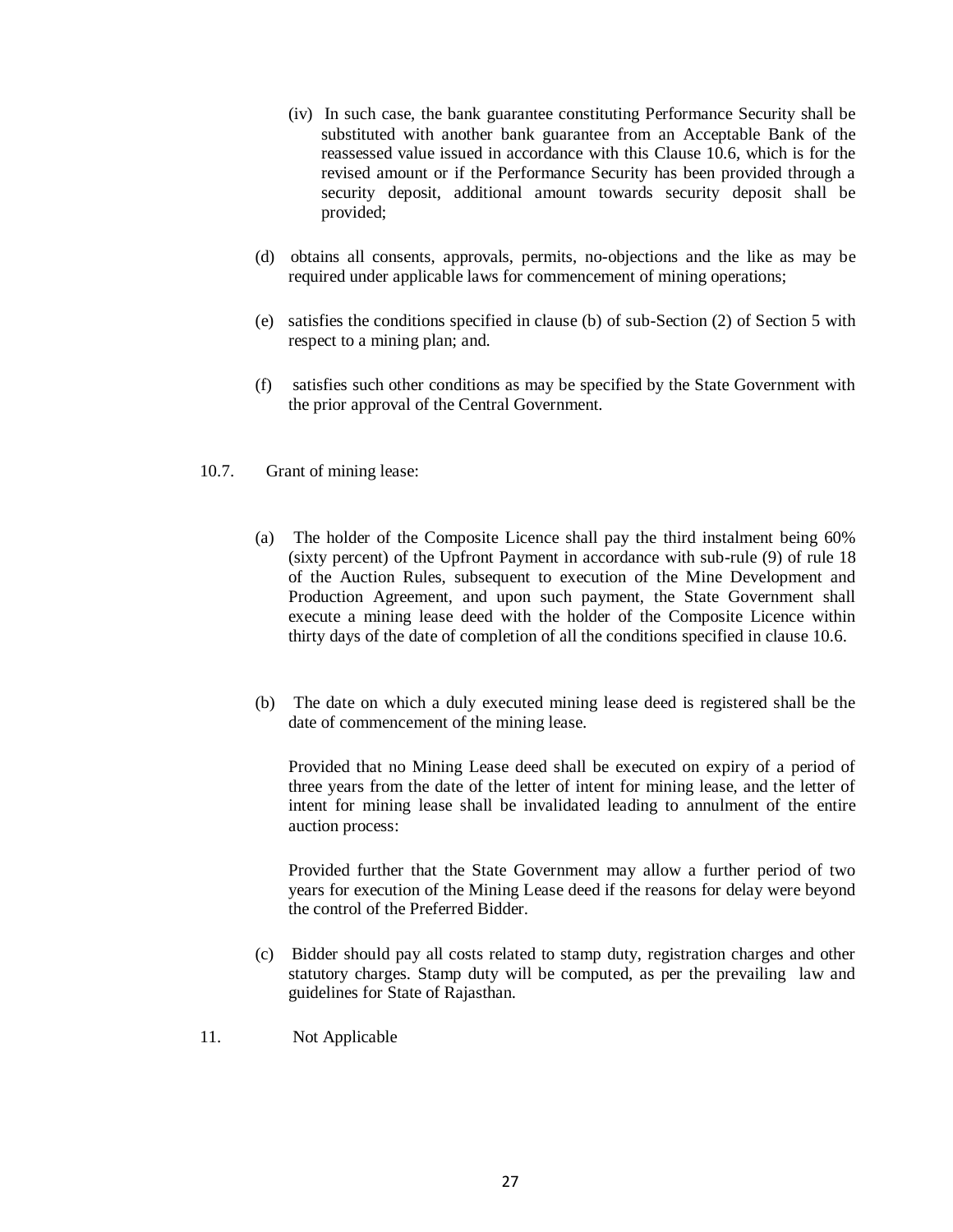# **12. Timetable**

The following timetable shall apply to the tender process. The timetable may be amended by the State Government through issuance of an addendum to the Tender Document published on website of Department & that of MSTC .

| S. No.                                                        | <b>Event Description</b>                                                                                                                                                                                                                      | <b>Estimated Date</b>     |  |  |
|---------------------------------------------------------------|-----------------------------------------------------------------------------------------------------------------------------------------------------------------------------------------------------------------------------------------------|---------------------------|--|--|
| Stage I - E-auction process for selection of Preferred Bidder |                                                                                                                                                                                                                                               |                           |  |  |
| 1                                                             | Publication of Notice Inviting Tender in at least<br>one English national newspaper and one local<br>language newspaper and on the State Government<br>& MSTC websites.                                                                       | T <sub>0</sub>            |  |  |
| $\overline{2}$                                                | Commencement of sale of Tender Document                                                                                                                                                                                                       | T <sub>0</sub>            |  |  |
| 3                                                             | Last date for sale of Tender Document at 2400 Hrs<br>(IST).                                                                                                                                                                                   | $T0+15$                   |  |  |
| $\overline{4}$                                                | Last date of receiving queries from Bidders                                                                                                                                                                                                   | $T0+20$                   |  |  |
| 5                                                             | Last date for responses to queries by the State<br>Government                                                                                                                                                                                 | $T0+30$                   |  |  |
| 6                                                             | Bid Due Date (Technical $+$ initial price offer) by<br>1300 Hrs $(IST)$ ]                                                                                                                                                                     | $T0+35$                   |  |  |
| $\overline{7}$                                                | Opening of the Technical Bids (Bidder may<br>remain present)                                                                                                                                                                                  | $T0+36$                   |  |  |
| 8                                                             | Start date for examination of the Technical Bids                                                                                                                                                                                              | $T0+36$                   |  |  |
| 9                                                             | Last date of Announcement of Technically<br><b>Qualified Bidders</b>                                                                                                                                                                          | $T0+46$                   |  |  |
| 10                                                            | Training and mock-auctions for all the Technically<br>Qualified Bidders on e-auction platform by the e-<br>auction platform provider i.e MSTC                                                                                                 | $T0 + 48$                 |  |  |
| 11                                                            | Opening of initial price offer, of only Technically<br>Qualified Bidders and intimation to Qualified<br>Bidders one day prior to the scheduled date of e-<br>auction of the respective mineral block (to<br>Concerned Qualified Bidders only) | $T0+49$                   |  |  |
| 12                                                            | Conduct of ascending forward electronic auction<br>and submission of Final Price Offer on the<br>electronic auction platform                                                                                                                  | $T0+52$                   |  |  |
| 13                                                            | Announcement of Preferred Bidder                                                                                                                                                                                                              | succeeding day auction=T1 |  |  |
| 14                                                            | Submission of performance security by the<br>Preferred Bidder                                                                                                                                                                                 | $T1+15=T2$                |  |  |
| 15                                                            | Issuance of letter of intent for composite license<br>by State Government                                                                                                                                                                     | $T2+15=T3$                |  |  |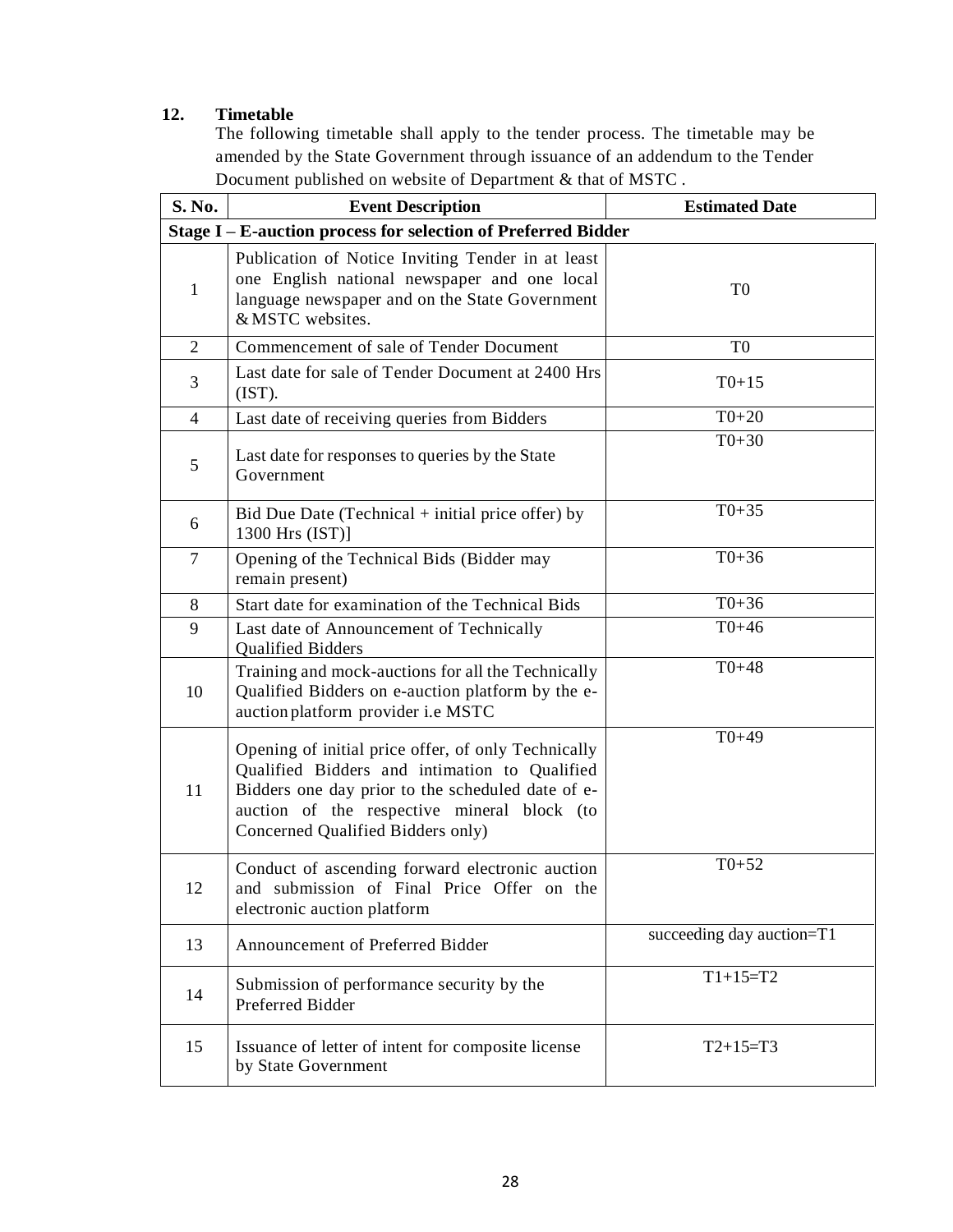| Stage II – Process for grant of composite license |                                                                                                                           |                                                                       |  |
|---------------------------------------------------|---------------------------------------------------------------------------------------------------------------------------|-----------------------------------------------------------------------|--|
|                                                   | Submission of all necessary clearances /approvals<br>from various government agencies/departments by<br>Successful Bidder |                                                                       |  |
| 2                                                 | Grant of composite license                                                                                                | $T3+12$ months (last date for<br>execution of composite license deed) |  |

Provided that on expiry of a period of one year from the date of the letter of intent, no Prospective Licence Deed of Composite Licence shall be executed and the letter of intent shall be invalidated leading to annulment of the entire process of auction.

Provided further that the State Government may allow a further period of six months for execution of the Prospective Licence Deed, if the reasons for delay were beyond the control of the preferred bidder.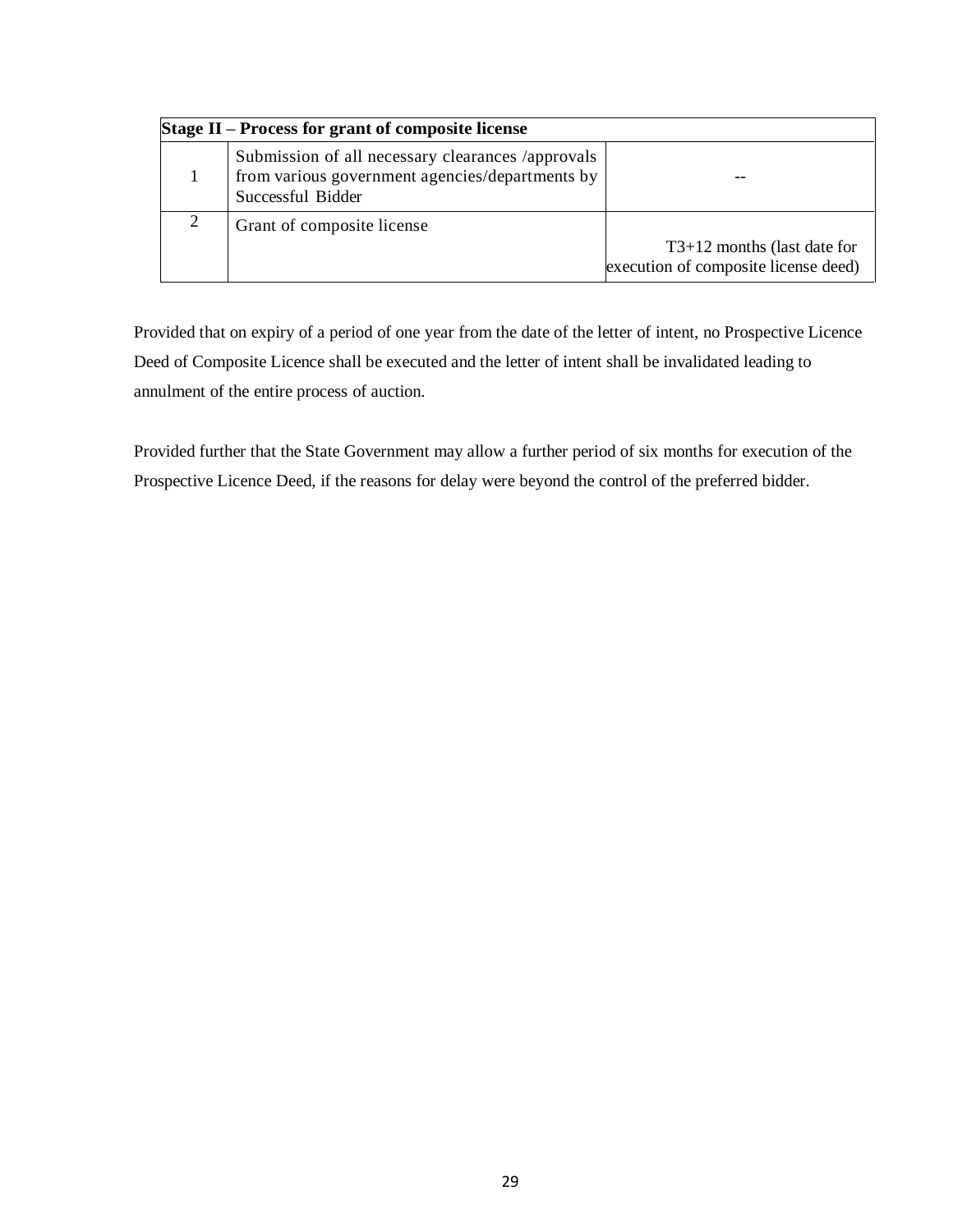| Stage III – Process for grant of mining lease |                                                                                                                                                                               |                              |
|-----------------------------------------------|-------------------------------------------------------------------------------------------------------------------------------------------------------------------------------|------------------------------|
| $\mathbf{1}$                                  | Submission of mining lease application and first<br>installment of upfront payment (20%) after<br>completion of prospecting as per timeline<br>mentioned in the act and rules | T <sub>4</sub>               |
| $\overline{2}$                                | Issuance of letter of intent for mining lease by<br><b>State Government</b>                                                                                                   | $T_4+15$ days=T <sub>5</sub> |
| 3                                             | Submission of enhanced performance security<br>and approved mining plan along with second<br>installment of upfront payment by the holder of<br>composite license             | $T_5 + 6$ months             |
| 1                                             | Submission of all necessary clearances /approvals<br>from various government agencies/departments by<br>Successful Bidder                                                     | T <sub>6</sub>               |
| $\overline{2}$                                | Execution of Mine Development & Production<br>Agreement (MDPA) between State Government &<br>Successful Bidder.                                                               | $T_6 + 20$                   |
| 3                                             | Payment of third installment (60%) of Upfront<br>Payment                                                                                                                      | $T_6 + 50$                   |
| $\overline{4}$                                | Grant of Mining Lease to the Successful Bidder.                                                                                                                               | $T_6 + 80$                   |
| 5 <sup>5</sup>                                | <b>Execution of Mining Lease Deed</b>                                                                                                                                         | $T_6 + 110$                  |
| 6                                             | <b>Registration of Mining Lease Deed</b>                                                                                                                                      | $T_6 + 140 = T_7$            |
| $\overline{7}$                                | Scheduled Date of Commencement of Production                                                                                                                                  | $T_7 + 365 + 365$            |
|                                               | Note:                                                                                                                                                                         |                              |

- The timeline shown above is based on calendar days.
- Due dates may be updated if any holidays are announced by government on the due date.
- The State Government reserves the right to update/ change or modify any of the abovedates.
- Provided that no Mining Lease Deed shall be executed on expiry of a period of three years from the date of the letter of intent, and the letter of intent shall be invalidated leading to annulment of the entire process of auction

Provided further that the State Government may allow a further period of two years for execution of the Mining Lease Deed if the reasons for delay were beyond the control of the preferred bidder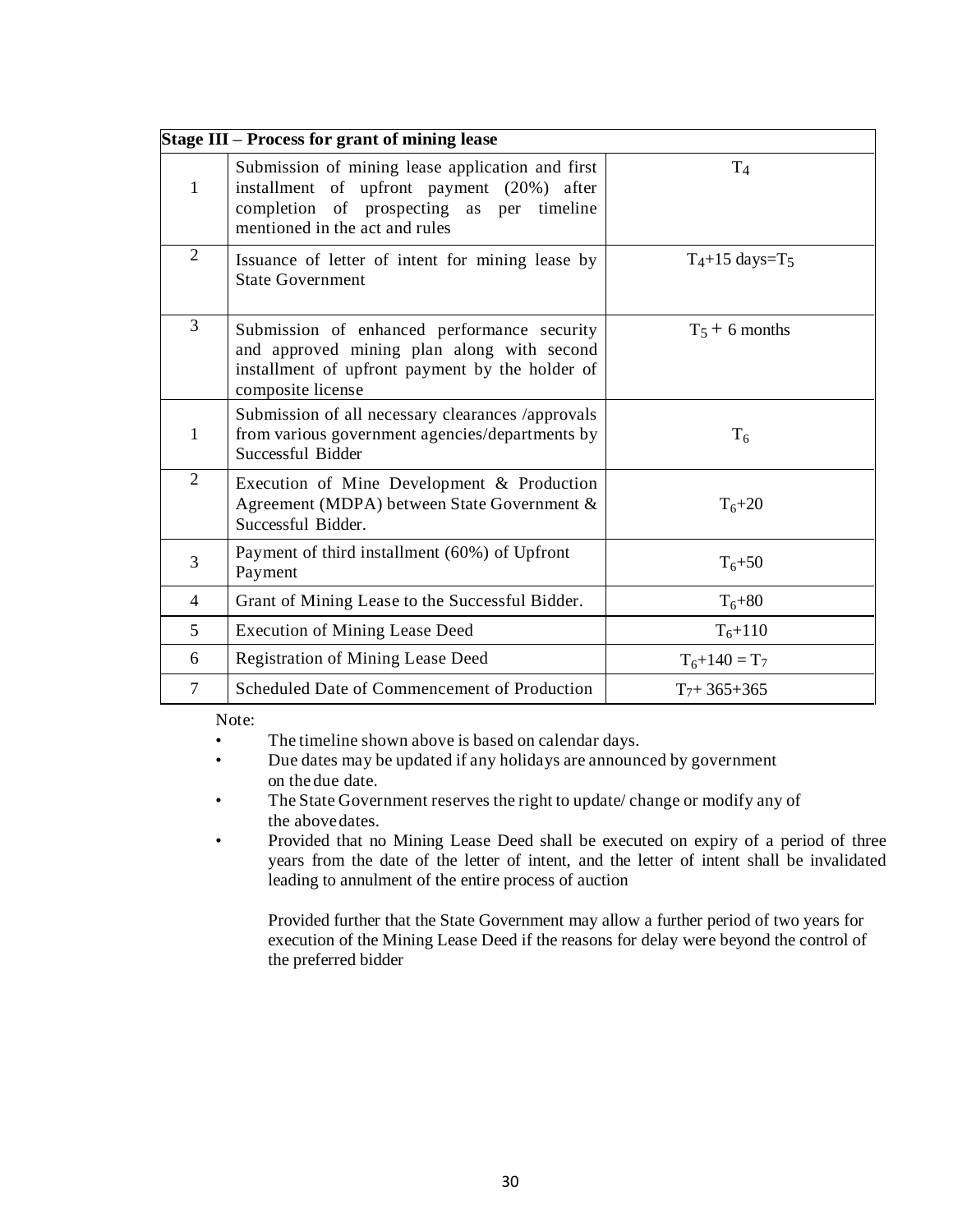### **13. Payments by the Successful Bidder**

#### **13.1 Upfront Payment**

The Upfront Payment paid by the holder of the Composite Licence shall be adjusted in full at the earliest against the amount payable in accordance with the percentage of Value of Mineral Despatched quoted as the Final Price Offer on commencement of production of mineral(s) as specified in MDPA. It is clarified that the Upfront Payment shall be calculated based on the Value of Estimated Resources computed on the basis of the findings pursuant to the prospecting operations undertaken pursuant to the Composite Licence.

**Methodology of adjustment:** The upfront payment will be adjusted in full at the earliest in proportion to the actual quantity of mineral dispatched against the amount payable in accordance with the percentage of Value of Mineral Dispatched quoted as the Final Price Offer.

### **13.2 Periodic payments**

A holder of mining lease shall make such payments as specified in Rule 13 of the Auction Rules. It is clarified that, the holder of mining lease shall pay the applicable payments quoted under Rule 8 of Auction Rules with respect to the Value of Mineral Despatched or the minimum production requirement, as specified in the MDPA.

#### **13.3 Interest**

The State Government shall charge simple interest at the rate of 12% (twelve per cent) per annum on any payment due to State Government from the due date thereof, as per rule 14 of Auction Rules.

## **13.4 Intimation by the State Government**

The State Government will notify the Bidder, at the relevant point of time, regarding amount of the Upfront Payment and enhanced Performance Security.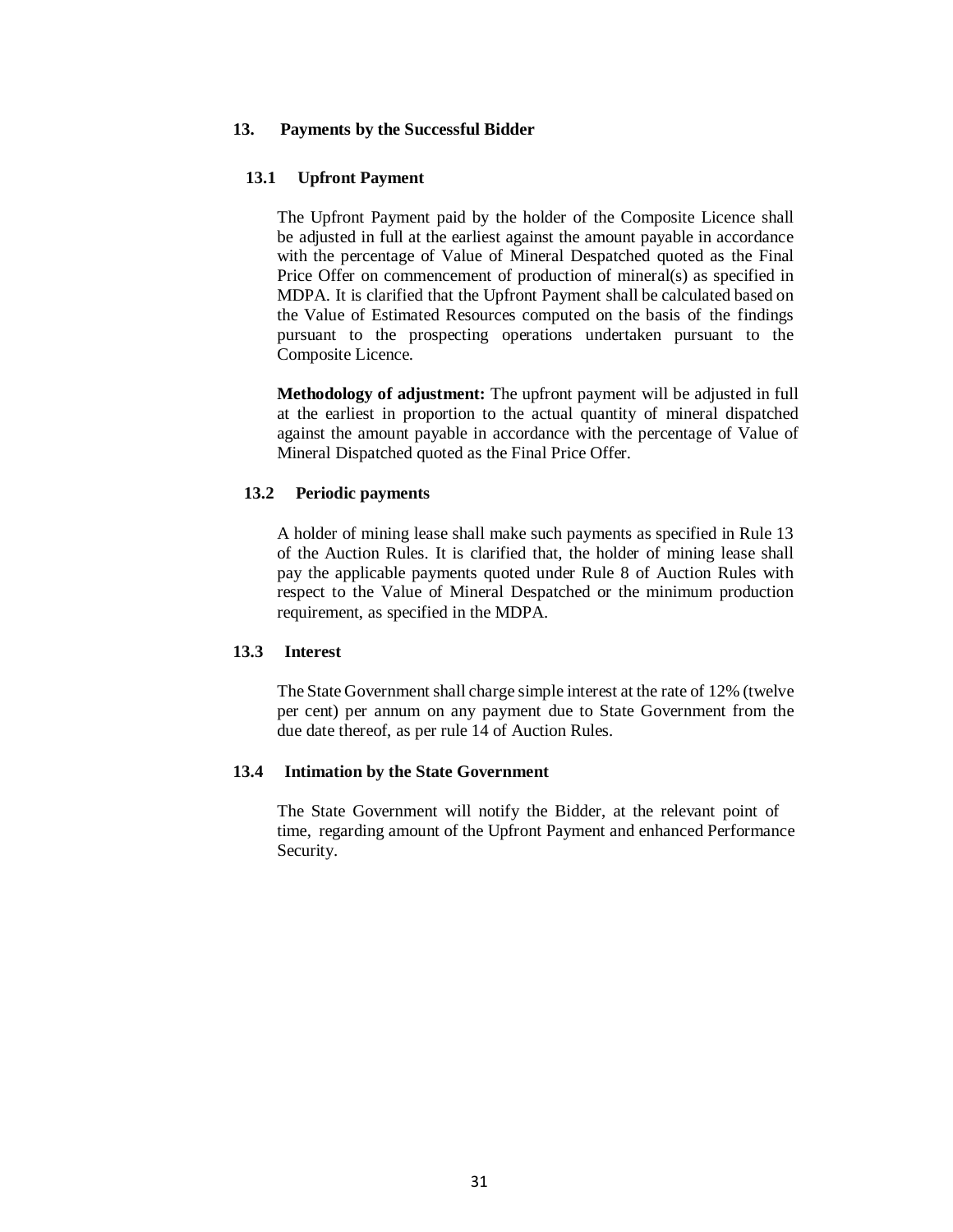#### **14 General conditions regarding tenderprocess**

14.1 Submission of Technical Bid

- 14.1.1 The Technical Bid shall comprise of the following:
	- (a) Bid letter in the format specified in Part B of Schedule I (Format of  $\overline{b}$ id letter):
	- (b) Bid Security in form of a bank guarantee or through security deposit for an amount equal to INR (Amount in Figures) (Amount in Words) in the format specified in Part C of Schedule I (Format of Bid Security), which shall be subject to Clause 15; Note :- Bank guarantee shall be made on stamp paper of worth Rs. 25,000/- or as prescribed under the relevant rules.
	- (c) In case of Bidder being a company, a power of attorney (notarized) in the format specified in Part D of Schedule I (Format of power of attorney) authorising the signatory of the bid to participate in the tender process and do all acts pursuant thereto on behalf of the Bidder, including usage of the digital signature on behalf of the Bidder. In case of Bidder being an individual, power of attorney would not be required but such individual must personally sign;
	- (d) Affidavit (notarized) in the format specified in Part  $E(2)$  of Schedule I (Format of affidavit); and
	- (e) In case of Bidder being a company, duly certified copy of the corporate authorization (notarized), such as board resolution to participate in the tender process and submit a bid.
	- (f) Notarized copy of PAN Card of Company and PAN Card of authorized signatory.
	- (g) Each and every doc, of technical bid (wherever necessary) must have seal of company with signature of authorized signatory on it.
	- (h) Net Worth document
	- (i) No dues certificate, which shall not be older than 6 months, from the respective Mining Engineer / AME under whose jurisdiction the bidder holds or has held mineral concession or revenue collection contracts of the department.
	- (j) Memorandum of articles & certificate of incorporation if the bidder is a company & partnership deed & firm registration certificate if bidder is a firm.
	- (k) In case if an applicant is a subsidiary of another company incorporated in India, then the holding company has to submit an undertaking stating that the applicant will continue to be subsidiary of holding company until such time, the applicant meets the minimum required net worth threshold.
	- (l) The copy of GST receipt paid by bidder on purchase of tender doc.
	- (m) Details of all directors in case if bidder is a company and details of partners if bidder is a firm.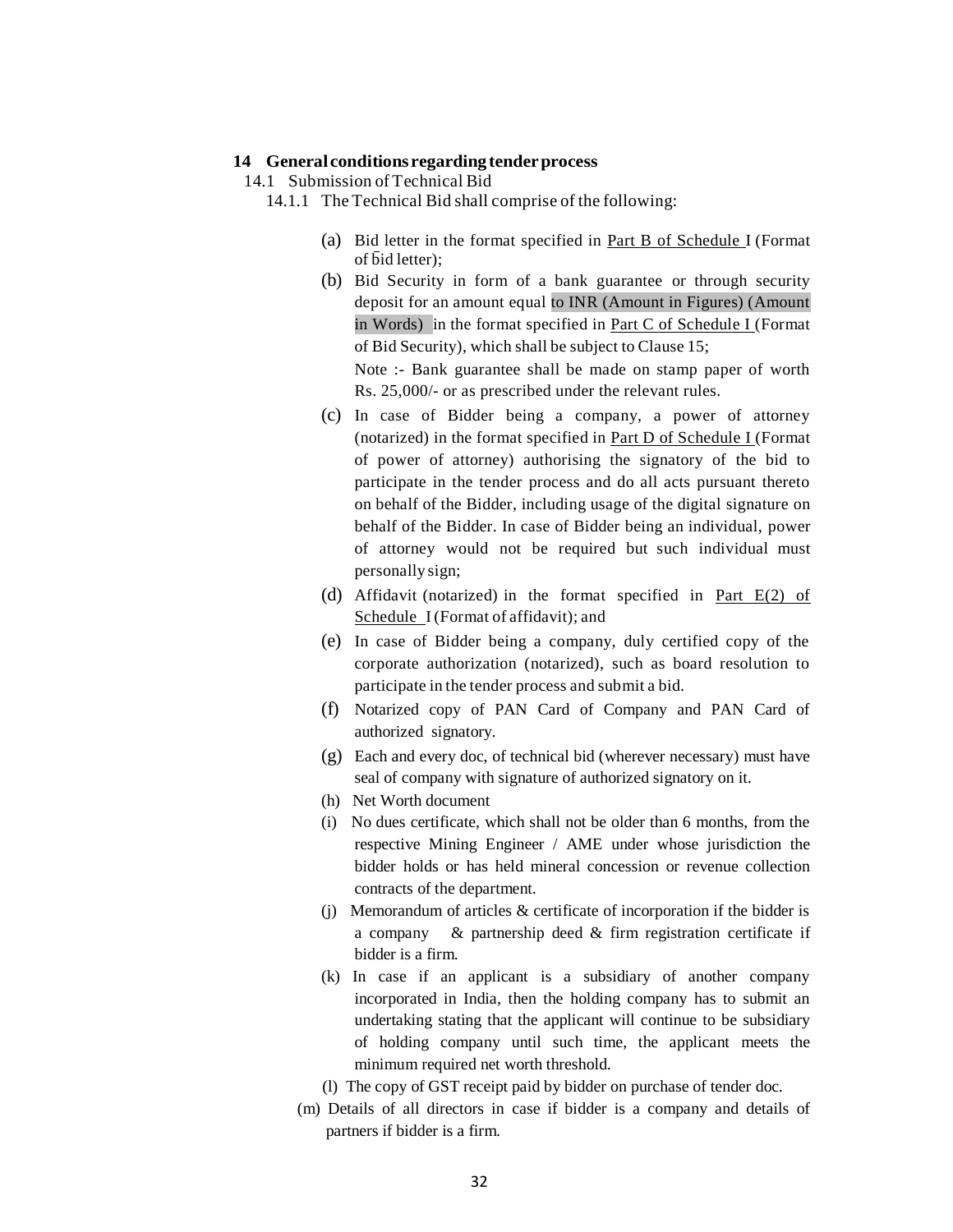14.1.2 The Technical Bid shall be submitted on the electronic platform and the duly executed original physical copies must be submitted personally to the following address prior to the Bid Due Date & Time, failing which the Technical Bid shall be deemed to be not received.

> **Additional Director (Geology) HQ Bidding Cell (Major) Hall, Directorate, Department of Mines & Geology ShashtriCircle,Udaipur -313001**

14.2 Language

The Bid and all communications in relation to or concerning the Tender Document and the Bid are required to be in the English language.

14.3 Documents andinformation

The documents including this Tender Document and all attached documents, provided by the State Government are and shall remain or become the properties of the State Government and are transmitted to the Bidders solely for the purpose of preparation and the submission of a bid in accordance herewith. Bidders are required to treat all such information as strictly confidential and shall not use it for any purpose other than for preparation and submission of their bid. The provisions of this Clause shall also apply to bids and all other documents submitted by the Bidders in relation to the bid, and the State Government will not return to the Bidders any bid, document or any information provided along therewith.

14.4 Overriding effect

If there is a conflict between the mining lease which is inclusive of the MDPA and this Tender Document, the mining lease, which is inclusive of the MDPA would have overriding effect. The bidder shall comply with all applicable laws. In event of any conflict between tender document or MDPA and applicable law, the applicable law shall prevail.

14.5 Cost of bidding

The Bidders shall be responsible for all of the costs associated with the preparation of their bids and their participation in the tender process. The State Government will not be responsible or in any way liable for such costs, regardless of the conduct or outcome of the tender process.

### 14.6 Verification of information by the Bidders

14.6.1 It shall be deemed that by submitting a bid, the Bidder has:

- (a) made a complete and careful examination of the Tender Document and unconditionally and irrevocably accepted the terms thereof;
- (b) reviewed all relevant information provided by the State Government, as may be relevant to the bid;
- (c) accepted the risk of inadequacy, error or mistake in the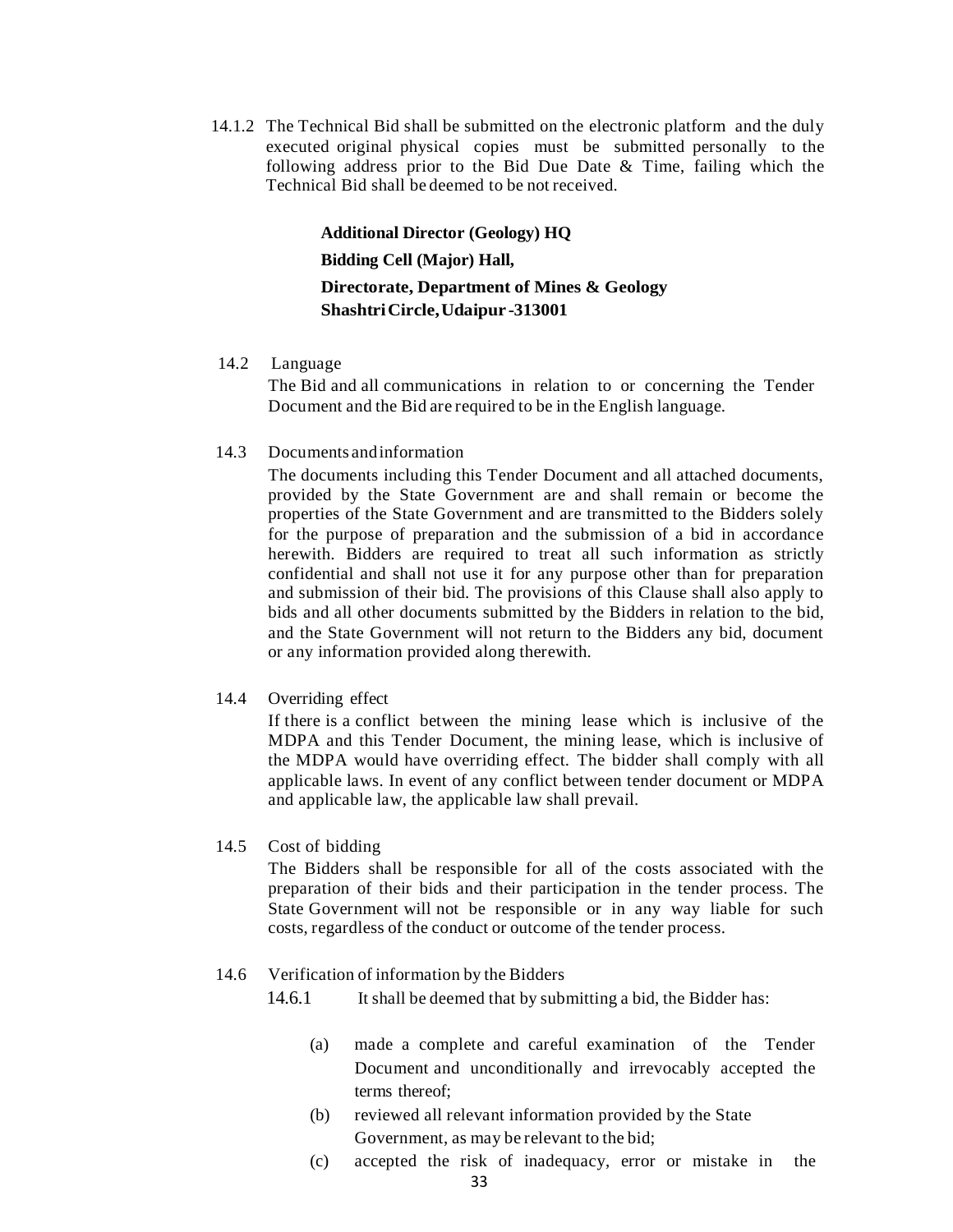information provided in the Tender Document or furnished by or on behalf of the State Government relating to any of the matters related to the e-auction process.

- (d) satisfied itself about all matters regarding the e-auction process for submitting an informed bid, in accordance with this Tender Document and performance of all of its obligations;
- (e) acknowledged and agreed that inadequacy, lack of completeness or incorrectness of information provided in the Tender Document or ignorance of any of the matters related to the e-auction process herein above shall not be a basis for any claim for compensation, damages, extension of time for performance of its obligations, loss or profits etc. from the State Government, or a ground for termination of the MDPA by the

Successful Bidder; and

- (f) agreed to be bound by the undertakings provided by it under and in terms hereof.
- 14.6.2 The State Government shall not be liable for any omission, mistake or error in respect of any of the information provided or on account of any matter or thing arising out of or concerning or relating to the Tender Document or the tender process, including any error or mistake therein or in any information or data given by the State Government.
- 14.7 Verification by the State Government and disqualification
	- 14.7.1 The State Government reserves the right to verify all statements, information and documents submitted by the Bidder in response to the Tender Document and the Bidder shall, when so required by the State Government, make available all such information, evidence and documents as may be necessary for such verification. Any such verification or lack of such verification by the State Government shall not relieve the Bidder of its obligations or liabilities hereunder nor will it affect any rights of the State Government there under.
	- 14.7.2 The State Government reserves the right to reject any bid, and forfeit and appropriate the entire Bid Security or the performance security and any installment of the upfront payment paid, as the case may be, if :
		- (a) at any time, a misrepresentation is made or uncovered,
		- (b) if the Bidder/Preferred Bidder/Successful Bidder engages in a Corrupt Practice, Fraudulent Practice, Coercive Practice, Undesirable Practice or Restrictive Practice
		- (c) the Bidder does not provide, within the time specified by the State Government, the supplemental information sought by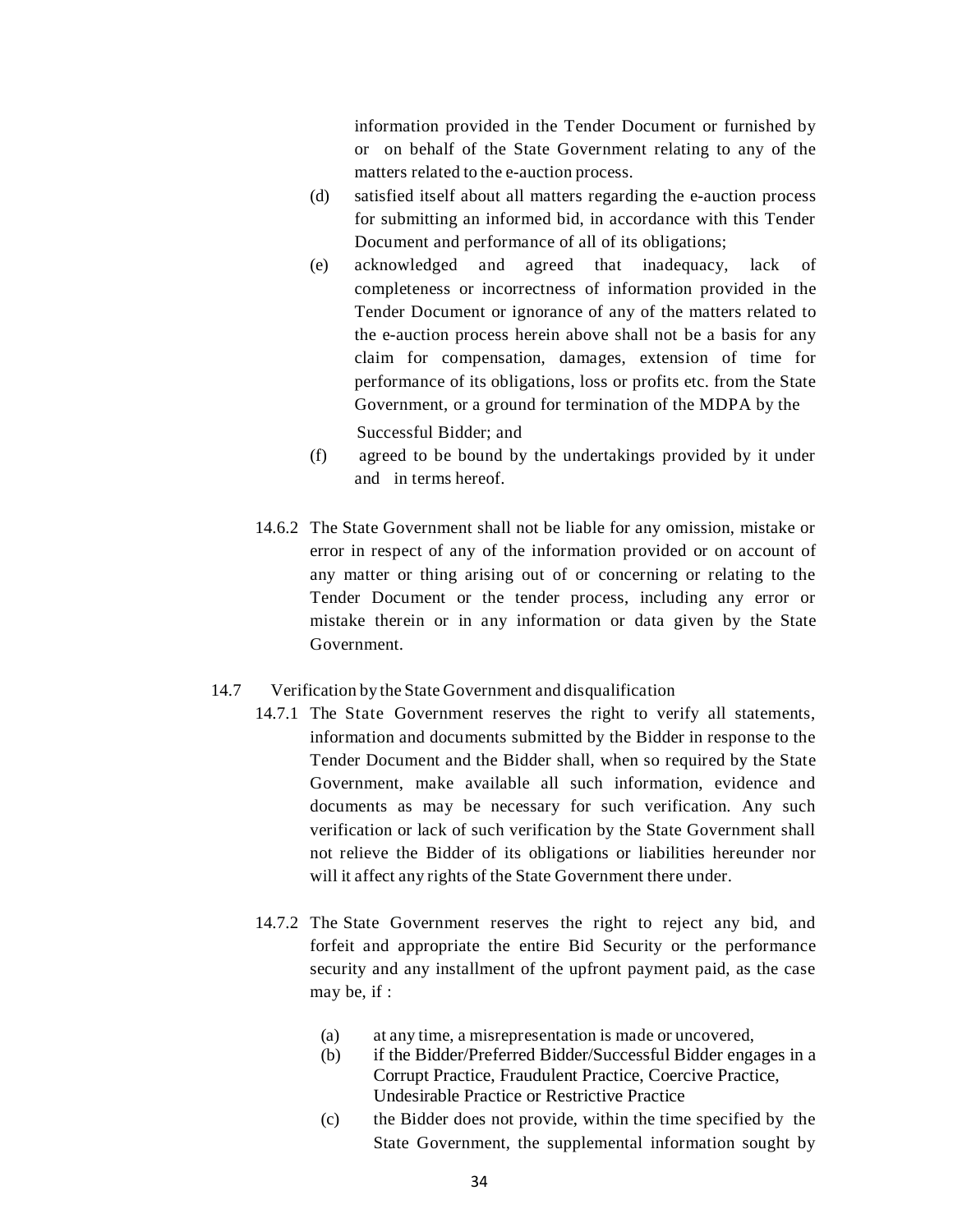the State Government for evaluation of the bid, or

- (d) any act or omission of the Bidder results in violation of or non- compliance with the Act, the rules there under, this Tender Document, or any other document referred therein or issued pursuant thereto or any Applicable Law relevant for the tender process including, but not limited to:
	- (i) if the Bidder fails to furnish/ enhance the Performance Security or extend the Bid Security or make any instalment of Upfront Payment (first, second and/or third) as prescribed in this Tender Document. The Bidder has to adhere to the payment milestone and timelines as specified in this Tender Document, else Bid Security/ Performance Security as the case may be, irrespective of the signing of the MDPA, may be appropriated;
	- (ii) failure to execute the MDPA and/or mining lease deed with the State Government within the timelines prescribed in the Auction Rules;
	- (iii) failure to furnish unconditional acceptance of the terms and conditions of Letter of Intent along with relevant authorization within the timeline prescribed in the Letter of Intent.
- 14.7.3 Any rejection of a bid under Clause 14.7.2 may lead to the disqualification of the Bidder for bidding for any e-auction or allotment conducted by the State Government for a period of 5 years starting from the date of appropriation of the Bid Security or any other earlier date specified by the State Government.
- 14.7.4 In the aforementioned events, the State Government shall be entitled to forfeit and appropriate the Bid Security or Performance Security, as the case may be, without prejudice to any other right or remedy that may be available to the State Government under the Tender Document, or otherwise, without any liability whatsoever.
- 14.8 Amendment ofTender Document
	- 14.8.1 At any time prior to the Bid Due Date, the State Government may, for any reason, whether at its own initiative or in response to clarifications requested by a Bidder, amend the Tender Document.
	- 14.8.2 Any amendment issued hereunder will be in writing and shall be made available to all the Bidders and shall be deemed to be part of the Tender Document.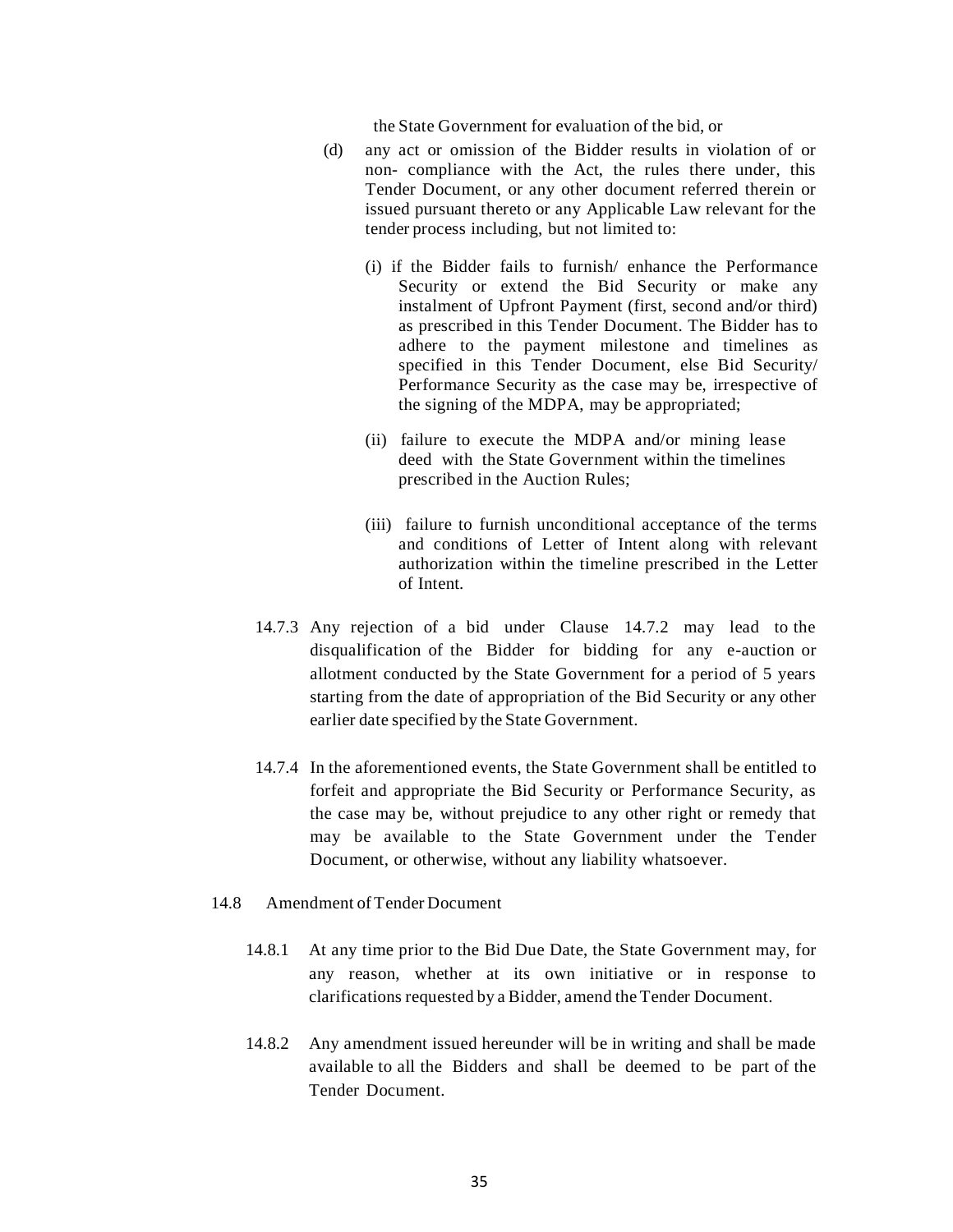- 14.8.3 In order to afford the Bidders a reasonable time for taking an amendment into account, or for any other reason, the State Government may, in its sole discretion, extend the Bid Due Date in accordance with Clause 14.9.
- 14.9 Bid Due Date and extension
	- 14.9.1 Technical Bids should be uploaded and the documents required to be submitted physically in original pursuant to Clause 14.1.2 must be received on or prior to the Bid Due Date & Time. Technical Bids received by the State Government after the specified time on the Bid Due Date shall not be eligible for consideration and shall be summarily rejected.
	- 14.9.2 The State Government may, in its sole discretion, extend the Bid Due Date & Time by issuing an amendment that is made available to all Bidders.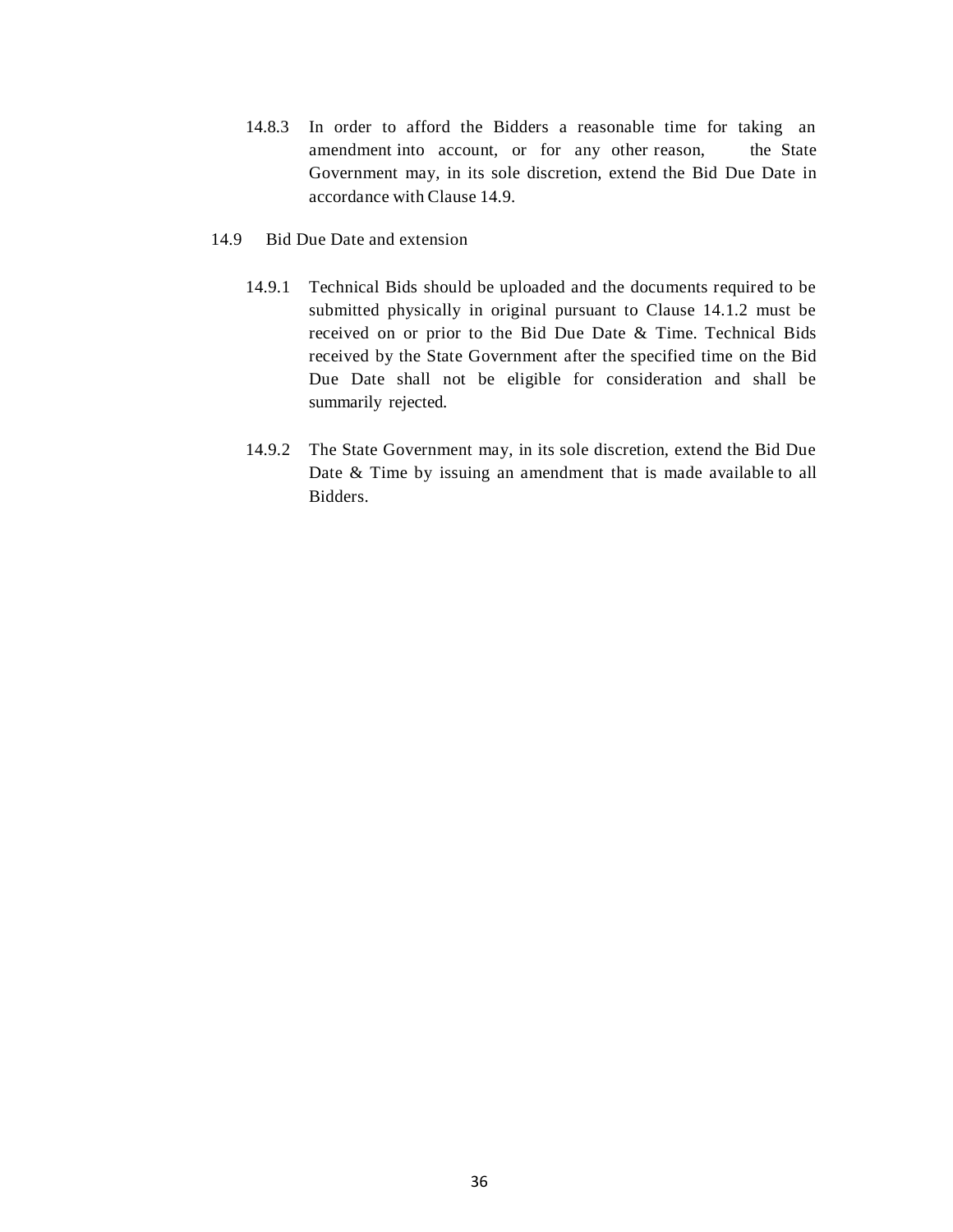- 14.10 Modifications/ substitution/ withdrawal of bids
	- 14.10.1 The Bidder may modify, substitute or withdraw its Technical Bid after submission prior to the Bid Due Date & Time. No Technical Bid shall be modified, substituted or withdrawn by the Bidder after the Bid Due Date & Time, unless the same has been expressly sought by the State Government
- 14.11 Rejection of bids
	- 14.11.1 Notwithstanding anything contained in this Tender Document, the State Government reserves the right to reject any bid and/or to annul the tender process and reject all bids at any time without any liability or any obligation for such acceptance, rejection or annulment, and without assigning any reasonsthereof .
	- 14.11.2 In case such cancellation is pursuant to non-compliance by the relevant Bidders vis-à-vis submissions of bid then the State Government reserves the right to appropriate the relevant Bid Security submitted by such non-compliant Bidders.
	- 14.11.3 The State Government reserves the right not to proceed with the tender process at any time, without notice or liability, and to reject any bid without assigning any reasons.
	- 14.11.4 Without prejudice to the generality of the foregoing, the State Government reserves the right to reject any bid on any criteria specified in this Tender Document, including without limitation, the following:
		- (a) bids have not been submitted with all the information and details listed in this Tender Document.
		- (b) bid is not in conforming to the terms of Clause  $8.1(A)$  of this Tender Document.
		- (c) bids have been submitted without Bid Security or period of validity.
		- (d) bids have otherwise not been submitted in accordance with theTender Document.
- 14.12 Validity of bids
	- 14.12.1 The initial price offer shall be valid for a period of 180 days from the Bid Due Date. If the second round of e-auction is not conducted within a period of 180 days from the Bid Due Date, then the eauction process will be annulled.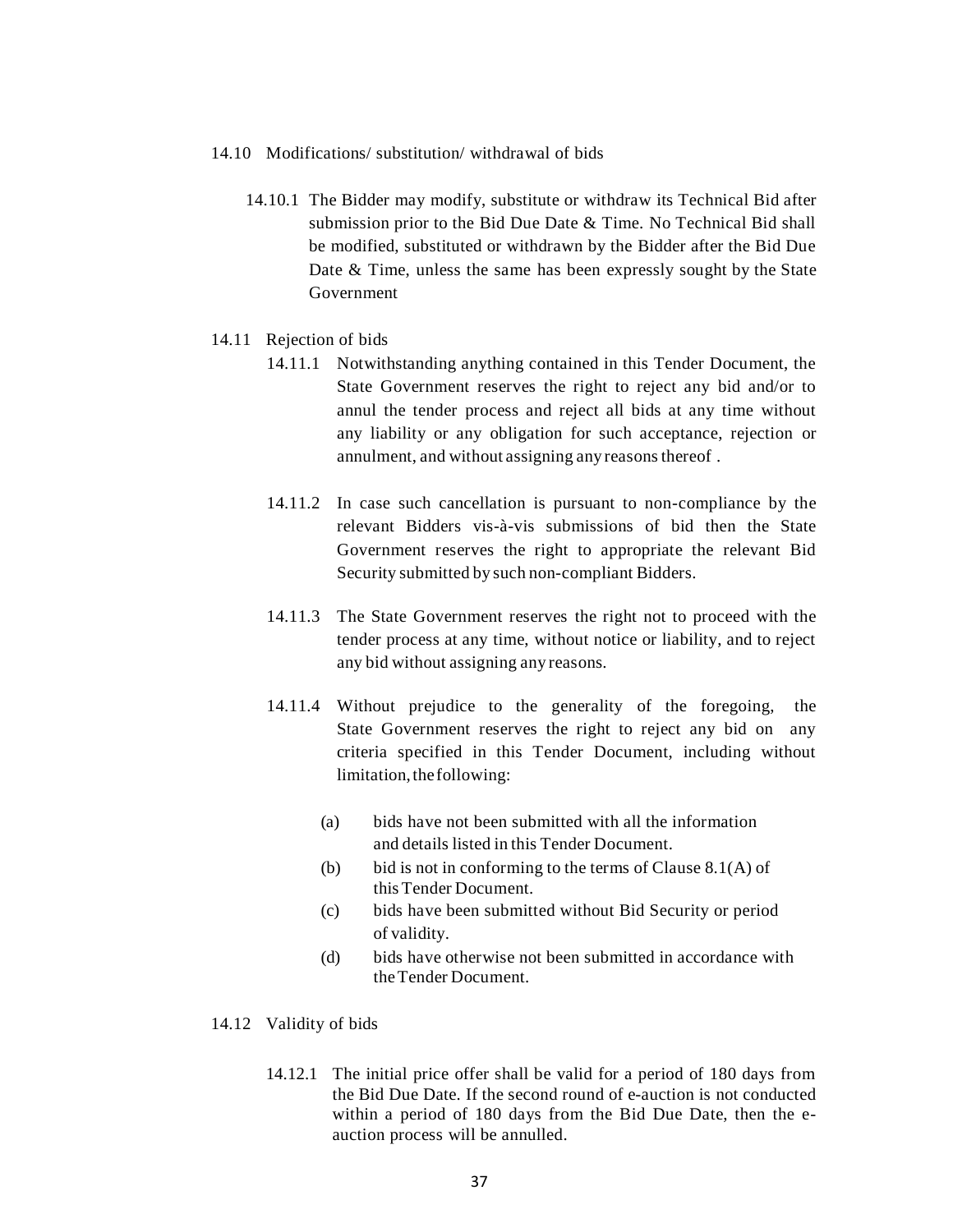#### 14.13 Change affecting the Bidder

Upon submission of the Technical Bid, any change affecting the Bidder regarding compliance with the eligibility conditions shall result in disqualification of the Bidder. Any change in any information submitted by the Bidder must be immediately communicated to the State Government.

#### 14.14 Minor deviations

The State Government may permit minor deviations from the requirements of this Tender Documents. It is clarified that such minor deviation would not be permitted in matters related to eligibility and shall be permitted only with respect to procedural requirements. The decision of the State Government regarding what constitutes minor deviation shall be final and binding.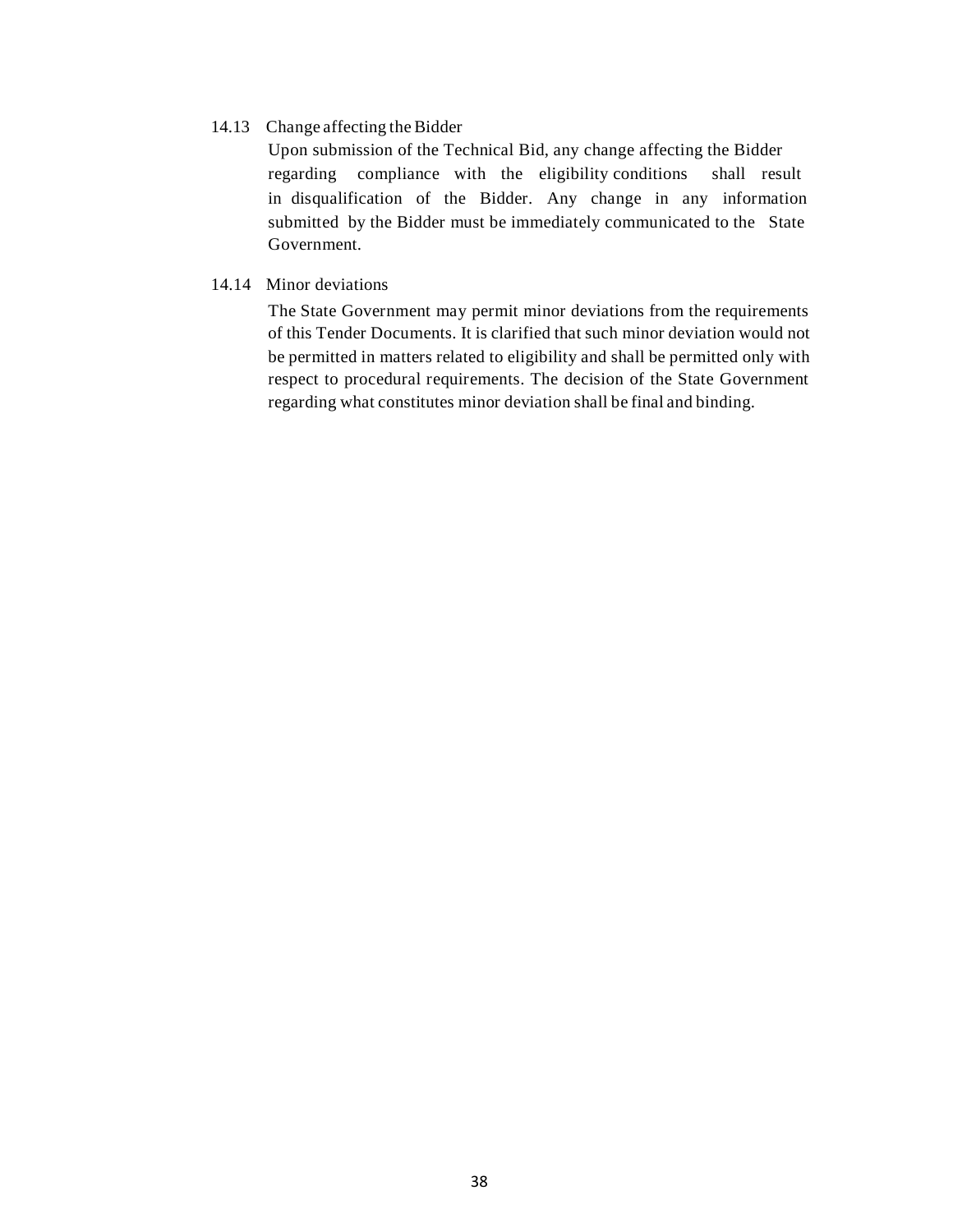#### **15 BidSecurity**

 **(**To be submitted in form of bank guarantee or through Security deposit)

- 15.1 The Bidder shall furnish as part of its Technical Bid, a security in the form of a bank guarantee made on stamp paper of worth Rs. 25,000/- or as prescribed under the relevant rules by a Scheduled Bank as listed in the Second Schedule of the Reserve Bank of India Act, 1934, excluding those listed under the headings of Gramin Banks, Urban Co-operative Banks and State Co-operative Banks, in favour of the State Government in substantially the same format as prescribed at Part C of Schedule I (Format of bid security), and having a validity period of not less than 240 days from the Bid Due Date, inclusive of a claim period of 60 days, and may be substituted with another bank guarantee of the same value issued in accordance with this Clause, which is valid for an extended period as may be mutually agreed between the State Government and the Bidder from time to time.
- 15.2 The Bid Security shall be for INR (Amount in Figures) (Amount in Words) Bid Security shall be in favour of Director, Department of Mines & Geology, Govt. of Rajasthan It's not mandatory that Bid Security should be payable at Udaipur only. Bank
- 15.3 Save and except as provided in this Tender Document, the Bid Security of unsuccessful Bidders will be returned by the State Government, without any interest, as promptly as possible.

Guarantee if invoked, the amount shall be payable at Udaipur.

- 15.4 The Preferred Bidder's Bid Security will be returned, without any interest, upon furnishing of the Performance Security in accordance with the provisions thereof
- 15.5 The State Government shall be entitled to forfeit and appropriate the Bid Security as damages, amongst others in any of the events specified in this Tender Document. The Bidder, by submitting its bid pursuant to this Tender Document, shall be deemed to have acknowledged and confirmed that the State Government will suffer loss and damage on account of withdrawal of its bid or for any other default by the Bidder during the period of bid validity as specified in this Tender Document. No relaxation of any kind on Bid Security shall be given to any Bidder.
- 15.6 The Bid Security or Performance Security as the case may be, shall be forfeited as damages without prejudice to any other right or remedy that may be available to the State Government under the Tender Document and/or otherwise, under, inter alia, the following conditions: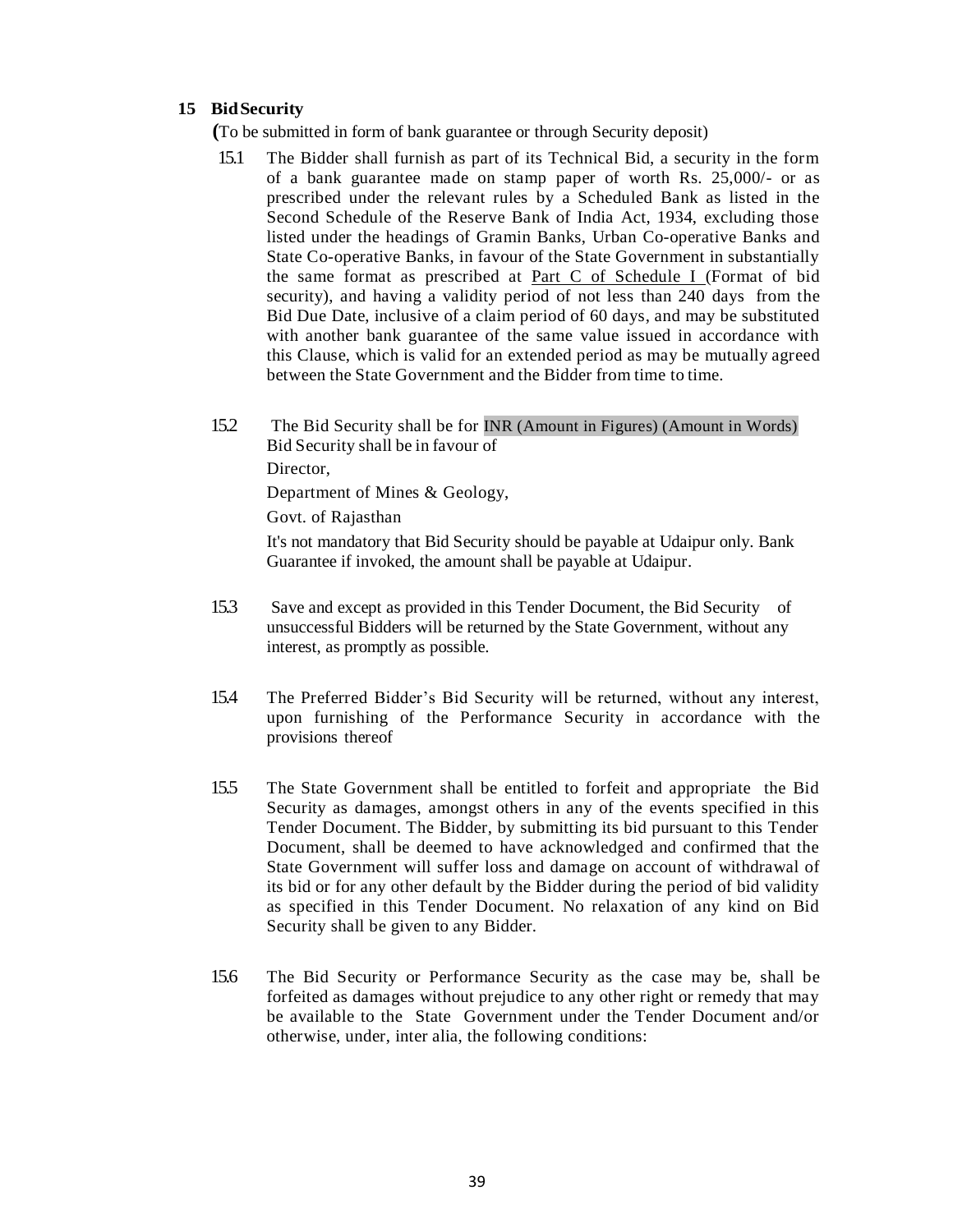- (a) If a Bidder submits a Technical Bid which is not conforming to this Tender Document, the Act or the Rules framed there under or submits an initial price offer which is less than the Reserve Price;
- (b) In the case of Preferred Bidder/successful bidder, if he fails within the specified time limit to furnish the performance security or extend the bid security or to make any payment of any installment of upfront payment or other payments, as the case may be, within the time prescribed in this tender document.
- (c) If a Bidder engages in a Corrupt Practice, Fraudulent Practice, Coercive Practice, Undesirable Practice or Restrictive Practice as specified in Clause 16 of this Tender Document;
- (d) If a Bidder withdraws its bid during the period of bid validity as specified in this Tender Document or as extended by mutual consent of the respective Bidder(s) and the State Government;
- (e) If the e-auction process is annulled due to non-submission of at least one Final Price Offer on the electronic e-auction platform, by the Qualified Bidder(s) who has submitted the highest Initial Price Offer i.e. the applicable Floor Price for the second round of eauction.
- (f) If the successful bidder fails to comply the conditions of Letter of Intent (LoI) within the prescribed time mentioned in the LoI.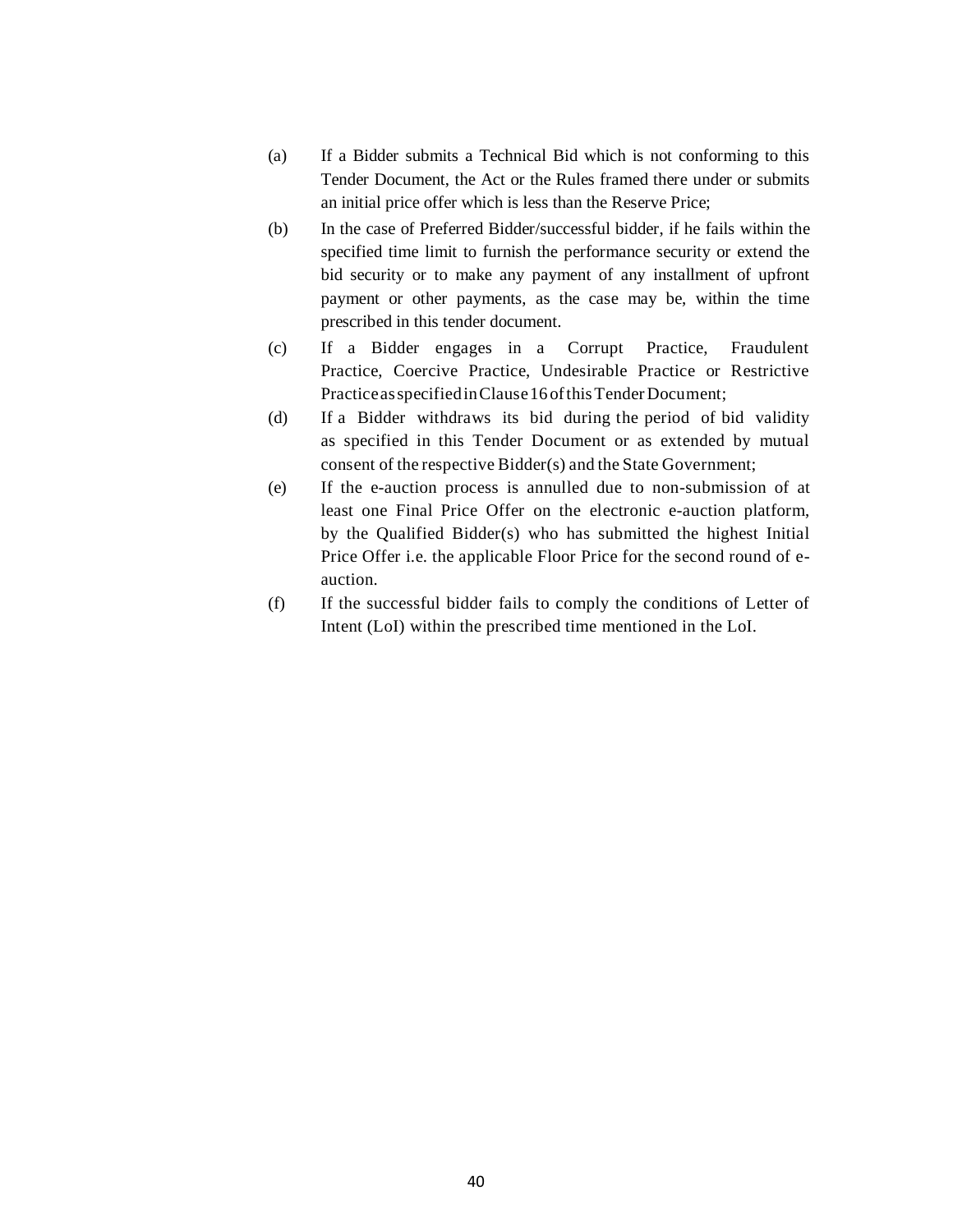#### **16 FraudandCorruptPractices**

- 16.1 The Bidders and their respective officers, employees, agents and advisers shall observe the highest standard of ethics during the tender process and subsequent to the grant of the mining lease. Notwithstanding anything to the contrary contained herein, the State Government may reject a bid, withdraw the mining lease, or terminate the MDPA, as the case may be, without being liable in any manner whatsoever to the Bidder, Technically Qualified Bidder, Preferred Bidder, or the Successful Bidder, as the case may be, if the State Government determines that the Bidder, Technically Qualified Bidder, Preferred Bidder, or Successful Bidder, as the case may be, has, directly or indirectly or through an agent, engaged in Corrupt Practice, Fraudulent Practice, Coercive Practice, Undesirable Practice or Restrictive Practice in the tender process. In such an event, the State Government shall be entitled to forfeit and appropriate the Bid Security or Performance Security, as the case may be, as damages, without prejudice to any other right or remedy that may be available to the State Government under the Tender Document and/ or otherwise.
- 16.2 Without prejudice to the rights of the State Government under Clause 16.1 herein above and the rights and remedies which the State Government may have under the mining lease or the MDPA, or otherwise if a Bidder, Preferred Bidder or Successful Bidder, as the case may be, is found by the State Government to have directly or indirectly or through an agent, engaged or indulged in any Corrupt Practice, Fraudulent Practice, Coercive Practice, Undesirable Practice or Restrictive Practice during the tender process, or after the grant of the mining lease or the execution of the MDPA, such Bidder or Successful Bidder shall not be eligible to participate in any tender or Tender Document issued by the State Government during a period of 5 years from the date such Bidder or Successful Bidder, as the case may be, is found by the State Government to have directly or indirectly or through an agent, engaged or indulged in any Corrupt Practice, Fraudulent Practice, Coercive Practice, Undesirable Practice or Restrictive Practices, as the case may be.
- 16.3 For the purposes of this Tender Document, the following terms shall have the meaning hereinafter respectively assigned to them:
	- (a) "**Corrupt Practice**" means (i) the offering, giving, receiving, or soliciting, directly or indirectly, of anything of value to influence the actions of any person connected with the tender process (for avoidance of doubt, offering of employment to or employing or engaging in any manner whatsoever, directly or indirectly, any official of the State Government who is or has been associated in any manner, directly or indirectly, with the tender process or arising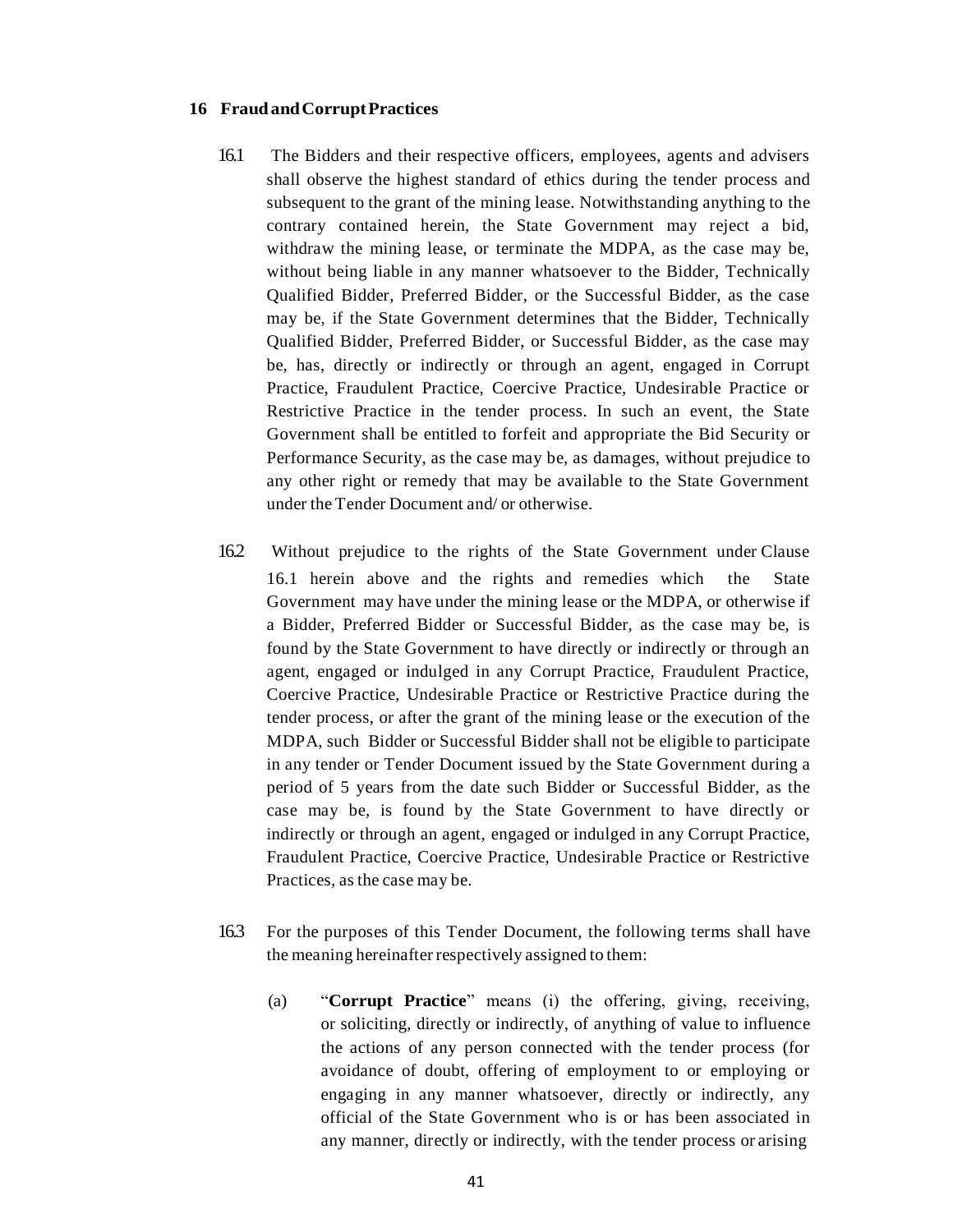there from, before or after the execution thereof, at any time prior to the expiry of 1 year from the date such official resigns or retires from or otherwise ceases to be in the service of the State Government, shall be deemed to constitute influencing the actions of a person connected with the tender process); or (ii) save and except as permitted under this Tender Document, engaging in any manner whatsoever, whether during the tender process or after the grant of the mining lease or after the execution of the MDPA, as the case may be;

- (b) "**Fraudulent Practice**" means a misrepresentation or omission of facts or suppression of facts or disclosure of incomplete facts, in order to influence the tender process;
- (c) "**Coercive Practice**" means impairing or harming, or threatening to impair or harm, directly or indirectly, any person or property to influence any person's participation or action in the tender process;
- (d) "**Undesirable Practice**" means (i) establishing contact with any person connected with or employed or engaged by the State Government with the objective of canvassing, lobbying or in any manner influencing or attempting to influence the tender process; (ii) having a conflict of interest; or (iii) violating of any Applicable Law; and
- (e) "**Restrictive Practice**" means forming a cartel or arriving at any understanding or arrangement among Bidders with the objective of restricting or manipulating a full and fair competition in the tender process.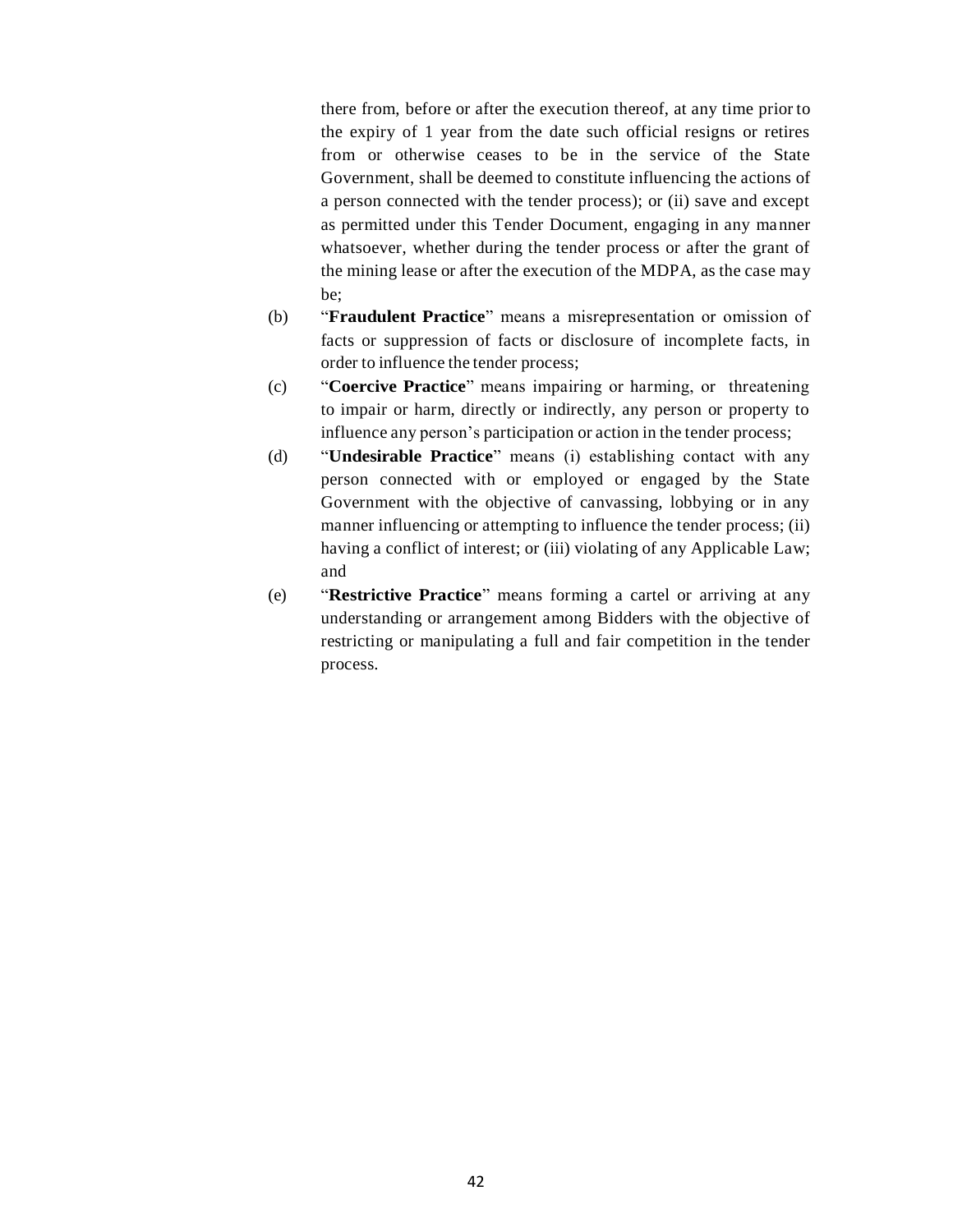#### **17 Otherprovisions**

17.1 Governing law

The tender process shall be governed by, and construed in accordance with, the laws of India.

#### 17.2 Right of State Government

- 17.2.1 The State Government, in its sole discretion and without incurring any obligation or liability, reserves the right, at any time, to;
	- (a) suspend and/ or cancel the tender process and/or amend and/or supplement the tender process or modify the dates or other terms and conditions relating thereto;
	- (b) consult with any Bidder in order to receive clarification or further information;
	- (c) retain any information and/ or evidence submitted to the State Government by, on behalf of, and/ or in relation to any Bidder; and/or
	- (d) independently verify, disqualify, reject and/ or accept any and all submissions or other information and/ or evidence submitted by or on behalf of any Bidder.
- 17.2.2 It shall be deemed that by submitting the bid, the Bidder agrees and releases the State Government, its employees, agents and advisers, irrevocably, unconditionally, fully and finally from any and all liability for claims, losses, damages, costs, expenses or liabilities in any way related to or arising from the exercise of any rights and/ or performance of any obligations hereunder, pursuant hereto and/ or in connection with the tender process and waives, to the fullest extent permitted by Applicable Law, any and all rights and/or claims it may have in this respect, whether actual or contingent, whether present or in future.

#### 17.3 **Jurisdiction**

In any event of dispute arising out of process of e-auction, the courts situated at Udaipur in Rajasthan shall only have the jurisdiction.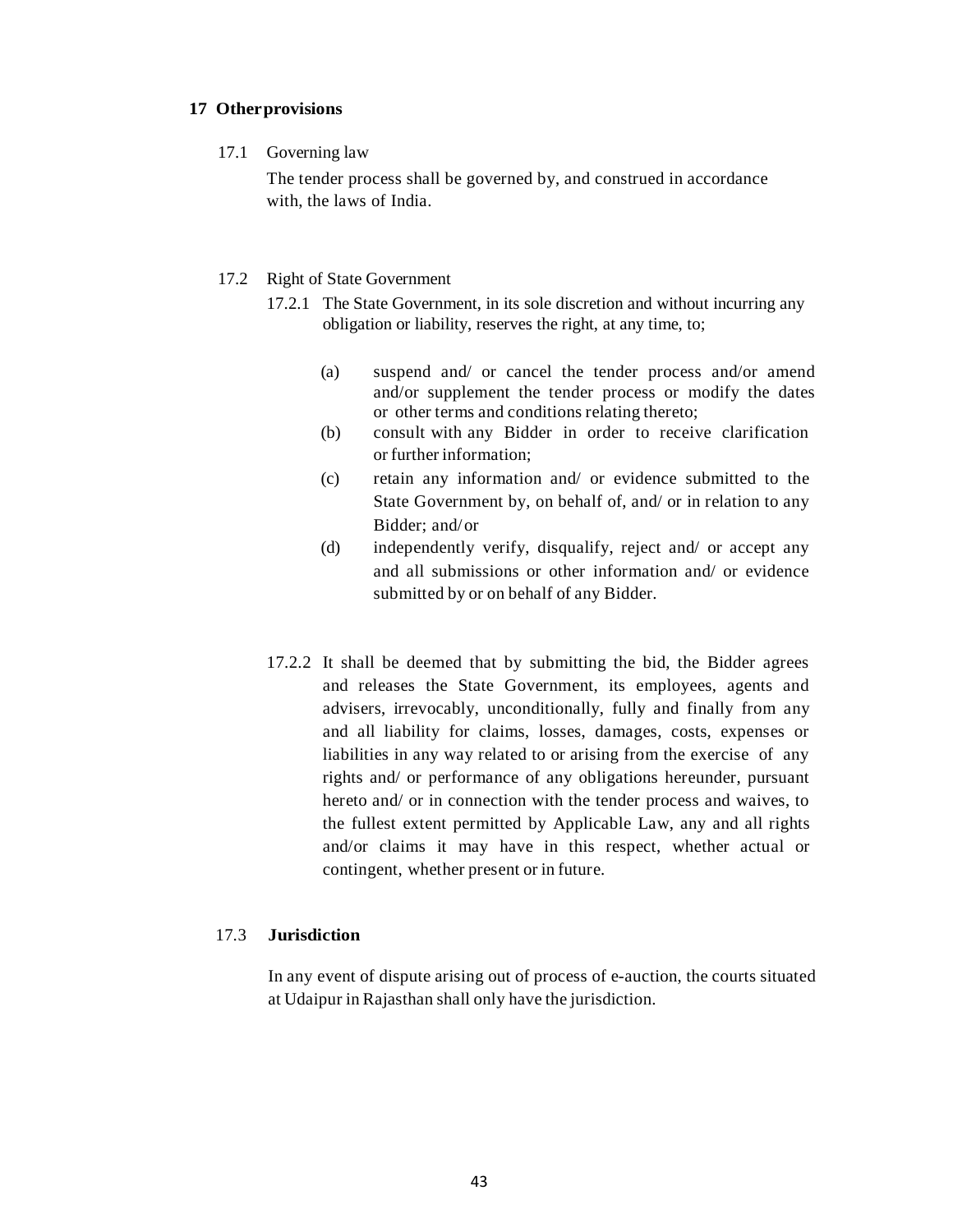#### 17.4 **Appeals**

Any bidder or prospecting bidder is aggrieved that any decision, action or omission of the auctioning entity is in contravention to the provisions of applicable Act or the rules or guidelines issued there under, he may file an appeal to Principle Secretary, Mines & Petroleum, GOR, within a period of ten days, from the date of such decision or action, omission, as the case may be, clearly giving the specific ground or grounds on which he feels aggrieved.

Provided that after the declaration of a bidder as preferred / successful, the appeal may be filed only by a bidder who has participated in auctioning proceedings:

Provided further that in case an auctioning entity evaluates the technical bid before second round of auction, an appeal in this matter may be filed only by a bidder whose technical bid is found to be acceptable.

#### **17.5 CharagahLand (pasture land), if applicable**

Mining in Charagah land will be carried out as per notifications / circulars issued by Government from time to time.

#### **17.6 Exploration Obligation**

- a) The holder of a Composite Licence shall conduct geological exploration of the area under the relevant licence or lease, so as to ascertain evidence of mineral contents and shall submit periodic reports in accordance with the Act and rules made thereunder, as applicable to a prospecting licence and all reports, studies and other documentation related to the geological exploration of the area under the Composite Licence shall be submitted to the State Government and Indian Bureau of Mines.
- b) The holder of a Mining Lease shall complete detailed exploration (G1 level exploration) and prepare a detailed feasibility study report conforming to Part IV and V of the Mineral (Evidence of Mineral Contents) Rules, 2015 and its subsequent amendments over the entire area under the Mining Lease, within a period of five years from the date of commencement of such Mining Lease.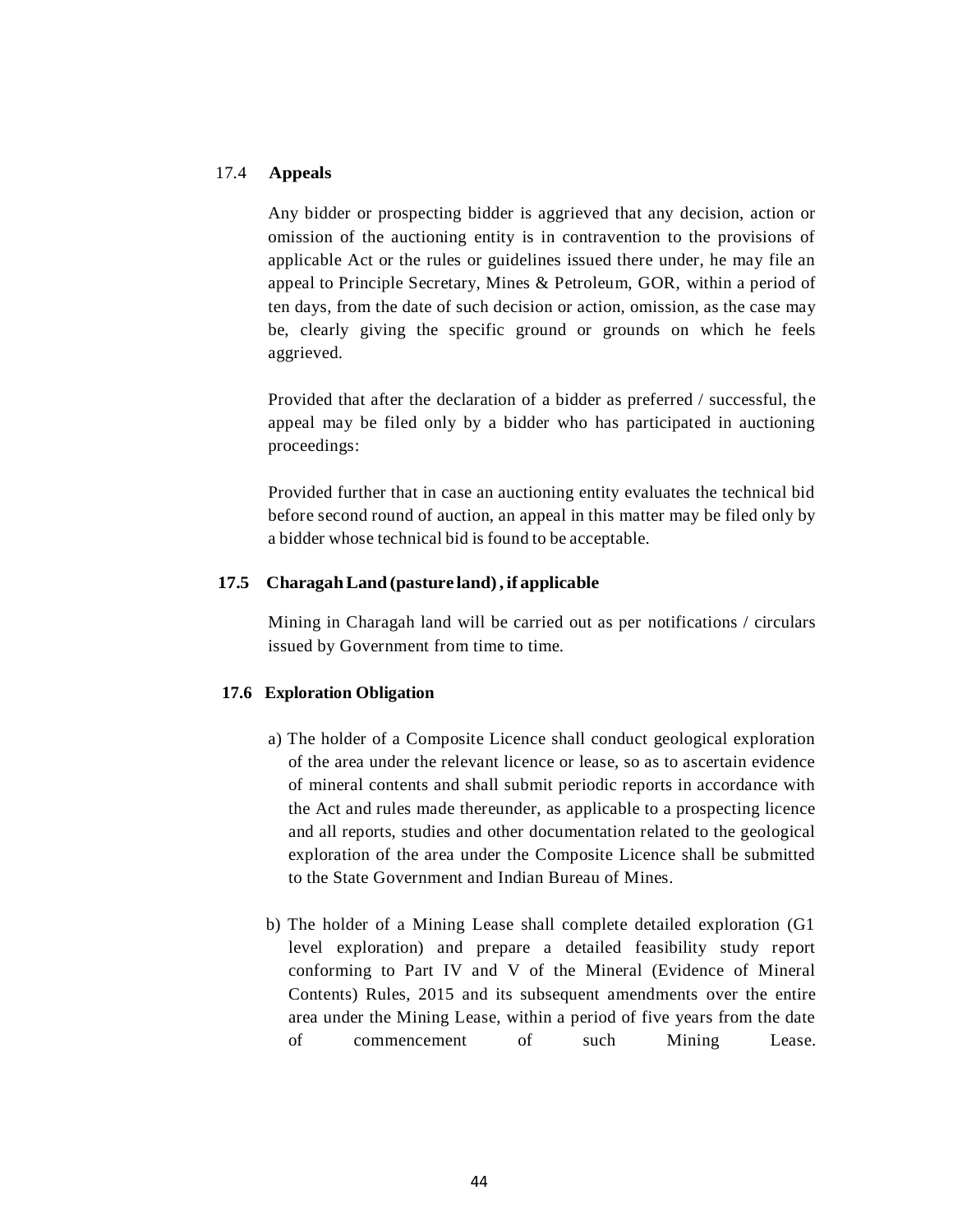## **SCHEDULE I: FORMAT OF TECHNICAL BID**

#### **A. General instructions:**

The Technical Bid comprises of the following documents:

- (a) Bid letter in the format specified in <u>Part B</u> (Format of bid letter);
- (b) Bid Security in form of a bank guarantee or through security deposit for an amount equal to INR (Amount in Figures) (Amount in Words) in the format specified in Part C (Format of bid security);
- (c) In case of Bidder being a company, a power of attorney (notarized) in the format specified in Part D (Format of power of attorney) authorising the signatory of the bid to participate in the tender process and do all acts pursuant thereto on behalf of the Bidder, including usage of the digital signature on behalf of the Bidder. In case of Bidder being an individual, power of attorney would not be required but such individual must personally sign; and
- (d) Affidavit (notarized) in the format specified in Part E  $(2)$  (Format of affidavit).
- (e) In case of Bidder being a company, duly certified copy of the corporate authorization (notarized), such as board resolution to participate in the tender process and submit a bid.
- (f) Notarized copy of PAN Card of Company and PAN Card of authorized signatory.
- (g) Each and every document of technical bid (wherever necessary) must have the seal of company with signature of authorized signatory on it.
- (h) Net Worth document
- (i) No dues certificate, which shall not be older than 6 months, from the respective Mining Engineer / AME under whose jurisdiction the bidder holds or has held mineral concession or revenue collection contracts of the department.
- (j) Memorandum of articles & certificate of incorporation if the bidder is a company & partnership deed & firm registration certificate if bidder is a firm.
- (k) In case if an applicant is a subsidiary of another company incorporated in India, then the holding company has to submit an undertaking stating that the applicant will continue to be subsidiary of holding company until such time, the applicant meets the minimum required net worth threshold.
- (l) The copy of GST receipt paid by bidder on purchase of tender document.
- (m) Details of all directors in case the bidder is a company or details of all partners in case the bidder is a firm.

All the aforementioned documents are required to be uploaded on the electronic eauction platform and the original physical copy must be submitted in accordance with Clause 14.1.2 so that they are received on or prior to the Bid Due Date and time, failing which the Technical Bid shall be deemed to be not received.

Specific instructions for submission of each of the aforementioned documents are provide below in each part.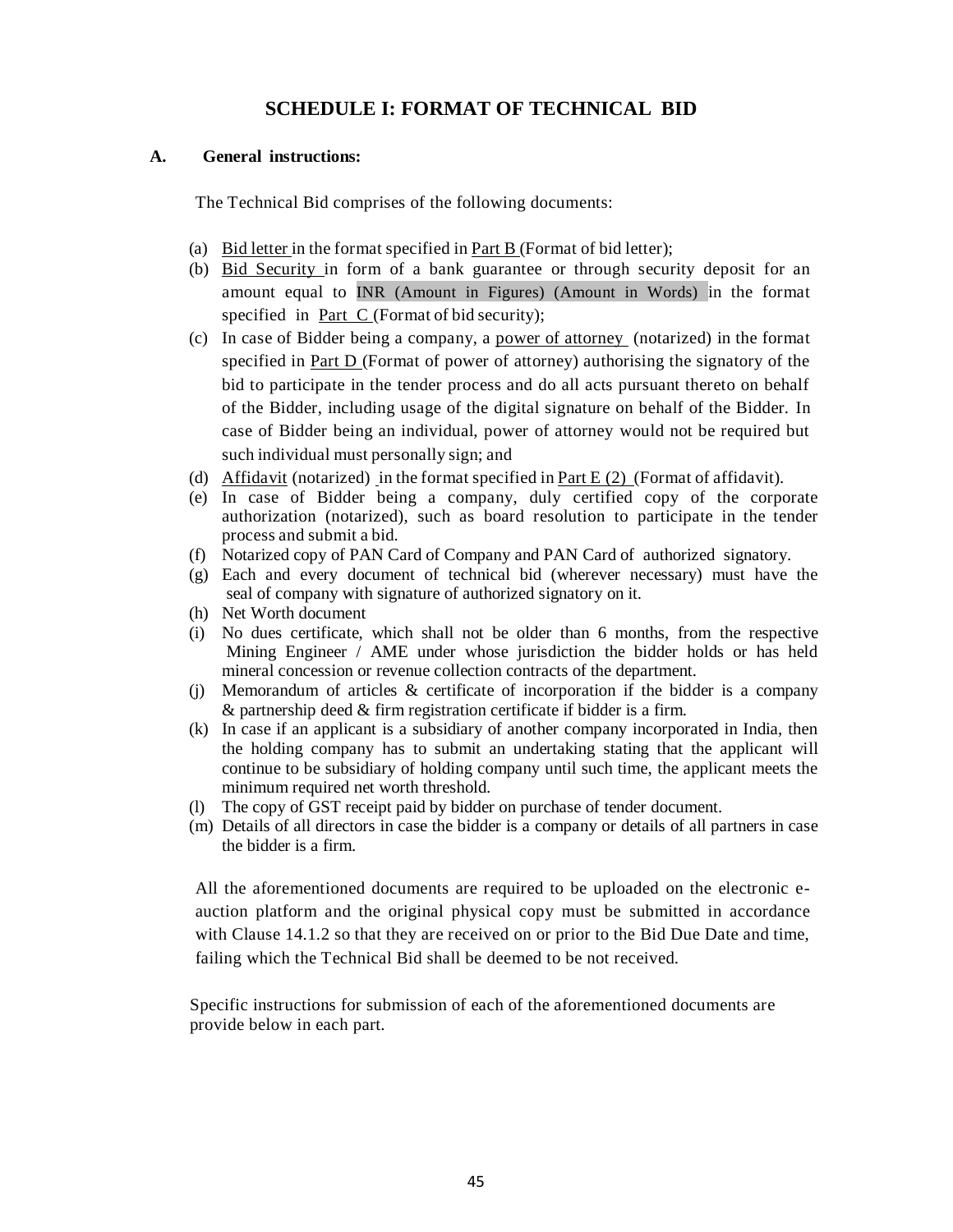#### **B. Bidletter**

#### **(1) Instructionsfor submission ofthe bid letter**

- (a) The bid letter must be printed on the letterhead of the Bidder, if the Bidder is a company, firm or other association of individuals. In case the Bidder is an individual, it may be printed on plain paper.
- (b) The bid letter must be signed by a duly authorized representative of the Bidder, in case the Bidder is a company. In case the Bidder is an individual, the Bidder must personally sign the bid letter.
- (c) The corporate authorisation of the authorised signatory of the Bidder (which is a company) must be enclosed with the bid letter. It is recommended that the Bidder may authorise one person to deal with all matters related to bid. However, if the Bidder has authorised more than one person, then the corporate authorisation of all such persons should be enclosed. Any change in such corporate authorisation must be immediately intimated to the State Government.
- (d) Documents to evidence compliance with the eligibility conditions must be enclosed with the bid letter, duly certified by one of the directors of the Bidder, in case the Bidder is a company, or self-attested in case the Bidder is an individual. Such documents must include:
	- (i) Certificate of registration of the Bidder which is a company, or copy of passport or other nationality document in case Bidder is anindividual.
	- (ii) In case the Bidder is a firm or association of individuals, the constituents documents along with particulars of all the members of the firm or association. In such case each member of the firm or association would be required to comply with the requirements prescribed in the Tender Documents with respect to submission of documents.
	- (iii) Turnover and net worth certificate issued by: (a) statutory auditors of the Bidder (which is a company); or (b) a chartered accountant or a merchant banker registered with the Securities and Exchange Board of India – in case Bidder is an individual.] OR Certificate regarding the total amount as closing cash balance issued by a chartered accountant or a merchant banker registered with the Securities and Exchange Board of India.
	- (iv) Void
	- (v) Particulars of mining lease, reconnaissance permit held by the Bidder for the purpose of section 6 of the Act.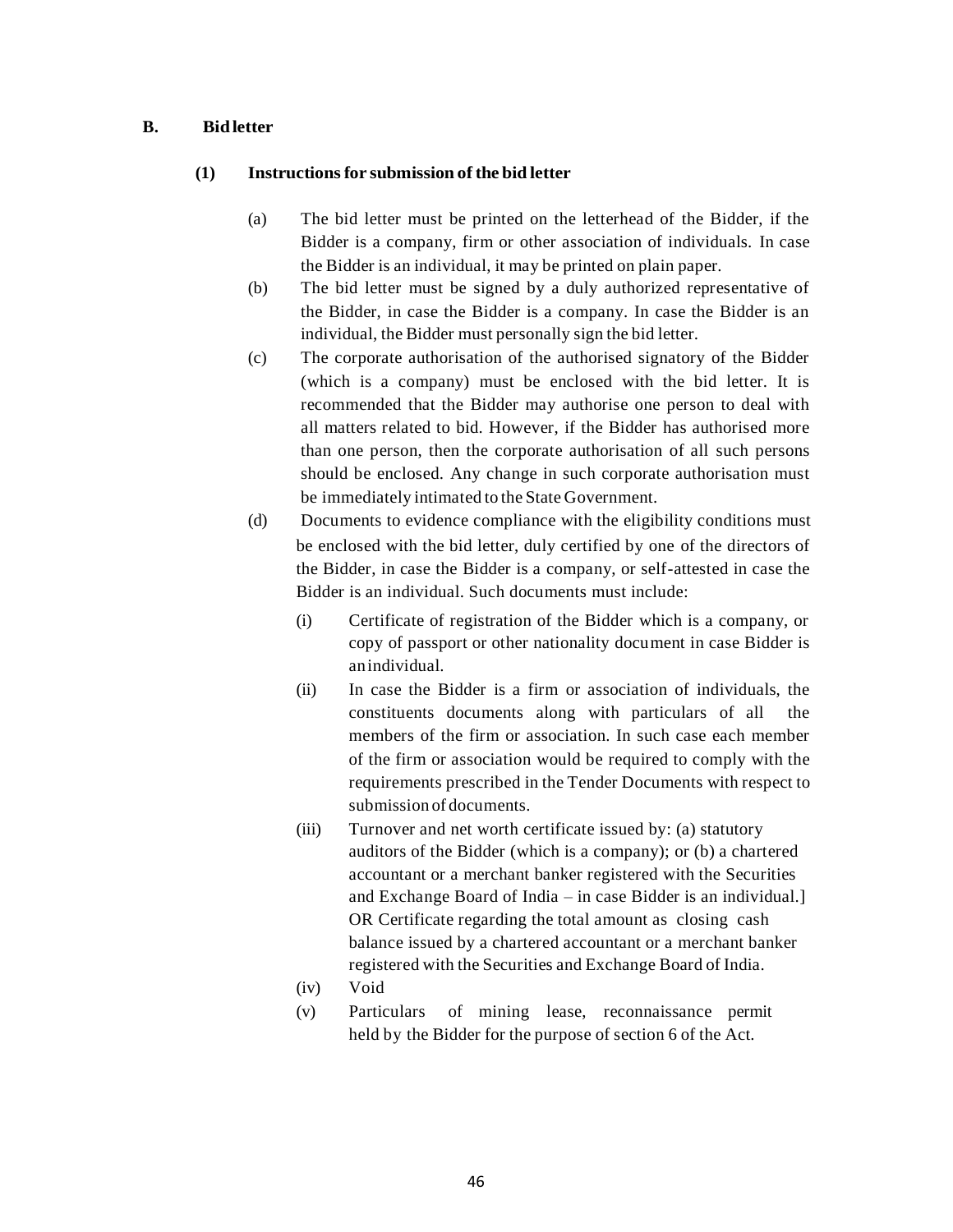## **(2) FORMAT OF BID LETTER**

To

#### **Financial Advisor**

(Chairman,Transaction AdvisoryCommittee) Directorate, Department of Mines & Geology ShashtriCircle, Udaipur -313001

#### **Sub: Bid letter for participation in e-auction for grant of mining lease for** "Name of the Block"

Dear Sir,

With reference to your Tender Document dated [date], I, have examined the Tender Document and understood their contents, hereby submit my Technical Bid. Capitalised expressions used in this letter have the same meaning as ascribed thereto in the Tender Document.

- 1. TheTechnical Bid is unconditional and unqualified.
- 2. We have reviewed the terms of the Tender Document and hereby unconditionally and irrevocably accept, agree and acknowledge the terms thereof.
- 3. We acknowledge that the State Government will be relying on the information provided in the Technical Bid and the documents accompanying the Technical Bid for selection of the Preferred Bidder and subsequent selection of the Successful Bidder, and we certify that all information provided therein is true and correct; nothing has been omitted which renders such information misleading; and all documents accompanying the Technical Bid are true copies of their respective originals.
- 4. This statement is made for the express purpose of our participation in the tender process and possible selection as Successful Bidder.
- 5. We hereby confirm that we satisfy all the eligibility conditions prescribed in the Tender Document. Specific confirmations with respect to our compliance with the eligibility conditions are provided below:
	- (a) [Insert separate paragraphs for compliance with each of the eligibility conditions] of the Tender Documents, with specific reference to enclosed documents as mentioned in the instructions.]
- 6. We hereby acknowledge that if we submit or produce any document and it is discovered subsequently that such document was false or incorrect then we shall be liable under the Applicable Law for the time being in force.

[date]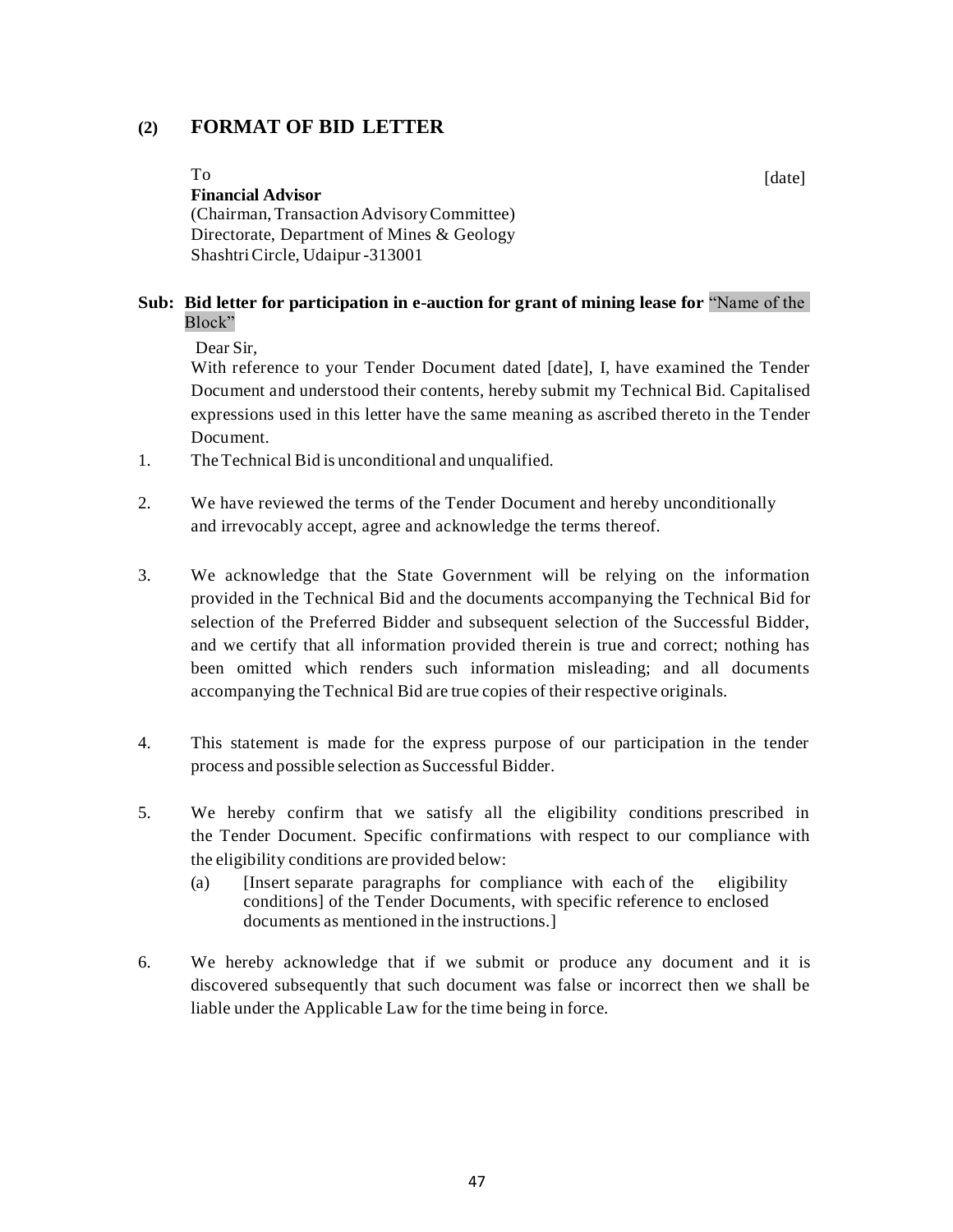- 7. We hereby acknowledge that if we submit or produce any document and it is discovered that such document was false or incorrect then we shall be liable under the applicable law for the time being in force.
- 8. We shall make available to the State Government any additional information it may find necessary or require to supplement or to authenticate the Technical Bid.
- 9. I/We acknowledge the right of the State Government to reject our Technical Bid and/or the Final Price Offer without assigning any reason or otherwise and hereby waive, to the fullest extent permitted by Applicable Law, our right to challenge the same on any account whatsoever.
- 10. I/We declarethat:
	- a) I/We have examined and understood the Act, all rules and their subsequent amendments framed there under, the Tender Document and all documents referred therein including the Information Memorandum;
	- b) I/We have examined and have no reservations to the Tender Document, including any addendum issued by the State Government;
	- c) I/We have not directly or indirectly or through an agent engaged or indulged in any Corrupt Practice, Fraudulent Practice, Coercive Practice, Undesirable Practice or Restrictive Practice, as defined in the Tender Document, in respect of any tender or request for proposal issued by or any agreement entered into with the State Government or any other public sector enterprise or any government, central orstate; and
	- d) I/We hereby certify that we have taken steps to ensure that in conformity with the provisions of Clause 16 of the Tender Document, no person acting for us or on our behalf has engaged or will engage in any Corrupt Practice, Fraudulent Practice, Coercive Practice, Undesirable Practice or Restrictive Practice.
	- e) I/We have not been convicted of illegal mining.
- 11. We understand that you may cancel the tender process at any time and that you are neither bound to accept any bid that you may receive nor to invite the Bidders to bid, without incurring any liability to the Bidders, in accordance with the Tender Document.
- 12. We hereby irrevocably waive any right or remedy which we may have at any stage at law or howsoever otherwise arising to challenge or question any decision taken by the State Government in connection with the selection of the Preferred Bidder, or in connection with the tender process itself, in respect of the Tender Document and the terms and implementation thereof.
- 13. In the event of we being declared as the Successful Bidder, we agree to enter into MDPA and other documents in accordance with the Tender Document and pay such amounts and provide such security as required therein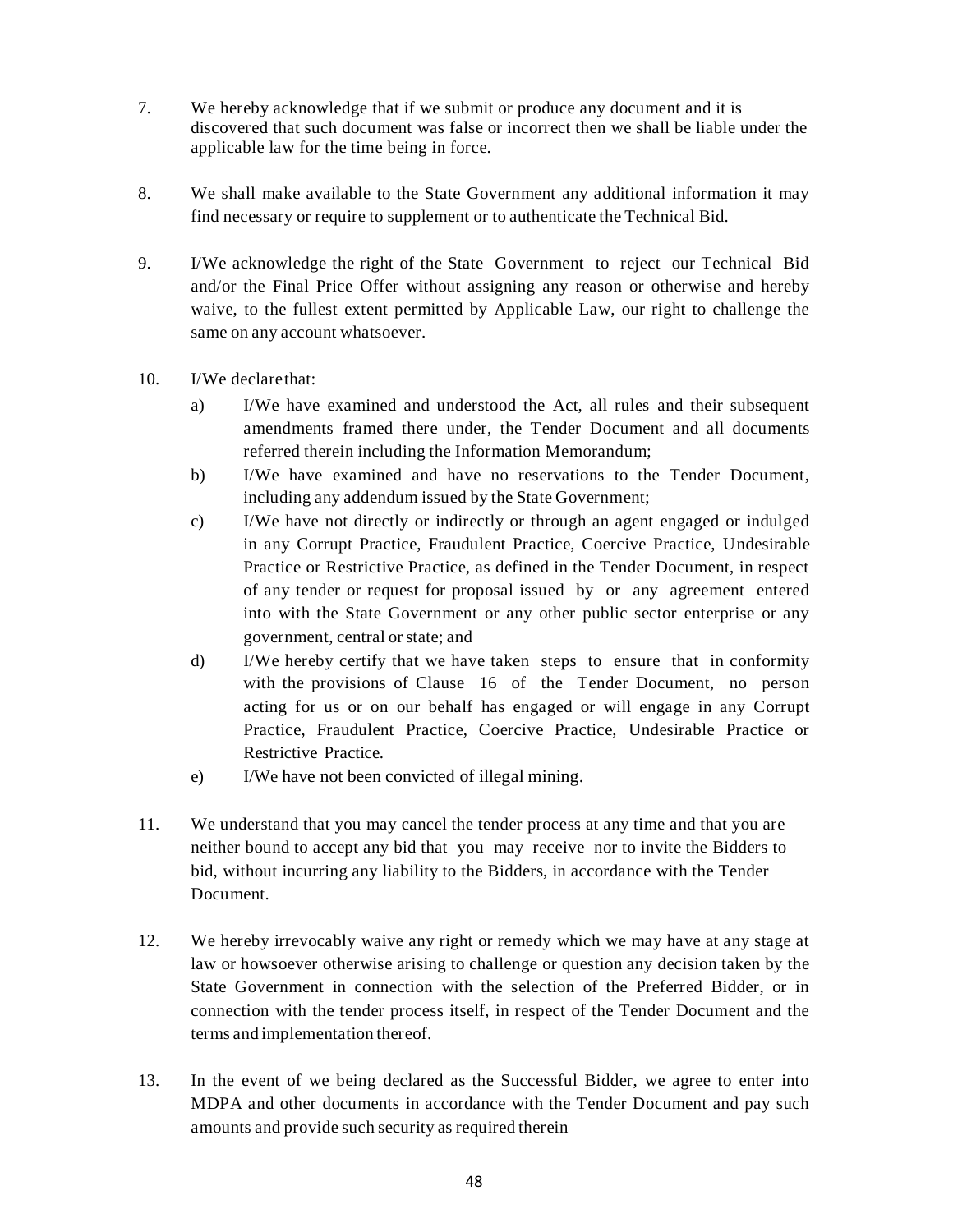- 14. We have ensured compliance the Tender Document and to the best of our knowledge this bid is conforming to the terms thereof.
- 15. We agree and understand that the Bid is subject to the provisions of the Tender Document. In no case, we shall have any claim or right of whatsoever nature if the composite license is not awarded to us or our bid is not opened or rejected.
- 16. The initial price offer has been quoted and the Final Price Offer shall be quoted by us after taking into consideration all the terms and conditions stated in the Tender Document, MDPA, our own estimates of costs and feasibility and after a careful assessment of the geological and other information, the Information Memorandum and the proposed composite license and all the conditions that may affect the utilisation of minerals.
- 17. We shall keep this offer valid for 180 days from the Bid Due Date specified in the Tender Document or such extended duration as may be agreed with State Government

In witness thereof, we submit this bid letter forming part of our Technical Bid under and in accordance with the terms of the Tender Document. Yours faithfully,

(Signature, name and designation of the Authorised signatory) Name and seal of Bidder Email id and Phone no. of the Authorised signatory

Date: Place:

#### **Enclosed:**

(a) [list and description of documents enclosed]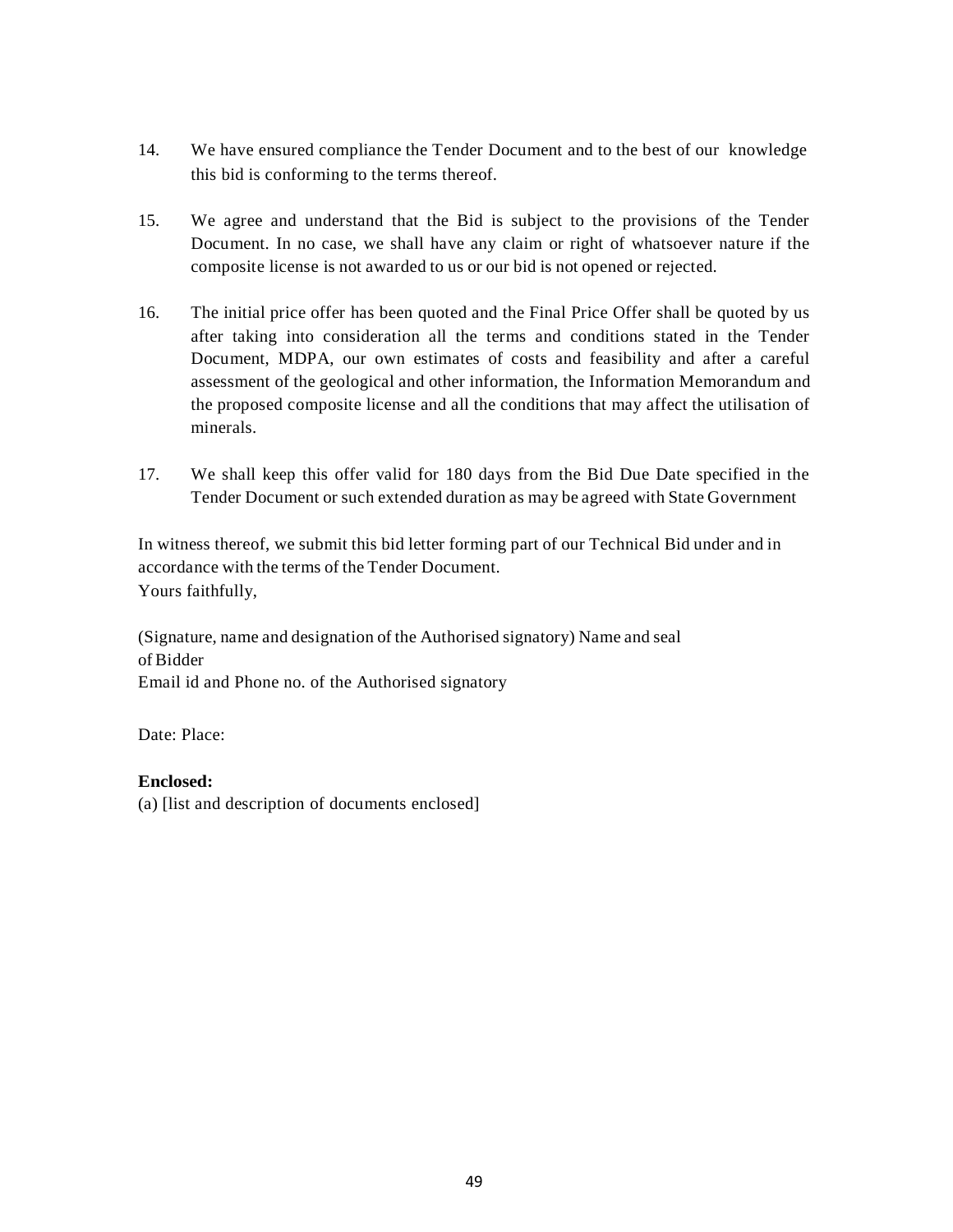## **C. BID SECURITY**

 **(**To be submitted in form of bank guarantee or through Security deposit)

#### **(1) Instructionsfor submission oftheBid Security**

- (a) The Bid Security must be in form of a bank guarantee for an amount equal to INR (Amount in Figures) (Amount in Words)
- (b) The Bid Security may be issued at any place in India by a Scheduled Bank as listed in the Second Schedule of the Reserve Bank of India Act, 1934, excluding those listed under the headings of Gramin Banks, Urban Co-operative Banks and State Co-operative Banks. It's not mandatory that Bid Security should be payable at Udaipur only. Bank Guarantee if invoked, the amount shall be payable at Udaipur.
- (c) The Bid Security must have a validity period of not less than 240 days from the Bid Due Date, inclusive of a claim period of 60 days.
- (d) The Bid Security must be given on a stamp paper of Rs. 25,000/- or as prescribed under the relevant rules.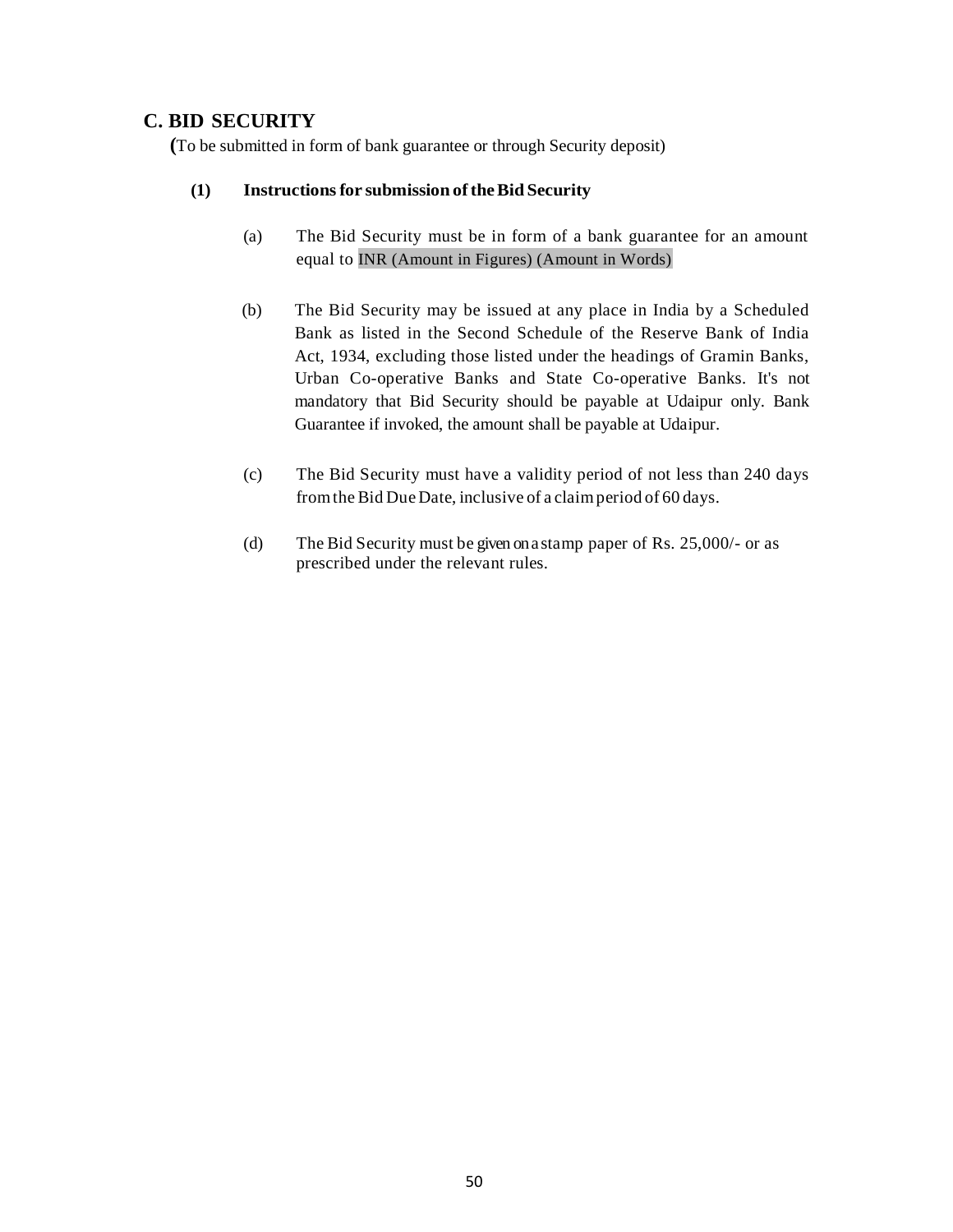#### **(2) FORMATOFBID SECURITY**

#### **[ To be furnished on stamp paper of worth Rs. 25,000/- or as prescribed under the relevant rules]**

[Bank Guarantee. No.] [date]

1. In consideration of you, being the State Government of Rajasthan ("**State Government**", which expression shall unless it be repugnant to the subject or context thereof include its, successors and assigns) having agreed to receive, pursuant to the provisions of the Tender Document for [Name of Block] dated [date], the bid of [name and address of the Bidder] ("**Bidder**"), for the e-auction pursuant to the Tender Document dated [date] ("**Tender Document**"), we [Name of the Bank] having our registered office at [address of the registered office] and one of its branches located at [name and address of the branch] ("**Bank**"), at the request of the Bidder, do hereby in terms of the Tender Document, irrevocably, unconditionally and without reservations guarantee the due and faithful fulfillment and compliance of the terms and conditions of the Tender Document by the Bidder and unconditionally and irrevocably undertake to pay forthwith to the State Government an amount of INR [amount in figures] (Rupees [amount in words]) ( "**Guarantee**")as our primary obligation without any demur, reservation, recourse, contest or protest and without reference to the Bidder, if the Bidder shall fail to fulfill or comply with all or any of the terms and conditions contained in the Tender Document.

- 2. Any such written demand made by the State Government stating that the Bidder is in default of the due and faithful fulfillment and compliance with the terms and conditions contained in the Tender Document shall be final, conclusive and binding on the Bank.
- 3. We, the Bank, do hereby unconditionally undertake to pay the amounts due and payable under this Guarantee without any demur, reservation, recourse, contest or protest and without any reference to the Bidder or any other person and irrespective of whether the claim of the State Government is disputed by the Bidder or not, merely on the first demand from the State Government stating that the amount claimed is due to the State Government by reason of failure of the Bidder to fulfill and comply with the terms and conditions contained in the Tender Document. Any such demand made on the Bank shall be conclusive as regards amount due and payable by the Bank under this Guarantee. However, our liability under this Guarantee shall be restricted to an amount not exceeding INR [amount in figures] (Rupees [amount in words]).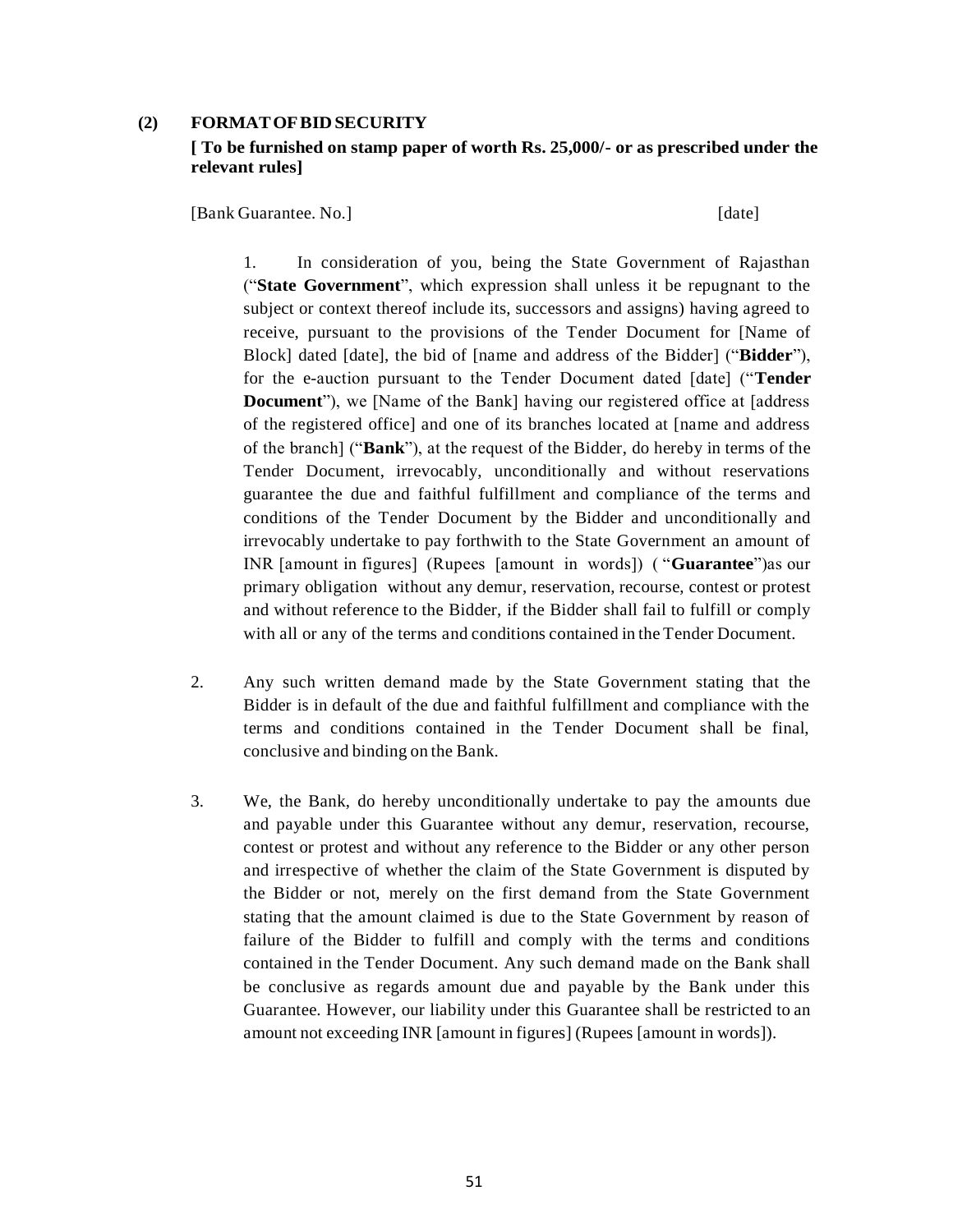- 4. This Guarantee shall be irrevocable and remain in full force for a period of 240 days from the Bid Due Date i.e. [date] inclusive of a claim period of 60 days or for such extended period as may be mutually agreed between the State Government and the Bidder, and agreed to by the Bank, and shall continue to be enforceable till all amounts under this Guarantee have been paid.
- 5. We, the Bank, further agree that the State Government shall be the sole judge to decide as to whether the Bidder is in default of due and faithful fulfillment and compliance with the terms and conditions contained in the Tender Document including, amongst others, the failure of the Bidder to keep its bid open during the bid validity period set forth in the Tender Document, and the decision of the State Government that the Bidder is in default as aforesaid shall be final and binding on us, notwithstanding any differences between the State Government and the Bidder or any dispute pending before any court, tribunal, arbitrator or any other authority.
- 6. The Guarantee shall not be affected by any change in the constitution or winding up of the Bidder or the Bank or any absorption, merger or amalgamation of the Bidder or the Bank with any other person.
- 7. In order to give full effect to this Guarantee, the State Government shall be entitled to treat the Bank as the principal debtor. The State Government shall have the fullest liberty without affecting in any way the liability of the Bank under this Guarantee from time to time to vary any of the terms and conditions contained in the Tender Document or to extend time for fulfillment and compliance with all or any of the terms and conditions contained in the Tender Document by the said Bidder or to postpone for any time and from time to time any of the powers exercisable by it against the said Bidder and either to enforce or forbear from enforcing any of the terms and conditions contained in the Tender Document or the securities available to the State Government, and the Bank shall not be released from its liability under these presents by any exercise by the State Government of the liberty with reference to the matters aforesaid or by reason of time being given to the said Bidder or any other forbearance, act or omission on the part of the State Government or any indulgence by the State Government to the said Bidder or by any change in the constitution of the State Government or its absorption, merger or amalgamation with any other person or governmental department or instrumentality,, but for this provision, have the effect of releasing the Bank from its such liability.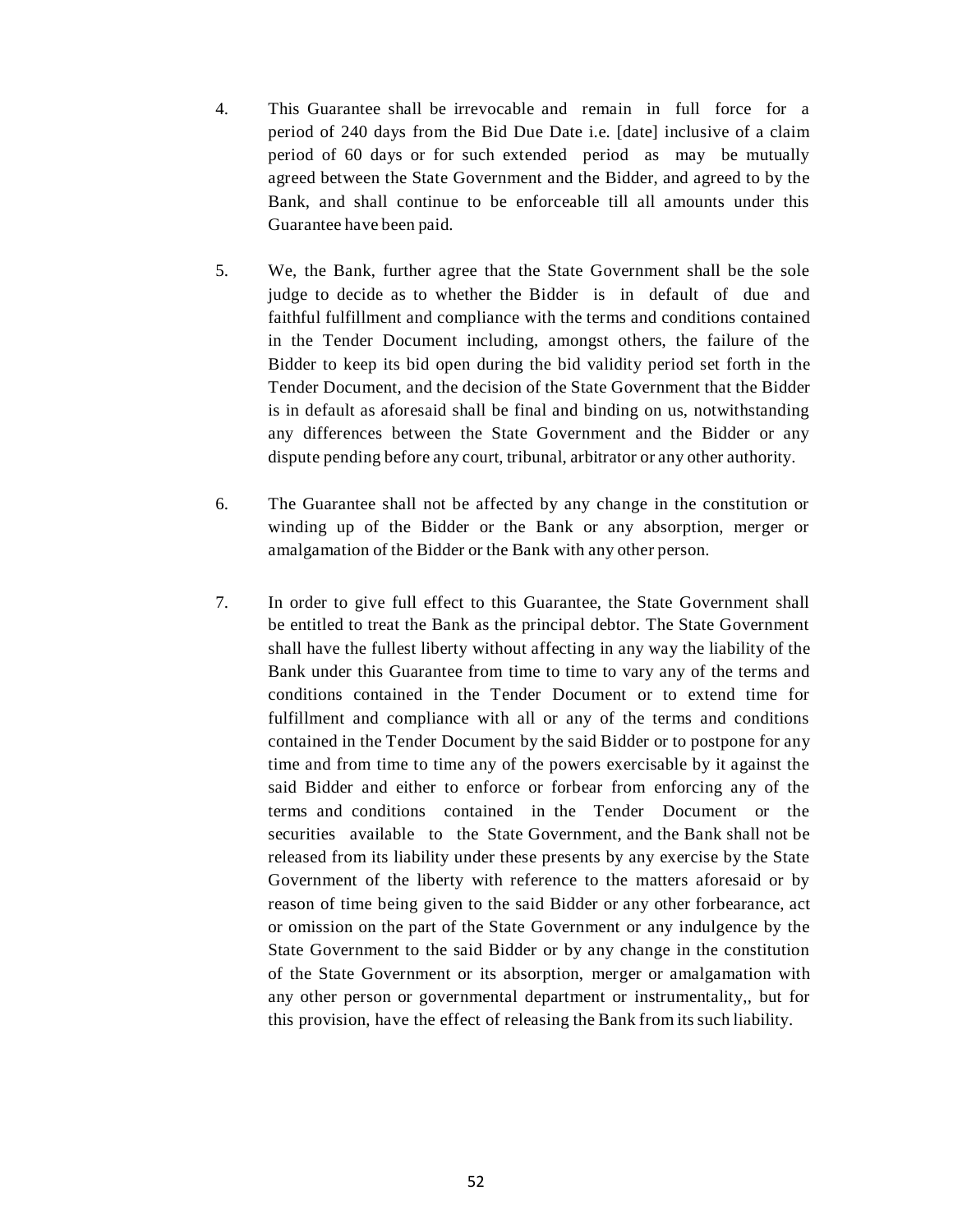- 8. Any notice by way of request, demand or otherwise hereunder shall be sufficiently given or made if addressed to the Bank and sent by courier or by registered mail to the Bank at the address set forth herein.
- 9. We undertake to make the payment on receipt of your notice of claim on us addressed to [name of Bank along with branch address] and delivered at our above branch which shall be deemed to have been duly authorized to receive the said notice of claim.
- 10. It shall not be necessary for the State Government to proceed against the said Bidder before proceeding against the Bank and the guarantee herein contained shall be enforceable against the Bank, notwithstanding any other security which the State Government may have obtained from the said Bidder or any other person and which shall, at the time when proceedings are taken against the Bank hereunder, be outstanding or unrealized.
- 11. We, the Bank, further undertake not to revoke this Guarantee during its currency except with the previous express consent of the State Government in writing.
- 12. The Bank declares that it has power to issue this Guarantee and discharge the obligations contemplated herein, the undersigned is duly authorised and has full power to execute this Guarantee for and on behalf of the Bank.
- 13. Notwithstanding anything contained herein,
	- a. the liability of the Bank under this Guarantee shall not exceed the Guarantee amount i.e. INR [amount in figures] (Rupees [amount in words]).
	- b. This Guarantee shall be valid up to [date].
	- c. This Guarantee may be verified by contacting the bank at;

| Address of the Bank        |  |
|----------------------------|--|
| Name of the contact person |  |
| Phone no.                  |  |
| Official email id          |  |

Signed and Delivered by ………………………. Bank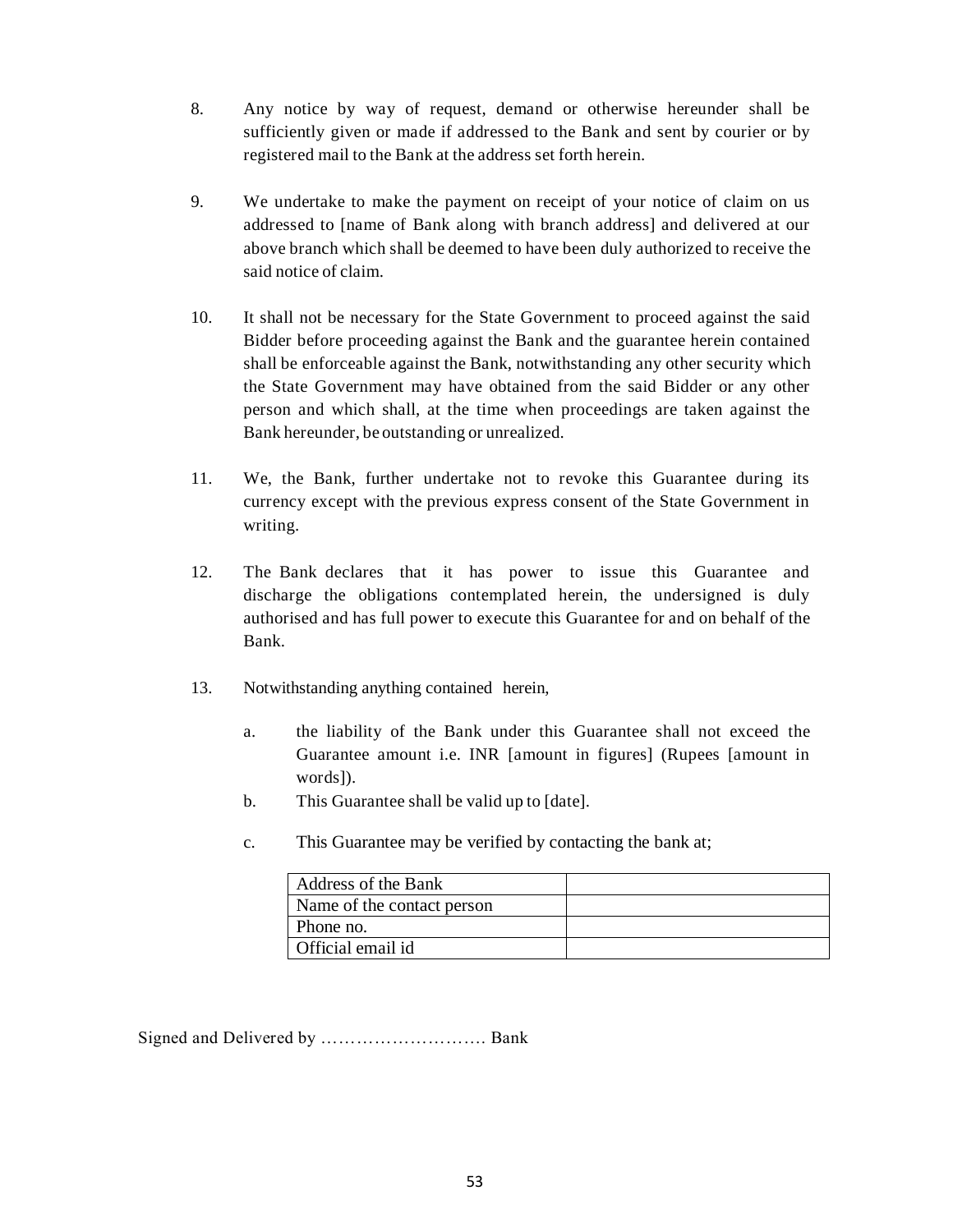## **D. POWER OF ATTORNEY**

#### **(1) Instructionsfor submission ofthe power ofattorney**

- (a) The power of attorney must be issued in India in accordance with Applicable Law and it must be issued in accordance with the constitutional documents of the Bidder after obtaining all corporate approvals as may be required. The extract of constitutional documents and certified copies of the corporate approvals must be enclosed with the power of attorney.
- (b) The power of attorney must be issued under the common seal, if any.
- (c) The power of attorney must be stamped in accordance with Applicable Law.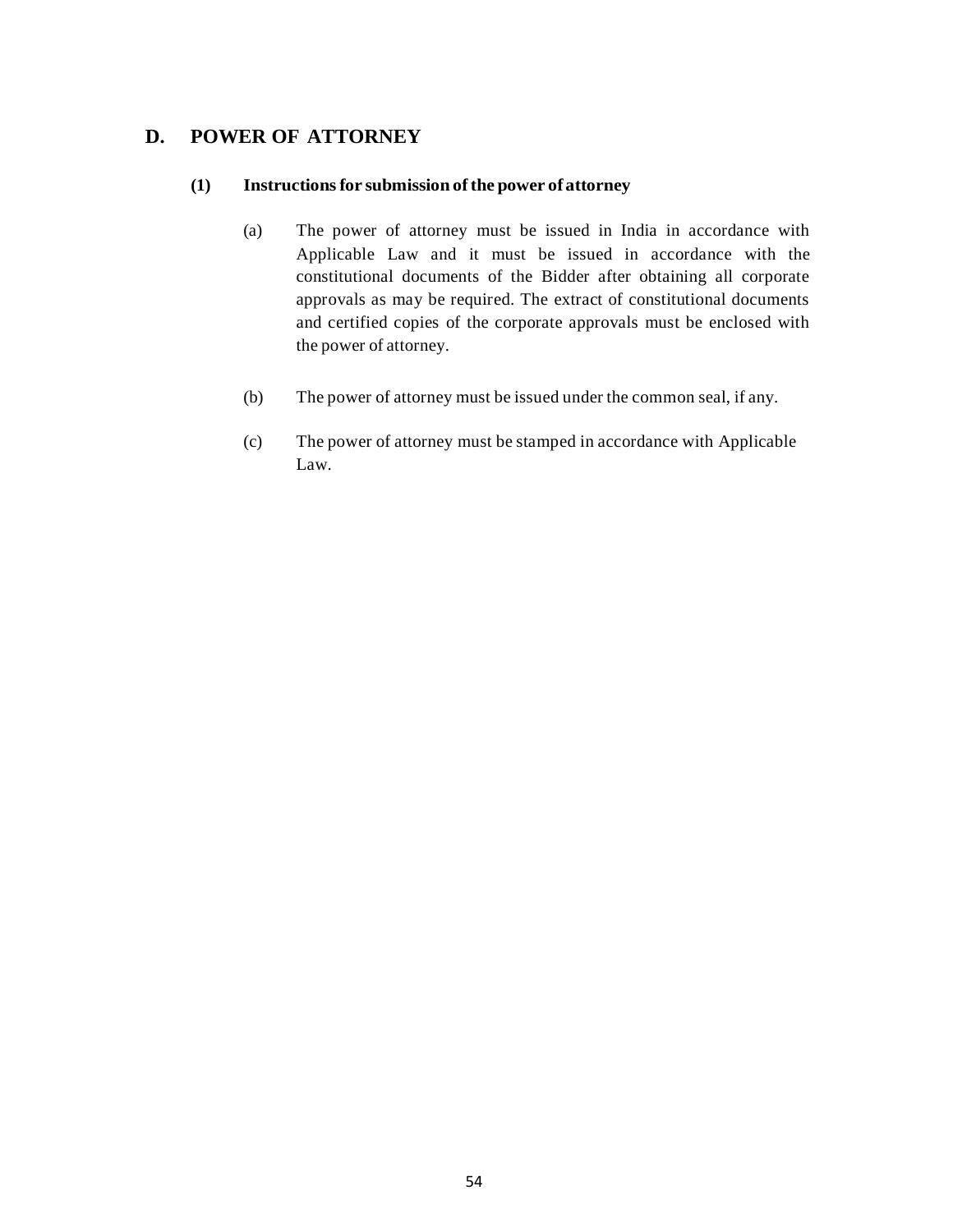#### **(2) FORMATOFPOWEROFATTORNEY**

Know all men by these presents, We, [name and address of the Bidder] do hereby irrevocably constitute, nominate, appoint and authorise [Name], son/daughter/wife of [name of father/husband] and presently residing at [address], who is presently employed with us and holding the position of [designation], as our true and lawful attorney ( "**Attorney**") to do in our name and on our behalf, all such acts, deeds and things as are necessary or required in connection with or incidental to submission of our bid for the [Name of Block] mineral block ("**Mineral Block**") in response to the Tender Document, dated [date] issued by State Government of [Name of State] ("**State Government**") including but not limited to signing and submission of all applications, affidavits, bids and other documents and writings, participate in Bidders' and other conferences and providing information / responses to the State Government, representing us in all matters before the State Government, and generally dealing with the State Government in all matters in connection with or relating to or arising out of our bid for the Mineral Block and/or upon award thereof to us and/or till the entering into Mine Development and Production Agreement with the State Government and grant of mining lease. AND we hereby agree to ratify and confirm and do hereby ratify and confirm all acts, deeds and things done or caused to be done by our Attorney pursuant to and in exercise of the powers conferred by this power of attorney and that all acts, deeds and things done by our said Attorney in exercise of the powers hereby conferred shall and shall always be deemed to have been done by us.

In witness whereof we, [name of Bidder], the above named principal have executed this power of attorney on this [date].

For……………………………..

(Signature, name, designation and address)

Witnesses:

1.

2.

[particulars of notarisation]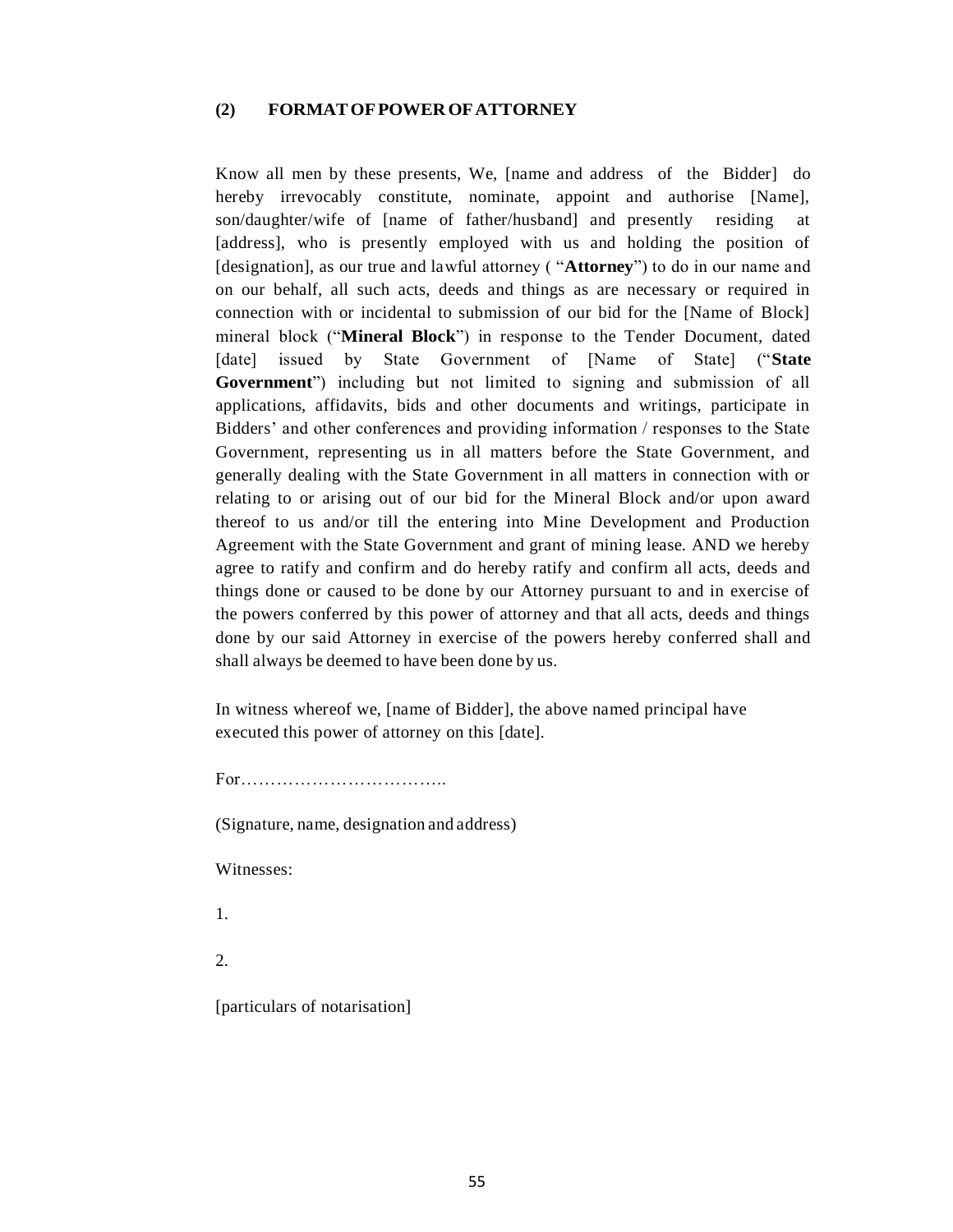## **E. AFFIDAVIT**

#### **(1) Instructionsfor submission ofthe affidavit**

- (a) The affidavit must be executed in India in accordance with Applicable Law and it must be issued in accordance with the constitutional documents of the Bidder after obtaining all corporate approvals as may be required. The extract of constitutional documents and certified copies of the corporate approvals must be enclosed with the Affidavit. In case of Bidder being an individual, the affidavit must be personally signed by the Bidder
- (b) The affidavit must be stamped in accordance with Applicable Law.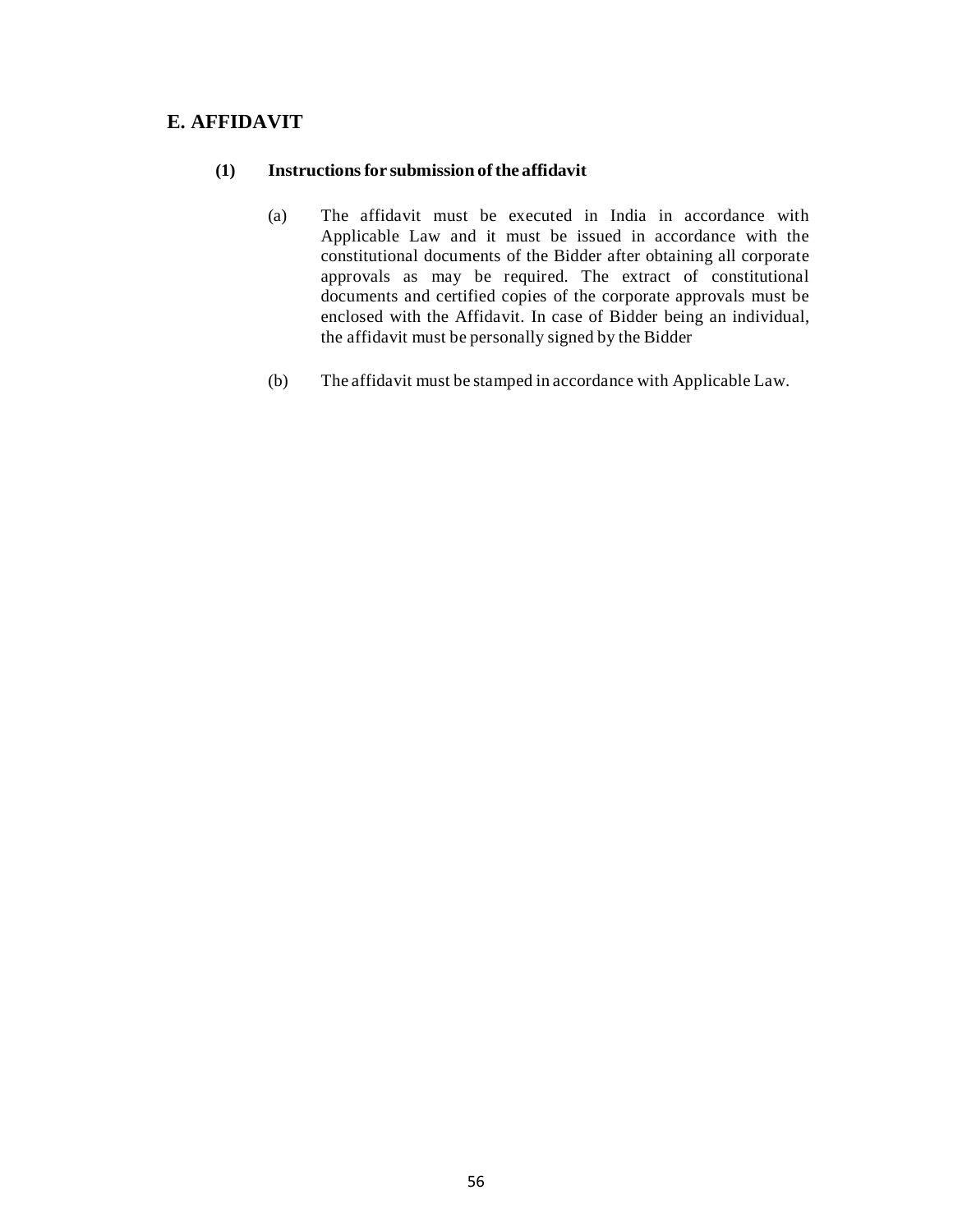**(2) Format of Affidavit** ( To be submitted on One hundred rupee stamp paper or as prescribed under the relevant rules)

#### **Affidavit**

I, [name] aged [age] years, resident of [address] [working as [designation] an authorised signatory on behalf of [name of the Bidder]] ( "**Bidder**") hereby state as under:

- 1. I am the [designation of the deponent] of the Bidder. I am conversant with the facts and circumstances surrounding the subject of this affidavit [and have been authorized to depose to the same pursuant to the power of attorney dated [date] issued pursuant to [particulars of corporate approval]]. I am filing this affidavit to place on record verification of facts and documents in connection with the tender process concerning [name of the Mineral Block].
- 2. [Insert separate paragraphs for each document brought on record on the website of the e-auction platform and physically submitted with the State Government, in a chronological sequence].
- 3. That nothing has been concealed in the information submitted as mentioned above.

Solemnly affirmed and verified on this [day] day of [month] [year] at [place]. (Signature) Name, Designation & Seal

#### **VERIFICATION**

I, [name], [the [designation of the deponent] of] the Bidder above named, having my office at [address], do hereby solemnly declare that what is stated above in paragraphs [1] to [number] are on the basis of the books and records of the Bidders, and verify that the contents of the above affidavit are true and correct, no part of it is false and nothing material has been concealed there from.

Verified at [day] day of [month] [year] at [place].

Deponent (Signature) Name, Designation & Seal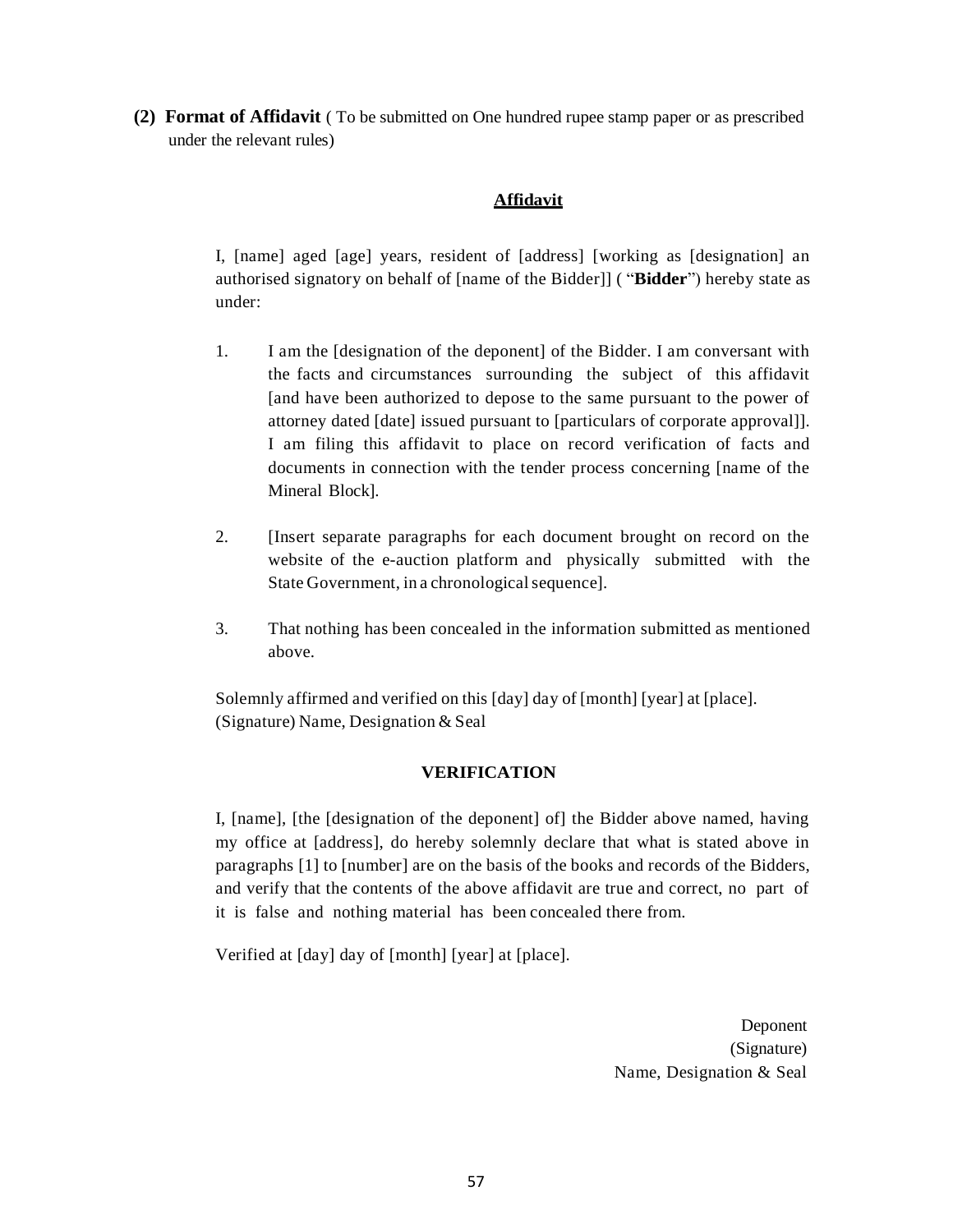## **SCHEDULE II**: **FORMAT FOR SEEKING CLARIFICATION REGARDING TENDER DOCUMENT**

| S. No. | Document | Clause No. Clarification | Suggested Text   Rationale | for                             |
|--------|----------|--------------------------|----------------------------|---------------------------------|
|        |          | and Existing   Required  |                            | for Amendment, Clarification or |
|        |          | Provision                | if any                     | Amendment                       |
|        |          |                          |                            |                                 |
|        |          |                          |                            |                                 |
|        |          |                          |                            |                                 |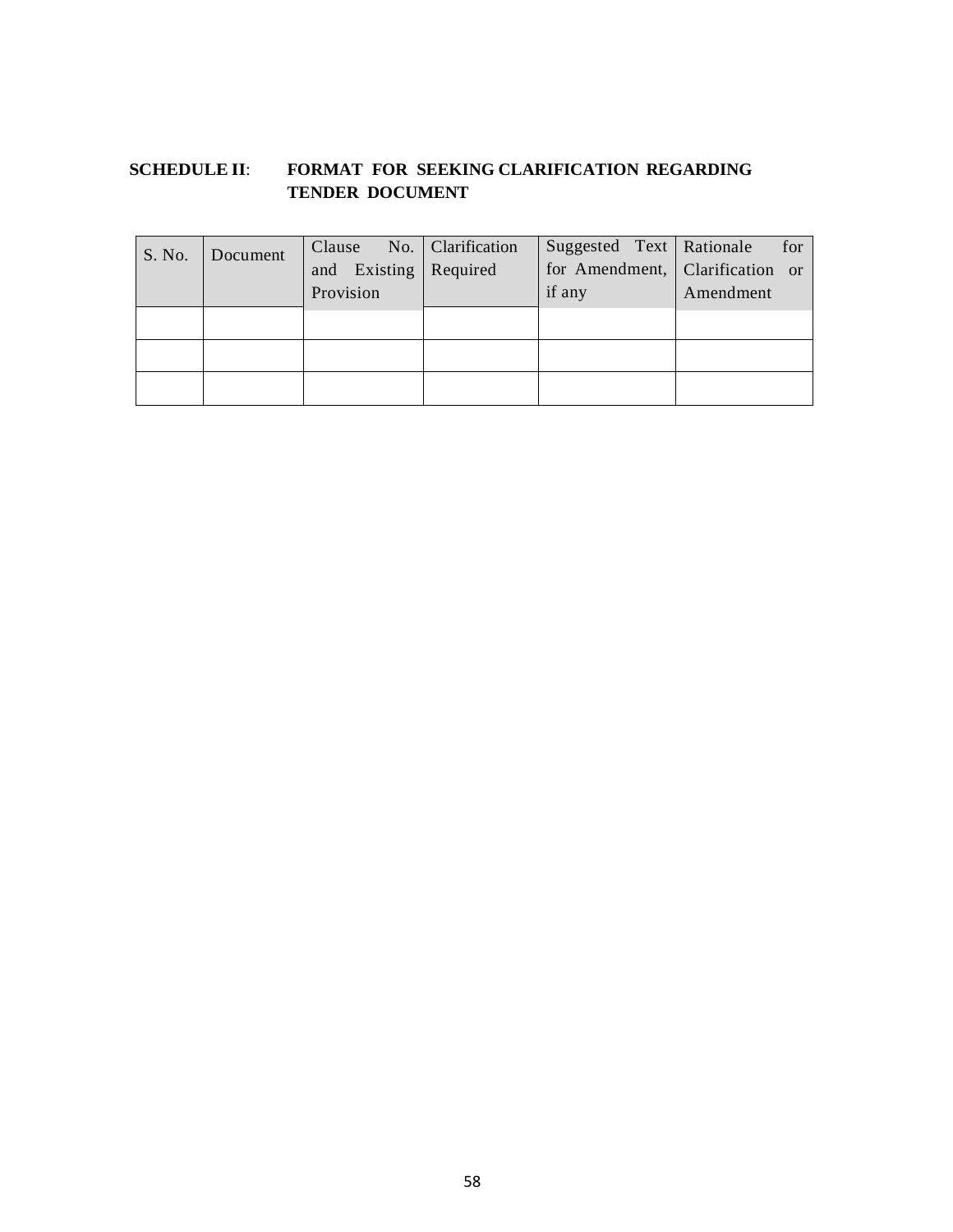## **SCHEDULE III**: **TECHNICAL DETAILS REGARDING ONLINE ELECTRONIC AUCTION**

Technical Details with respect to electronic auction

## **1. Registration Methodology:**

In order to submit online bids in the e-bidding process for Mining Lease and Composite License, a Bidder needs to register itself with the e-auction website of MSTC Limited, A Government of India Enterprise. For this the Bidder should visit the website at https://www.mstcecommerce.com/auctionhome/mlcl/index.jsp and click on the button "Registration". Bidders already registered with the said website need not register again.

On the next page, the 'General Terms and Conditions' will be shown with two options – Register as Buyer and Register as Seller. The Bidder shall have to click on the link Register as 'Buyer' to proceed.

On the next page, bidder will be displayed the 'Buyer Terms and Conditions' pages. Bidder has to 'Agree' to the terms and conditions and a page to enter the e-mail and mobile number will open. The e-mail and mobile will be verified by one time password (OTP).

After verification via OTP, an online 'Buyer Registration Form' will appear on screen and the Bidder has to fill up the same with correct information. During this process, the Bidder shall create his user id and password and keep note of the same. The Bidder shall ensure that the secrecy of his user id and password is maintained at all time and he/she shall alone be responsible for any misuse of the user id and password.

While filling the form, the buyer/bidder has to enter the correct details such as company name , GSTIN and address as mentioned on GST certificate or which is available with the GST portal. The above details will be verified with the data available with GST portal. Only when the correct details as required above have been mentioned, the bidder shall be able to 'Preview' the entered details before 'Submission'.

The Bidder may check the details entered from the 'Preview' page before final submission. On successful submission of the online registration form, the Bidder shall receive a confirmation mail in the registered email address advising the Bidder to remit the registration fee via 'e-payment' link. The e-payment link shall be accessible to the bidder when he logs-into the portal via the 'User ID' and 'Password' created by him during registration.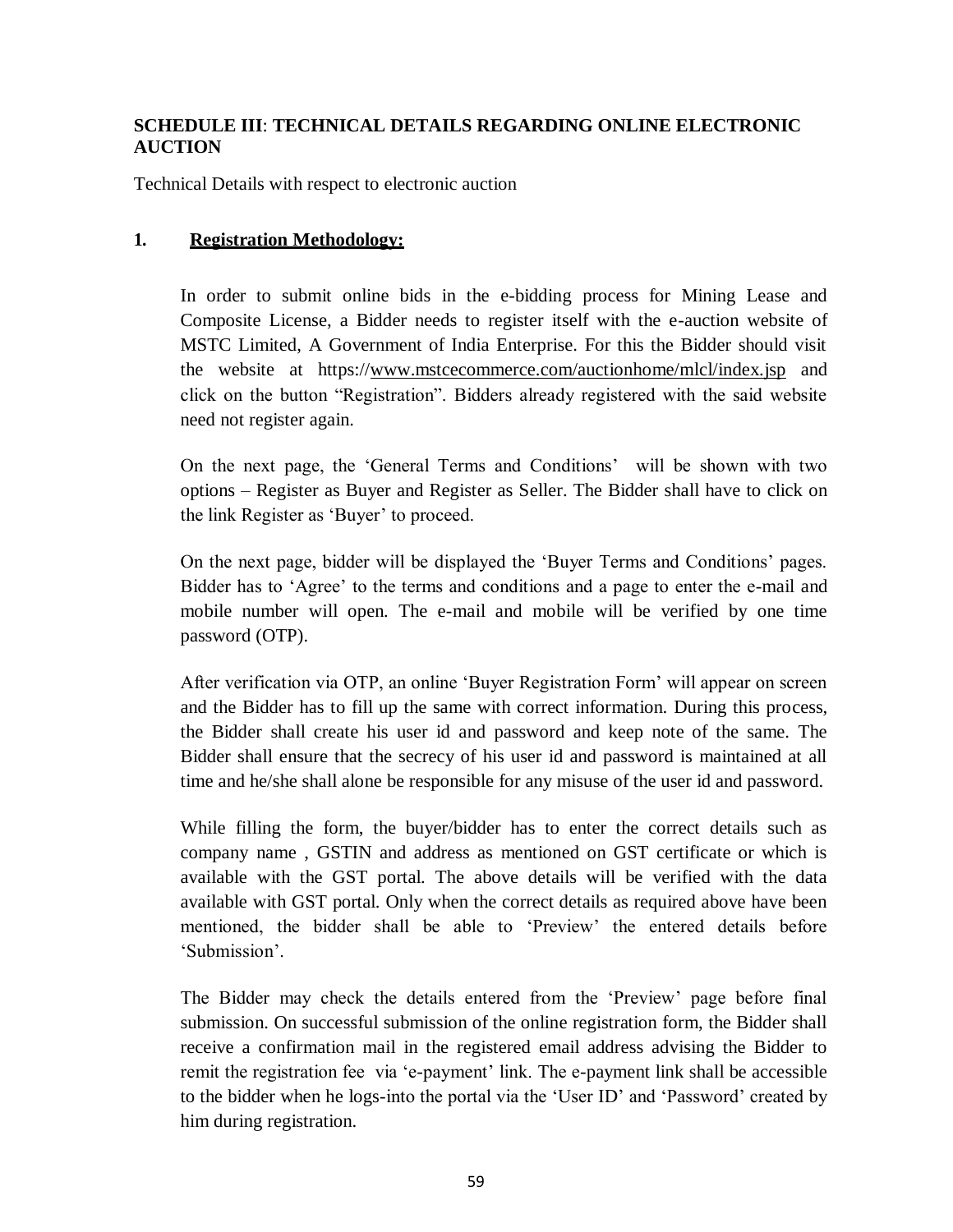The fee has to be paid via 'NEFT/RTGS' or 'Onlinepay' options under e-payment link.

A non refundable registration fee of INR 10,000/- plus applicable taxes is to be paid online.

Note :

1. The activation of registration via fee received from NEFT/RTGS is subject to realization of funds by the bank.

2. GSTIN is mandatory for completing the registration.

3. The DSC of the bidder shall be mapped during first login after the fee payment. Bidder will need to synchronize their Digital Signing Certificate (DSC) during first login.

To update the DSC or any queries related to Major Mineral Block, the bidder can send mail to

## [mlclmstc@mstcindia.in](mailto:mlclmstc@mstcindia.in)

Or contact the respective branch/region assigned to him. (region is mentioned in the activation mail sent to bidders on receipt of the registration fee).

It may be noted that Bidders need not visit any of the offices of MSTC Limited for submission of the documents related to registration. However, the Bidders may contact any office of MSTC Limited for seeking assistance on the login process, details of which are available on MSTC website [www.mstcindia.co.in.](http://www.mstcindia.co.in/)

MSTC Limited reserves the right to call for additional documents from the bidder if needed and the Bidder shall be obliged to submit the same.

On completion of the above stated registration process, a bidder shall be able to login to MSTC's website.

For detailed guidelines bidders may refer to bidders guide available on MSTC portal:

<https://www.mstcecommerce.com/auctionhome/Layouts/biddersguidemlcl.html>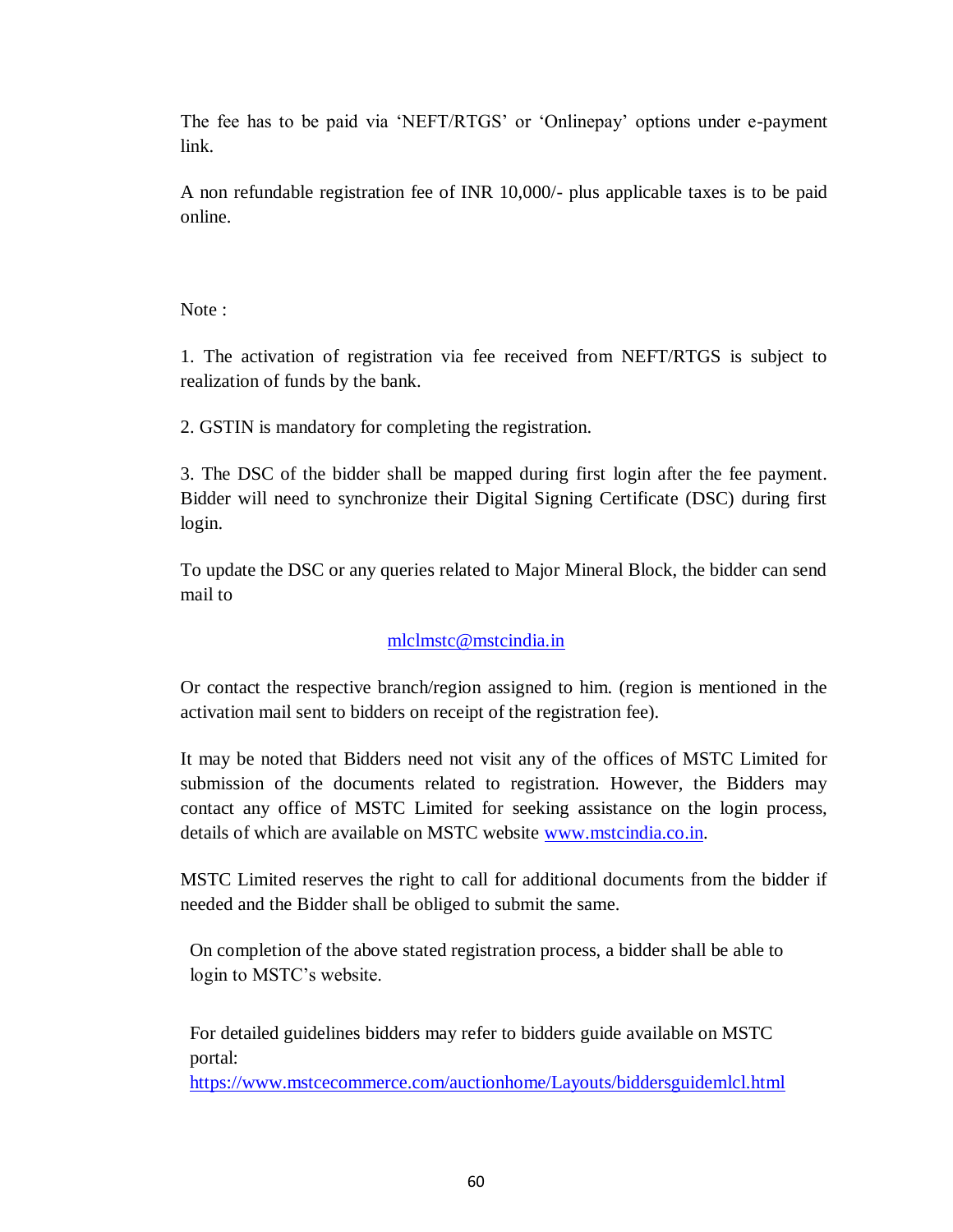#### **a. Downloading information of mineral block**

There are two sets of documents available for downloading from the website of eauction platform provider.

First set of documents will be available free of cost in public domain and can be downloaded without registration on e-auction platform provider's website. These documents may include the following:

- (a) Blank format of customized model tender document for this particular eauction process; and
- (b) Mineral block summary

The above information is being made available to all potential Bidders in order to assist them in familiarizing about the tender process and the mineral block on e-auction.

Subsequent to Bidder registration process with MSTC, certain other detailed documents (Particular Tender Document of the mineral block including Information Memorandum containing geological report and other information) shall be made available for download to the Bidder only subsequent to payment of a tender fee.

The Tender Document shall be sold in online mode only through website of MSTC. Bidders shall login with its user id and password. Bidder shall have the facility to make payment towards the cost of tender document through RTGS or net banking provided under the login of the Bidder. The Bidder after login shall click on the link for e-payment and then select the event number from the drop down menu for which it intends to make the payment. The bidder should enter the appropriate amount towards cost of the paid document and select either RTGS or net banking and click on submit. The bidder should fill an online RTGS application form and take a printout of the same before proceeding to transfer the fund to the beneficiary account. In case the Bidder has an online banking facility, it can make this payment online as well. After transferring the fund, the bidder shall be required to communicate the UTR No and other details to MSTC through email at the following email addresses.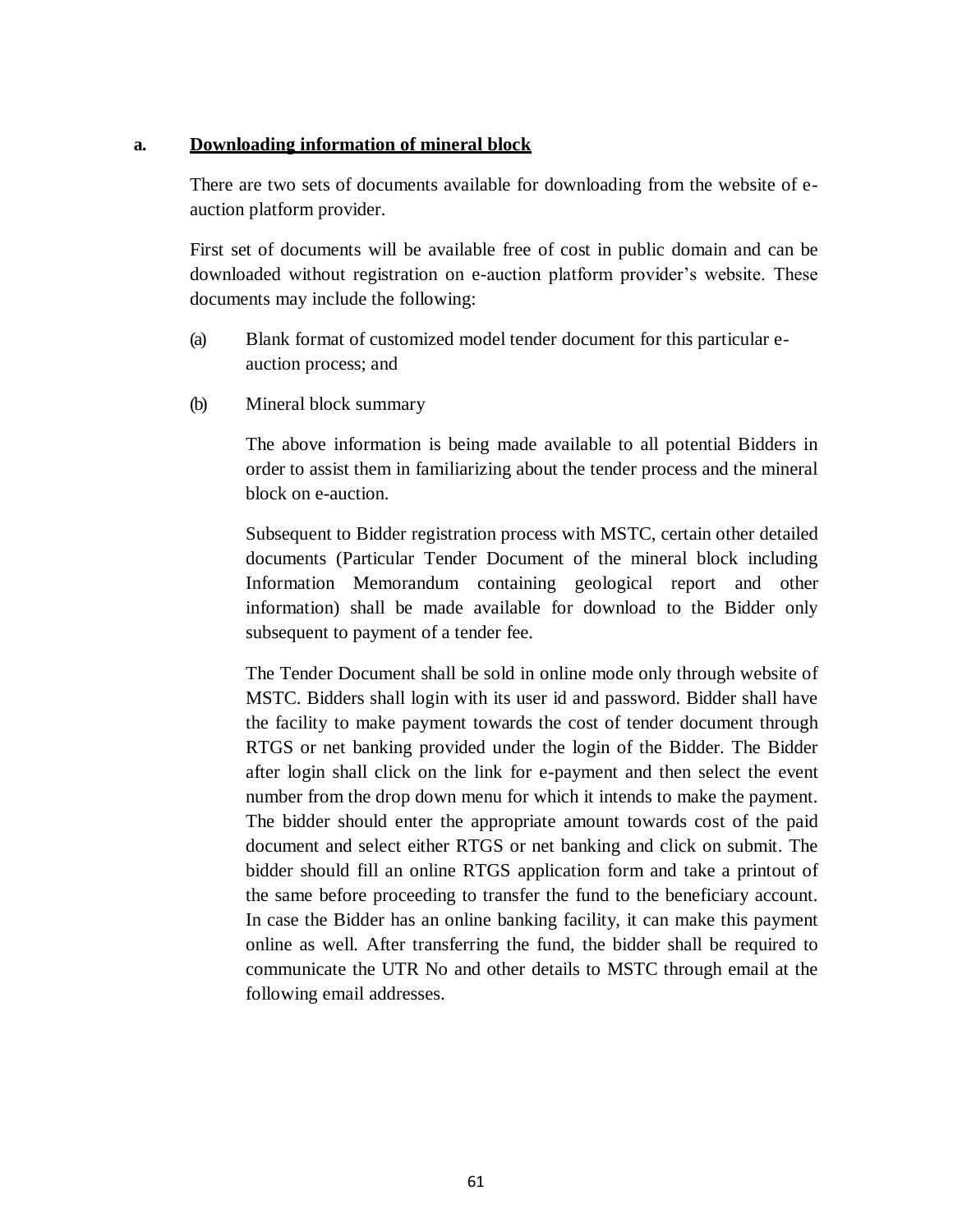| Sl No | <b>MSTC Office</b><br><b>Name</b> | <b>MSTC</b><br><b>Office</b><br>Code | Email                                                  |
|-------|-----------------------------------|--------------------------------------|--------------------------------------------------------|
|       | Jaipur                            | JPR                                  | vagrawal@mstcindia.co.in<br>mstcjaipur@mstcindia.co.in |

The bidder shall send the email regarding the payment details to the email address corresponding to the office of MSTC which is conducting the event.

Once MSTC receives the payment in the designated account and the required information from the bidder, it shall activate the link for downloading of the paid documents for the respective mineral Block(s). May please note that buyers in their own interest are advised to make payment at least one day before the due date in order to avoid any last minute hassle.

The bidder may note that the files containing information about the mineral blocks can be in various formats like doc, xls, ppt, pdf, jpg, jpeg, zip etc. and it shall be the responsibility of the Bidder to have suitable facilities at its end to download these documents from the website of MSTC.

## **2. Preparation and Submission of Bid**

The complete process of bid submission will be divided into 2 stages as follows:

## **a. Stage 1: Technical Bid**

This stage will comprise (i) online submission of the Technical Bid and the initial price offer; and (ii) offline submission of certain original documents as detailed below.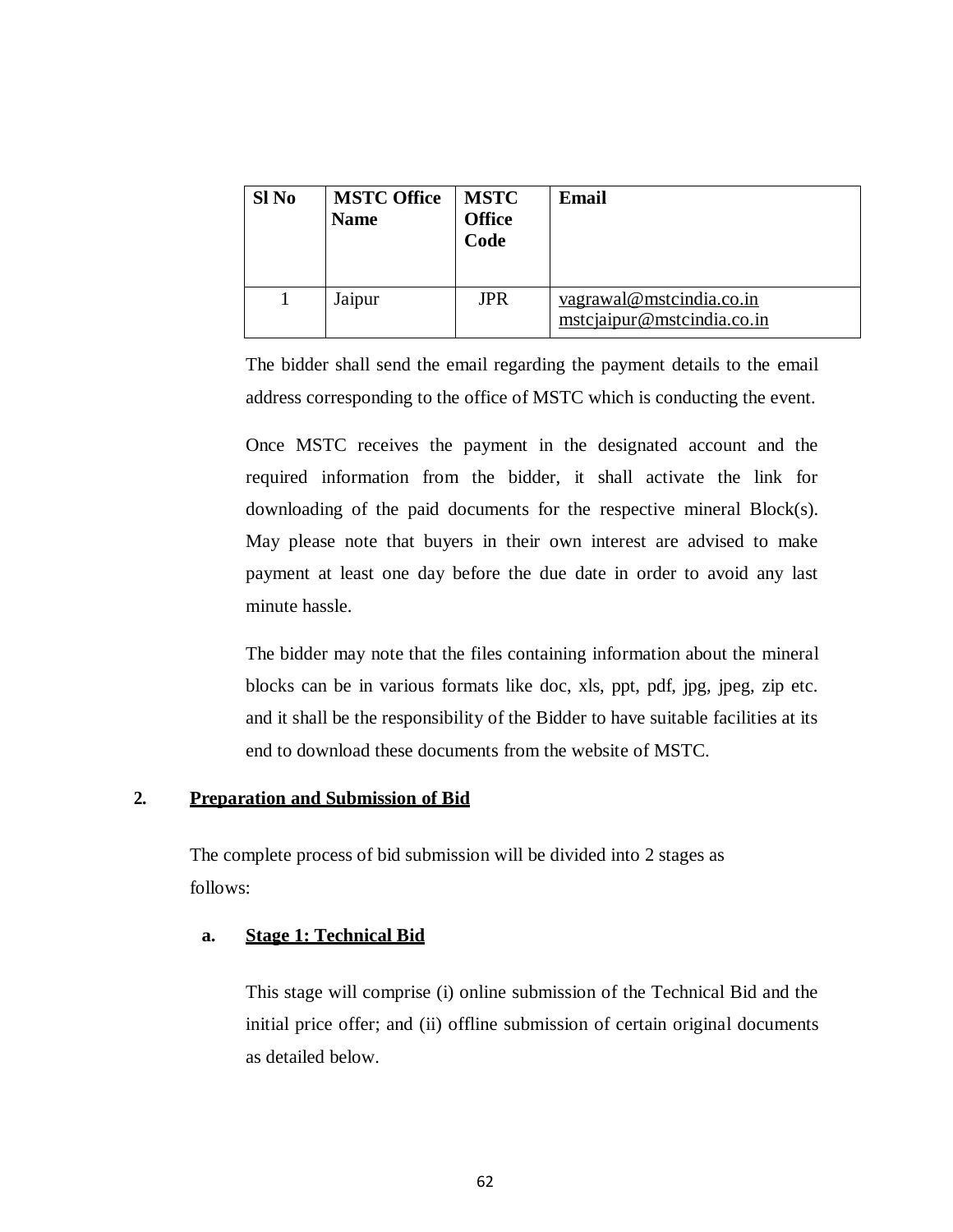## **(i) Online submission of Technical Bid and initial price offer with supporting documents**

This stage shall be open to all Bidders who have purchased the Tender Document(s) for the specific mineral block(s).

In this process, the Bidder, after logging in to the above stated website, will have to click on the link "click for Auction". In the next page, the Bidder shall have to go to the link "Stage 1 Technical cum IPO Submission". Thereafter, the bidder will have a bouquet under "My Menu" having 3 (three) sub-menus – "Bid Floor Manager", "Upload Documents" and upload the files in support of its Technical Bid.

## **Bid Floor Manager**

Once the Bidder clicks on this sub-menu and then clicks on the menu "Live Auctions" on the next page, it will display a list of mine(s) for which the bidder has paid the tender document fees. On clicking on any of these mine(s), the Bidder will be directed to a screen where it can fill up the technical bid template and save the data. The Bidder can edit such data as many times as it wishes.

After saving the Technical Bid, the link / button for Initial Price Offer shall get activated. The Bidder, on clicking this button, will be directed to a screen having a template where it can fill up its Initial Price Offer and click on the Final Submission button. The final submission shall be digitally signed by the Bidder using its registered digital signature. Any digital signature certificate other than the registered one shall not be acceptable for bid submission by the system.

The bidder may note that the "Initial Price Offer" button will be activated only after the Technical Bid has been saved.

#### **Upload Documents**

The Bidder shall also have to upload the supporting documents along with the Technical Bid, as required under the Tender Document. These supporting documents will need to be uploaded in pdf format only (the file size should be limited to 4 MB; in case of larger files, they may be split into multiple files with suitable nomenclature). Files in formats other than pdf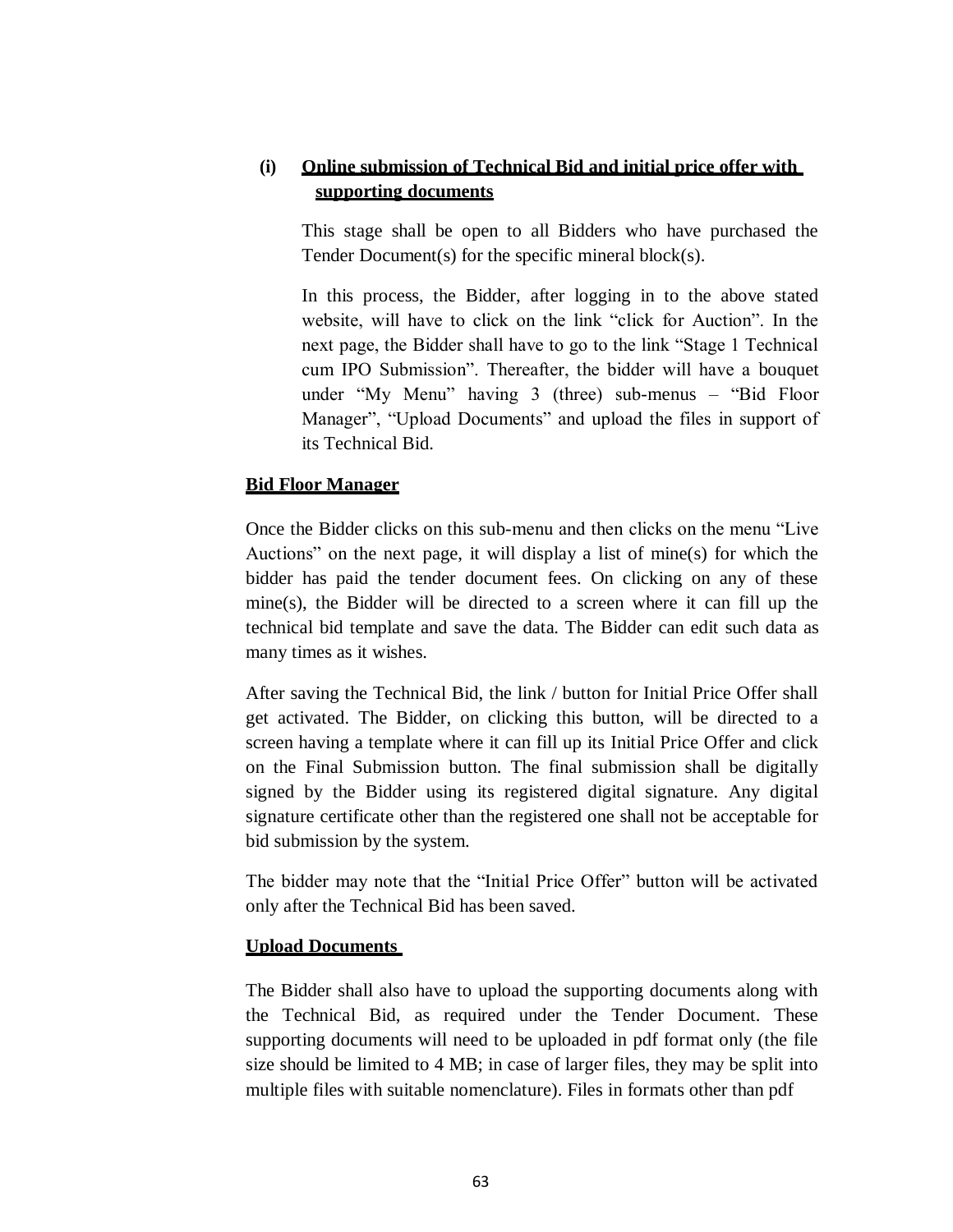shall not be accepted. For this, the bidder shall first click on the link "Upload documents" and upload the files in support of its Technical Bid.

#### **Attach Documents**

After uploading these documents, the bidder shall have to attach them with the specific tender for the concerned mine for which it is intending to submit the Technical Bid. It may be noted by the Bidder that in case it intends to use the same supporting document for more than one mine, it does not need to upload the same document every time. The supporting document, once uploaded, can be attached with Technical Bid for multiple mineral block(s), if desired.

**The bidder should note that only a file which is "attached" with a specific mine(s) shall be considered during evaluation of the Technical Bid. Files which are not attached to any mine(s) shall not be considered for evaluation.**

**The Bidder should also note that a Bid will be considered as submitted if and only if the Bidder has submitted the Initial Price Offer. Only such Bids will be opened for which Initial Price Offer has been submitted. It is further clarified that saving of Technical Bid without saving of the Initial Price Offer will be treated as non-submission of bid.**

Upon successful submission of Initial Price Offer, the Bidder shall receive a bid acknowledgement from the system automatically.

The Bidders may note that the Technical Bid and the Initial Price Offer submitted online as above will be encrypted by the MSTC's own software before storage in the database. This will be done to protect the sanctity and confidentiality of the Bids before the actual opening of the same.

The Bidder has an option to edit Technical Bid and initial price offer as many times as it wishes till the final submission

#### **Modification / Withdrawal of Bid**

If after submission of Initial Price Offer and before the scheduled closing time for Bid submission a Bidder wishes to make changes in its Bid, it can do so by clicking the "Delete Bid" option. By doing so, the entire Bid submitted by the Bidder will get deleted. A system generated email will be sent to the Bidder acknowledging the deletion. The Bidder will be able to save and submit its new Bid again.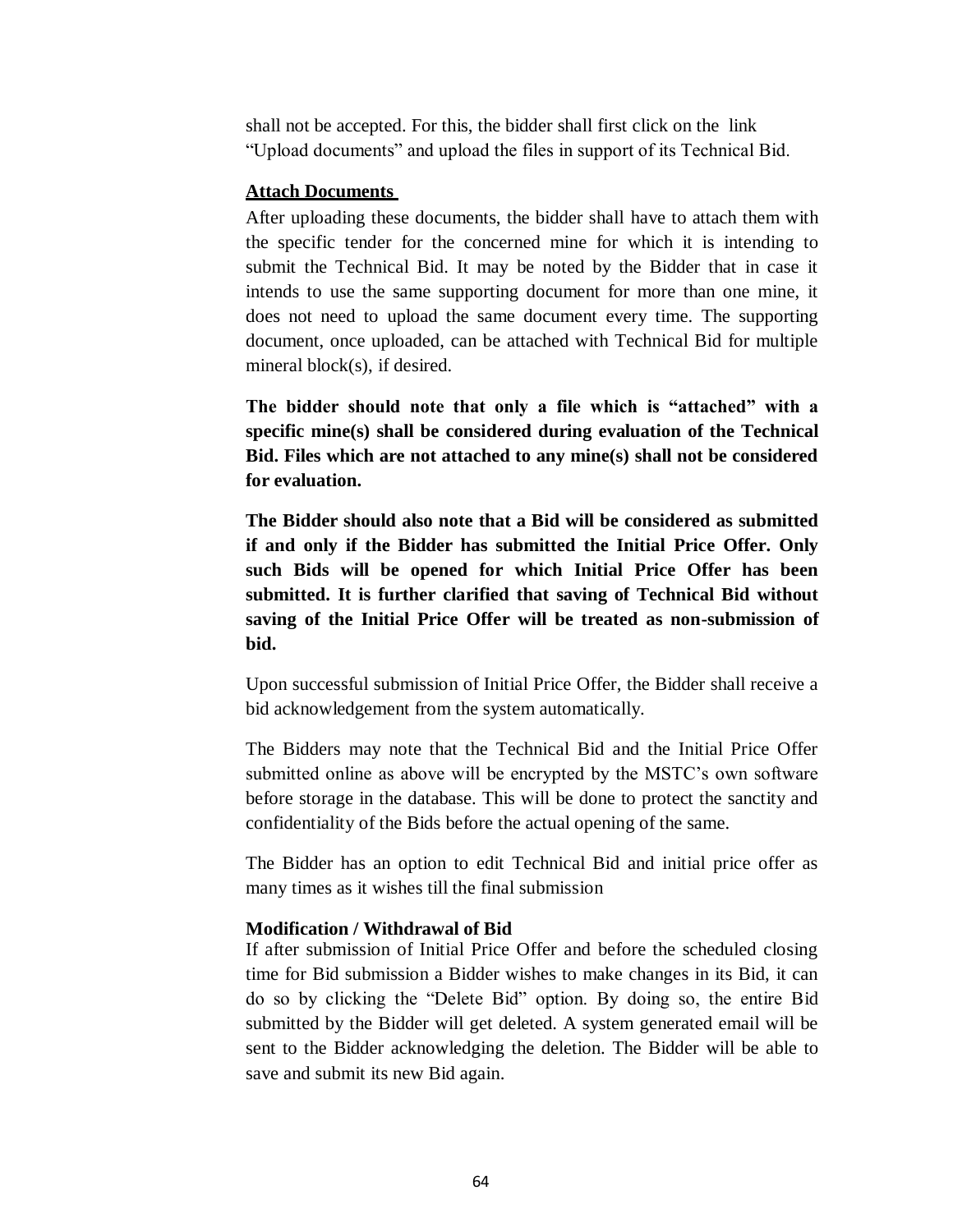If a Bidder deletes its Bid and does not submit its new Bid in the same manner as stated above, its Bid will not come up for opening or further processing.

If after final submission of Bid and before the scheduled closing time for Bid submission a Bidder wishes to withdraw its bid, it can do so by clicking the "Withdraw Bid" option. By withdrawing a bid, a Bidder will lose the opportunity to re-submit its Bid against the same mine(s).

#### **(ii) Offline submission of certain original documents**

The bidders shall submit the following documents in original in sealed cover within the scheduled closing time for bid on the Bid Due Date. The sealed cover should clearly bear the following identification: Original Documents (Technical Bid) for "Name of the Block"and shall indicate the name and address of the Bidder. In addition, the documents shall contain page numbers: Page [●] of [●]

- (a) Bid Letter as provided in Schedule IB
- (b) Bid Security in substantially the same format as provided in Schedule IC;
- (c) Power of Attorney in substantially the same format as provided in Schedule ID, including the extract of the charter documents and documents such as a board or shareholders resolution authorizing the execution of this power of attorney; and
- (d) Affidavit in substantially the same format as provided in Schedule IE (2).
- (e) Net Worth document
- (f) No dues certificate, which shall not be older than 6 months, from the respective Mining Engineer / AME under whose jurisdiction the bidder holds or has held mineral concession or revenue collection contracts of the department.
- (g) Memorandum of articles & certificate of incorporation if the bidder is a company & partnership deed & firm registration certificate if bidder is a firm.
- (h) Notarized copy of Pan card of Company and Pan card of authorized signatory.
- (i) Each and every document of technical bid (wherever necessary) must have the seal of company with signature of authorized signatory on it.
- (j) Any other such document as desired by the State Dept.

The aforementioned documents shall be submitted at the address at clause no.14.1.2

**Deadline for online submission of (i) Technical Bid and the initial price offer with supporting documents; and (ii) offline submission of certain original documents**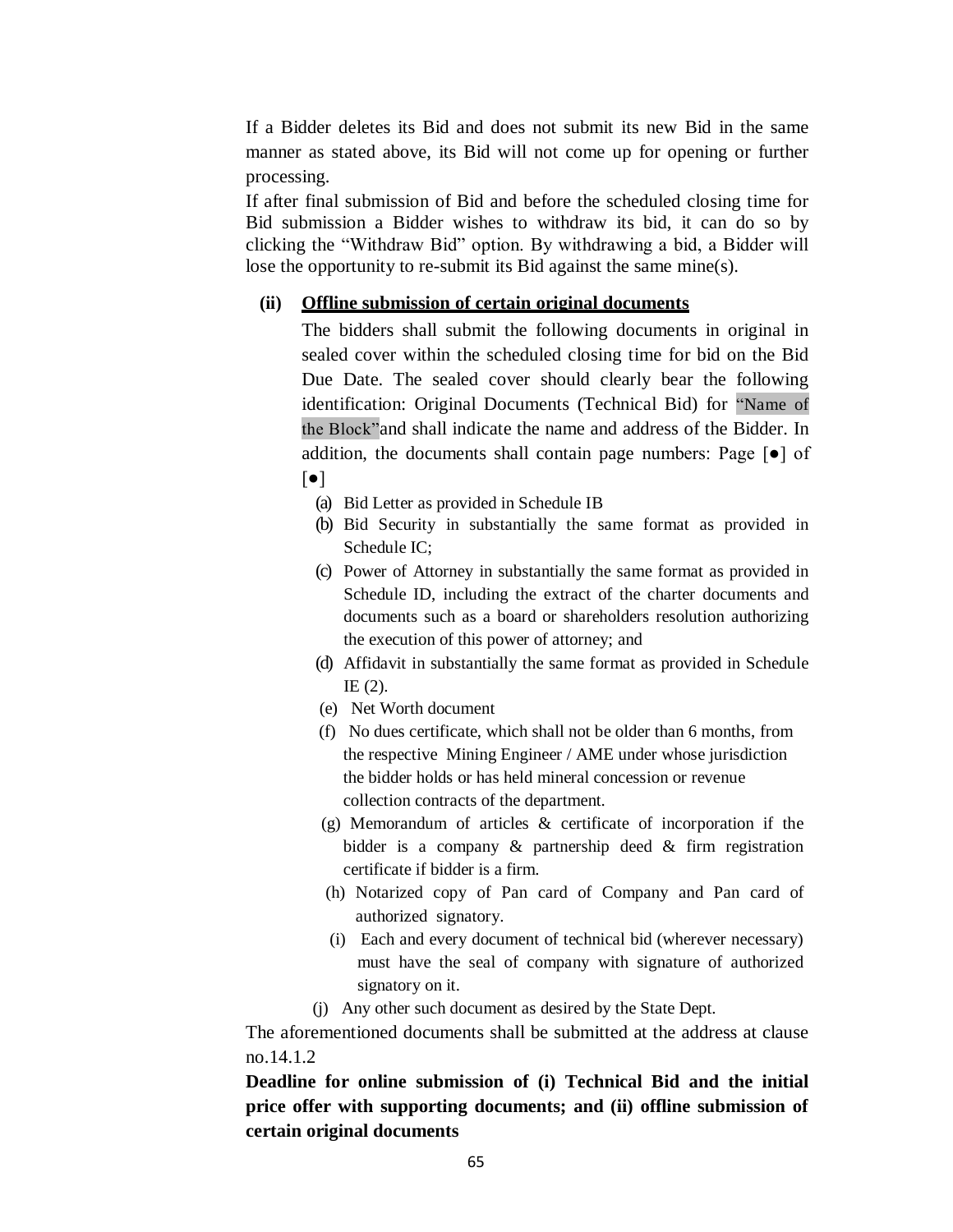The bidders shall also note that online submission of **Technical Bid and the initial price offer** with supporting documents and offline submission of certain original documents shall be allowed only up to time and date as per Bid Due Date specified in Clause 12. Bidders in their own interest are advised to complete the entire process well in advance to avoid any last minute hiccup / technical problems. No complaints shall be entertained in this regard at any stage.

#### **(iii) Evaluation of Technical Bid**

#### **a. Evaluation of Technical Bid**

Technical Bids shall be evaluated in the manner provided in the Tender Document. Entire list of Technically Qualified Bidders will be published on the website of State Government and auction platform. The e-auction platform provider will conduct training and mock-auctions for all the Technically Qualified Bidders on e-auction platform.

#### **b. Opening of Initial Price Offer**

Initial price offers shall be opened two days before the scheduled date of e-auction of the respective mineral block.

For example, initial price offers for mineral block(s) scheduled for e-auction on 03.01.20xx will be opened on 01.01.20xx. All Technically Qualified Bidders will be ranked in accordance with Clause 8.1A (e)

The Qualified Bidders as per top 50% ranking principle (subject to minimum criteria as specified in the Tender Document) will be intimated by an email by the State Government [from the designated email id of the State Government for the particular auction] OR [the State Government may advise the e-auction platform to intimate from the email id of MSTC] for their qualification for the second round of electronic auction against specific mineral block(s) in the e-auction platform provider website within their secured login. The email will only state that the recipient of the email has been qualified for the second round of auction and the Floor Price (highest Initial Price Offer) for the second round of auction.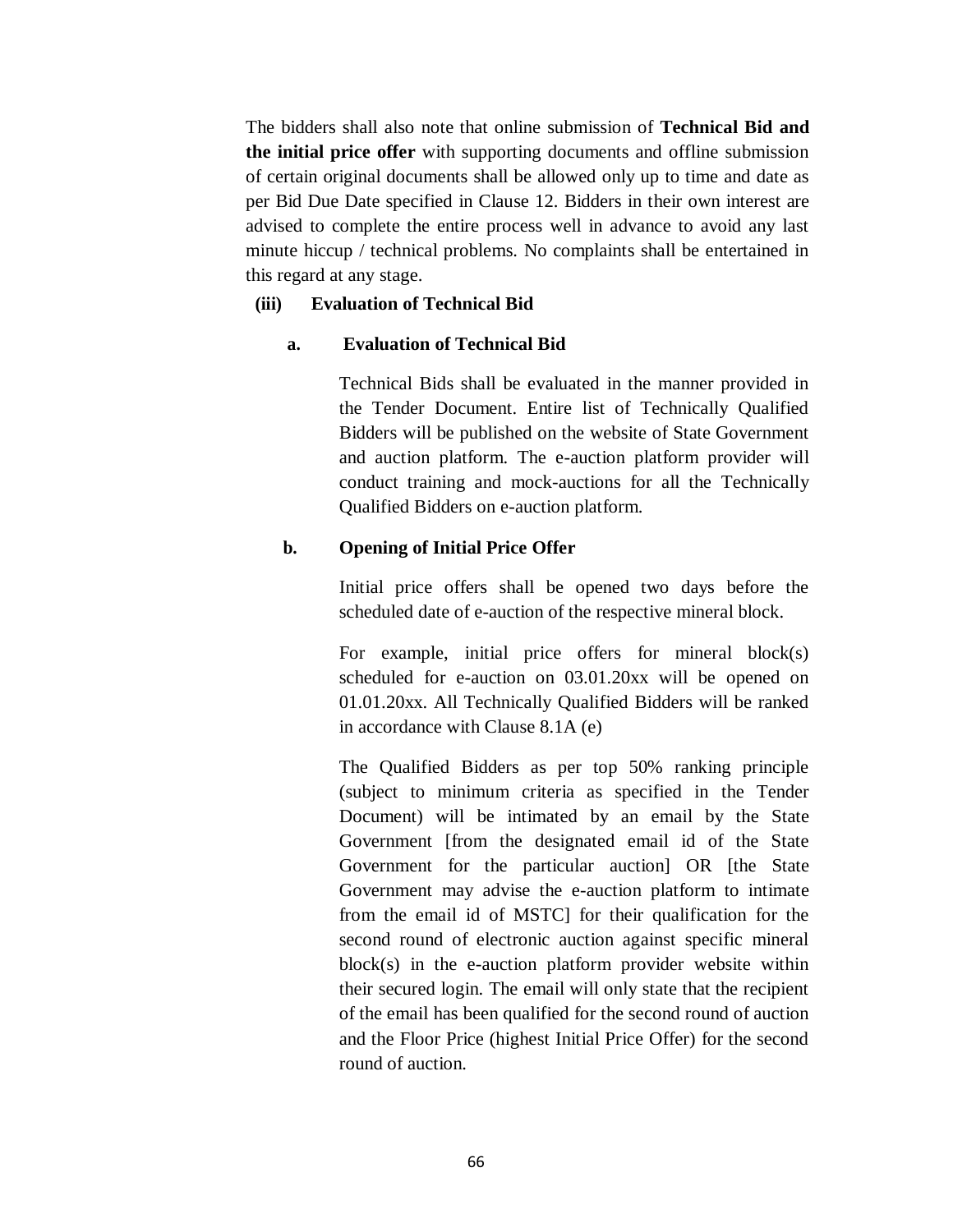#### **b. Stage 2: Electronic Auction – Final Price Offer**

#### **a. Intimation to Qualified Bidders**

Along with the above intimation, the Bidder shall also receive information regarding applicable Floor Price for second round of eauction of the mineral block which is the highest initial price offers received from the Technically Qualified Bidders.

It is expressly clarified that Bidders should not expect to receive the information on the second highest IPO received from the Technically Qualified Bidders as a matter of usual course.

It shall be the sole responsibility of the Bidder to regularly check the MSTC website and log in to see whether it has qualified for a certain mineral block or not. MSTC will not be responsible for non-receipt of email by the Bidder and its consequences.

#### **b. Conduct of e-auction**

E-auction is the process of inviting binding Final Price Offer(s) from Qualified Bidders through internet for the purpose of determination of the Preferred Bidder. During this process, the Qualified Bidder will be able to submit its Final Price Offer as many times as it wishes against the same mineral block. The Qualified Bidder will remain anonymous to other Qualified Bidders participating in the electronic auction process as well as to MSTC / State Government. The Qualified Bidder will be able to see the prevailing highest Final Price Offer against the mineral block, but the name of the highest Qualified Bidder at any point of time will not be displayed. The Qualified Bidder shall have to put its Final Price Offer over and above the displayed highest bid by a minimum increment of [0.05%] to become the highest Qualified -Bidder. The electronic auction process will have a scheduled start and close time which will be displayed on screen. A Qualified Bidder will be able to put its Final Price Offer after the start of bid time and till the close time of electronic auction. The current server time (IST) will also be displayed on the screen. In the event a Final Price Offer is received during the last 8 (Eight)] minutes before the scheduled close time of electronic auction, the close time of electronic auction will be automatically extended by 8 (Eight)] minutes from the last received bid time to give equal opportunity to all other Qualified Bidders. This process of auto extension will continue till no Final Price Offer is received during a period of 8 (Eight)]minutes.

For example, assuming that the initial scheduled close time for a particular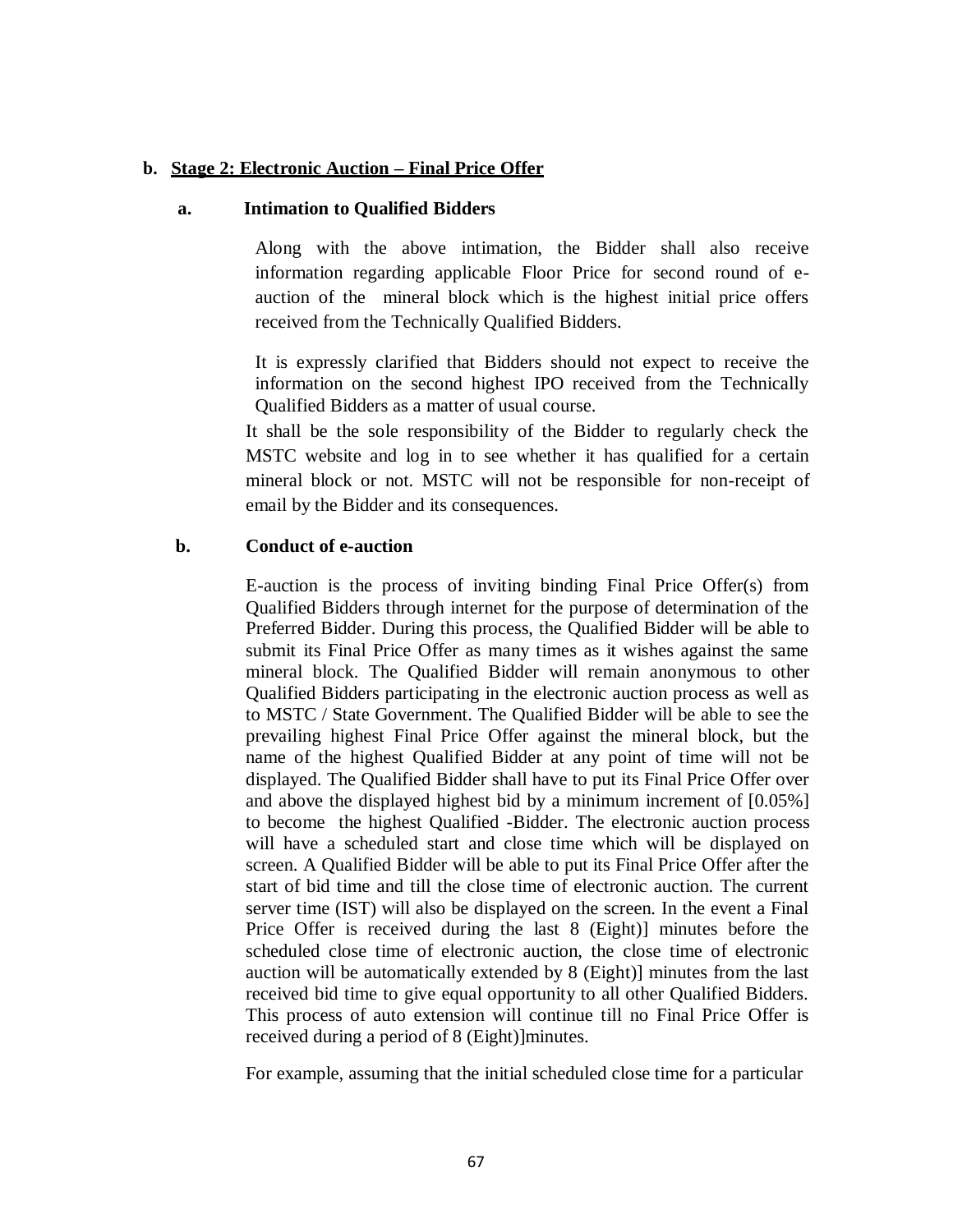electronic auction is 1:00 pm and a Final Price Offer is received at 12:55 pm, the scheduled close time shall be revised to 1:03 pm. Again if a Final Price Offer is received at 1:01 pm, the scheduled close time shall be revised to 1:09 pm and so on. In the event that no further Final Price Offer is received till 1:09 pm, the electronic auction will close at 1:09 pm. The revised close time will be displayed on screen and the Qualified Bidders are advised to keep refreshing its webpage to get the latest information.

The above example is only illustrative and meant for explaining the eauction process only.

During the process of electronic auction, the Bidder shall be required to sign their bids with their respective digital signature certificate (DSC) and the use of which has been duly authorised on behalf of the Bidder and which was used at the time of registration. Any digital signature certificate other than the above shall not be acceptable for bid submission by the system.

Bidders in their own interest are advised to get themselves acquainted with the electronic auction process of auction platform provider by getting their Authorised Representative trained beforehand through some demo electronic auctions as per Clause12.

#### **Digital Signature Certificate**

A Bidder shall be required to possess a valid Digital Signature Certificate (DSC) of signing type to be able to submit its Bid and to participate in the electronic auction on MSTC website. For this purpose, Bidders shall be required to authorize its Contact person to procure a class III DSC of signing type from any Certifying Authority or their authorized agencies in India.

The bidder may note that only one user id will be mapped with a given DSC for the contact person. DSC once mapped with a particular user id of a bidder will normally not be changed and therefore Bidders are advised to carefully select the DSC.

The Digital Signature Certificate will be used to digitally sign the Bids that the Bidder will submit online.

It will be the sole responsibility of the Bidder and its respective contact person to maintain the secrecy of the password for the Digital Signature Certificate. The Bidder and its contact person shall be solely responsible for any misuse of the DSC and no complain / representation in this regard shall be entertained at any stage by MSTC/State Government.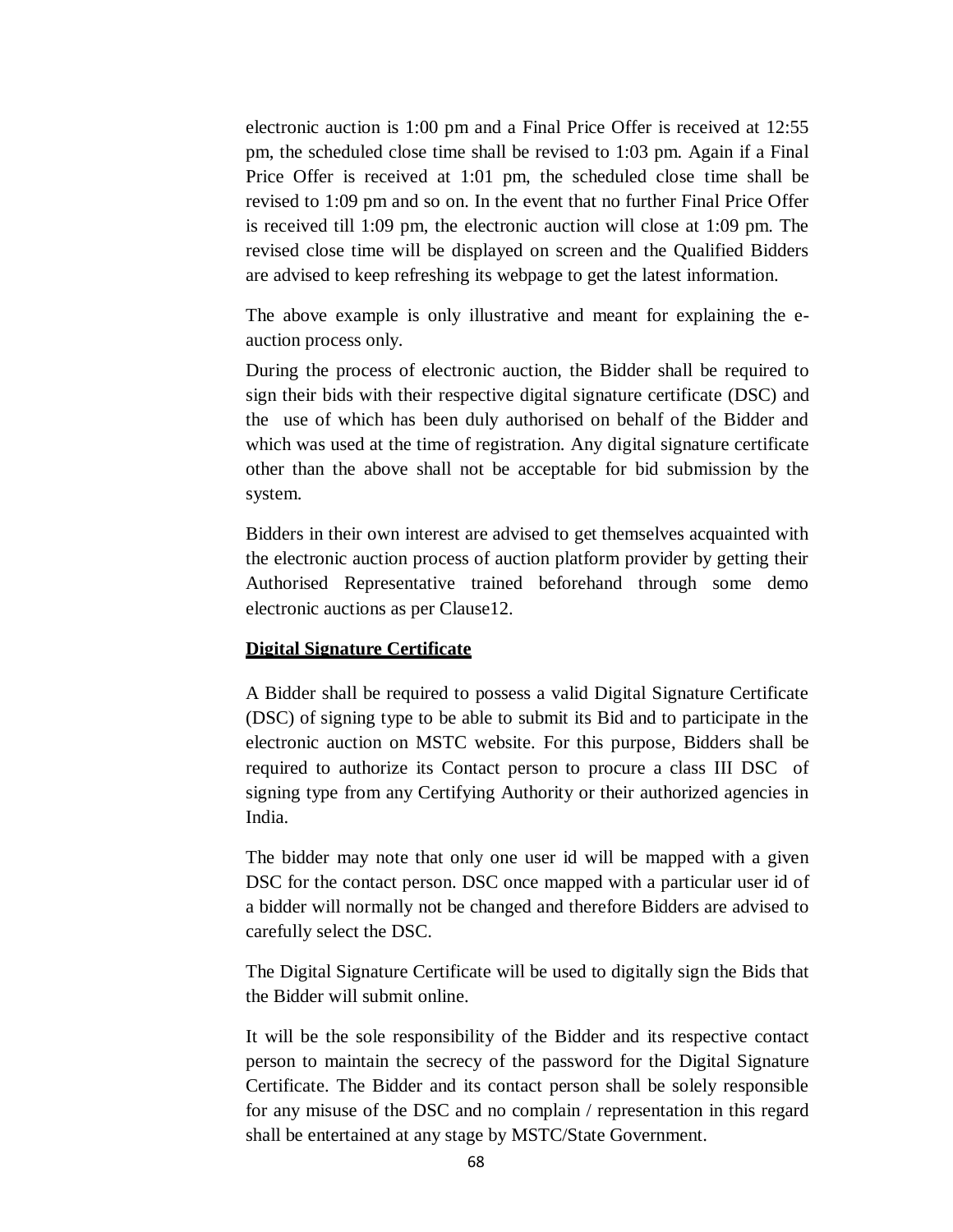The system requirements are as follows:

- Operating System- Windows XP Service Pack III and above
- Web Browser- Preferred IE 7 and above.
- Active-X Controls Should be enabled as follows:

Tools =>Internet Options =>Security =>Custom Level =>Enable all Active-X **Controls** 

=>Disable "Use Pop-up Blocker"

■ Java (JRE7 and above)

To disable "Protected Mode" for DSC to appear in the signer box following settings may be applied.

- Tools  $\Rightarrow$  Internet Options  $\Rightarrow$  Security  $\Rightarrow$  Disable protected Mode If enabled- i.e, Remove the tick from the tick box mentioning "Enable Protected Mode".
- Other Settings:

 $Tools$  => Internet Options => General => Click On Settings under "browsing history/ Delete Browsing History" => Temporary Internet Files  $\Rightarrow$  Activate "Every time I Visit the Webpage".

For detailed guidelines bidders may refer to bidders guide available on MSTC portal:https://www.mstcecommerce.com/auctionhome/Layouts/biddersguideml cl.html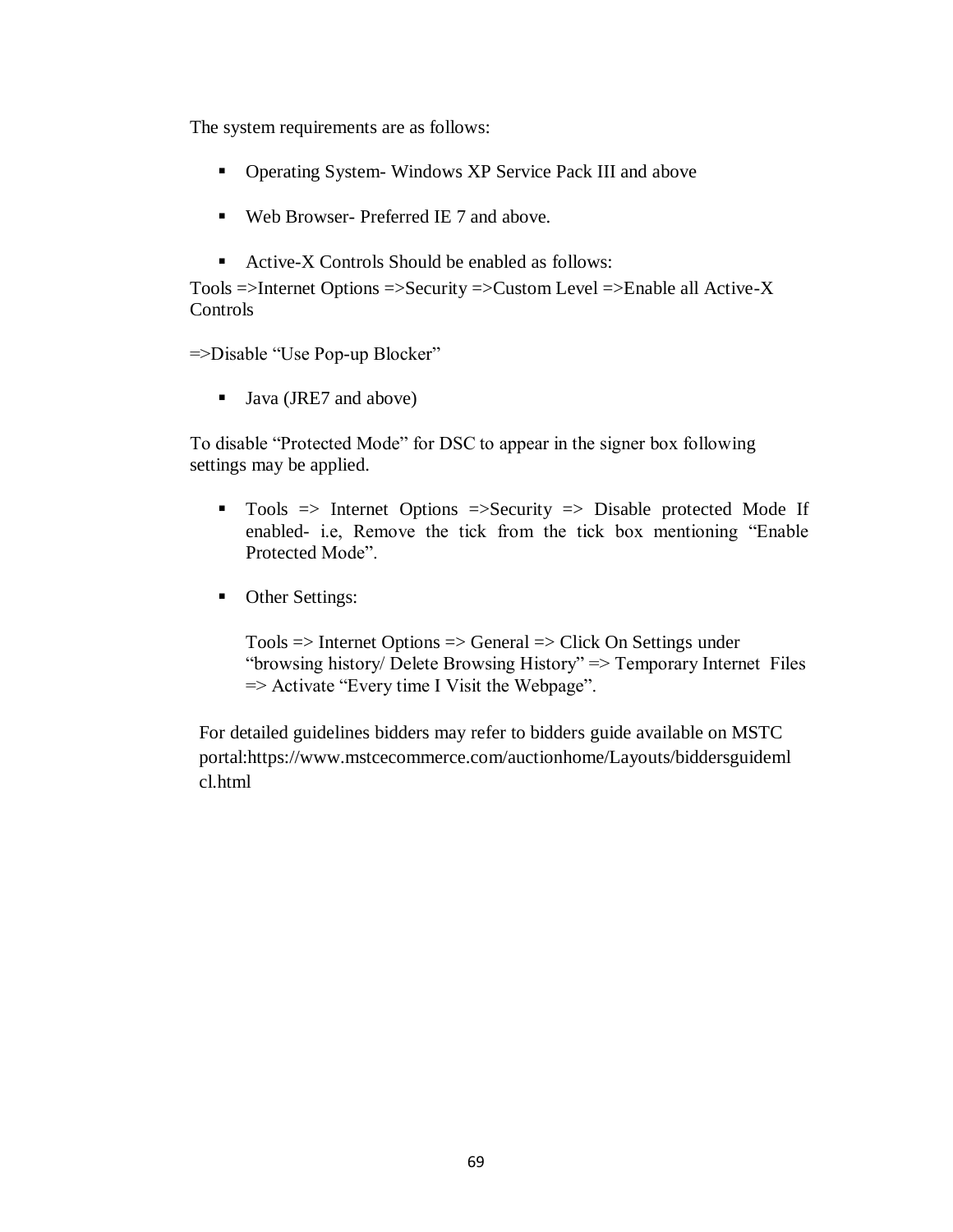## **Schedule IV**: **Format of MDPA**

# **Mine Development and Production Agreement**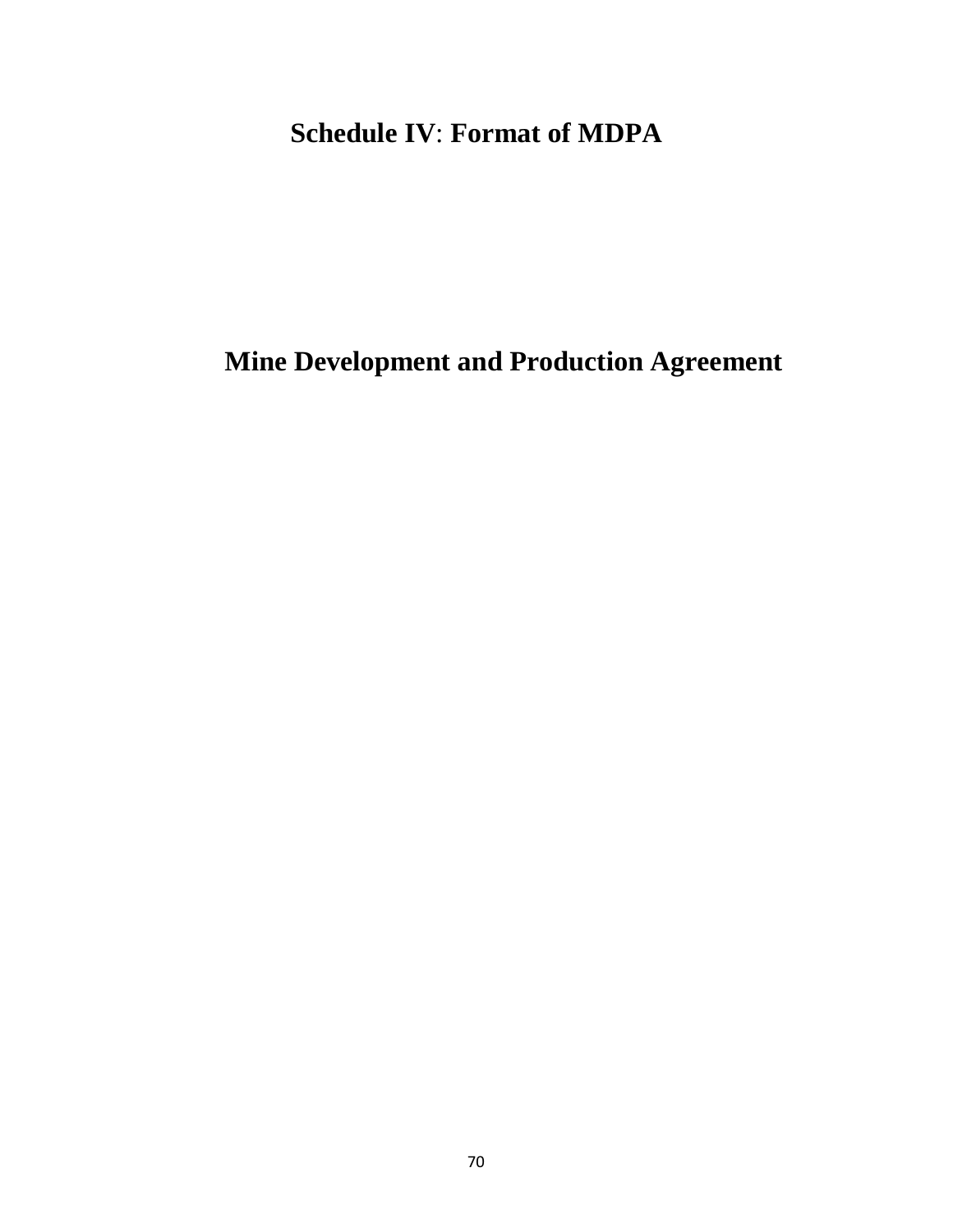## **CONTENT**

| <b>PARTIES</b>    |                                                                                |  |  |  |  |
|-------------------|--------------------------------------------------------------------------------|--|--|--|--|
| <b>BACKGROUND</b> |                                                                                |  |  |  |  |
| 1                 | <b>DEFINITIONS AND INTERPRETATION</b><br>1.1 Definitions<br>1.2 Interpretation |  |  |  |  |
| $\mathbf{2}$      | <b>COMPLIANCE</b>                                                              |  |  |  |  |
| 3                 | <b>CONDITION FOR GRANT OF MINING LEASE</b>                                     |  |  |  |  |
| 4                 | PERFORMANCE SECURITY AND APPROPRIATION                                         |  |  |  |  |
|                   | 4.1 Performance Security                                                       |  |  |  |  |
|                   | 4.2 Events for appropriation of the Performance Security                       |  |  |  |  |
|                   | 4.3 Manner of appropriation of the Performance Security                        |  |  |  |  |
| 5                 | <b>INFORMATION</b>                                                             |  |  |  |  |
| 6                 | <b>UTILISATION OF MINERAL</b>                                                  |  |  |  |  |
| 7                 | <b>PAYMENTS</b>                                                                |  |  |  |  |
|                   | 7.1 Payment of bid amount                                                      |  |  |  |  |
|                   | 7.2 Other payments                                                             |  |  |  |  |
| 8                 | <b>MINIMUM PRODUCTION REQUIREMENT</b>                                          |  |  |  |  |
| 9                 | <b>GENERAL RIGHTS AND OBLIGATIONS</b>                                          |  |  |  |  |
|                   | 9.1 Limited mining rights                                                      |  |  |  |  |
|                   | 9.2 Authorisations                                                             |  |  |  |  |
|                   | 9.3 Geological and archaeological finds                                        |  |  |  |  |
| 10                | MINING PLAN AND COMPLIANCE WITH APPLICABLE<br>LAW                              |  |  |  |  |
| 11                | REPRESENTATIONS AND WARRANTIES                                                 |  |  |  |  |
| 12                | <b>INDEMNITIES</b>                                                             |  |  |  |  |
| 13                | ASSIGNMENT, SECURITY FOR FINANCING                                             |  |  |  |  |
|                   | 13.1<br>Prohibition on Assignment                                              |  |  |  |  |
|                   | Assignment conditions<br>13.2                                                  |  |  |  |  |
|                   | Security for financing enforcement event.<br>13.3                              |  |  |  |  |
| 14                | <b>INSURANCE</b>                                                               |  |  |  |  |
| 15                | <b>ACCOUNTS AND AUDIT</b>                                                      |  |  |  |  |
|                   | Audited accounts<br>15.1                                                       |  |  |  |  |
|                   | 15.2 Appointment of auditors                                                   |  |  |  |  |
|                   | 15.3 Certification of claims by statutory auditors                             |  |  |  |  |
| 16                | <b>GOVERNMENT INSPECTION</b>                                                   |  |  |  |  |
| 17                | <b>EVENT OF FORCE MAJEURE</b>                                                  |  |  |  |  |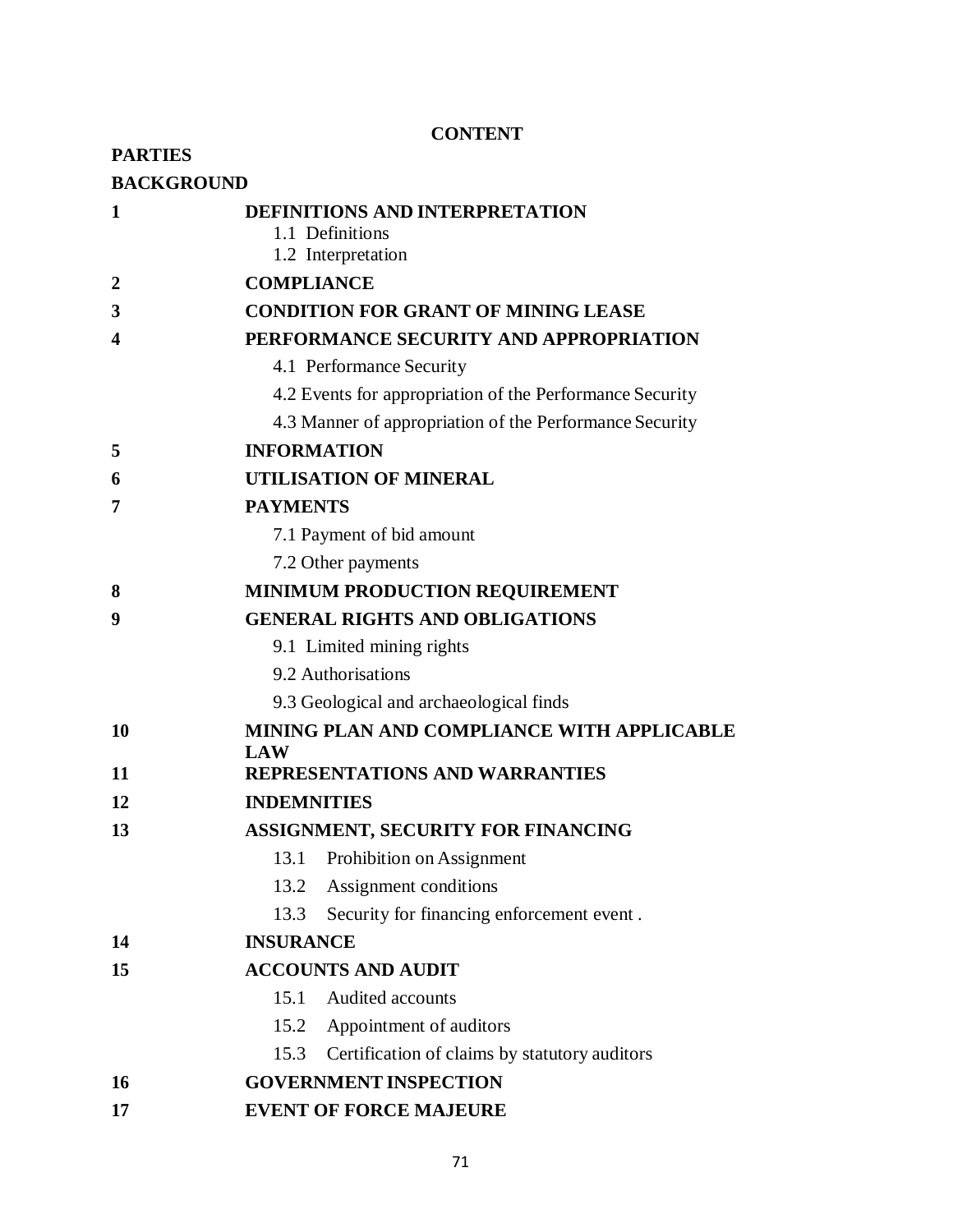18.1 Effective Date 18.2 Term 18.3 Retention of Books and Records **19 MISCELLANEOUS** 19.1 Time of essence 19.2 Publicity 19.3 Severability 19.4 Costs and expenses 19.5 Further assurance 19.6 Legal and prior rights 19.7 Waiver 19.8 Amendments 19.9 Counterparts 19.10 No agency or partnership 19.11 Notices 19.12 Entire Agreement 19.13 Specific performance of obligations SCHEDULE A **LIST OF PERSONS** SCHEDULE B **LIST OF CONSENTS AND APPROVALS** SCHEDULE C **PARTICULARS OF THE LEASE AREA** SCHEDULE D **PARTICULARS OF THE END USE PLANT**  SCHEDULE E **PRODUCTION REQUIREMENT** SCHEDULE F **WARRANTIES** 1 INFORMATION 2 AUTHORITY 3 GENERAL SCHEDULE G **ADDRESS FOR PROVIDING NOTICE Signatories** 

**18 EFFECTIVE DATE AND TERM**

72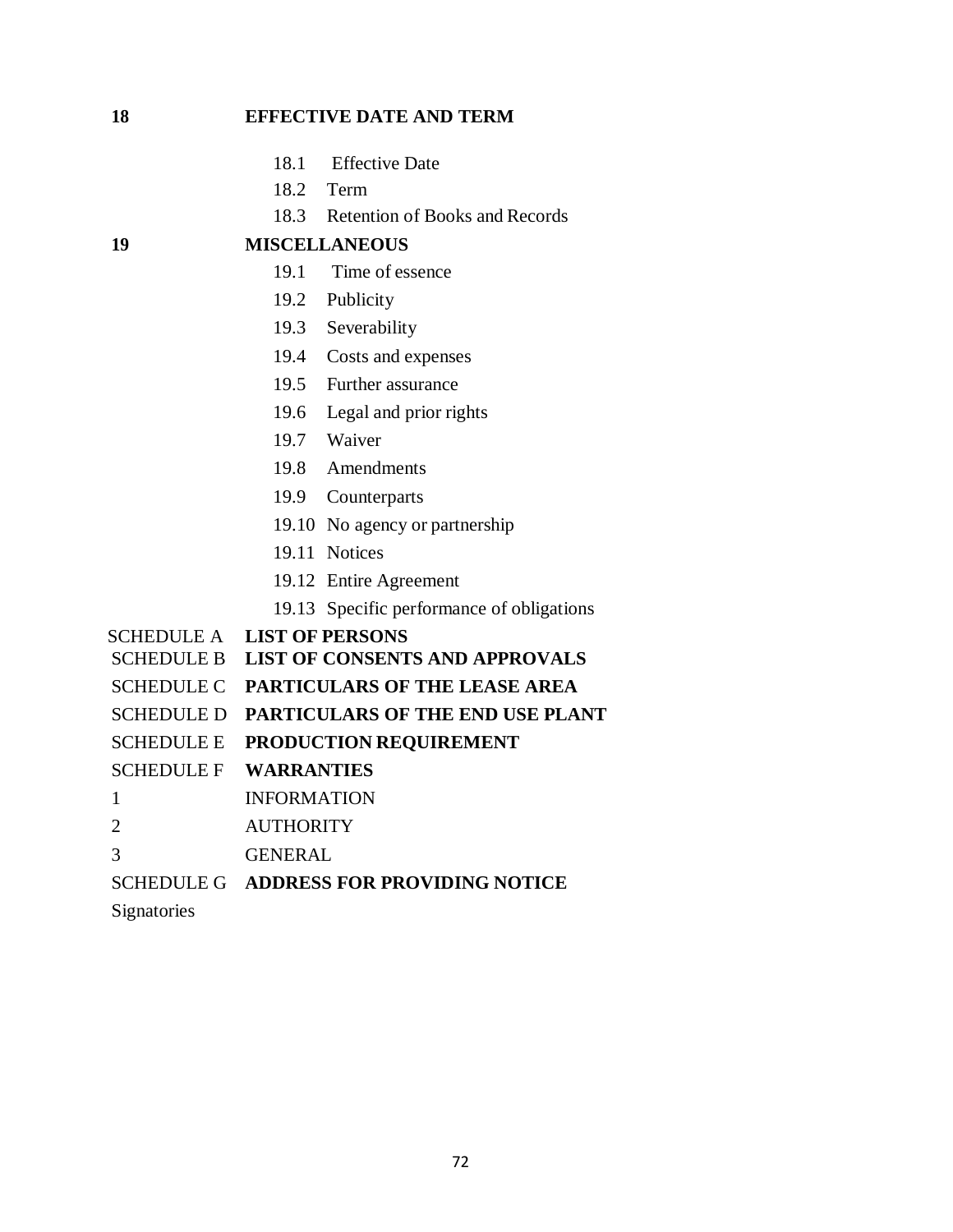# **[To be executed on stamp paper of adequate value.]**

This Mine Development and Production Agreement is made by and between following:

# **PARTIES**:

- 1 **The Governor of [State]**, acting through [Department of Mines and Geology of the State] (the "**State Government**").
- 2 **[Name of the Successful Bidder]** [incorporated in India under the Companies Act, [1956/2013] with corporate identity number [CIN of the Successful Bidder], whose registered office is at [address of registered office], India and principal place of business is at [address of principal place of business, if different from registered office]]<sup>1</sup> OR [an individual who is citizen of India, having income tax permanent account number [number], residing at  $\left[ \text{address} \right]^2$  **OR** [persons listed in SCHEDULE A organised as a [firm/association of persons], all of whom are Indian citizens and resident in India]3 (the "**Successful Bidder**").

# **BACKGROUND**:

- A. An electronic auction was conducted by the State Government pursuant to the Tender Document (defined hereinafter) for grant of a Mining Lease (defined hereinafter) over the Lease Area (defined hereinafter) for mining of the Mineral (defined hereinafter).
- B. The Successful Bidder quoted [Final Price Offer] per cent as the bid parameter in the electronic auction and was declared as the Preferred Bidder (as defined in the Tender Document).
- C. As a Preferred Bidder, the Successful Bidder [made payment of the first installment of the Upfront Payment (defined hereafter) which is INR [amount in figures] (Indian Rupees [amount in words]) on [date] through [payment mechanism], upon which the State Government issued a letter of intent dated [date].
- D. [The Preferred Bidder completed the conditions specified in Clause 10.2 of the Tender Document and submitted written confirmation of the same to the State Government through a letter dated [date], upon which the Preferred Bidder was considered to be the Successful Bidder.

 $\frac{1}{2}$  To be retained only if the Successful Bidder is a company.

 $2\degree$  To be retained only if the Successful Bidder is an individual.

<sup>&</sup>lt;sup>3</sup> To be retained only if the Successful Bidder is a firm or association of persons.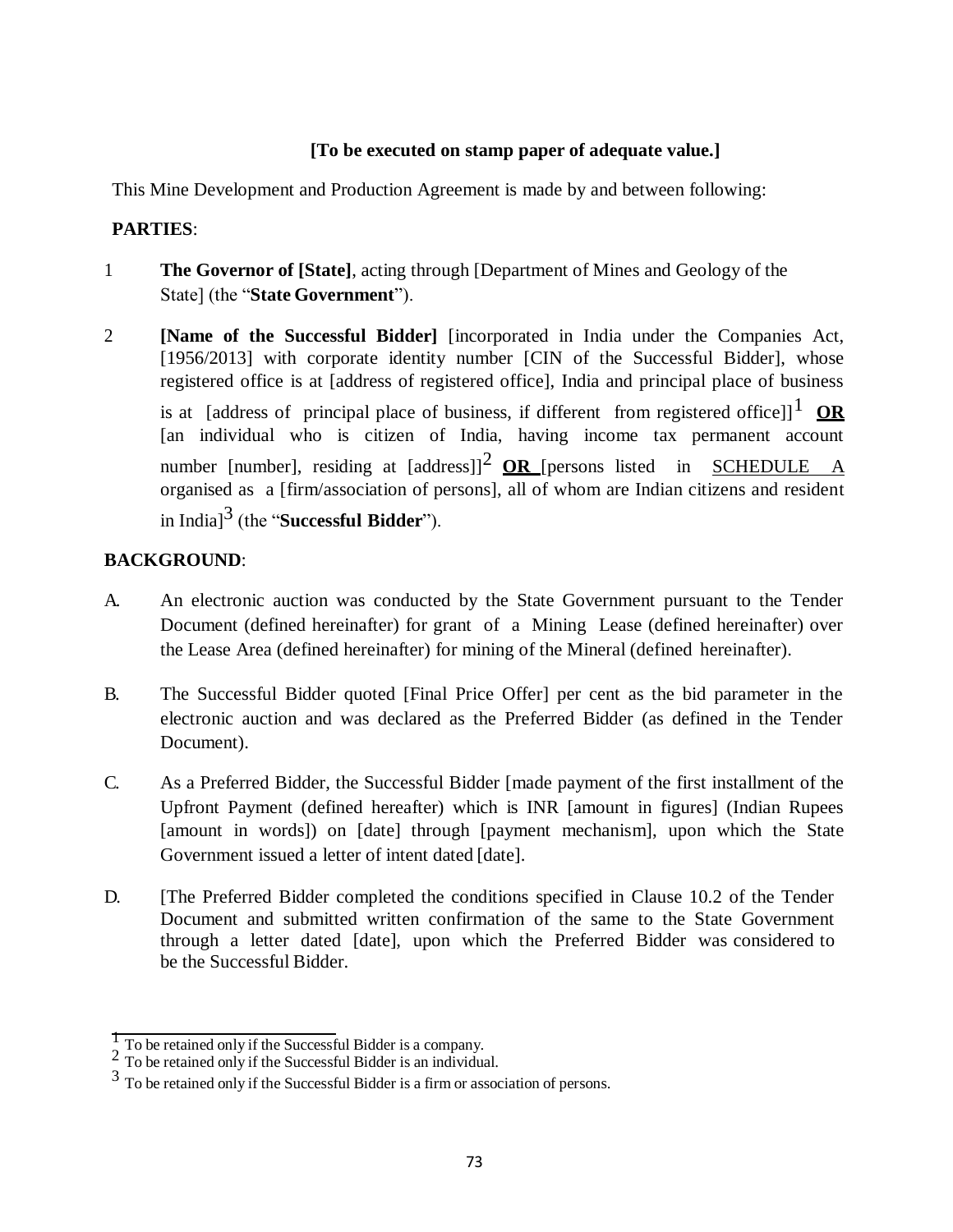## E. Not Applicable

- F. Thereafter, the Successful Bidder obtained all the consents, approvals, permits, noobjections and the like as required under Applicable Law for commencement of mining operation, as listed in Schedule B.
- G. Accordingly, the State Government is now entering into this Agreement with the Successful Bidder with respect to matters pertaining to the Mining Lease and other matters incidental thereto, and this Agreement shall be read as an integral part of the mining lease.

**NOW THEREFORE**, in consideration of the mutual covenants, terms and conditions and understandings set forth in this Agreement, and other good and valuable consideration (the adequacy of which are hereby mutually acknowledged), the Parties with the intent to be legally bound hereby agree as follows:

# **1. DEFINITIONS AND INTERPRETATION**

The definitions and rules of interpretation in this clause apply in this Agreement.

## 1.1 **Definitions**

- 1.1.1 "**Agreement**" means this Mine Development and Production Agreement and all attached annexure, schedules, exhibits and instruments supplemental to or amending, modifying or confirming this Agreement in accordance with the provisions of this Agreement.
- 1.1.2 "**Agreement Date**" shall mean the date on which execution of this Agreement by both the Successful Bidder and the State Government is completed.
- 1.1.3 "**Appropriation Event**" shall have the meaning given to such expression in Clause 4.2.1.
- 1.1.4 "**Claim**" shall have the meaning given to such expression in clause 12.3.
- 1.1.5 "**Control**" shall include the right to appoint majority of the directors or to control the management or policy decisions exercisable by a person or persons acting individually or in concert, directly or indirectly, including by virtue of their shareholding or management rights or shareholders agreements or voting agreements or in any other manner.
- 1.1.6 "**Eligibility Conditions**" shall mean the eligibility conditions specified in the Act and the Rules including all the eligibilityconditions listed in Clause [5] of the Tender Document.
- 1.1.7 "**Encumbrances**" means any mortgage, pledge, equitable interest, assignment by way of security, conditional sales contract, hypothecation, right of other Persons, claim, security interest, encumbrance, title defect, title retention agreement, voting trust agreement, interest, option, lien, charge, commitment, restriction or limitation of any nature whatsoever, including restriction on use, voting rights, transfer, receipt of income or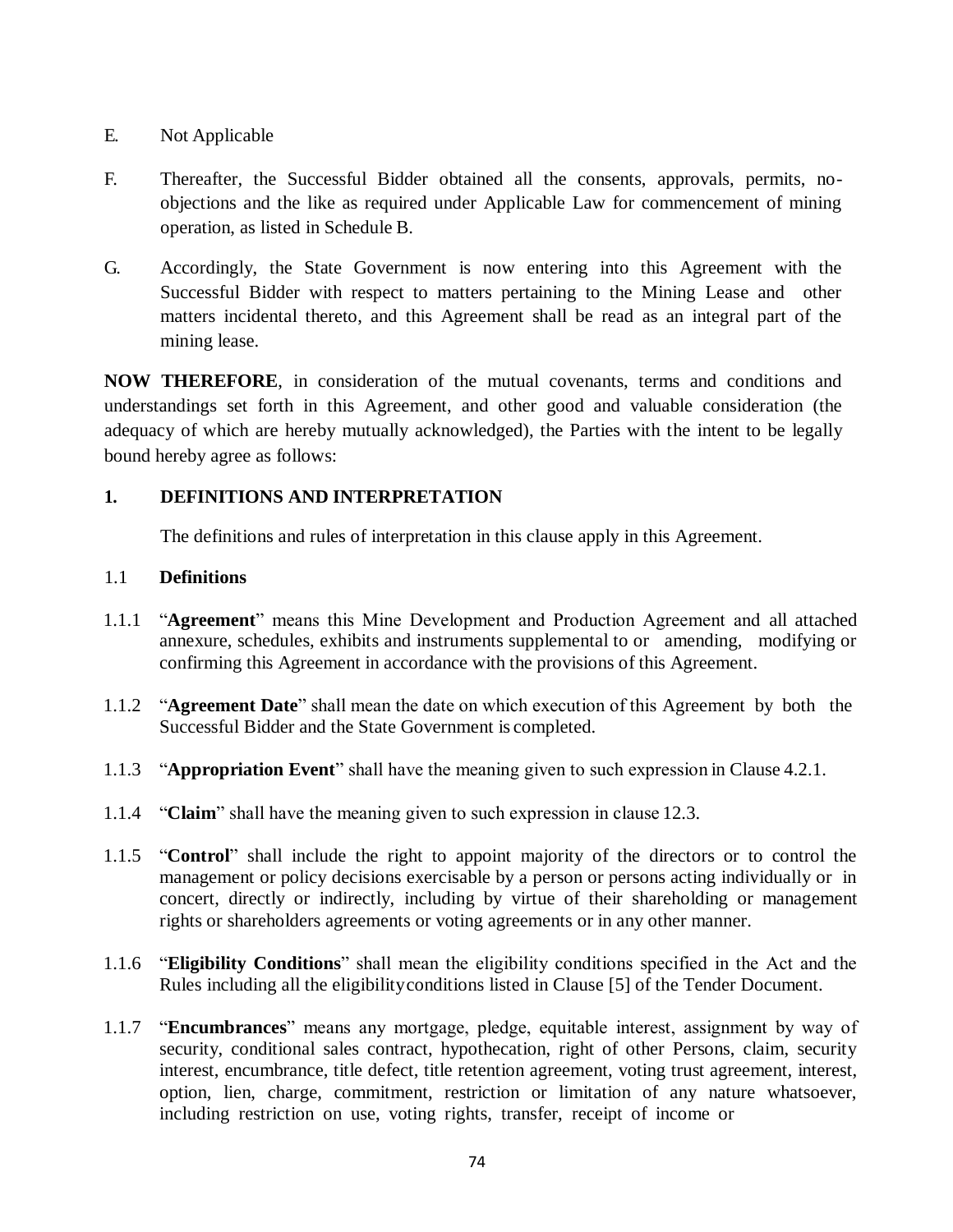exercise of any other attribute of ownership, right of set-off, any arrangement (for the purpose of, or which has the effect of, granting security), or any other security interest of any kind whatsoever, or any agreement, whether conditional or otherwise, to create any of the same.

- 1.1.8 "**Event of Force Majeure**" shall have the meaning given to such expression in Clause 17.1.
- 1.1.9 "**Final Price Offer**" shall mean [per cent of Value of Mineral Despatched], based on which the Successful Bidder was declared successful in the tender process for the Lease Area. The "Value of Mineral Despatched" being an amount equal to the product of,- (i) mineral despatched in a month; and (ii) sale price of the mineral (grade-wise and State- wise) as published by Indian Bureau of Mines for such month of despatch.
- 1.1.10 "**Good Industry Practice**" means, in relation to any undertaking and any circumstances, the exercise of that degree of skill, diligence, prudence and foresight which would reasonably and ordinarily be expected from a skilled and experienced Person engaged in the same type of undertaking under the same or similar circumstances.
- 1.1.11 "**Governmental Approval**" means any authorization, approval, consent, licence or permit required from any Governmental Authority.
- 1.1.12 "**Governmental Authority**" means any Central or State Government authority, statutory authority, government department, agency, commission, board, tribunal or court or other law, rule or regulation making entity having or purporting to have jurisdiction on behalf of the Republic of India or any state or other subdivision thereof or any municipality, district or other subdivision thereof.
- 1.1.13 "**Indemnified Party**" shall have the meaning given to such expression in Clause 12.1.
- 1.1.14 "**Lease Area**" shall mean the Lease Area as more particularly described in SCHEDULE C.
- 1.1.15 "**Mineral**" means name of mineral.
- 1.1.16 "**Mining Lease**" shall have the meaning given to such expression in the Act and the rules made there under.
- 1.1.17 "**Mining Plan**" means a mining plan drawn in accordance with clause (b) of sub-section (2) of section 5 of the Act.
- 1.1.18 "**Monthly Payment**" shall have the meaning given to such expression in Clause 7.1.1.
- 1.1.19 "**Parties**" means and refers to the State Government and the Successful Bidder collectively and "**Party**" refers to any one ofthem.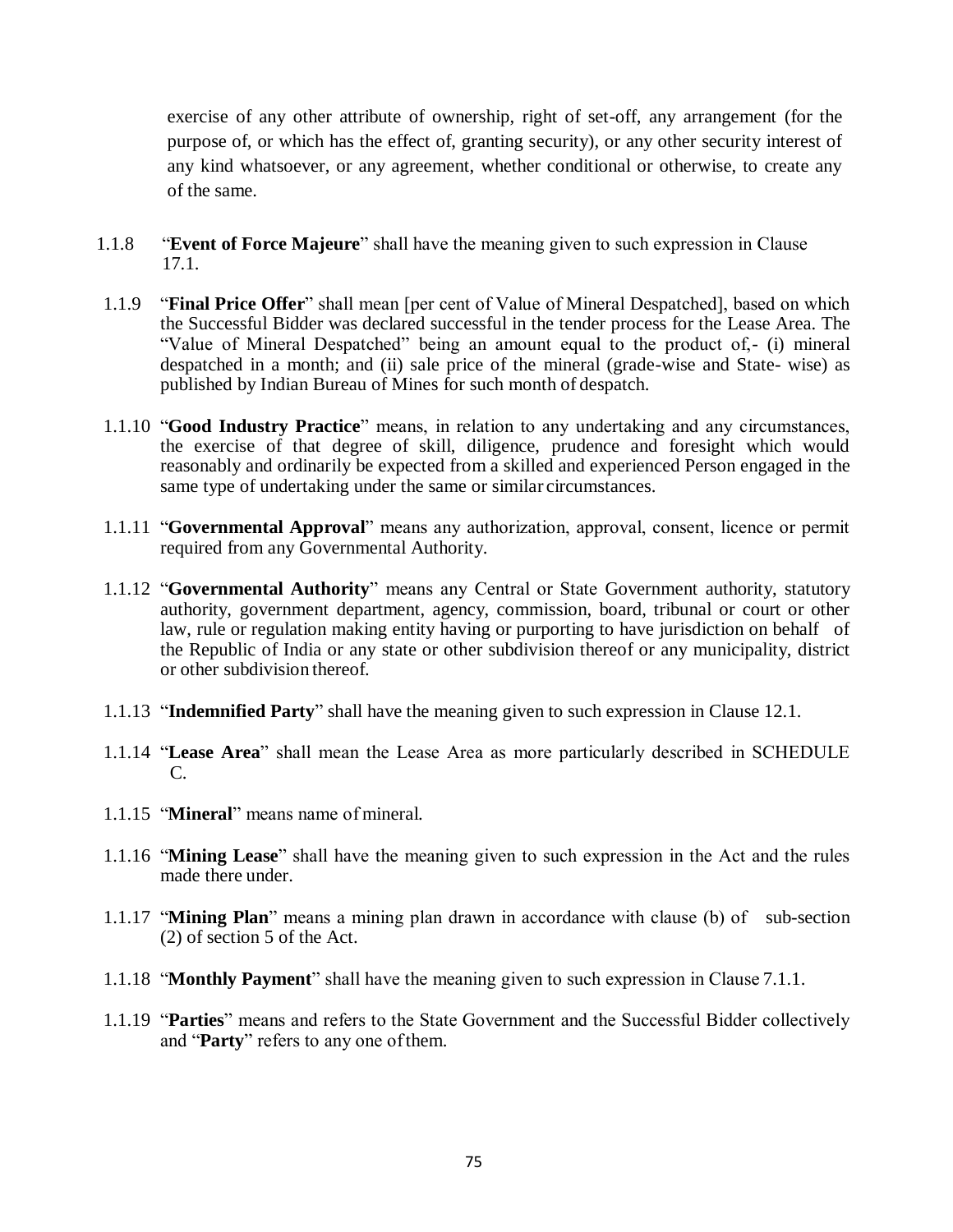- 1.1.20 "**Production Requirement**" shall have the meaning given to such expression in Clause 8.1.
- 1.1.21 "**Selectee**" shall have the meaning given to such expression in Clause13.3.3(c).
- 1.1.22 "**Substitution Notice**" shall have the meaning given to such expression in Clause13.3.3(b).
- 1.1.23 "**Term**" shall have the meaning given to such expression in Clause18.2.
- 1.1.24 "**Third Party**" means any Person that is not a signatory to this Agreement.
- 1.1.25 "**Warranties**" shall have the meaning given to such expression in Clause 11.1 read with Schedule F.

#### 1.2 **Interpretation**

- 1.2.1 Any reference to any statute or statutory provision shall include:
	- (i) all subordinate legislation made from time to time under that provision (whether or not amended, modified, re-enacted or consolidated); and
	- (ii) such provision as from time to time amended, modified, re-enacted or consolidated (whether before or after the date of this Agreement) to the extent such amendment, modification, re-enactment or consolidation applies or is capable of applying to any transactions entered into under this Agreement prior to the Agreement Date and (to the extent liability thereunder may exist or can arise) shall include any past statutory provision (as from time to time amended, modified, re-enacted or consolidated) which the provision referred to has directly or indirectly replaced.
- 1.2.2 Unless the context otherwise requires, words in the singular shall include the plural and the plural shall include the singular.
- 1.2.3 References to the masculine, the feminine and the neuter shall include each other.
- 1.2.4 References to a "**company**" shall include a company, corporation or other body corporate, wherever and however incorporated or established.
- 1.2.5 The recitals and schedules form part of this Agreement and shall have the same force and effect as if expressly set out in the body of this Agreement, and any reference to this Agreement shall include any recitals and schedules to it. Any references to clauses and schedules are to clauses and schedules to this Agreement. Any references to parts or paragraphs are, unless otherwise stated, references to parts or paragraphs of the schedule in which the reference appears.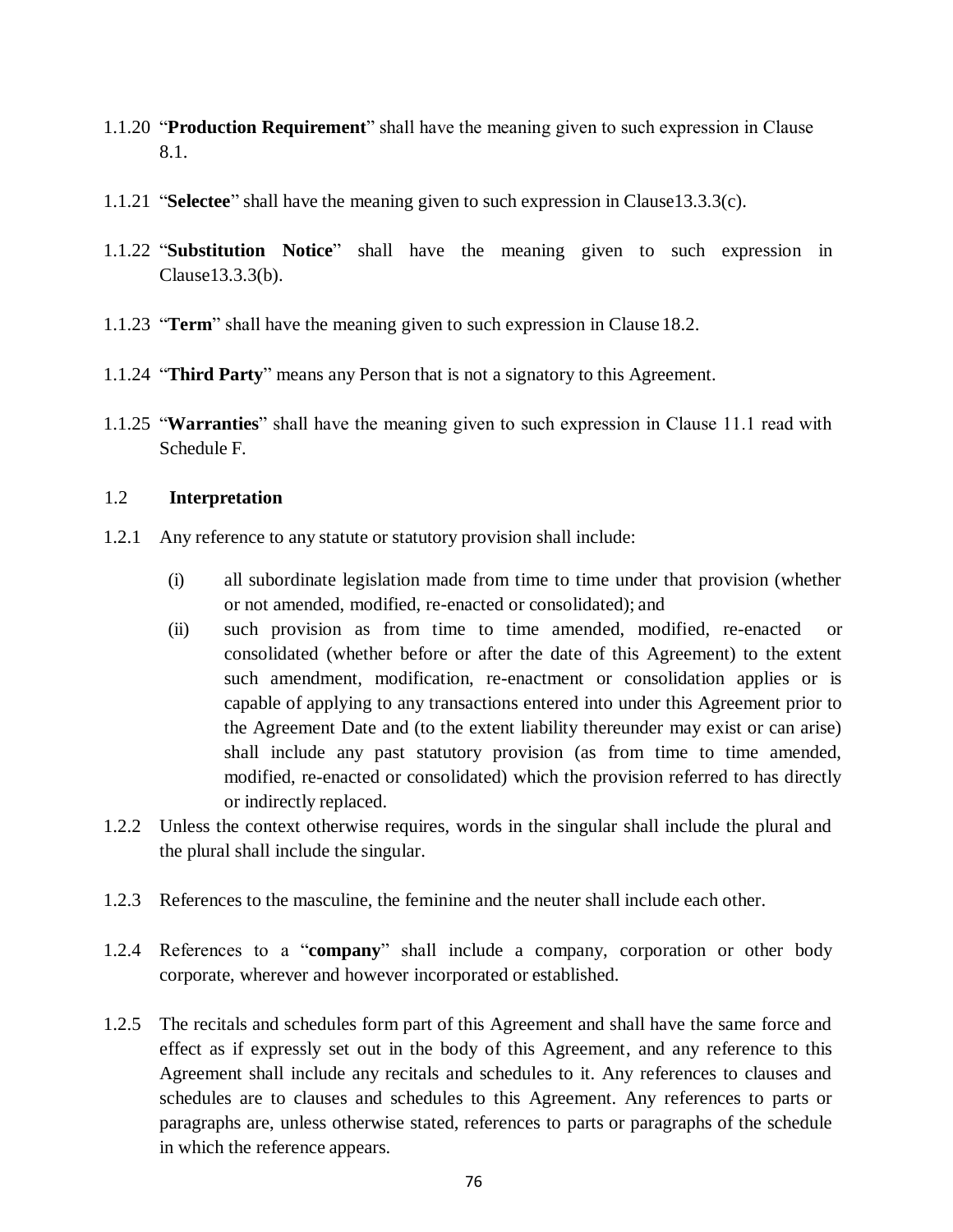- 1.2.6 A reference to **this Agreement** or **any other document** shall be construed as references to this Agreement or that other document as amended, varied, novated, supplemented or replaced from time to time.
- 1.2.7 A reference to **this Clause** shall, unless followed by reference to a specific provision, be deemed to refer to the whole Clause (not merely the sub-Clause, paragraph or other provision) in which the expressionoccurs.
- 1.2.8 A reference to a **party** shall include that party's representatives, successors and permitted assigns.
- 1.2.9 Each of the representations and warranties provided in this Agreement is independent of other representations and warranties and unless the contrary is expressly stated, no Clause in this Agreement limits the extent or application of anotherClause.
- 1.2.10 Headings to Clauses, parts and paragraphs of schedules and schedules are for convenience only and do not affect the interpretation of this Agreement.
- 1.2.11 A reference to "**in writing**" includes any communication made by letter or fax **but not email** (unless otherwise expresslyprovided in this Agreement.).
- 1.2.12 Unless otherwise specified, any reference to a time of day is to Indian StandardTime.
- 1.2.13 Any words following the terms **including, include, in particular, for example or any similar expression** shall be construed as illustrative and shall not limit the sense of the words, description, definition, phrase or term preceding thoseterms.
- 1.2.14 Where the context permits, **other** and **otherwise** are illustrative and shall not limit the sense of the words preceding them.
- 1.2.15 References to a document in **agreed form** are to that document in the form agreed by the parties and initialed by them or on their behalf for identification.
- 1.2.16 Any obligation on a party not to do something includes an obligation not to allow that thing to be done.

#### **2. COMPLIANCE**

2.1 The Successful Bidder hereby represents and warrants to the State Government that it has complied with all the terms and conditions of the Act, the Rules, the Tender Document and other Applicable Law, as were required to be complied with by the Successful Bidder, with respect to tender process for the Lease Area and the Successful Bidder is eligible in all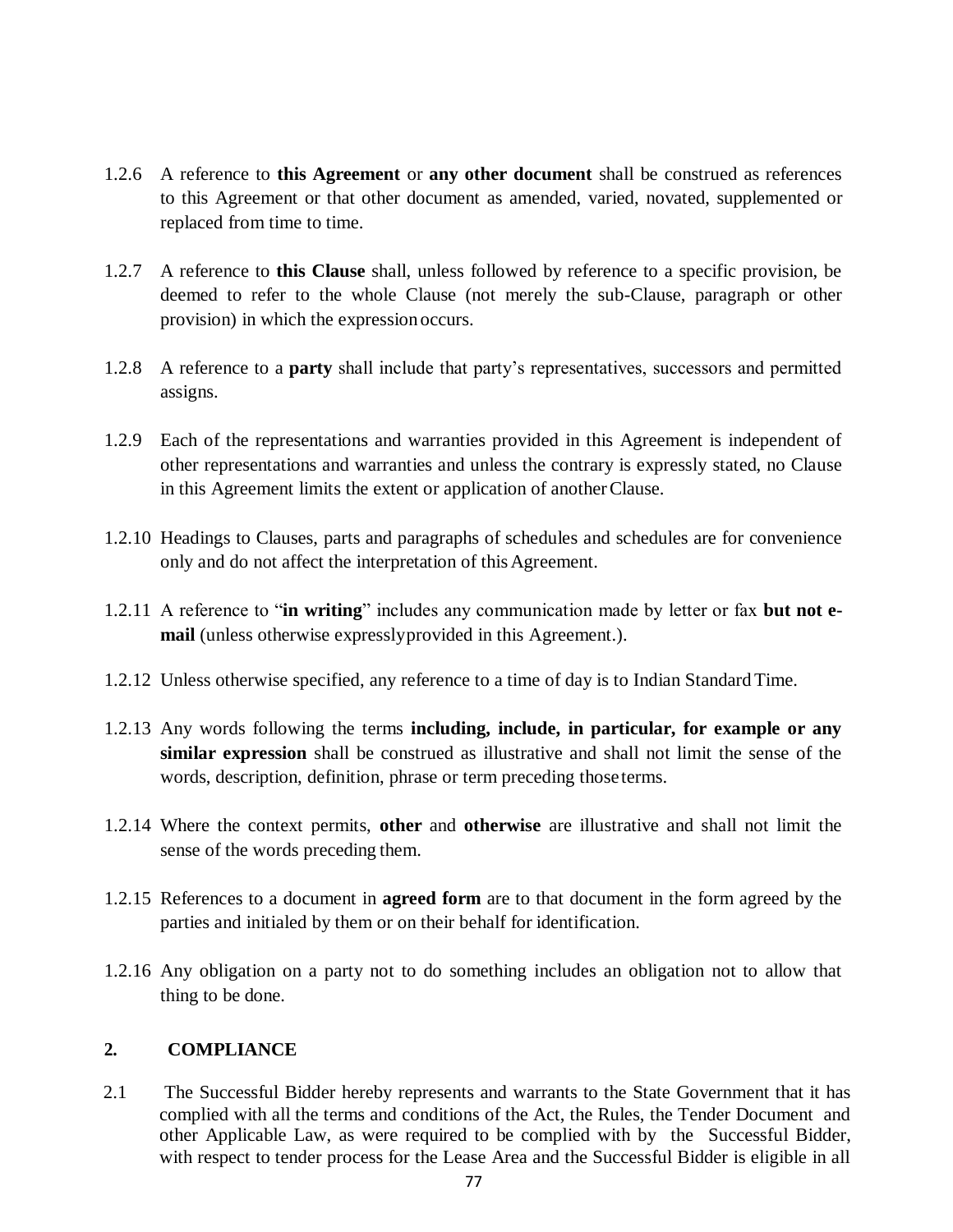respects to receive Mining Lease over the Lease Area. The Successful Bidder also represents and warrants to the State Government that it is in compliance with all the Eligibility Conditions and would continue to be in compliance with all the Eligibility Conditions during the Term.

2.2 Relying on the representations and warranties of the Successful Bidder and the information, documents and other undertaking provided by the Successful Bidder, including the Warranties provided under Clause 11, the State Government is pleased to enter into this Agreement with the Successful Bidder for grant of Mining Lease over the Lease Area to the Successful Bidder subject to terms and conditions specified in this Agreement.

#### **3. CONDITION FOR GRANT OF MINING LEASE**

3.1 Grant of Mining Lease over the Lease Area shall be conditional upon prior payment of the third installment of the Upfront Payment which is INR [amount in figures] (Indian Rupees [amount in words]) within a period of [30] days from the Agreement Date.

Provided that no Mining Lease Deed shall be executed on expiry of a period of three years from the date of the letter of intent, and the letter of intent shall be invalidated leading to annulment of the entire process of auction with forfeiture of equivalent amount of bid security from available performance security.

Provided further that the State Government may allow a further period of two years for execution of the Mining Lease Deed if the reasons for delay were beyond the control of the preferred bidder.

- 3.2 Upon such payment the State Government shall grant a Mining Lease to the Successful Bidder within a period of 30 days from the date of receipt of the payment.
- 3.3 The date of the commencement of the period for which a Mining Lease is granted shall be the date on which a duly executed Mining Lease isregistered.

#### **4. PERFORMANCE SECURITY AND APPROPRIATION**

#### 4.1 **Performance Security**

- 4.1.1 The Preferred Bidder has provided to the State Government [an irrevocable and unconditional bank guarantee, dated [date] from [name of bank] issued at [place] and payable at [capital of the State]/ security deposit] for an amount equal to INR [amount in figures] (Indian Rupees [amount in words]) (the "**Performance Security**") in the format provided in Schedule III of the Auction Rules.
- 4.1.2 The amount of Performance Security shall be reassessed every five years commencing from the date of issuance of the Performance Security i.e. [date], so that the amount of Performance Security corresponds to 0.5% of the reassessed Value of Resources including the value of any newly discovered mineral that may be included in the mining lease deed on its discovery.
- 4.1.3 For the purposes of such reassessment, the Successful Bidder shall submit an application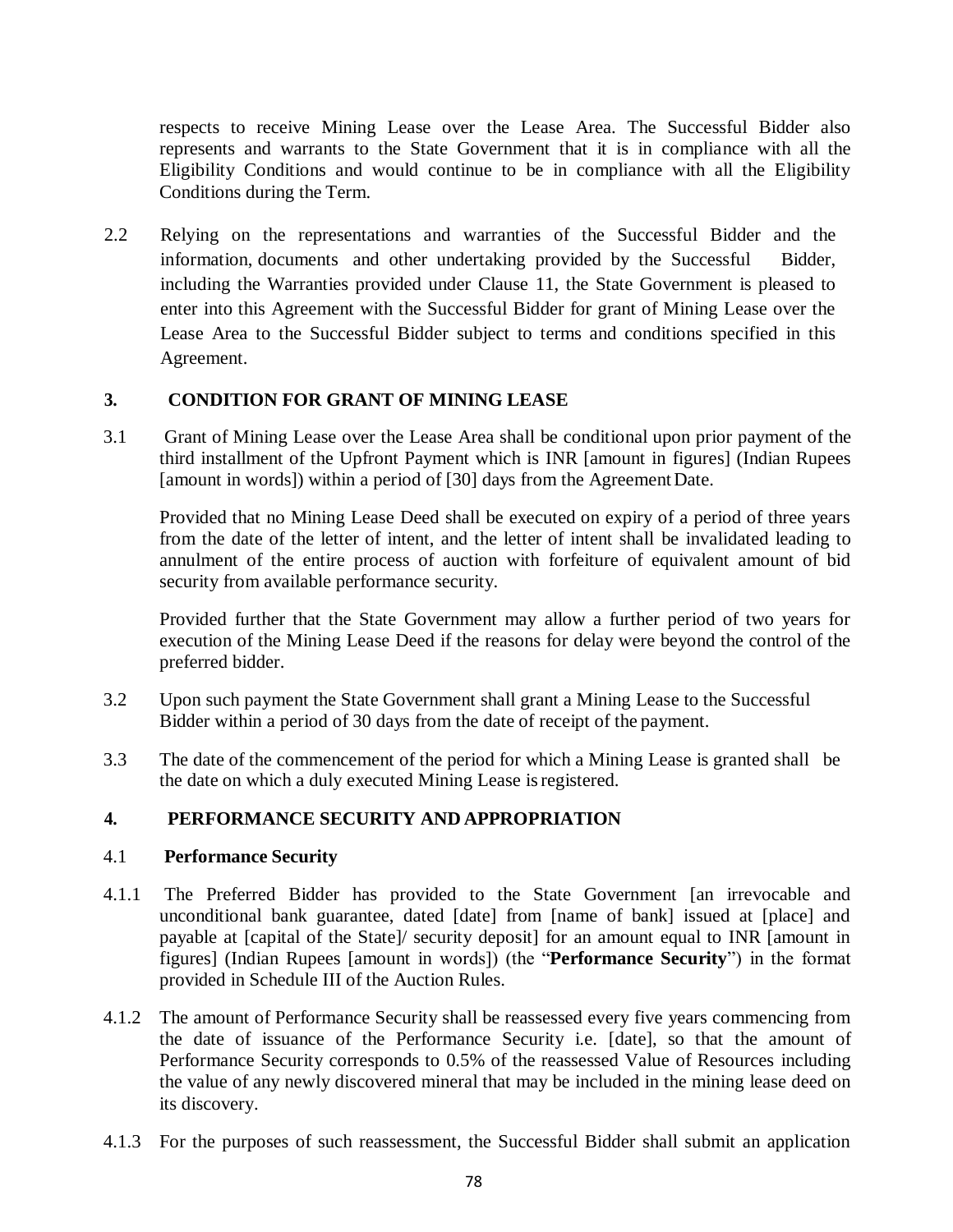in writing to the State Government at least [three] months prior to the expiry of the aforementioned period of five years. Such application must contain in sufficient details, documentary evidence confirming the reassessed Value of Resources on the date of such application.

- 4.1.4 The State Government shall dispose such application within [three] months from the date of receipt of duly completed application. If the State Government does not dispose such application within the aforementioned period of [three] months, then the application shall be deemed to be approved. In such case, [bank guarantee constituting the Performance Security shall be substituted with another bank guarantee] OR [additional amount shall be deposited towards the security deposit] of the reassessed value issued in accordance with this Clause 4, within a period of [15] days expiry of the aforementioned period of [three] months.
- 4.1.5 The Performance Security should initially remain valid for a period of three years and further extendable for next two years. Bidder will renew the bank guarantee 30 days prior to expiry of the same.

## 4.2 **Events for appropriation of the Performance Security**

- 4.2.1 The Performance Security may be appropriated by the State Government upon occurrence of any of the events specified in Table 4.3.1 (the "**Appropriation Event**"), to be determined by the State Government in its sole discretion. In case the Performance Security is in form of a bank guarantee, the State Government may invoke the same on an Appropriation Event. In case the Performance Security is in form of a security deposit, the State Government may deduct an amount from such security deposit on an Appropriation Event.
- 4.2.2 Provided however that in the event an Appropriation Event has occurred solely on account of an Event of Force Majeure which could not have been mitigated by the Successful Bidder through Good Industry Practice as provided in Clause 17, then the Performance Security shall not be appropriated for such specific Appropriation Event.

#### 4.3 **Manner of appropriation of the Performance Security**

4.3.1 Upon occurrence of an Appropriation Event, to be determined by the State Government, the State Government shall have the unconditional right to appropriate the Performance Security by providing a written notice to the Successful Bidder in the following proportion:

| <b>Table 4.3.1</b> |                                                                                                                                                                                                                |                                                                                                             |  |
|--------------------|----------------------------------------------------------------------------------------------------------------------------------------------------------------------------------------------------------------|-------------------------------------------------------------------------------------------------------------|--|
| #                  | <b>Appropriation Event</b>                                                                                                                                                                                     | Amount of the Performance<br>Security to be appropriated                                                    |  |
|                    | 1. Failure of the Successful Bidder to make An amount equal to the third<br>payment of the third installment of the linstallment of the Upfront Amount<br>Upfront Amount within the<br>specified in Clause 3.1 | time together with interest computed in<br>accordance with rule 14 of the Mineral<br>(Auction) Rules, 2015. |  |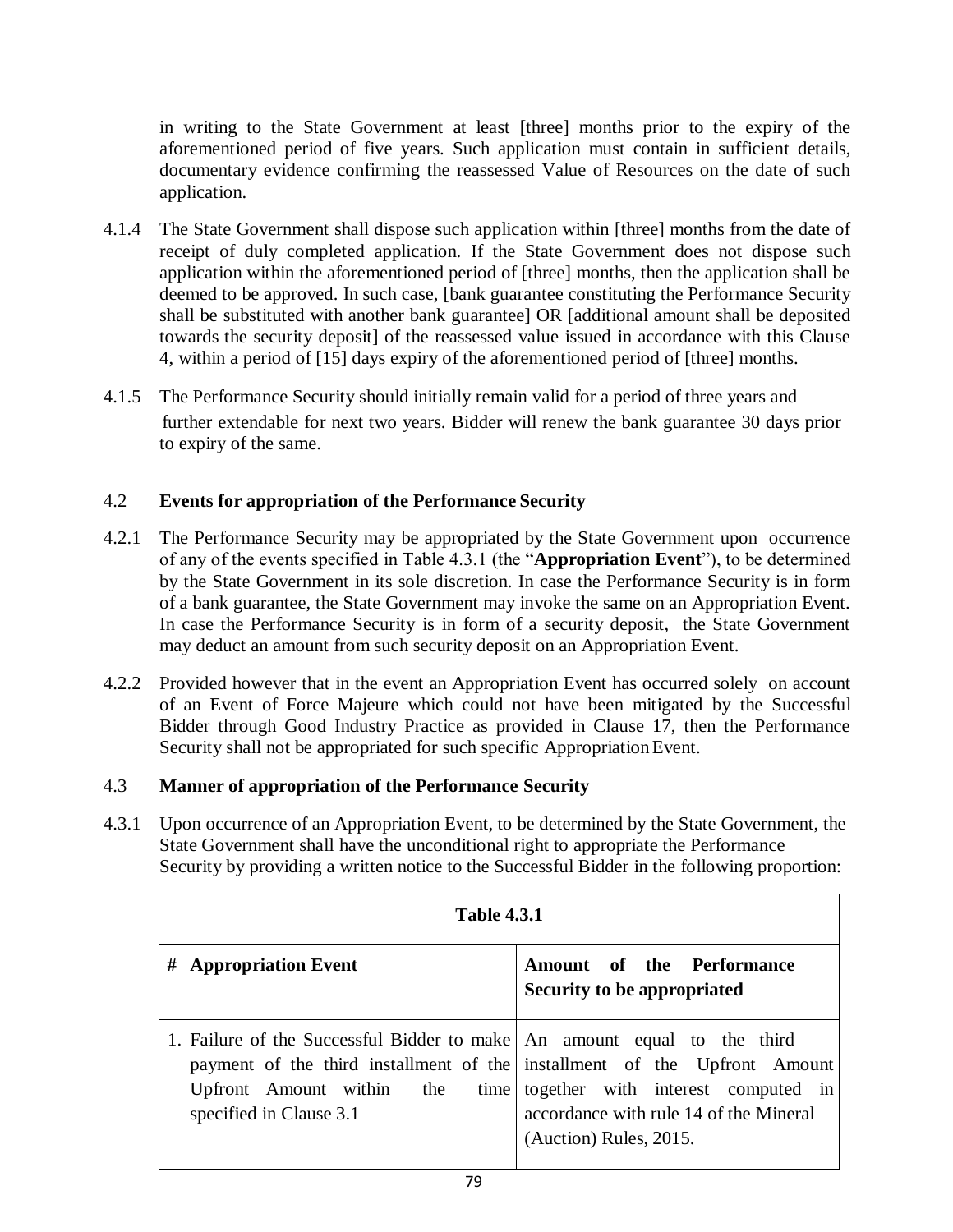| 2. Failure of the Successful Bidder to comply<br>Minimum Production<br>the<br>with<br>Requirement as required under Clause 8.                                                           | An amount equal to shortfall in<br>Minimum Production as per Schedule E<br>x highest IBM price of that particular<br>year x Final Price offer.                                      |
|-----------------------------------------------------------------------------------------------------------------------------------------------------------------------------------------|-------------------------------------------------------------------------------------------------------------------------------------------------------------------------------------|
| 3. Any change in Control or transfer of right, Entire Performance Security.<br>title or interest in the Lease Area which is<br>not in conformity the Act and rules made<br>there under. |                                                                                                                                                                                     |
| 4. Failure of the Successful Bidder to<br>make payment of the Monthly Payment                                                                                                           | The amount of Monthly Payment due<br>and payable, along with interest<br>computed in accordance with rule 14<br>the Mineral (Auction) Rules,<br>2015 and its subsequent amendments. |
| 5. Any breach or non-compliance with any<br>of the provisions of the Act and rules<br>made there under, the mining lease<br>inclusive of this Agreement, and the<br>tender document.    | Such proportion as may be determined<br>by the State Government in its sole<br>discretion.                                                                                          |

- 4.3.2 In the event of a part or total appropriation of the Performance Security, the Successful Bidder shall be required to: (i) rectify the Appropriation Event; and (ii) [top-up the bank guarantee constituting the Performance Security] OR [deposit additional amount towards security deposit] within [seven] days of receipt of a notice under Clause 4.3.1.
- 4.3.3 Any one or more Appropriation Events resulting in appropriation of the entire Performance Security shall give the State Government a right to determine the mining lease without prejudice to any other proceeding to be taken against the mining lease holder.

# **5. INFORMATION**

5.1 In addition to information that may be required to be provided in accordance with Applicable Law, the Successful Bidder shall provide periodic reports to the State Government (or such other Governmental Authority as may be specified by the State Government) regarding mining operations at the Lease Area, including compliance with the Production Requirement, in accordance with the following provisions:

# **(a) Pre-Commencement Report**

Prior to commencement of mining operations at the Lease Area, the Successful Bidder shall provide a written intimation ("**Pre-Commencement Report**") to the State Government once every [thirty] calendar days regarding the following: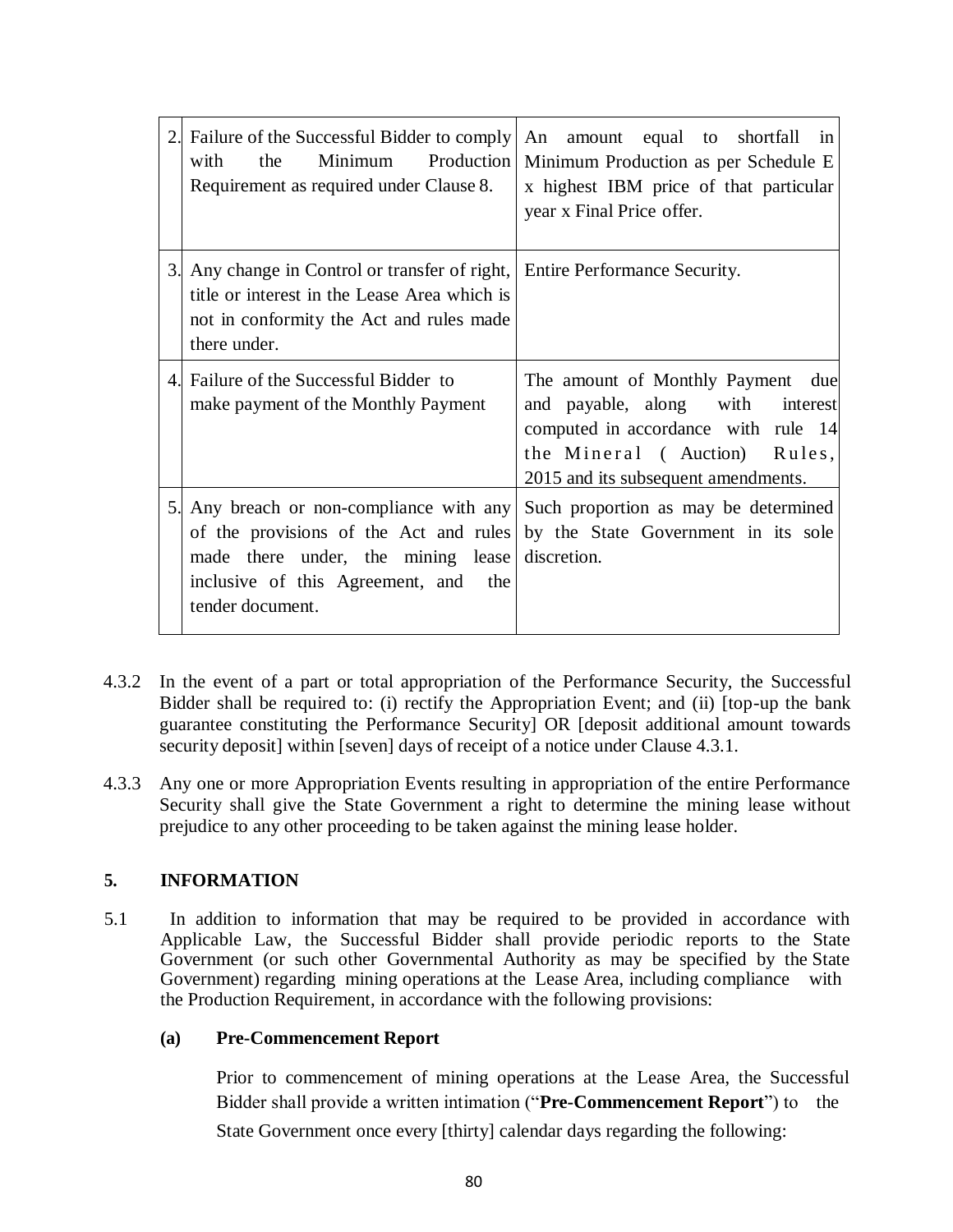- (i) the actions taken by the Successful Bidder towards commencement of the mining operations at the Lease Area, including compliance with the Mining Plan and a tentative date for commencement of the mining operations;
- (ii) any deviations from the Mining Plan, the reasons for such deviations and the steps taken by the Successful Bidder to rectify such deviation; and
- (iii) whether in the opinion of the Successful Bidder, it shall be able to commence mining operations at the Lease Area within the time specified under sub-clause (a) above for commencement of the mining operations.

## **(b) Commencement Report**

Within [three] days of the commencement of mining operations at the Lease Area, the Successful Bidder shall provide a written intimation to the State Government confirming commencement of mining operations at the Lease Area (the "**Commencement Report**").

## **(c) Periodic reporting**

The Successful Bidder shall also submit such reports and information as required under the Act and rules made there under.

- 5.2 The reports under Clause 5.1 shall be provided to the State Government as attachments to an email addressed to the following e-mail address: [email address]. Such attachments must be digitally signed by the Successful Bidder using a Class III digital signature certificate issued by a certifying authority in India.
- 5.3 The State Government shall have the right to seek such further information regarding the reports provided under Clause 5.1 and also seek independently verification of the same.

# **6. UTILISATION OF MINERAL**

- 6.1 The Successful Bidder shall utilise the Mineral strictly in compliance with Applicable Law, including the Act and the rules framed there under.
- 6.2 Void
- 6.3 The Mining Lease shall be for all minerals (excluding minor minerals) found in the area pursuant to exploration prior to the auction. If prior to the auction or subsequent to the auction, presence of minor mineral(s) is established or discovered, such minor minerals may be dealt as per the provisions of the Minor Mineral Concession Rules, by whatever name called, framed by the concerned State Government under section 15 of theAct.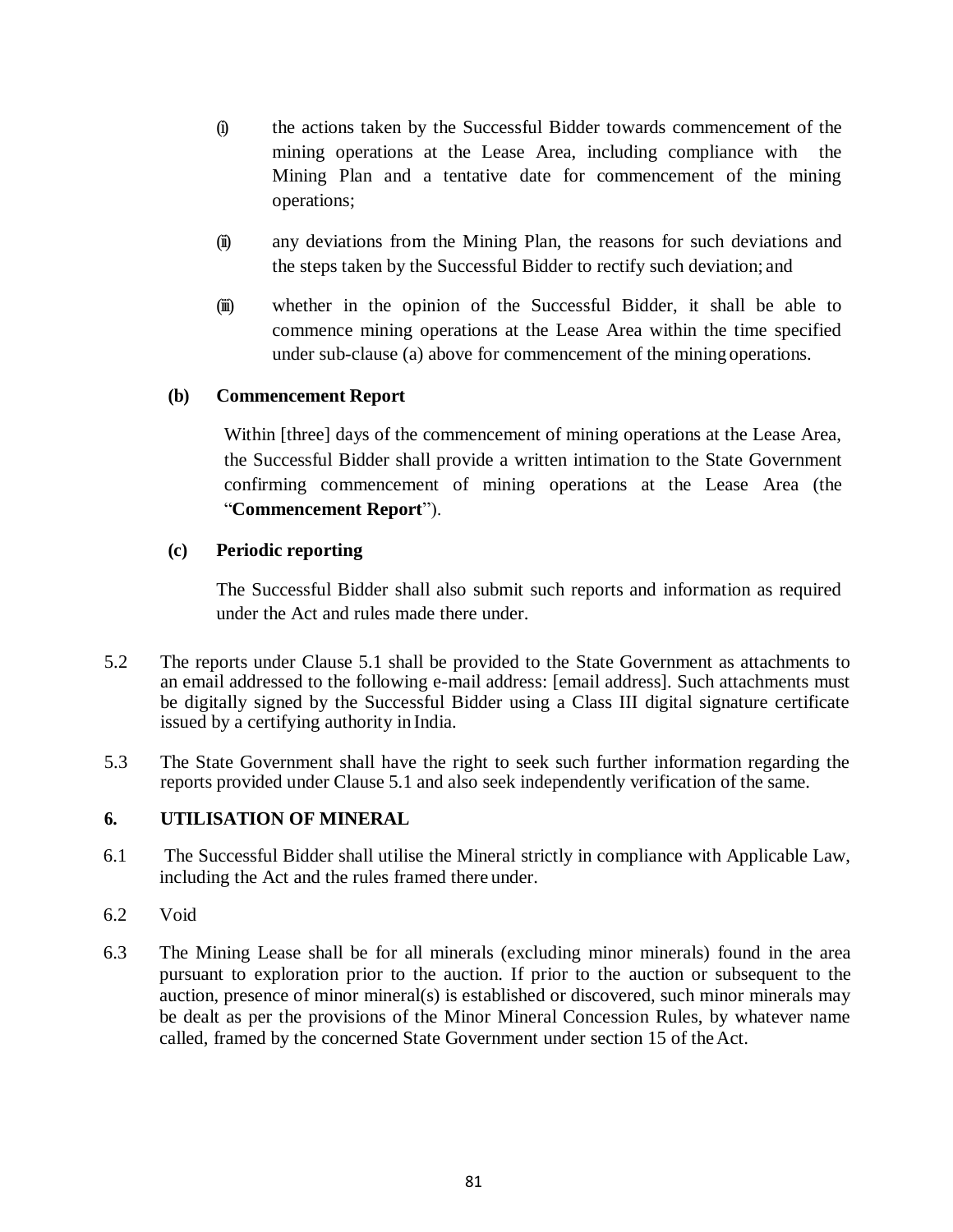# **7. PAYMENTS**

# 7.1 **Payment of bid amount**

- 7.1.1 The Successful Bidder shall make monthly payments on the basis of the Final Price Offer (the "**Monthly Payment**"). The Monthly Payment shall be computed on the basis of the Value of Mineral Despatched or the value of the minimum production requirement as specified in Clause 8, whichever is higher.
- 7.1.2 The Upfront Payment paid by the Successful Bidder shall be adjusted in full at the earliest against the amount to be paid under sub-rule (3) of rule 8 of Auction Rules on commencement of production of mineral.
- 7.1.3 The Monthly Payment is required to be made within 20 calendar days of expiry of each month with respect to Mineral extracted from the Lease Area in such calendar month.
- 7.1.4 All payments required to be made by the Successful Bidder shall be made net of all applicable Taxes. In the event, Taxes are payable, the Successful Bidder shall gross-up the amount payable and make payment of the aggregate amount.

## 7.2 **Other payments**

The Successful Bidder shall also be required to make payments as required under Applicable Law, including the Act and the rules framed thereunder.

# **8. MINIMUM PRODUCTION REQUIREMENT**

- 8.1 The conduct of mining operations at the Lease Area shall be subject to the milestones listed in SCHEDULE E with respect to production (the "**Production Requirement**") and the minimum annual production to be achieved every year.
- 8.2 The Successful Bidder would provide periodic information to the State Government regarding compliance with the Production Requirement in the manner stipulated in Clause 5 (INFORMATION).
- 8.3 Any non compliance with the Production Requirement would result in appropriation of the Performance Security in the manner stipulated in Clause 4 (PERFORMANCE SECURITY) and in case where such non-compliance exceeds for more than [seven] instances, such non-compliance shall give the State Government a right to determine the mining lease without prejudice to any other proceeding to be taken against the mining lease holder.

# **9. GENERAL RIGHTS AND OBLIGATIONS**

9.1 **Limited mining rights**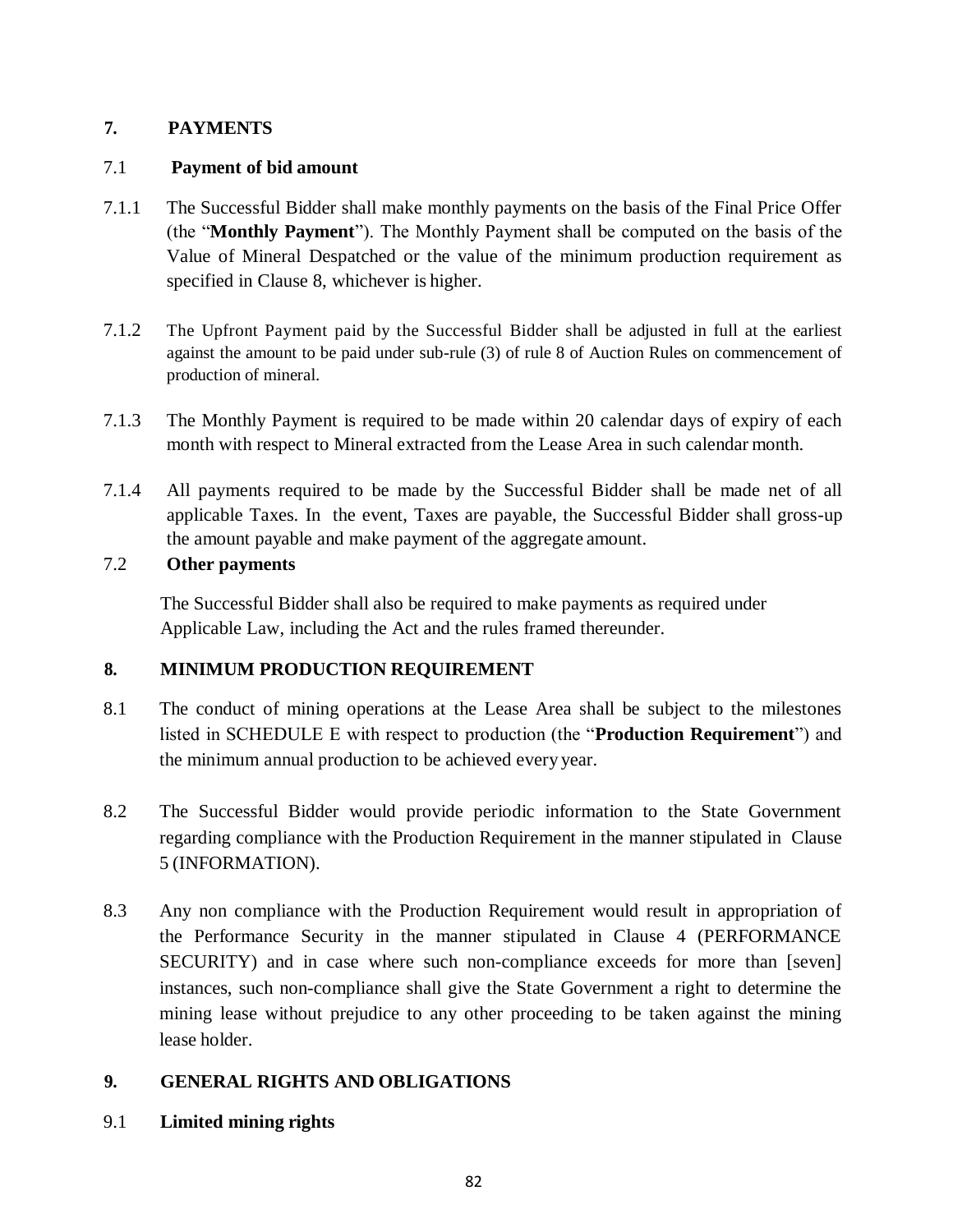Pursuant to this Agreement the Successful Bidder shall be entitled to conduct mining Operations only in the Lease Area and shall not be entitled to conduct the mining operations in any other area outside the lease area. The rights granted to the Successful Bidder herein to conduct mining operations are exclusive within the Lease Area.

#### 9.2 **Authorisations**

The Successful Bidder shall obtain and maintain all Governmental Approvals required for conducting the mining operations at the Lease Area and performing its obligations under this Agreement. The Government undertakes, on a no-obligation basis, to expeditiously provide all necessary approvals and assistance for conducting mining operations and as otherwise may be reasonably required by the Successful Bidder in relation to the rights granted to it under this Agreement.

#### 9.3 **Geological and archaeological finds**

It is expressly agreed that other than rights to mine for the Mineral(s) (as may be granted under any Mining Lease pursuant hereto), geological or archaeological rights do not form part of the rights granted to the Successful Bidder under this Agreement and the Successful Bidder hereby acknowledges that except in relation to the Mineral(s) (as may be granted under any Mining Lease pursuant hereto), it shall not have any mining rights or interest in the underlying minerals, metals, gas, oil, fossils, antiquities, structures or other remnants or things either of particular geological or archaeological interest and that such rights, interest and property on or under the Lease Area shall vest in and belong to the Central/ State Government or the concerned Governmental Authority under applicable Law. The Successful Bidder shall take all reasonable precautions to prevent its workmen or any other person from removing or damaging such interest or property and shall inform the Central/ State Government forthwith of the discovery thereof and comply with such instructions as the concerned Governmental Authority may reasonably give for the removal of such property.

#### **10. MINING PLAN AND COMPLIANCE WITH APPLICABLELAW**

The Mining Plan applicable pursuant to clause (b) of sub-section (2) of section 5 of the Act shall be complied with by the Successful Bidder at all times. The Successful Bidder shall also comply with Applicable Law in relation to conduct of mining operations.

#### **11. REPRESENTATIONS AND WARRANTIES**

- 11.1 The Successful Bidder represents and warrants to the State Government (save as otherwise disclosed to the State Government in writing), as of the Agreement Date in the manner as detailed in Schedule F ("**Warranties**").
- 11.2 None of the representations, warranties and/ or statements contained in this Agreement shall be treated as qualified by any actual or constructive knowledge on the part of the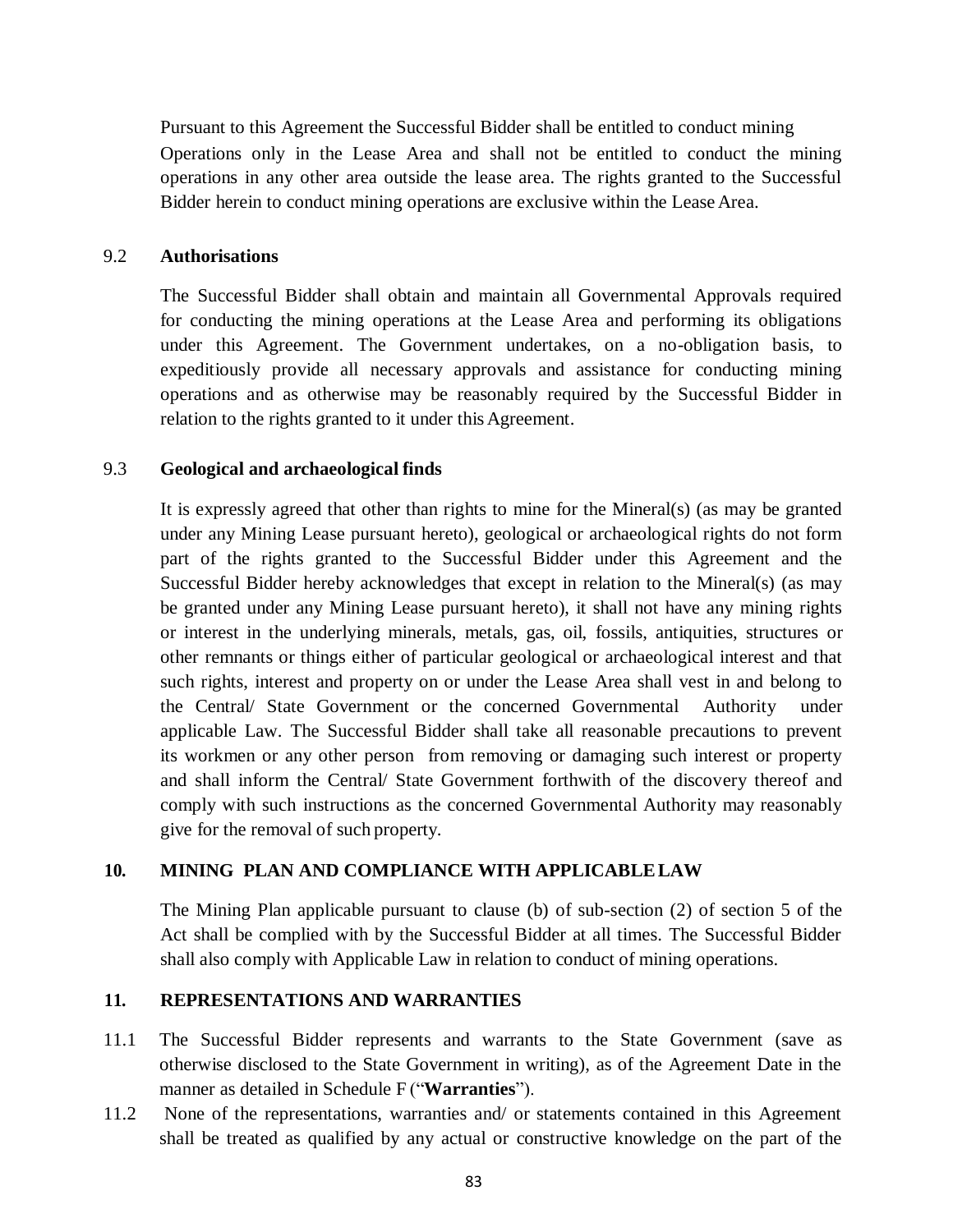State Government or the Central Government or any of its respective agents, representatives, officers, employees or advisers.

11.3 In the event that any of the representations or warranties made or given by the Successful Bidder ceases to be true or stands changed, the Successful Bidder shall promptly notify the State Government of the same. The Successful Bidder hereby waive all their rights to invoke and shall not invoke the State Government's knowledge (actual, constructive or imputed) of a fact or circumstance that might make a statement untrue, inaccurate, incomplete or misleading as a defence to a claim for breach of Warranties or covenant or obligation of the Successful Bidder.

#### **12. INDEMNITIES**

- 12.1 In this clause, a reference to the State Government shall include the State Government; any of the departments or ministries of the State Government; and of the officers, employees, staff, advisors, representatives or agents of the State Government (collectively the "**Indemnified Party**") and the provisions of this Clause shall be for the benefit of the Indemnified Party, and shall be enforceable by each such Indemnified Party.
- 12.2 The Successful Bidder shall indemnify the Indemnified Party against all liabilities, costs, expenses, damages and losses (including but not limited to any interest, penalties and legal costs (calculated on a full indemnity basis) and all other professional costs and expenses) suffered or incurred by the Indemnified Party arising out of or in connection with:
	- (a) any breach of the Warranties;
	- (b) Successful Bidder's breach or negligent performance or non-performance of this Agreement;
	- (c) the enforcement of this Agreement;
	- (d) any claim made against the Indemnified Party for actual or alleged infringement of a Third Party's rights arising out of or in connection with mining operations at the Lease Area or performance or non performance of any of the obligations under this Agreement to the extent that such claim arises out of the breach, negligent performance or failure or delay in performance of this Agreement by the Successful Bidder, its employees, agents or contractors;
	- (e) any claim made against the Indemnified Party by a Third Party for death, personal injury or damage to property arising out of or in connection with mining operations at the Lease Area or performance or non performance of any of the obligations under this Agreement; or
	- (f) any loss or damages caused on account of breach of any Applicable Law by the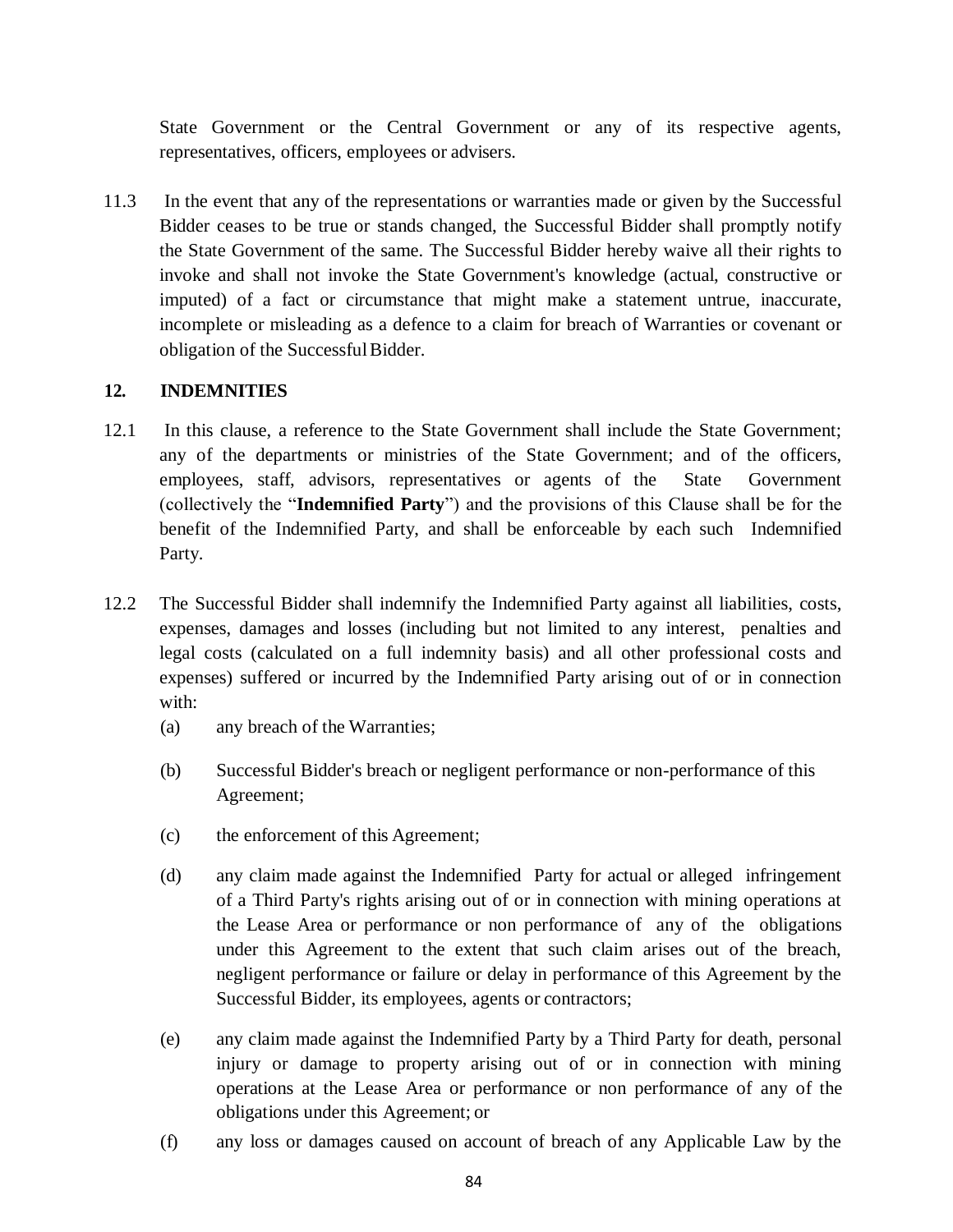Successful Bidder, including without limitation any costs incurred by the State Government in cleaning or rectifying of any environmental damages caused by the Successful Bidder on account of, lack of Good Industry Practice; breach, negligent performance or failure or delay in performance of this Agreement; or non-compliance with Applicable Law.

- 12.3 If any Third Party makes a claim, or notifies an intention to make a claim, against the Indemnified Party which may reasonably be considered likely to give rise to a liability under this indemnity (a "**Claim**"), the Indemnified Party shall as soon as reasonably practicable, give written notice of the Claim to the Successful Bidder, specifying the nature of the Claim in reasonable detail.
- 12.4 Subject to the Successful Bidder providing security to the Indemnified Party, to the Indemnified Party's sole and absolute satisfaction against any claim, liability, costs, expenses, damages or losses which may be incurred, the Successful Bidder may take such action as it may reasonably deem fit to avoid, dispute, compromise or defend the Claim.
- 12.5 Payments of the amount of Claim shall become due and payable within [thirty] days of receipt of notice of Claim. If a payment due from the Successful Bidder under this clause is subject to Tax (whether by way of direct assessment or withholding at its source), the Indemnified Party shall be entitled to receive from the Successful Bidder such amounts as shall ensure that the net receipt, after Tax, to the Indemnified Party in respect of the payment is the same as it would have been were the payment not subject to Tax.

#### **13. ASSIGNMENT, SECURITY FOR FINANCING**

#### 13.1 **Prohibition on assignment**

- 13.1.1 Except as provided in this Clause 13, the Successful Bidder shall not assign this Agreement, save and except with the prior consent in writing of the State Government, which consent the State Government shall be entitled to decline without specifying any reason.
- 13.1.2 Subject to compliance with provisions of Clause 13.2, this Agreement may be assigned by the Successful Bidder in the following events:
	- (a) upon the transfer of the mining lease under the provisions of the Act and rules made there under; or
	- (b) upon occurrence of an enforcement event, to a transferee as may be determined by a bank or financial institution in terms of Clause 13.3.

#### 13.2 **Assignment conditions**

Assignment of this Agreement under Clause 13.3 shall be subject to the following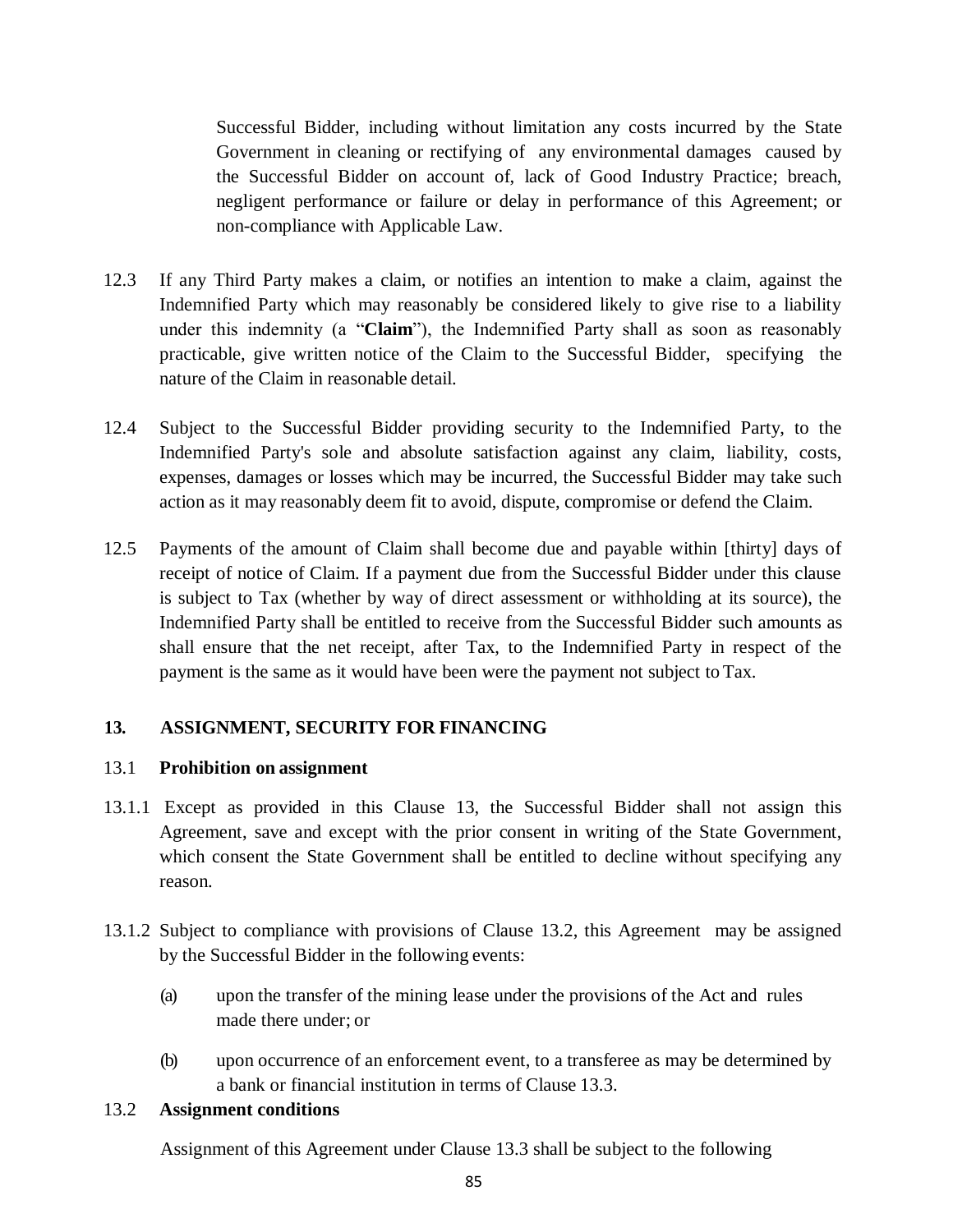conditions precedent:

- (a) the proposed assignee must meet the applicable EligibilityConditions;
- (b) the proposed assignee must agree to unconditionally and irrevocably adhere to the provisions of the Act and rules made thereunder, and this Agreement and must enter into a deed of adherence in the manner as prescribed by the State Government;
- (c) the proposed assignee must have furnished the Performance Security, to substitute any subsisting Performance Security provided by the Successful Bidder; and
- (d) the proposed assignee must have paid any other amount due from the Successful Bidder and agree to indemnify and hold the State Government harmless in all respects against any claims from any Third Party or the Successful Bidder with respect to such assignment.

# 13.3 **Security for financing enforcement event**

- 13.3.1 Subject to Applicable Law, the Successful Bidder shall be entitled to create security over the Lease Area through mortgage for the purposes of availing financing from a bank or financial institutions for the purposes of financing of mining operations at the Lease Area and such security creation shall not require prior approval by the State Government or the Central Government. It is clarified that the Successful Bidder shall be permitted to enter into any agreement with bank or financial institutions with respect to assignment of this Agreement in terms of this Clause 13.
- 13.3.2 The Successful Bidder shall inform the State Government within [ten] days of occurrence of (i) any default in its obligation under any arrangement with any bank or financial institution; (ii) any security interest created over the Lease Area; and (iii) any action initiated by the bank or financial institution regarding enforcement ofsecurity.
- 13.3.3 In the event of a default, the banks or financial institutions, as the case may be shall be entitled to enforce their security interest, provided that the conditions listed in Clause 13.2 are met, in the manner provided below:
	- (a) the security interest shall be exercised in accordance with the provisions of Applicable Law and any inter-se agreement between the secured creditors, ifany;
	- (b) the lead secured creditor (in case of consortium lending) or the secured creditor with the highest exposure (in case of multiple banking), shall be entitled to seek a substitution of the Successful Bidder by providing a written notice (the "**Substitution Notice**") to the State Government;
	- (c) the Substitution Notice shall contain complete particulars of the proposed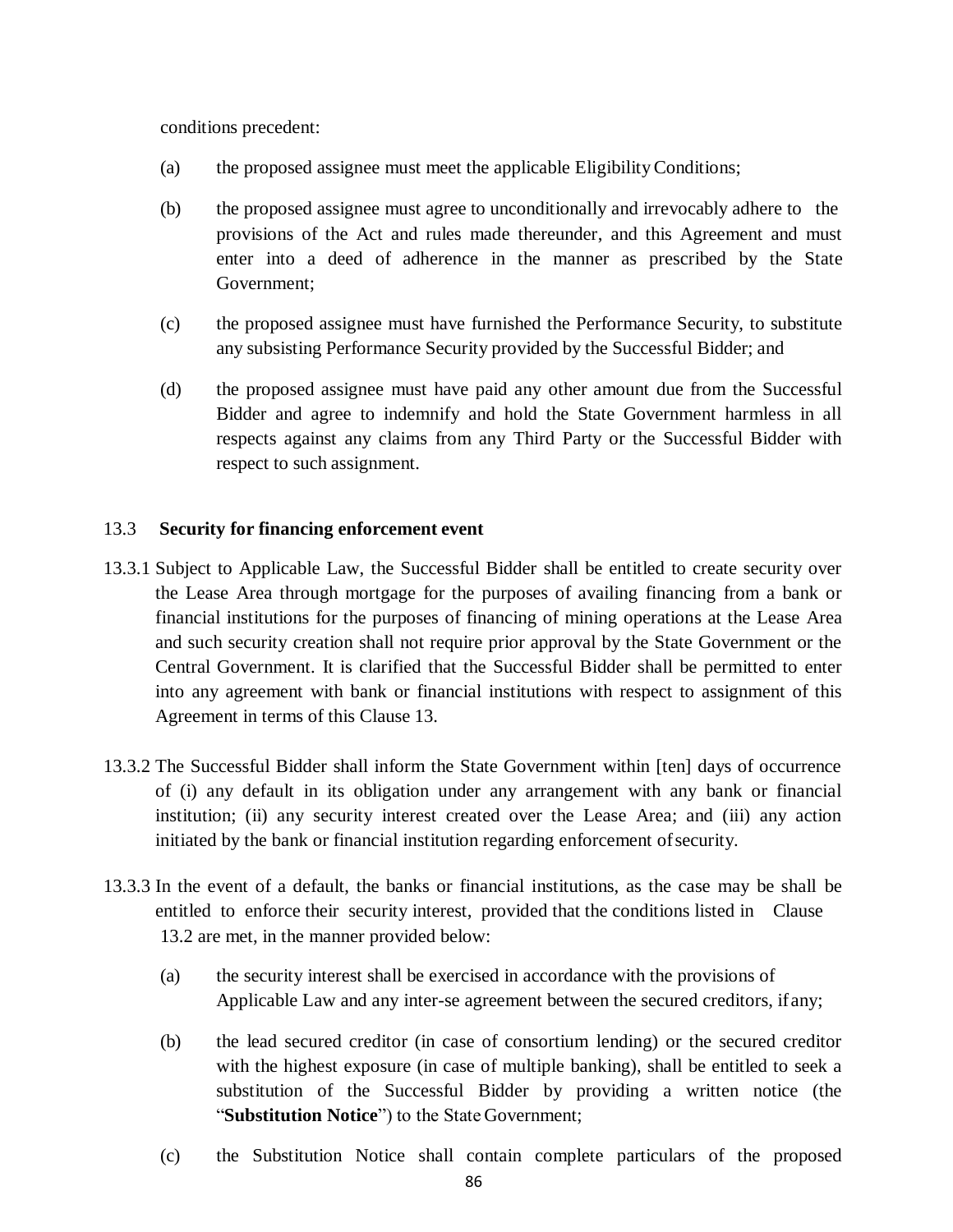transferee (the "**Selectee**"), particulars of compliance of the Selectee with all the Eligibility Conditions, particulars of the debt due and such data and information as would be necessary and relevant for the State Government to decide as to the acceptability of the Selectee;

- (d) the State Government may require such other information as it may deem fit regarding the suitability of the Selectee to receive rights and obligations with respect to the Lease Area;
- (e) the Substitution Notice must be accompanied by an unconditional undertaking of the Selectee to the effect that it shall upon acceptance by the State Government observe, comply with, perform and fulfil the residual terms, conditions and covenants of this Agreement as if the Selectee had been the Successful Bidder under this Agreement and to assume, discharge and pay the debt due on the terms and conditions agreed to by the Selectee with the secured creditors. The Selectee shall also undertake to enter into such documents and agreements with State Government as may be necessary or required to give effect to the substitution of the Successful Bidder by the Selectee;
- (f) the State Government shall convey its acceptance or otherwise of the Selectee within [sixty] days of (a) the date of receipt of the Substitution Notice; or (b) the date of receipt of the additional information and clarifications requested in respect of any data, particulars or information comprised in the Substitution Notice, whichever is later; and
- (g) In the event that the State Government fails to communicate its acceptance or otherwise or the objections if any it has to the acceptance of the Substitution Notice, within the time specified in sub-clause (f) above, the State Government shall be deemed to have accepted the Substitution Notice and the Selectee.
- 13.3.4 Upon acceptance of the Selectee by the State Government or the State Government having been deemed to have accepted the Substitution Notice, this Agreement shall be deemed to be assigned in favour of the Selectee without any further act or deed of the Successful Bidder.

#### **14. INSURANCE**

At all times during the Term hereof, the Successful Bidder will maintain, and cause its contractors and sub-contractors to maintain, with financially sound and reputable insurers, insurance against such casualties and contingencies, of such types, on such terms and in such amounts (including deductibles, co-insurance and self-insurance, if adequate reserves are maintained with respect thereto) as is consistent with Good Industry Practice.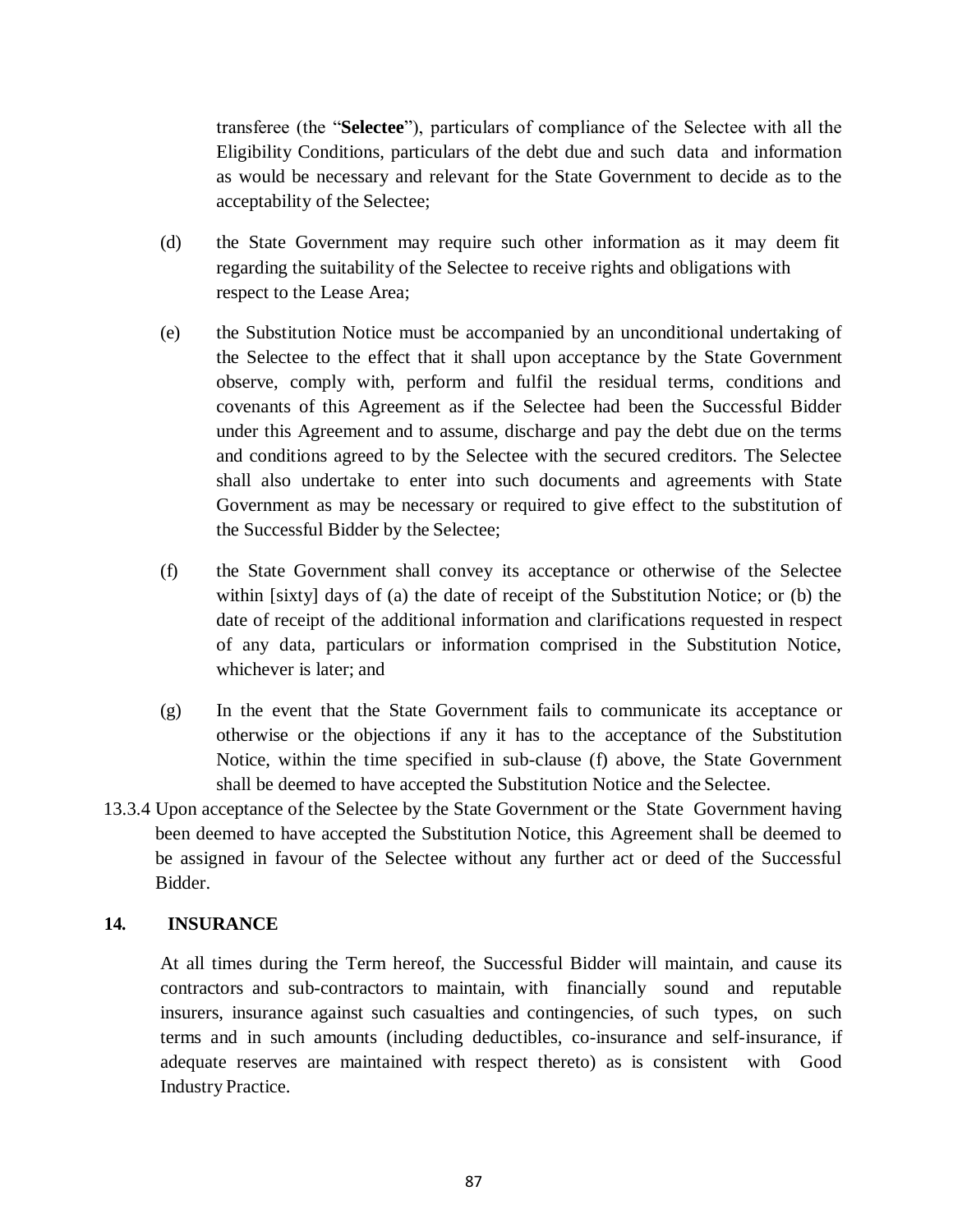## **15. ACCOUNTS AND AUDIT**

#### 15.1 **Audited accounts**

The Successful Bidder shall maintain books of accounts recording all its receipts, income, expenditure, payment, assets and liabilities in accordance with Good Industry Practice and Applicable Law.

#### 15.2 **Appointment of auditors**

The State Government shall have the right, but not the obligation, to appoint at its cost, from time to time and at any time, an auditing firm or an auditor to audit and verify all those matters, expenses, costs, realizations and things with respect to the Lease Area or which the statutory auditors are required to do, undertake or certify pursuant to this Agreement.

#### 15.3 **Certification of claims by statutory auditors**

Any claim or document provided by the Successful Bidder to the State Government in connection with or relating to receipts, income, payments, costs, expenses, accounts or audit, and any matter incidental thereto shall be valid and effective only if certified by its statutory auditors.

#### **16. GOVERNMENT INSPECTION**

- 16.1 The Central Government or the State Government, through its authorized representatives shall have the right to free ingress and egress within any part of the Lease Area at any time to inspect works or activities being undertaken or implemented by the Successful Bidder in order to monitor and verify compliance with the terms of this Agreement and Applicable Law.
- 16.2 The Central Government or the State Government, through its authorized representatives, shall have access to the Successful Bidder's financial and other records and transactions (relatable to any period) at any time upon reasonable advance notice, the right to copy there from, for the purpose of assessing the performance and compliance of the Successful Bidder with the terms of this Agreement and Applicable Law, rules and regulations or to aid in the enforcement of the same.
- 16.3 The Central Government or the State Government shall have the right to conduct, either directly or indirectly through any Third Party, a performance audit to verify compliance by the Successful Bidder, of its obligations hereunder.

#### **17. EVENT OF FORCE MAJEURE**

17.1 Event of Force Majeure means any of the following events or circumstances or combination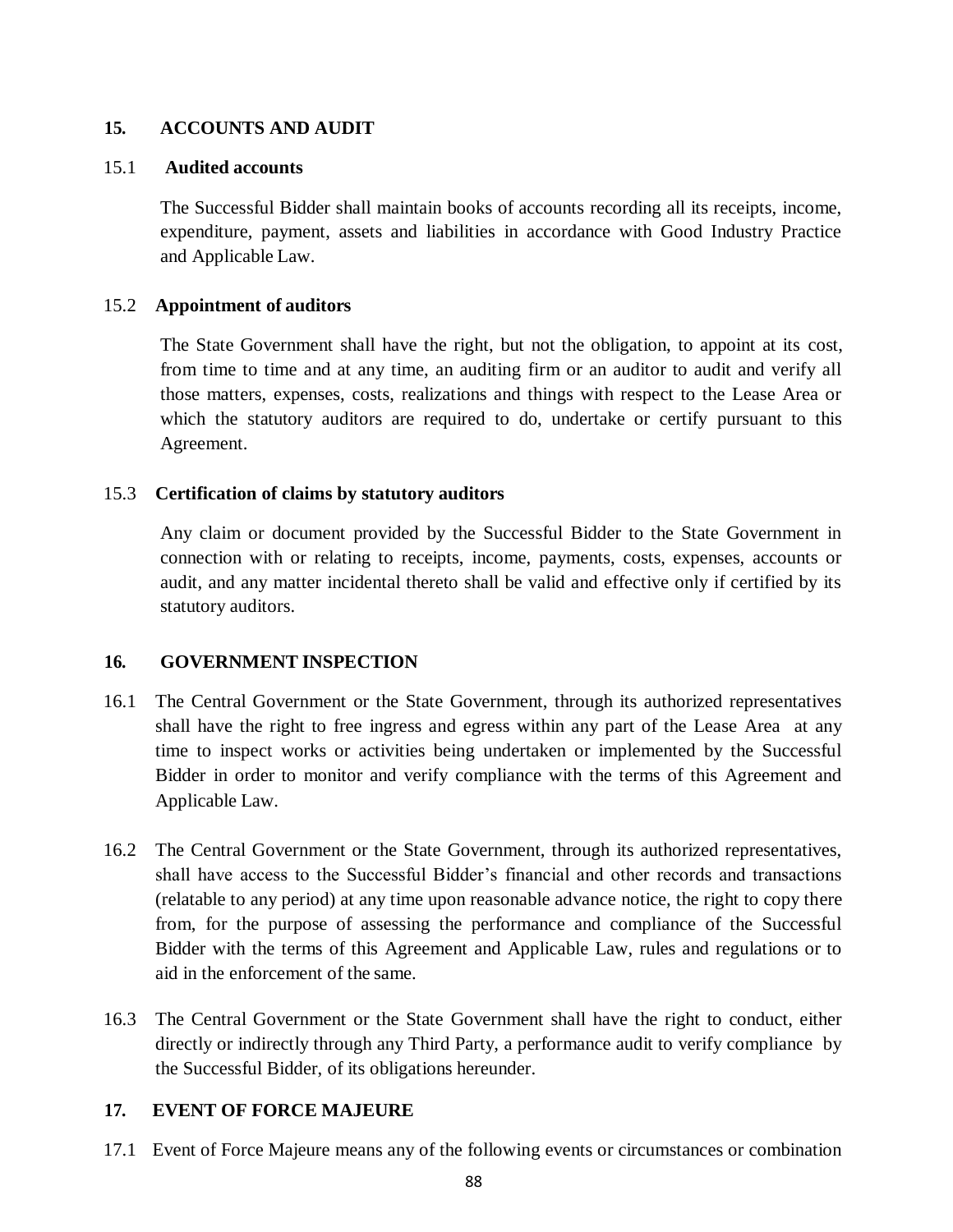of the following events or circumstances which are beyond the reasonable control of the Successful Bidder, which could not have been prevented by Good Industry Practice or by the exercise of reasonable skill and care and which or any consequences of which, have a material and adverse effect upon the performance by the Successful Bidder of its obligations or enjoyment of its rights:

- (i) acts of God, flood, drought, earthquake or other natural disaster;
- (ii) epidemic or pandemic;
- (iii) terrorist attack, civil war, civil commotion or riots, war, threat of or preparation for war, armed conflict, imposition of sanctions, embargo, or breaking off of diplomatic relations;
- (iv) nuclear, chemical or biological contamination or sonic boom;
- (v) collapse of buildings/mines, fire, explosion or accident; or
- (vi) any labour or trade dispute, strikes, industrial action or lockouts (other than those solely affecting Successful Bidder claiming the same as an Event of Force Majeure and attributable to such Successful Bidder's policies regarding labour, compensation or employment or labour related conditions).
- 17.2 Provided it has complied with Clause 17.3, if the Successful Bidder is prevented, hindered or delayed in or from performing any of its obligations under this Agreement by an Event of Force Majeure, the Successful Bidder shall not be in breach of this Agreement or otherwise liable for any such failure or delay in the performance of such obligations.
- 17.3 Upon occurrence of an Event of Force Majeure, the Successful Biddershall:
	- (i) as soon as reasonably practicable after the start of the Event of Force Majeure but no later than thirty days from its start, notify the State Government in writing of the Event of Force Majeure, the date on which it started, its likely or potential duration, and the effect of the Event of Force Majeure on its ability to perform any of its obligations under this Agreement; and
	- (ii) use all reasonable endeavours to mitigate the effect of the Event of Force Majeure on the performance of its obligations including following of Good Industry Practice.
- 17.4 If an obligation is suspended by reason of an Event of Force Majeure for more than [one] month continuously, the Parties shall enter into good faith negotiations to revise the terms of this Agreement to reflect the changed circumstances, provided that this Agreement shall remain in effect during the period during which the Parties are negotiating the terms of any such revision.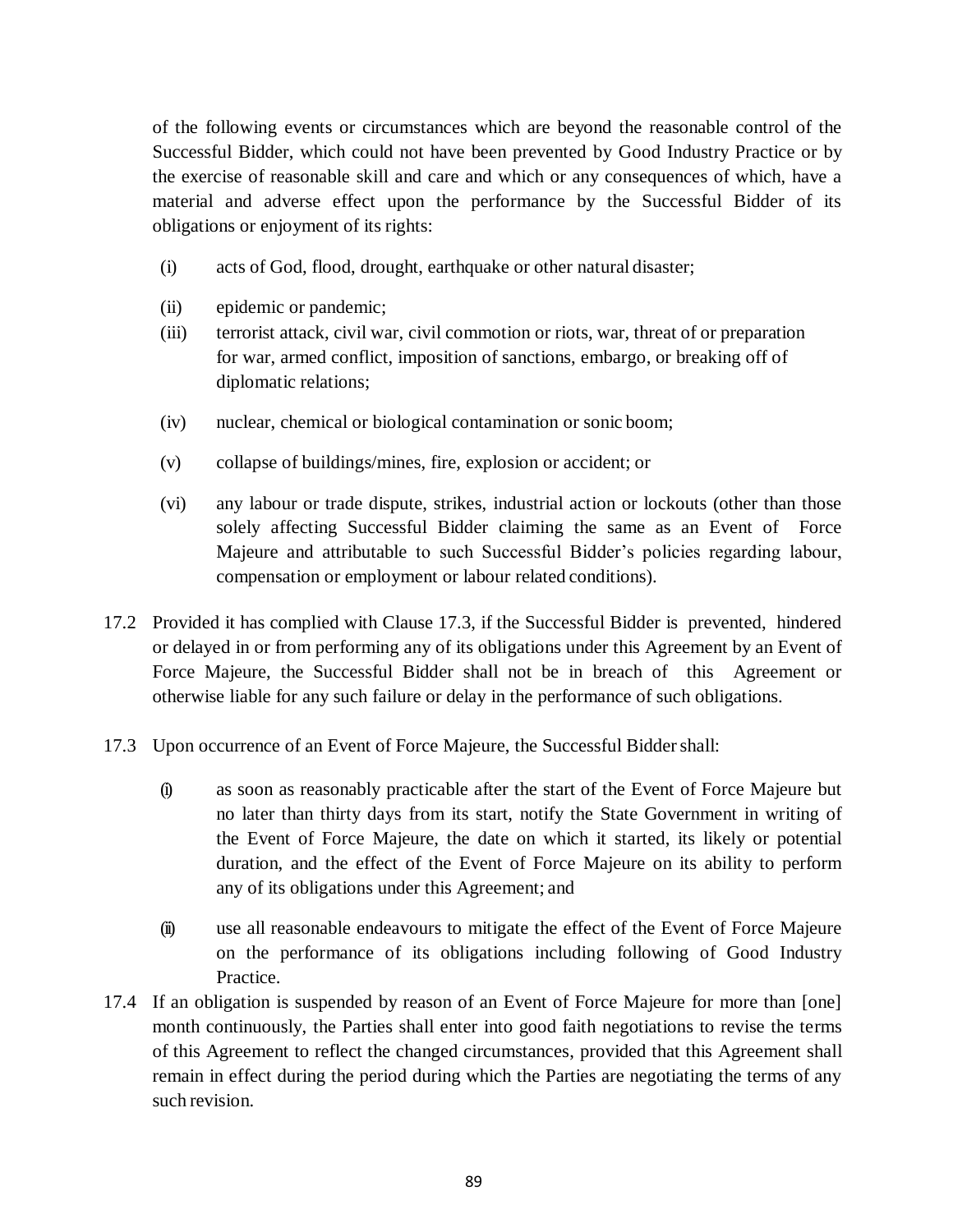#### **18. EFFECTIVE DATE AND TERM**

#### 18.1 **Effective Date**

This Agreement shall come into effect on the Agreement Date i.e. [date].

#### 18.2 **Term**

This Agreement shall commence on the dates mentioned in Clause 18.1and shall continue for the period of validity of the Mining Lease granted to the Successful Bidder ("**Term**").

#### 18.3 **Retention of Books and Records**

Upon termination of the mining lease, the Successful Bidder shall retain all documents, books and records related to the Lease Area for a period of [three] years or such longer period as may specified under Applicable Law. It is clarified that the Successful Bidder may also retain such books and records in electronic form if permitted under Applicable Law.

#### **19. MISCELLANEOUS**

#### 19.1 **Time of essence**

Each of the Parties hereby agrees that, with regard to all dates and time periods set forth or referred to in this Agreement, time is of the essence.

#### 19.2 **Publicity**

The Successful Bidder shall not issue any information, document or article for publication in any news or communications media or make any public statement in relation to this Agreement without the prior written consent of the State Government unless required to do so by Applicable Law, provided that prior to any disclosure of any such information required by Applicable Law, the Successful Bidder must first notify the State Government, who shall then have the opportunity to respond to and/or dispute such intended disclosure.

#### 19.3 **Severability**

19.3.1 If any term, provision, covenant or restriction of this Agreement or the application thereof to any Person or circumstance shall be held invalid, void or unenforceable by a court of competent jurisdiction or other Governmental Authority to any extent, the remainder of the terms, provisions, covenants and restrictions of this Agreement and the application thereof to Persons or circumstances (other than those as to which any portion of this Agreement is held invalid, void or unenforceable) shall not be affected thereby and shall remain in full force and effect to the fullest extent permitted by law, so long as the economic or legal substance of the transactions contemplated hereby is not affected in any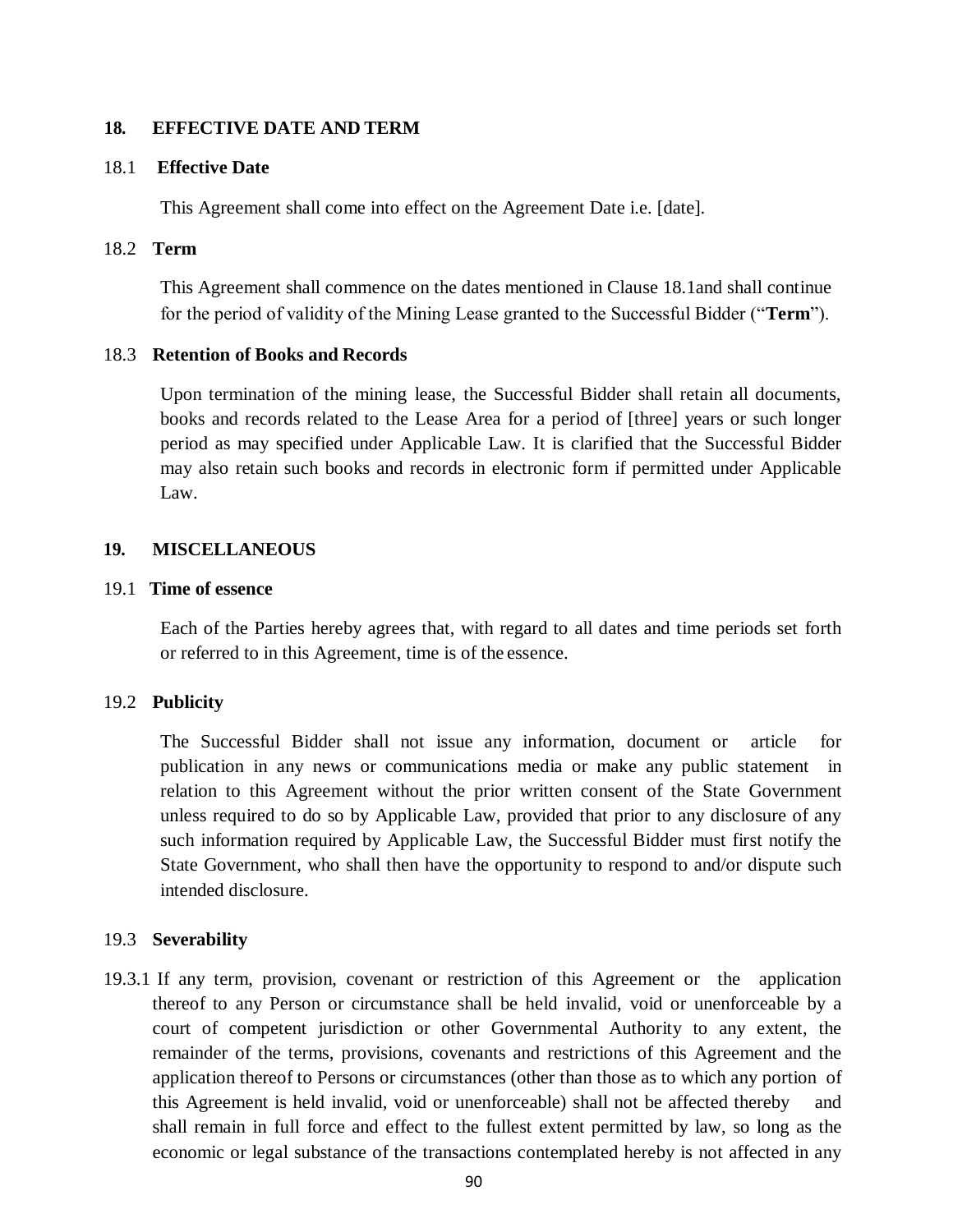manner materially adverse to any Party.

19.3.2Upon such a determination, the Parties shall negotiate in good faith to modify this Agreement so as to effect the original intent of the Parties as closely as possible in an acceptable manner in order that the transactions contemplated hereby be consummated as originally contemplated to the fullest extent possible.

#### 19.4 **Costs and expenses**

- 19.4.1The Successful Bidder shall bear its own costs in connection with the negotiation, preparation and execution of this Agreement.
- 19.4.2The stamp duty payable for this Agreement shall be borne by the SuccessfulBidder.

#### 19.5 **Further assurance**

The Successful Bidder shall cooperate with the State Government and execute and deliver to the State Government such instruments and documents and take such other actions as may be requested from time to time in order to carry out, evidence and confirm their rights and the intended purpose of this Agreement.

#### 19.6 **Legal and prior rights**

All rights and remedies of the State Government hereto shall be in addition to all other legal rights and remedies belonging to the State Government and the same shall be deemed to be cumulative and not alternative to such legal rights and remedies aforesaid and it is hereby expressly agreed and declared by and between the Parties hereto, that the determination of this Agreement for any cause whatsoever shall be without prejudice to any and all rights and claims of the State Government, which shall or may have accrued prior thereto.

#### 19.7 **Waiver**

- 19.7.1 The waiver of any default or breach under this Agreement by the State Government shall not constitute a waiver of the right to determine the mining lease for any substantial default of a similar nature or under any other terms and conditions of this Agreement.
- 19.7.2No failure or delay by the State Government in exercising any right or remedy provided by Applicable Law under or pursuant to this Agreement shall impair such right or remedy or operate or be construed as a waiver or variation of it or preclude its exercise at any subsequent time and no single or partial exercise of any such right or remedy shall preclude any other or further exercise of it or the exercise of any other right or remedy. The rights and remedies of the State Government under or pursuant to this Agreement are cumulative, may be exercised as often as it considers appropriate and are in addition to its rights and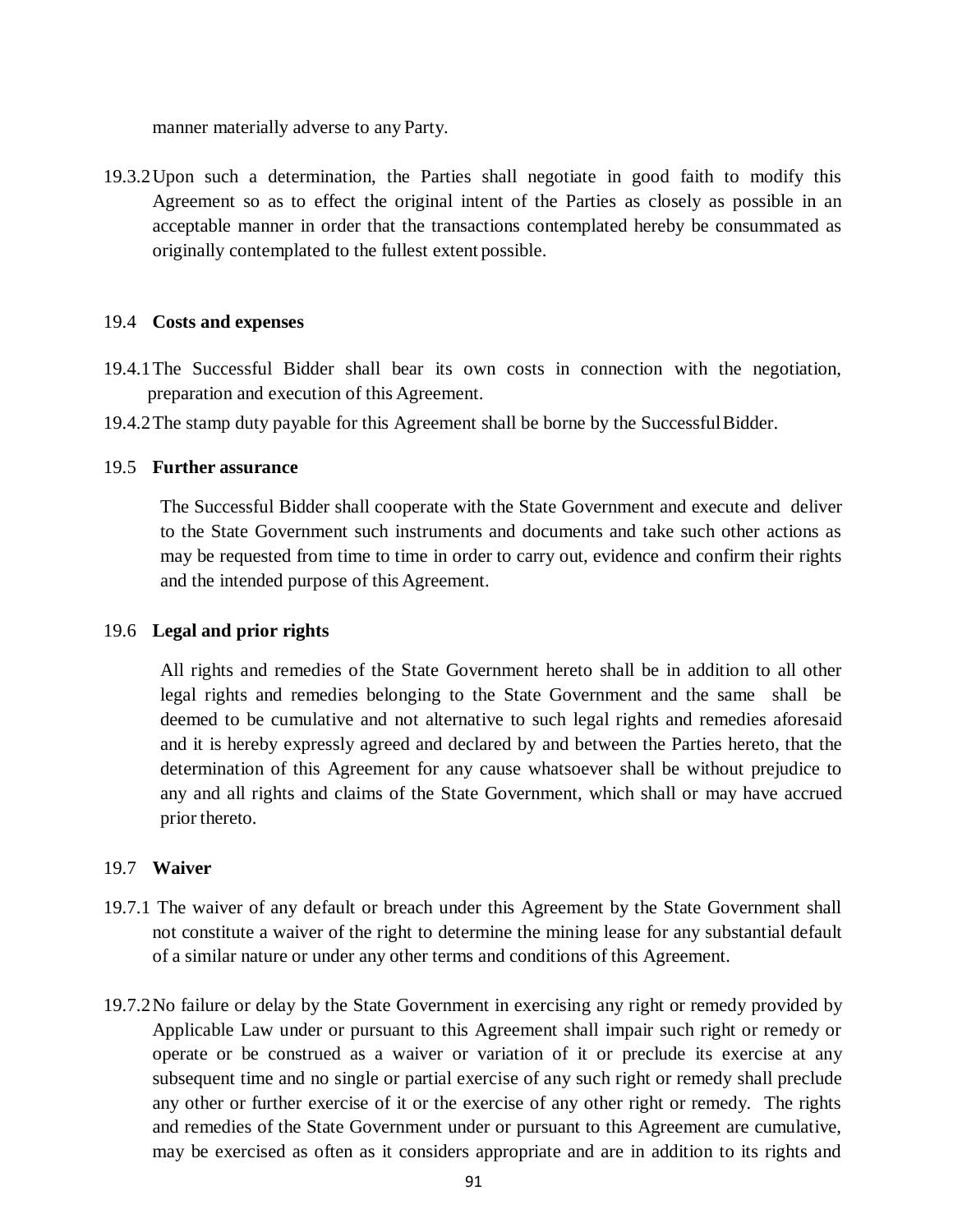remedies under Applicable Law.

19.7.3Submission of any document, information, report or notice, which contains any information or reference to any default or breach under this Agreement or any Applicable Law, to the State Government shall not be construed to be a deemed approval of such breach or default and the State Government may exercise any rights or remedies with respect to such default at anytime.

#### 19.8 **Amendments**

No amendment of this Agreement (or of any of the documents referred to in this Agreement) shall be valid unless it is in writing and signed by or on behalf of each of the Parties to it. The expression "amendment" shall include any amendment, variation, supplement, deletion or replacement however effected. Unless expressly agreed, no amendment shall constitute a general waiver of any provisions of this Agreement, nor shall it affect any rights, obligations or liabilities under or pursuant to this Agreement which have already accrued up to the date of amendment, and the rights and obligations of the Parties under or pursuant to this Agreement shall remain in full force and effect, except and only to the extent that they are so amended.

#### 19.9 **Counterparts**

This Agreement may be executed in two counterparts, each of which will be deemed an original, with the same effect as if the signatures thereto and hereto were upon the same instrument, but all of which together will constitute one and the same instrument.

#### 19.10 **No agency or partnership**

The Parties agree that nothing in this Agreement shall be in any manner interpreted to constitute an agency for and on behalf of any other Party. None of the provisions of this Agreement shall be deemed to constitute a partnership between the Parties hereto and no Party shall have any authority to bind the other Party or shall be deemed to be the agent of the other Party in any way.

#### 19.11 **Notices**

All notices, requests, demands or other communication ("**Notice**") required or permitted to be given under this Agreement and the provisions contained herein shall be written in English / Hindi and shall be deemed to be duly sent by registered post with acknowledgment due, or transmitted by facsimile transmission to the other Parties at the address indicated in SCHEDULE G hereof or at such other address as the Party to whom such notices, requests, demands or other communication is to be given shall have last notified to the Party giving the same in the manner provided in this Clause, but no such change of address shall be deemed to have been given until it is actually received by the Party sought to be charged with the knowledge of its contents. Any notice, request, demand or other communication delivered to the Party to whom it is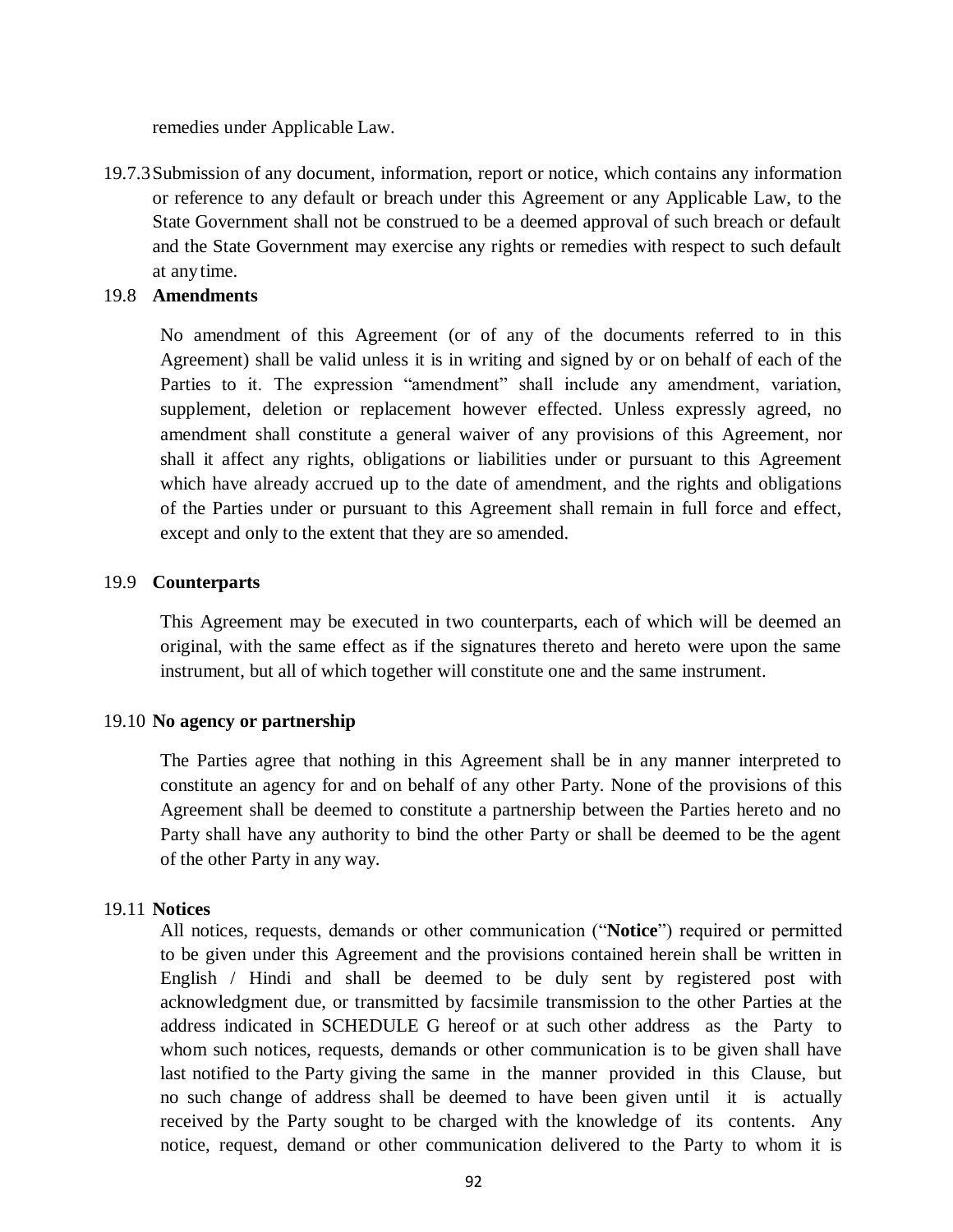addressed as provided in this Clause 19.11 shall be deemed to have been given and received on the day of its receipt at such address.

A copy of the Notice sent by registered post with acknowledgment due, or transmitted by facsimile transmission may also be sent through email to the email addresses specified in SCHEDULE G solely for the information of the recipient and shall take effect only when the registered post is actually delivered or the fax is received by the recipient, as the case may be.

#### 19.12 **Entire Agreement**

The Mining Lease inclusive of this Agreement (including all such deeds and documents issued or executed pursuant hereto or referred to herein) and the Tender Document, together with all documents referred herein and there under constitutes and represents the entire agreement between the Parties with regard to the rights and obligations of each of the Parties and cancels and supersedes all prior arrangements, agreements or understandings, if any, whether oral or in writing, between the Parties on the subject matter hereof or in respect of matters dealt with herein. If there is a conflict between the Mining Lease inclusive of this Agreement and the Tender Document, the Mining Lease inclusive of this Agreement would have overriding effect.

#### 19.13 **Specific performance of obligations**

The State Government shall be entitled to an injunction or injunctions to prevent breaches of this Agreement or to seek or enforce specific performance of this Agreement, in addition to any other legal rights and remedies, without the necessity of demonstrating the inadequacy of monetary damages.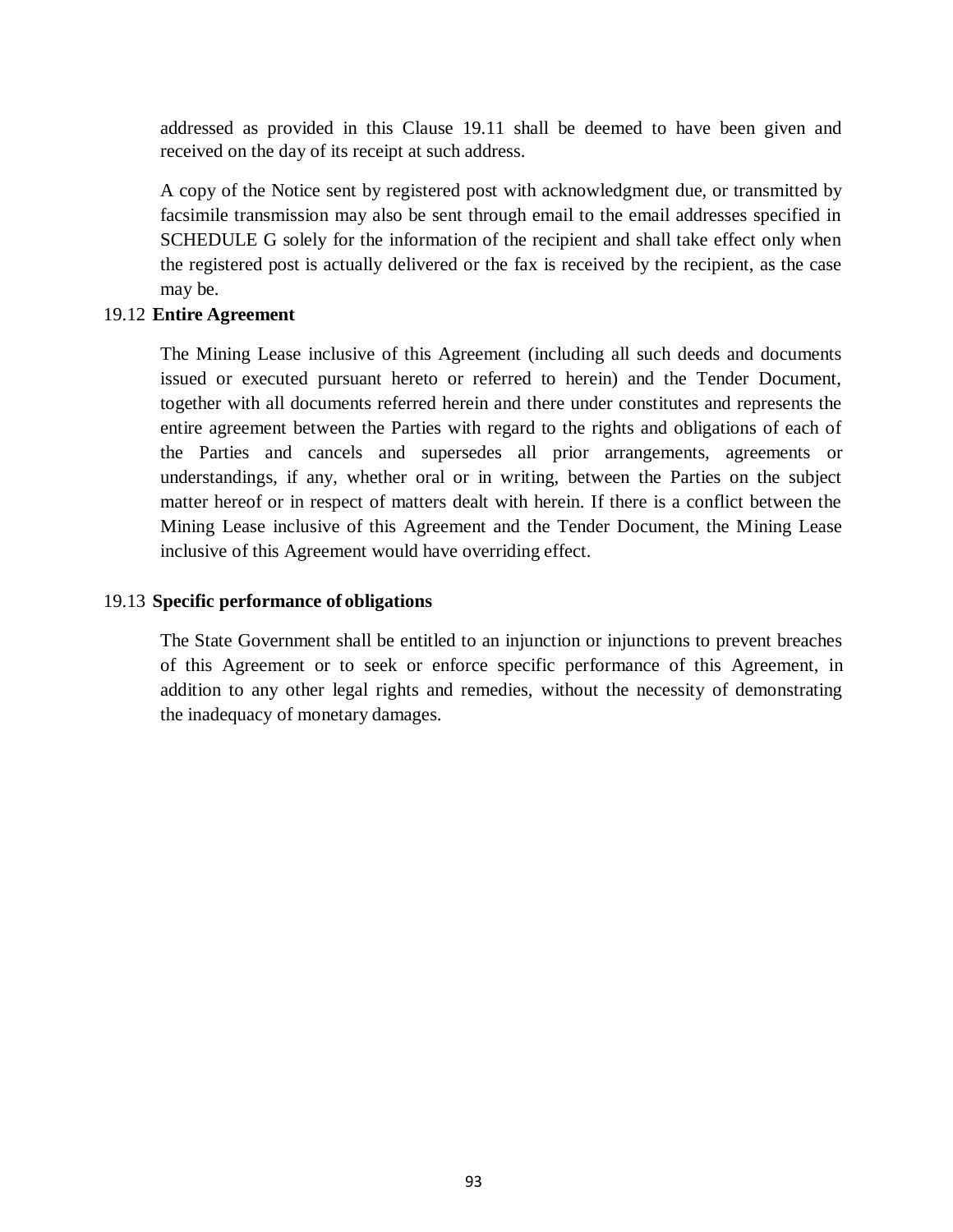# **SCHEDULE A – LIST OF PERSONS8**

To be deleted if this agreement is signed by a company or a single individual.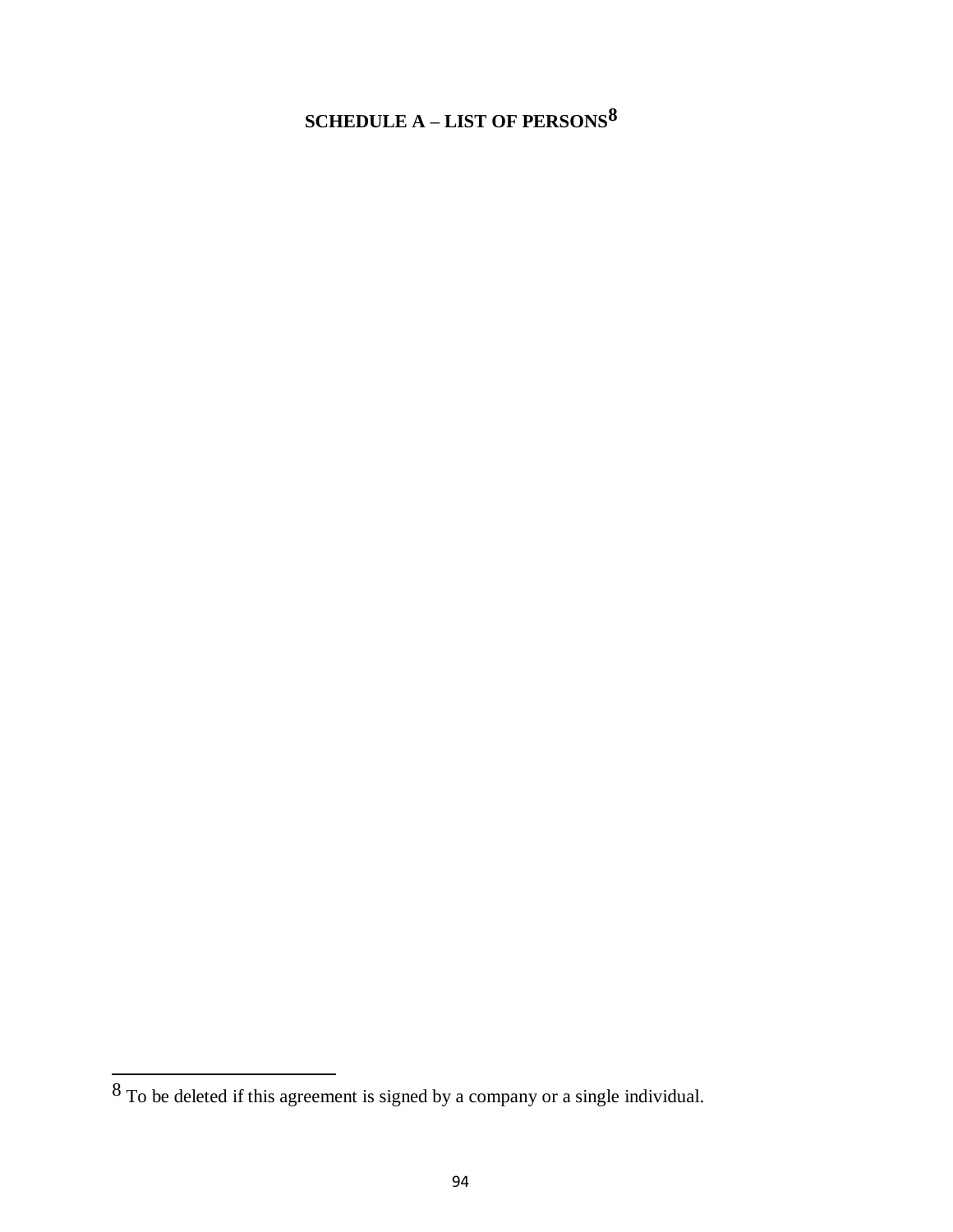# **SCHEDULE B – LIST OF CONSENTS AND APPROVALS**

**Please refer Schedule V, Part B**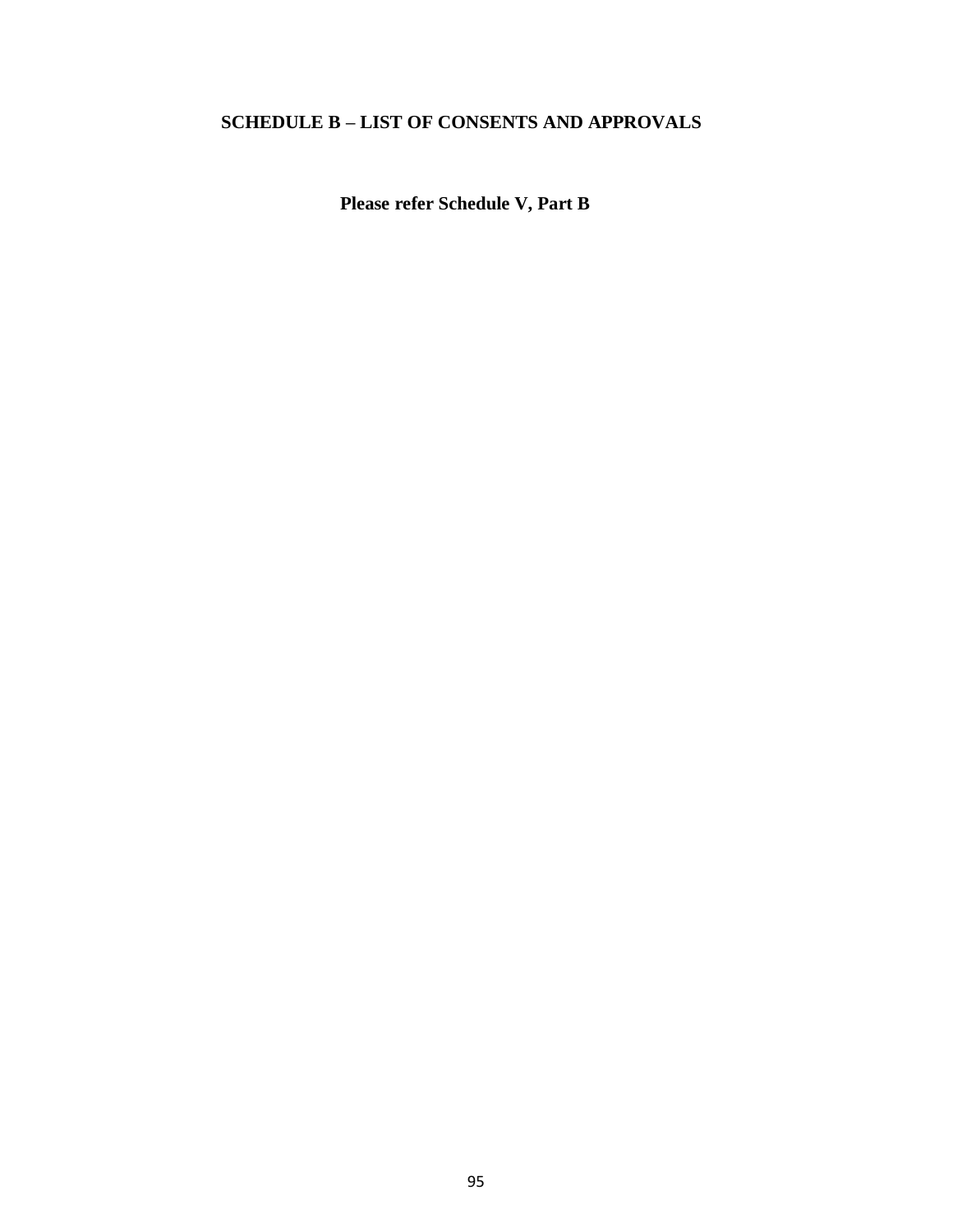# **SCHEDULE C - PARTICULARS OF THE LEASE AREA**

**Please refer Schedule V, Part C**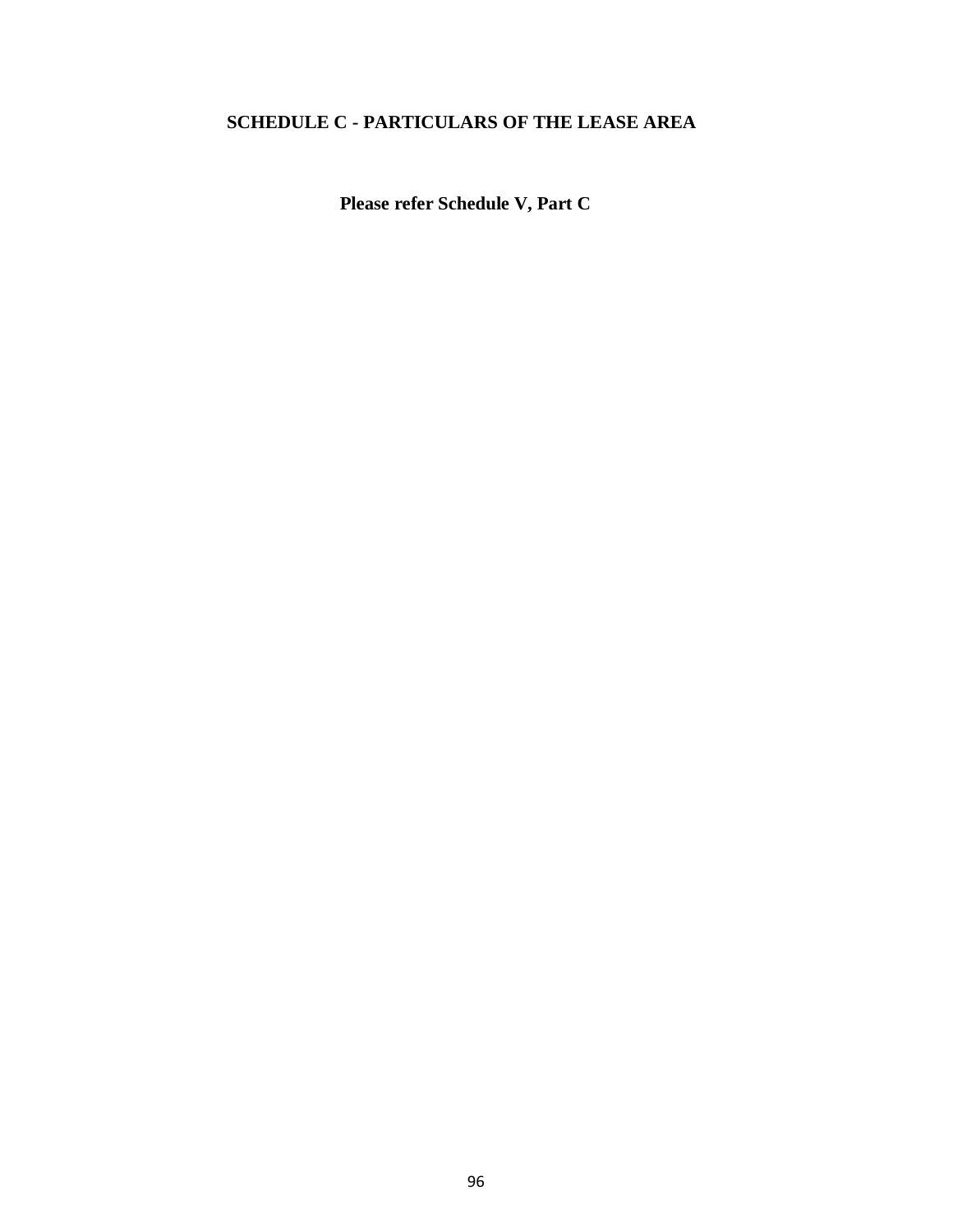# **SCHEDULE D - PARTICULARS OF THE END USE PLANT**

**NOT APPLICABLE**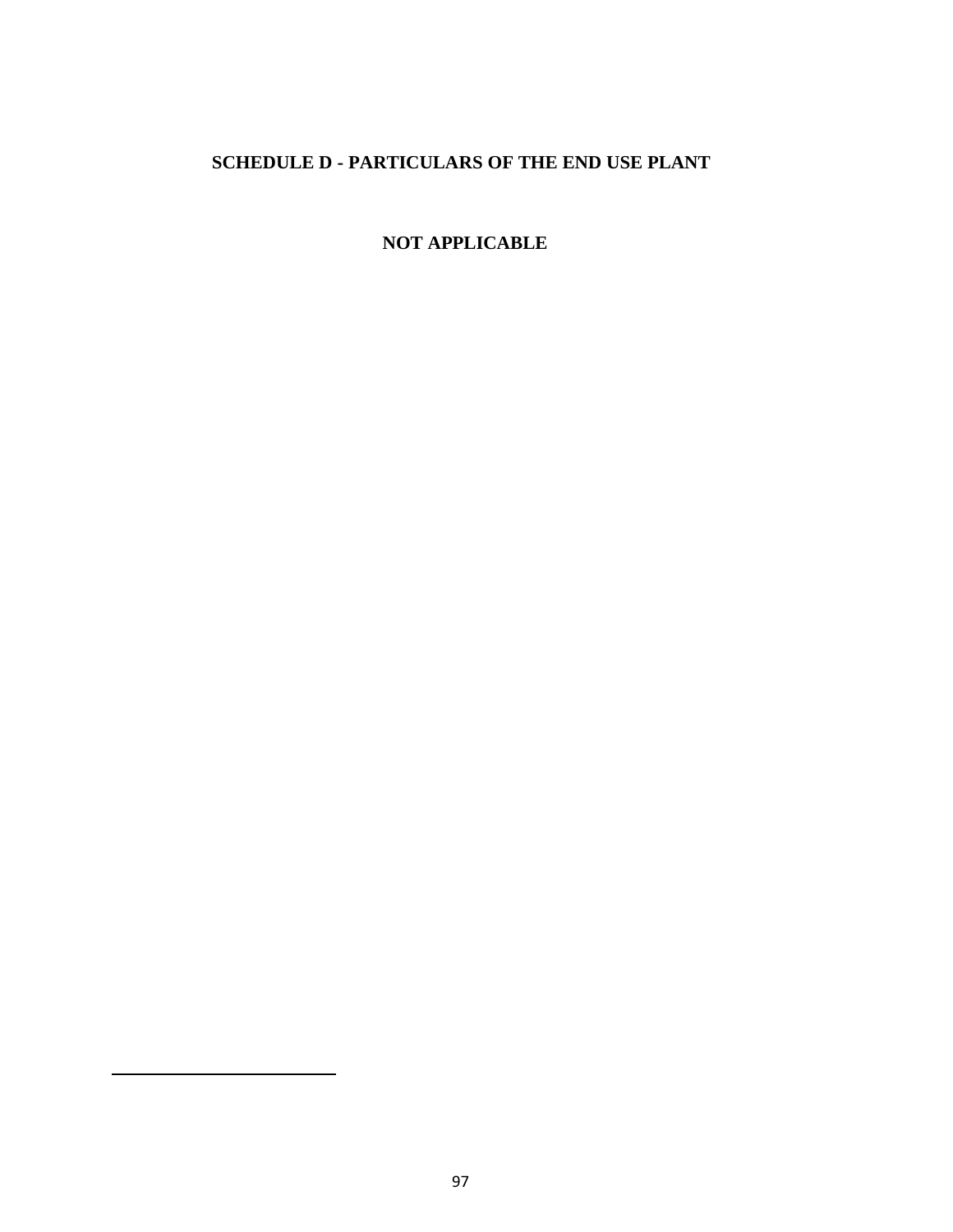# **SCHEDULE E - PRODUCTION REQUIREMENT Name of Block** : "Name of the Block"

| Sl. No.        | <b>Year (since)</b><br>commencement of<br>mining lease) | <b>Minimum Production Requirement (% of</b><br>yearly production as per approved<br><b>Mining Plan</b> ) |
|----------------|---------------------------------------------------------|----------------------------------------------------------------------------------------------------------|
|                | Year 1                                                  | 0%                                                                                                       |
| 2              | <b>Year 2</b>                                           | 0%                                                                                                       |
| 3              | Year 3                                                  | 30%                                                                                                      |
| $\overline{4}$ | Year 4                                                  | 40%                                                                                                      |
| 5              | Year 5                                                  | 50%                                                                                                      |
| 6              | <b>Year 6 onwards</b>                                   | 70%                                                                                                      |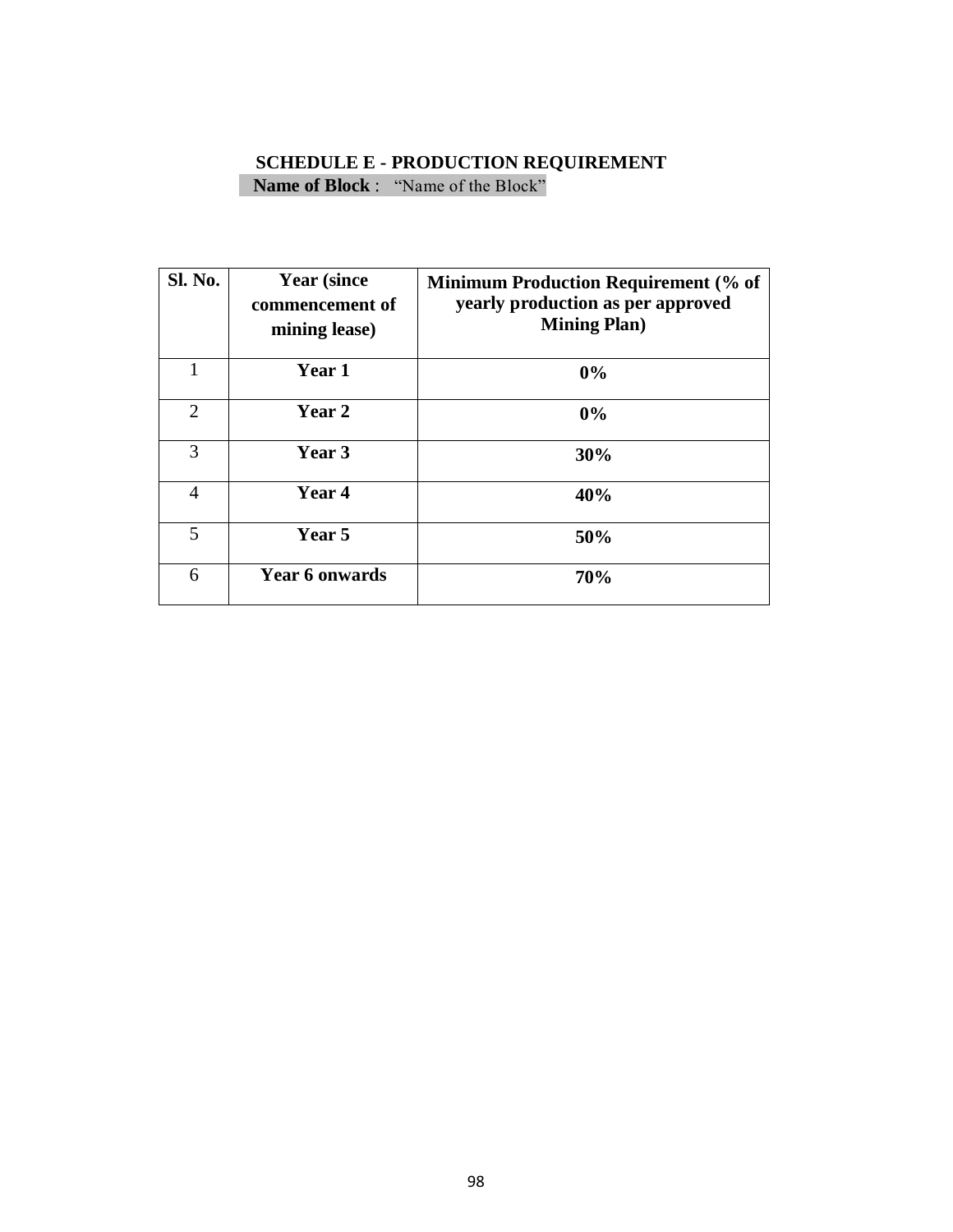#### **SCHEDULE F - WARRANTIES**

## **1. INFORMATION**

- 1.1 The information, provided to the State Government during the tender process and any time thereafter, including but not limited to the information contained in this Agreement, by the Successful Bidder is true, accurate and not misleading in any mannerwhatsoever.
- 1.2 Neither this Agreement nor any of the information and documents provided during the tender process exercise contains any untrue statement of fact, or omits to state a material fact necessary to make the statements herein or therein not misleading. The documents provided to the State Government and/or its advisors during the conduct of the tender process, are true and complete copies of such documents and none of the information provided to the State Government and/or its advisors during the tender process was incorrect, inaccurate or misleading in any manner whatsoever.

# **2. AUTHORITY**

- 2.1 The Successful Bidder has full legal capacity to enter into this Agreement and to perform its obligations under it and has taken all action necessary to authorise such execution and delivery and the performance of such obligations.
- 2.2 This Agreement has been duly executed and delivered by the Successful Bidder, and (assuming due authorisation, execution and delivery and performance by the Parties), constitutes a legal, valid and binding obligation of the Successful Bidder, enforceable against the Successful Bidder in accordance with the terms of the Agreement.
- 2.3 The Successful Bidder has obtained requisite corporate authorisation, including passing of all necessary resolutions at the meeting of its board of directors held on [date] to execute this Agreement and carry out all transactions and actions contemplated under this Agreement and do all necessary acts incidental to this Agreement.
- 2.4 The execution and delivery of this Agreement by the Successful Bidder and the performance of the obligations under it do not and shall not:
	- (a) conflict with or violate any provision of the memorandum of association or articles of association of the Successful Bidder;
	- (b) require on the part of the Successful Bidder, any filing with, or permission, authorisation, consent or approval of, any Governmental Authority;
	- (c) conflict with, result in breach of, constitute (with or without due notice or lapse of time or both) a default under, result in the acceleration of obligations under, create in favour of any party any right to terminate, modify or cancel, or require any notice, consent or waiver under, any contract or instrument to which the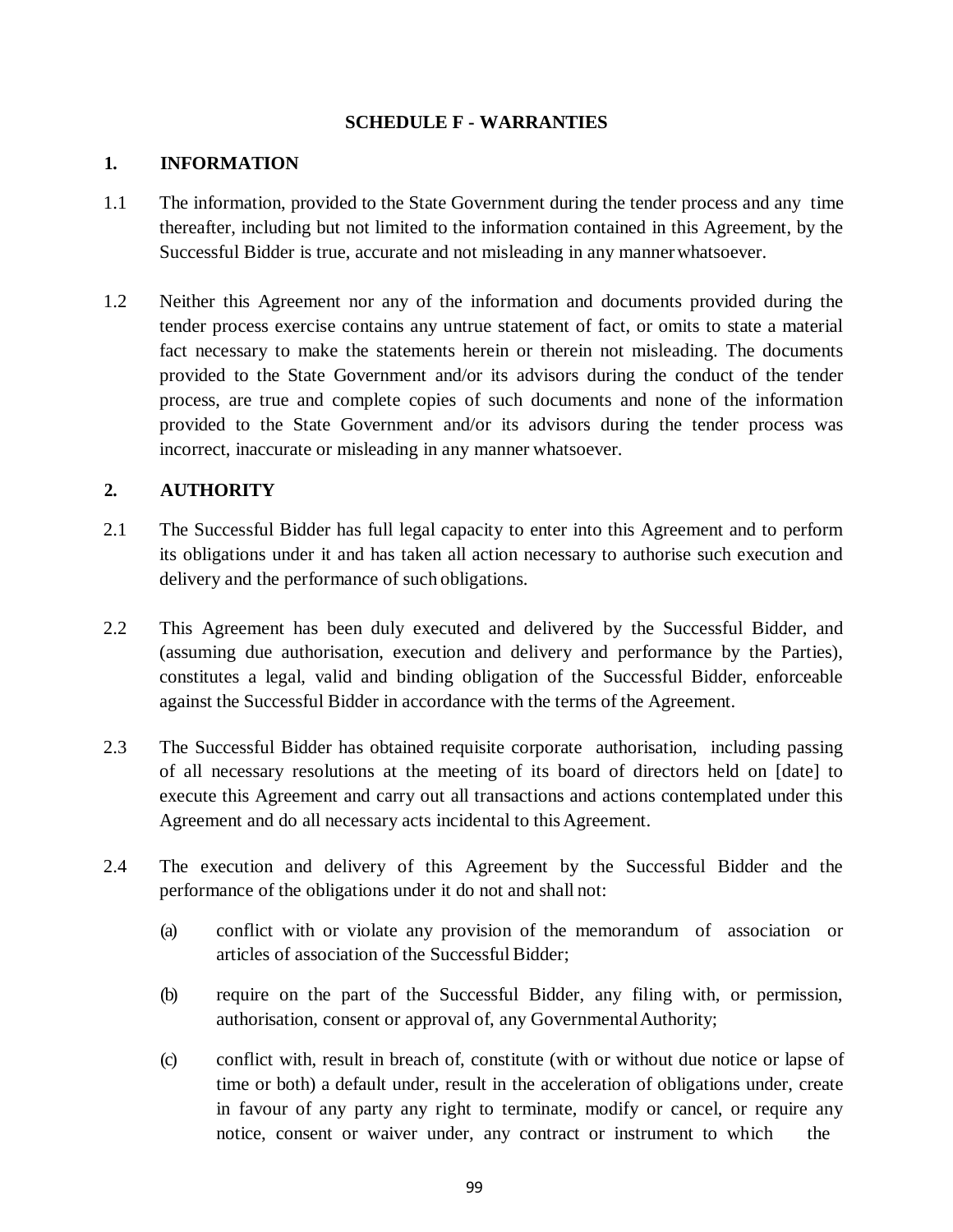Successful Bidder is party or by which it is bound or to which its assets are subject; and

- (d) violate, conflict with or constitute a default under any Applicable Law, lien, lease, judgement, award, Act, order, writ, injunction, decree, statute, rule or regulation or any other restriction of any kind or character applicable to the Successful Bidder or its properties or assets.
- 2.5 No person is entitled to any brokerage, finder's, or other similar fee or commission in connection with the transactions contemplated by this Agreement.

# **3. GENERAL**

The Successful Bidder

- (a) is duly organised, validly existing and in good standing under the laws of India;
- (b) meets all the Eligibility Conditions prescribed under the Act read with the Rules and the Tender Documents;
- (c) has the financial standing and capacity to undertake mining operations at the Lease Area in accordance with the Production Requirement;
- (d) is subject to civil and commercial laws of India with respect to this Agreement and it hereby expressly and irrevocably waives any immunity in any jurisdiction in respect thereof;
- (e) there are no actions, suits, proceedings or investigations pending or to the Successful Bidder's knowledge threatened against it at law or in equity before any court or before any other judicial, quasi judicial or other authority, the outcome of which may constitute an event of default hereunder;
- (f) has neither violated or defaulted nor has knowledge of any violation or default with respect to any order, writ, injunction or any decree of any court or any legally binding order of any Governmental Authority;
- (g) has complied with Applicable Law and has not been subject to any fines, penalties, injunctive relief or any other civil or criminalliabilities;
- (h) except as set forth in any Mining Lease, all rights and interests of the Successful Bidder in and to the Lease Area shall pass to and vest in the relevant Governmental Authority on the date of termination or expiry hereof, free and clear of all Encumbrances without any further act or deed on the part of the Successful Bidder or the Central Government;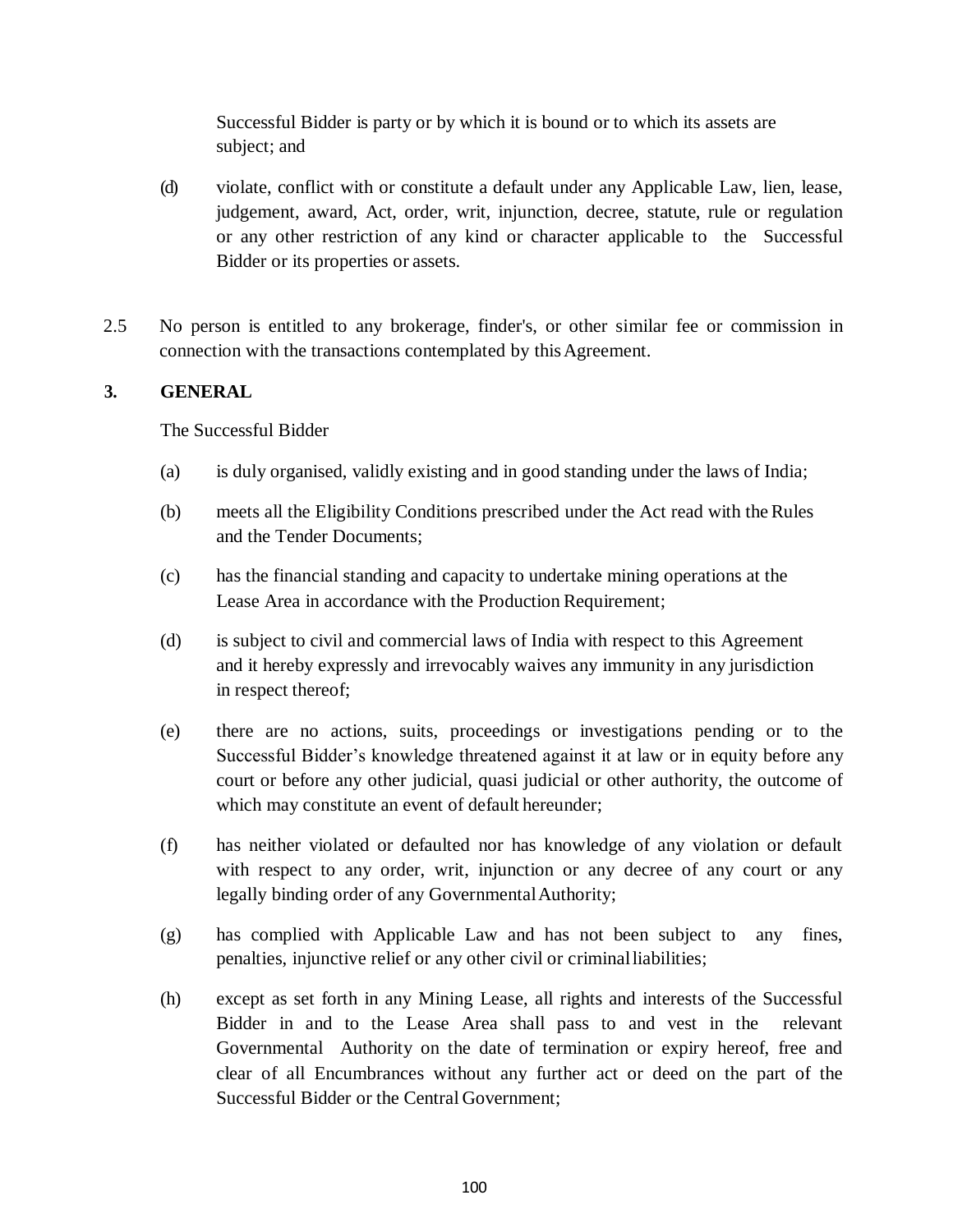- (i) no bribe or illegal gratification or any other illegal amount has been paid or will be paid in cash or kind by or on behalf of the Successful Bidder to any Person to procure the rights granted hereunder; and
- (j) Without prejudice to any express provision contained in this Agreement, the Successful Bidder acknowledges that prior to the execution of this Agreement, the Successful Bidder has after a complete and careful examination made an independent evaluation of the Lease Area and the information provided by the State Government, and has determined to its satisfaction the nature and extent of risks and hazards as are likely to arise or may be faced by the Successful Bidder in the course of performance of its obligations hereunder. The Successful Bidder also acknowledges and hereby accepts the risk of inadequacy, mistake or error in or relating to any of the matters set forth above and hereby confirms that the State Government and any Governmental Authority shall not be liable for the same in any manner whatsoever to the Successful Bidder.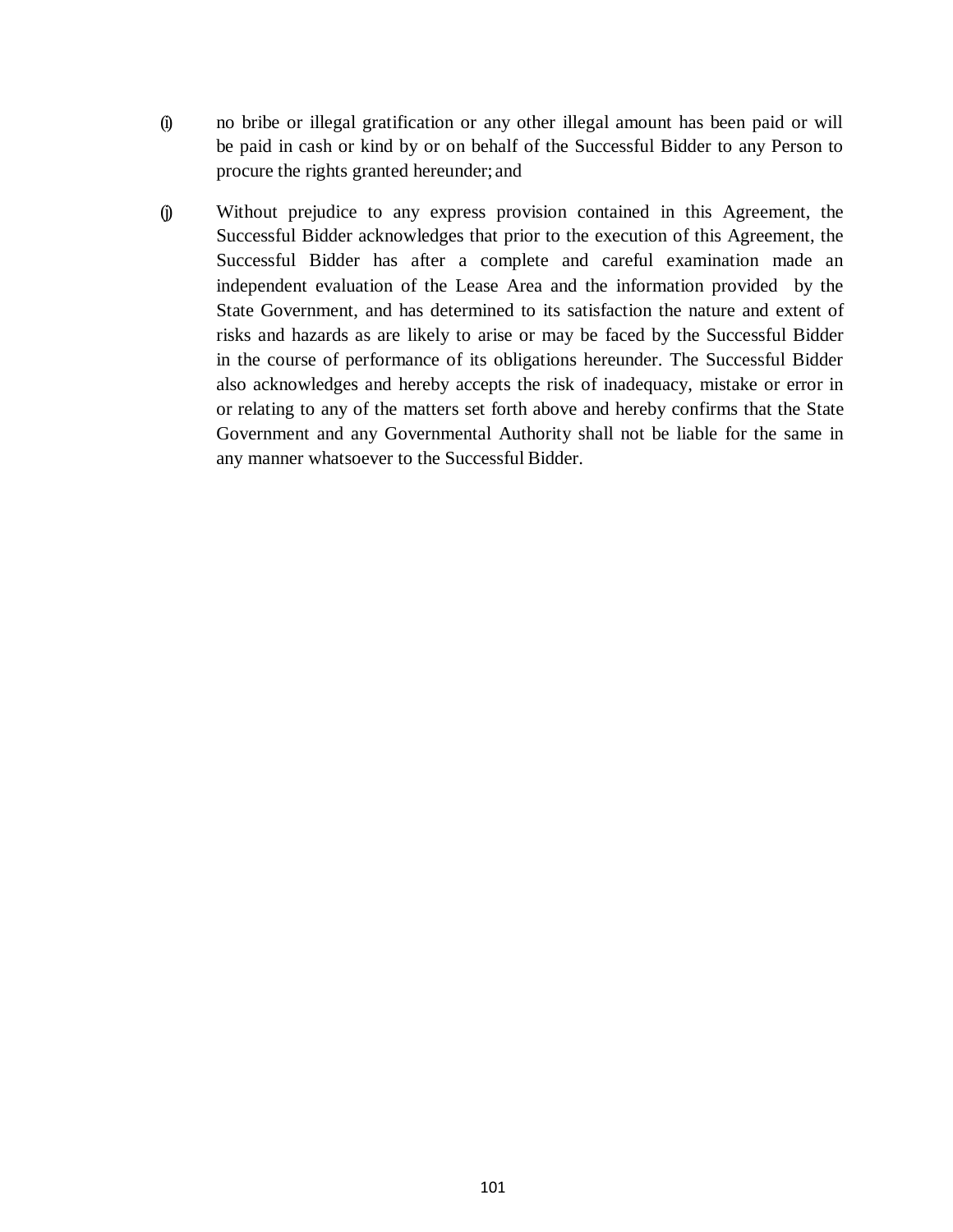#### **SCHEDULE G - ADDRESS FOR PROVIDING NOTICES**

#### **A. Notice to the State Government**

| <b>Address</b>                   |  |
|----------------------------------|--|
| <b>Telephone</b>                 |  |
| Fax                              |  |
| E-mail (only for<br>information) |  |

# **With CC to the Central Government**

| <b>Address</b>                          | Ministry of Mines |
|-----------------------------------------|-------------------|
| <b>Telephone</b>                        |                   |
| Fax                                     |                   |
| <b>E-mail (only for</b><br>information) |                   |

# **B. Notice to the Successful Bidder**

| <b>Address</b>                          |  |
|-----------------------------------------|--|
| <b>Telephone</b>                        |  |
| Fax                                     |  |
| <b>E-mail (only for</b><br>information) |  |